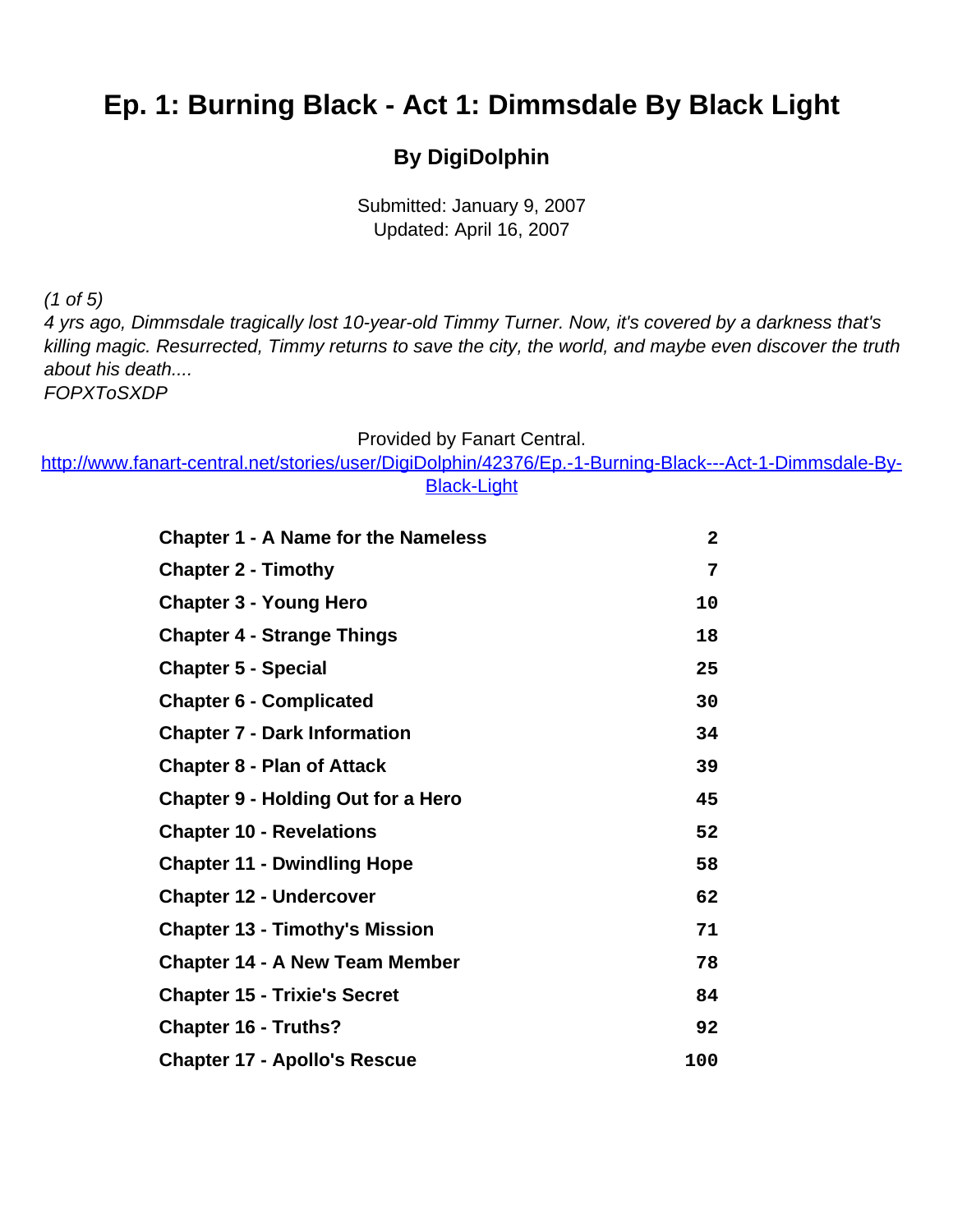### **1 - A Name for the Nameless**

### <span id="page-1-0"></span>**Burning Black**

Act 1: Dimmsdale By Black Light

1

"Hey, hi. I guess now's as good a time to say some things about my life... or lack thereof. Or am I somewhere in between? Wanda, you really have to help me figure this out one day.... Okay, going off topic, sorry.

First off, my name is Timothy Thomas Turner. Or at least it was. Nowadays you'll probably recognize me as Timothy Neogene. And it's pronounced 'Nay-oh-jeh-neh', okay? Caleb's idea. This way I can get my old Timmy nickname again, but no one gets the idea it's really me. Well, they shouldn't anyway, seeing as the only Timmy T. Turner of Dimmsdale, California up and died some four years ago. Cosmo, quit crying over that, it's getting old. No, it's not your fault. Just... here, take this and blow your nose.

Now where was I? Oh yeah. So, if I'm Timmy and I 'died' four years ago, how can I be talking to you now? That's easy. Or not. Wanda! I'm confusing myself again! Never mind. Let's just say that the whole thing involved my fairy godparents, an ancient advanced angelic android (too many 'a' words) who has a buttload of magic of his own, and my cousin from out of state who just so happens to be half ghost.

And my enemies. It definitely involves my childhood enemies. See, 'cause without me to keep them in line with my crazy wishes that **eventually** makes things better (or worse if you see it from Wanda's view), they basically conquered all of Dimmsdale. So guess who has to free the town and make sure they don't spread over the world?

That's right. Me, Timothy Neogene, Timmy Turner to you guys; the kid who broke the most powerful rule of all. 'No one escapes Death.'"

~\*~\*~\*~\*~\*~\*~\*~\*~\*~\*~\*~\*~\*~\*

Dimmsdale, California, 2006~

The night was clear and warm, and for once in his life the weatherman was right about it. At least, the fact that there was no light from a thousand torches obliterating the peaceful ambiance and no screams of outrage filling the air suggested that he had been right; for all Victoria knew he could have predicted a hurricane and was allowed to stay in Dimmsdale for being wrong about it. Of course the chances of there being a hurricane this far inland of California were somewhat remote, so predicting one and knowing he'd be wrong was probably the man's only hope at keeping his job and home.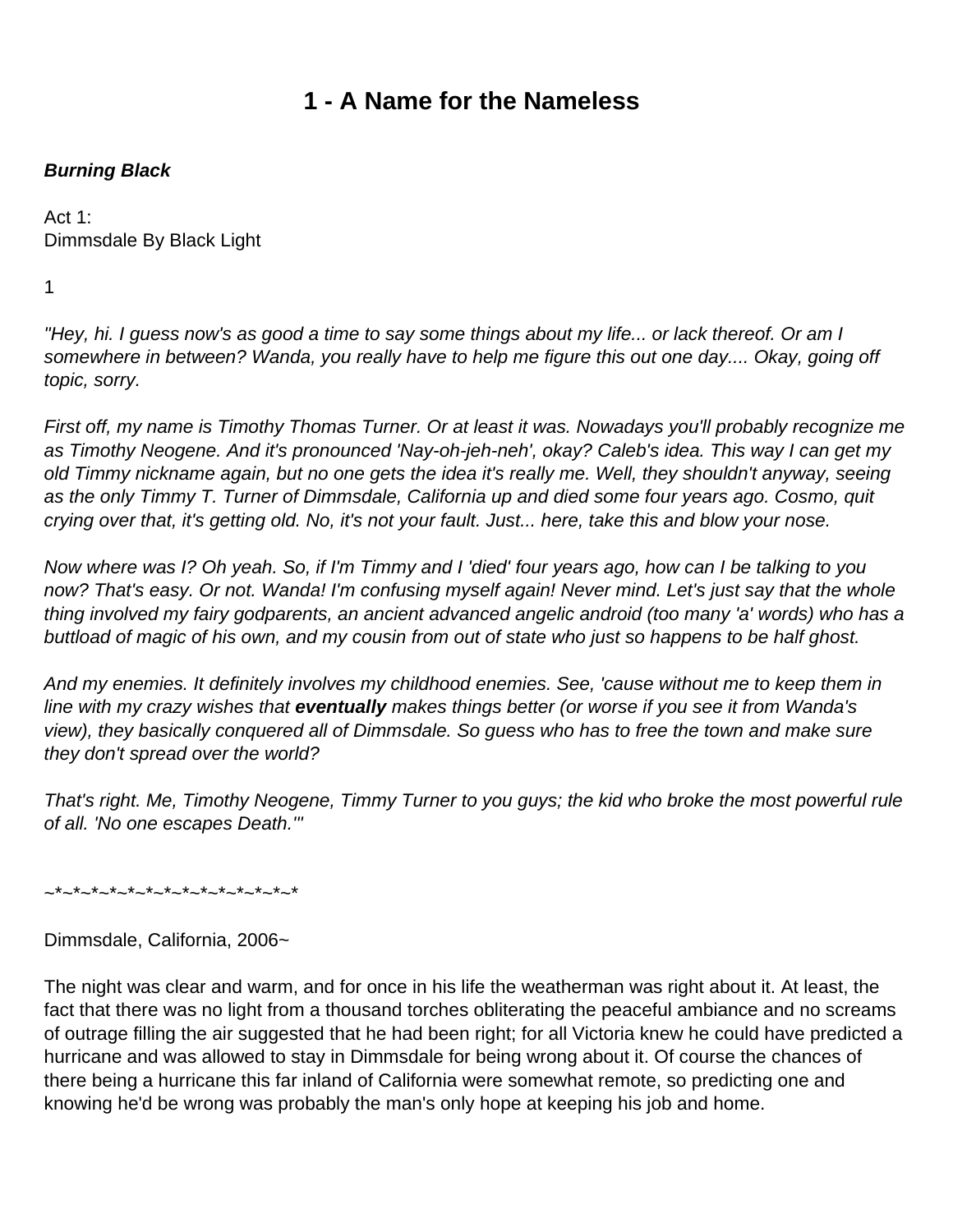Either way, Victoria didn't care. She had an appointment to keep.

Walking to the gravesite in Dimmsdale Cemetery was always a saddening experience. Among all the tombs and markers, this one was the most decorated and well-kept. She could see from just a yard or so away the dozens of flowers and toys and pictures left by any number of mourners. She paused for a moment, sighed sadly, then pressed on with her offering clutched in her hands. A small bouquet of pink flowers, all to represent the color he wore the most, trembled in her grip as she trudged on.

Brutal and vicious in the world of business, Victoria could dance with the best of them in any hostile takeover she undertook. Her keen senses for making money ranked her the best at it for such a young woman. And yet for all that power, all that she could gain, it was nothing compared to what had been lost so long ago. And nothing when getting jumped by a gang of thugs.

"Hey! Hands off the suit! It's worth more than the bunch of ya will ever make together!" she screeched in outrage as a pair of the grunts grabbed her by the arms and lifted her off her feet. The leader of the group stood before her, grinning as he aimed a menacing gun at her.

"Now, now, babe. We just want the money. Ain't nothin' bad gonna happen if you work with us." he chuckled harshly. He motioned to the flowers in her hand. "Visiting a boyfriend? How's about one of us replace him?" he added insinuatingly. Victoria shot him a glare despite shaking at the thought of having the weapon go off on her.

"Why you-!" she began only to yelp in shock at sudden bursts of lightning that shot into the two thugs holding her. They were knocked away and sent sprawling into the ground, motionless. The air smelled of smoke and singed flesh as the thug spun around to see what had happened, where the lightning could have come from. Victoria stood still, staring beyond the oaf who was ordering his grunts to find out what caused the mess.

Someone was standing there.

The moonlight was strong tonight, and it played over the statues and tombstones to create hundreds of shadows and illusions, but the boy standing under a nearby oak tree was no phantom. She could clearly see his anger, half shrouded by the darkness. Odd; something about him seemed faintly familiar.

He was holding a long thin pole of wood in one hand, the other pressed open-palmed against it, positioned horizontally before him. A quick spin of it and he set it beside him in the soft earth. Victoria swallowed; what was this kid doing out here this late?

"Get away from her and drop that gun." the newcomer growled. All eyes turned to him as he finished speaking and the leader of gang bared his teeth in a fury. "I don't like anyone who disrespects the dead, or messes with the mourners."

"Tough talk coming from someone about to **join** the dead!" the larger man barked out and opened fire. Victoria shrieked in horror as the kid took every hit, not even attempting to block or dodge the spray of bullets that tore through his darkly-colored shirt. When he fell forward, her heart sank and a sick feeling rose to take its place. This was the first time she actually witnessed someone die... now she could understand the trauma all those little kids went through that day....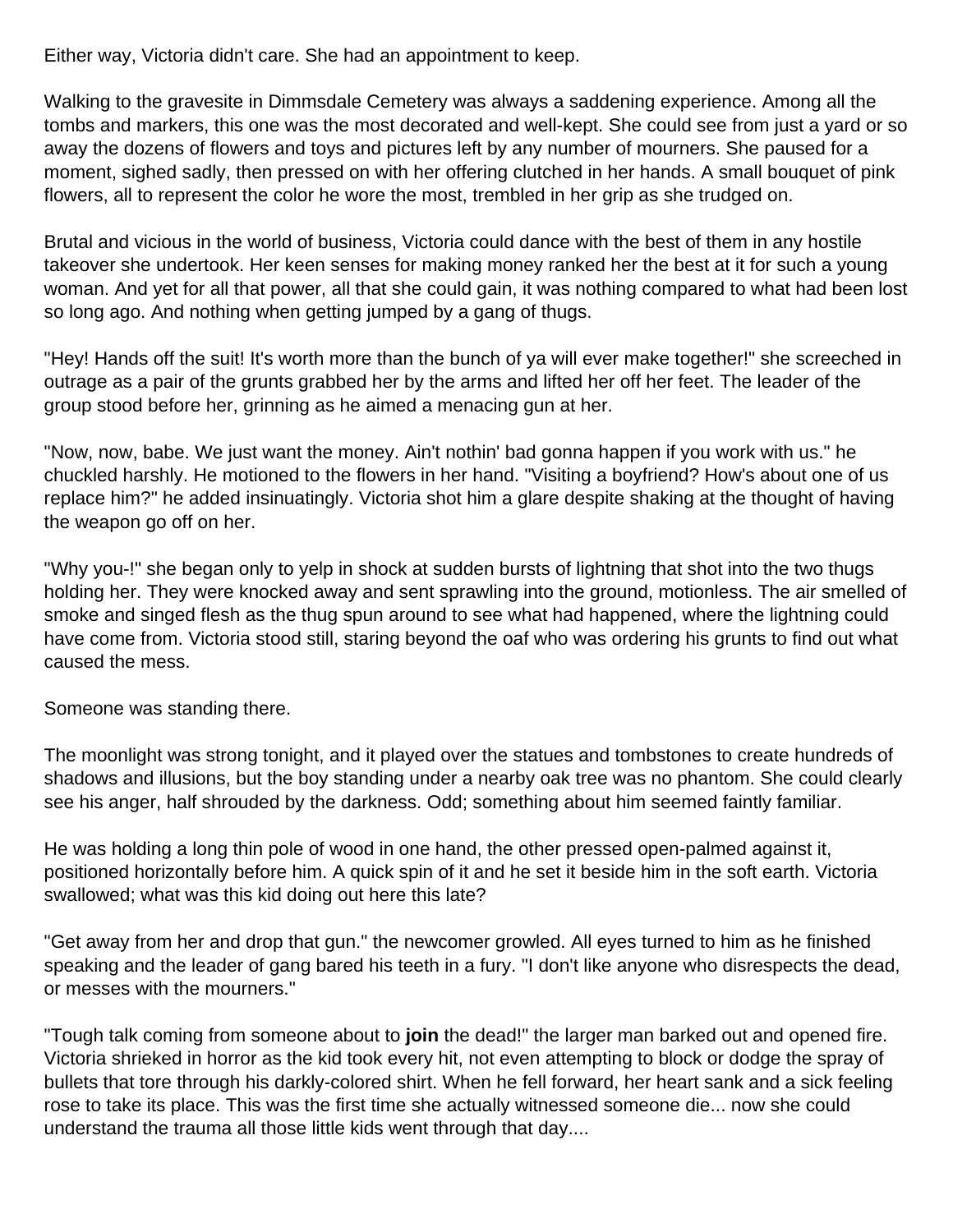She was only partially aware of the thug turning his attention back on her, as her eyes were still riveted to the body of the stupid, but still heroic, boy that lay on the grass. He had to be dead. No way was he getting up from that. If the Heart of Dimmsdale could fall, then anyone could. Mortality was mortality.

And yet that boy was getting up....

"Ow. Darn it... that hurts.... I'm never getting used to stuff like that." the boy grumbled and complained as he pushed himself up and climbed to his feet. He grabbed his staff and pointed it at the thug. "Hey! You! I thought I told you to drop that gun and get out of here!" he shouted, "And don't even try shooting me again! It doesn't work!" The guy spun and stared at him in shock, disbelief sounding in the guttural noises coming from his throat.

"What the hell?! I shot you! I killed you!" he rasped, shaking violently as he tried to aim again.

"Meh. I get that a lot." the boy replied cheerfully and threw his hands with the pole forward, a circle of light blooming at his feet and a sudden gust of wind rushing up around him. Another miracle lightning bolt struck, slamming into the thug and sending him flying back to join the first two that were hit. Scrambling to their feet, the gang fled, at least three of them probably hoping there was a hospital of some sort nearby. Victoria only stood frozen to the ground, staring at the youngster who ran up to her. "Hey, are you okay? They didn't hurt you or anything did they?" he asked, then halted, a look of surprise and, recognition?, on his face, "Oh." His last word was only a whisper.

He was definitely a kid, probably fourteen or fifteen, not old enough for a driver's license that's for sure. The boy turned away from her and pressed fingers to his chest, probably poking at the holes that had to have turned him into Swiss cheese.

"Whoa. Bullets. That's new. I don't think I've been shot at yet." he remarked in mild surprise, "I suppose I'll have to get them out before I cast Cure?"

"That was incredible!" Victoria cried in amazement, "How did-?" She pointed at him, then at the fading figures of the gang, "But they... and you...! You saved me!" The boy blinked up at her in confusion, familiar blue eyes and dark hair standing out against the light of the moon and several dozen candles marking the grave. She took the time to better study the strange kid. Dark red or maroon shirt, either that or it was pretty badly soaked with blood; black pants, okay, she could see that. Victoria was an expert on black pants. He had on a backpack, like he'd been traveling for some time, it was old and fairly tattered. The outfit would have been considered normal, if it weren't for all those weird accessories he carted around. Who ever heard of a green iPod, for heaven's sake? And there was a pink watch on one wrist; both the iPod and watch must have been from the same company, they each carried a gold crown logo.

He also wore a strange silver necklace that looked as though it belonged in a Goth shop, and a slightly matching ring on one hand that she noticed still had a faint glow to it.

"Uh, why are you staring at me like that?" the boy asked warily. Victoria blinked and shook her head clear. She put her hand to her head, both to see if she wasn't dreaming the whole thing and to check on her hair. It was loose from the usual red bun she tied it in.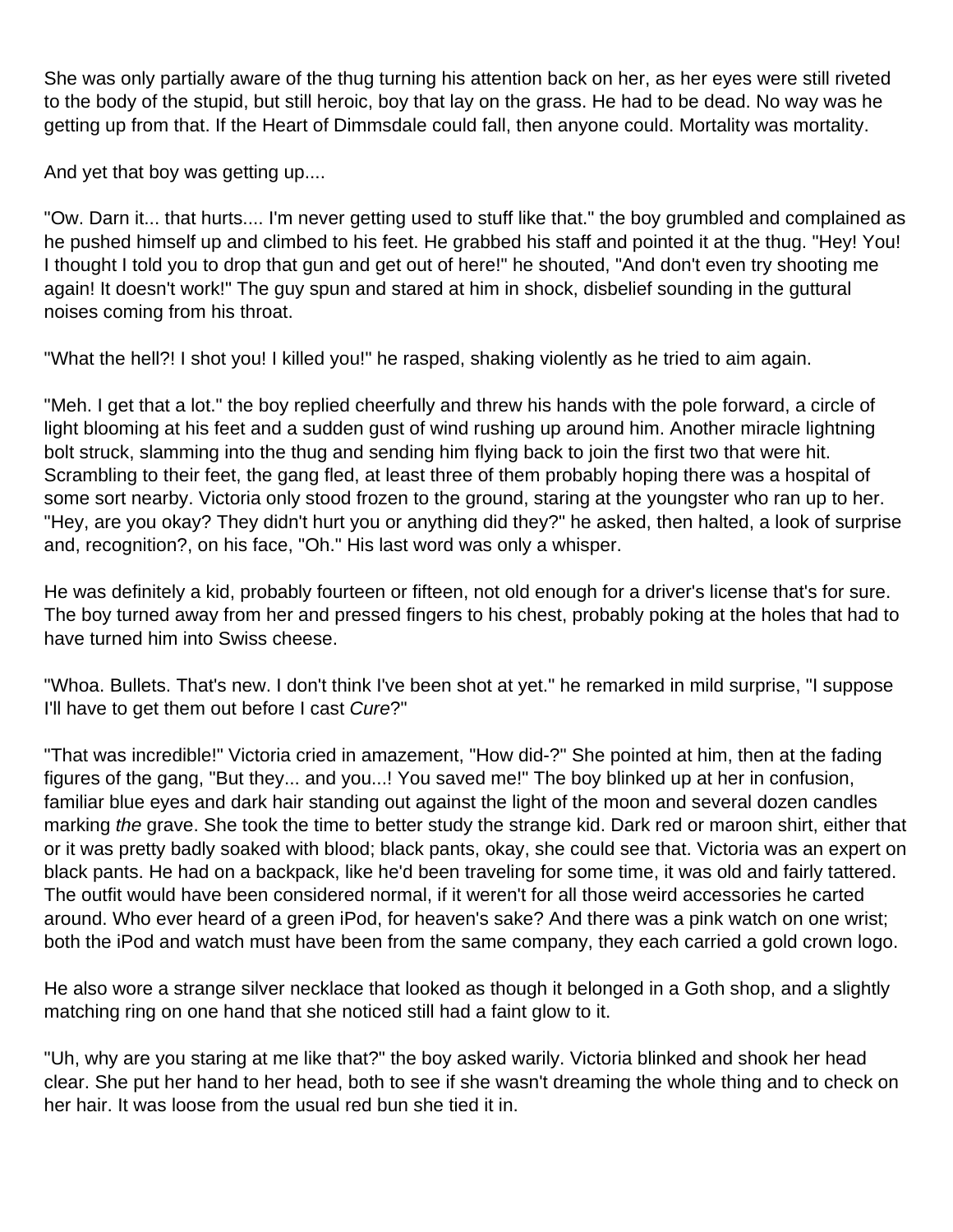"How did you survive that?" she finally asked hollowly. The boy shrugged and made a vague gesture with one hand, stepping away from her as he began to leave the area.

"Bulletproof vest. Duh." he retorted and dusted himself off before searching around for his fallen staff. Victoria frowned at the answer and narrowed her eyes.

"Where does a punk kid get a bulletproof vest?" she growled and the boy hunched his shoulders suddenly, looking almost cornered.

"Erm... the Internet?" he replied weakly and forced a chuckle. She gave him one of her best glares and he straightened, grabbing up his staff at last and shaking his head. "Never mind. Look, what are you doing out here anyway?" he asked and tilted his head. The older woman scowled and folded her arms over her chest.

"Yeah, like I'm gonna tell a freak like you what I'm doing!" she snarled viciously, "How do I know you're not gonna 'magic' with my head?!" The boy sighed in exasperation and shoved one hand into a pocket, grumbling for a bit.

"Because if I wanted to, I would have done it by now?" he replied in an insulted tone, "Geez, give a guy a break. It was just a simple question." He looked around at the ground and took in the sight of the pink flowers scattered around the area. "I didn't think you were the type for flowers... especially pink ones." he added in a puzzled voice, "C'mon, indulge a kid. What are you doing out here by yourself?" Victoria muttered to herself in frustration as she began picking up the flowers, lessening just a bit when the kid bent to help her.

"Fine." she grumbled and led the way to the grave marker that had been her goal the entire night. The boy walked along beside her, looking appropriately somber for the trip. When they reached the grave, Victoria arranged the small bouquet into a soup can left by the tombstone. "If you laugh, you're dead." she threatened the boy over her shoulder. It was habit, and one she wasn't going to suspend just 'cause this kid saved her. Not that she needed saving or anything.... "I was visiting an old friend." she finally admitted quietly, reaching out to run her palm along the stone in a strangely affectionate gesture. The boy stepped closer to see the marker, then gasped sharply, scuffling back. She looked back at his pale and shocked expression.

"Him?! But I thought you hated this guy!" he blurted out in surprise. Victoria glared at him in suspicion and he flinched. "I was a pen pal of his. We wrote to each other during the summers." he explained quietly and made a weak gesture at the stone, "I figured something had happened, so I came to see what I could do. For him, for his loved ones, for his home."

"I didn't really hate him. That was just how I was when I was younger." Victoria sighed mournfully, "He was a pain sometimes, and could be awfully stupid, but he had a good heart." She managed a smile at the marker. "Sometimes, I wonder if he'd turn out to be cute when he grew out of that dorkiness. Now, we'll never know." she went on softly. The boy remained silent, gazing down at the assorted flowers and mounds of small toys that decorated the grave.

"Were you at his funeral?" he finally asked, words heavy with a strange emotion. Victoria propped up a fallen plush doll against the marker, nodding slowly as she felt her eyes watering with unshed tears. She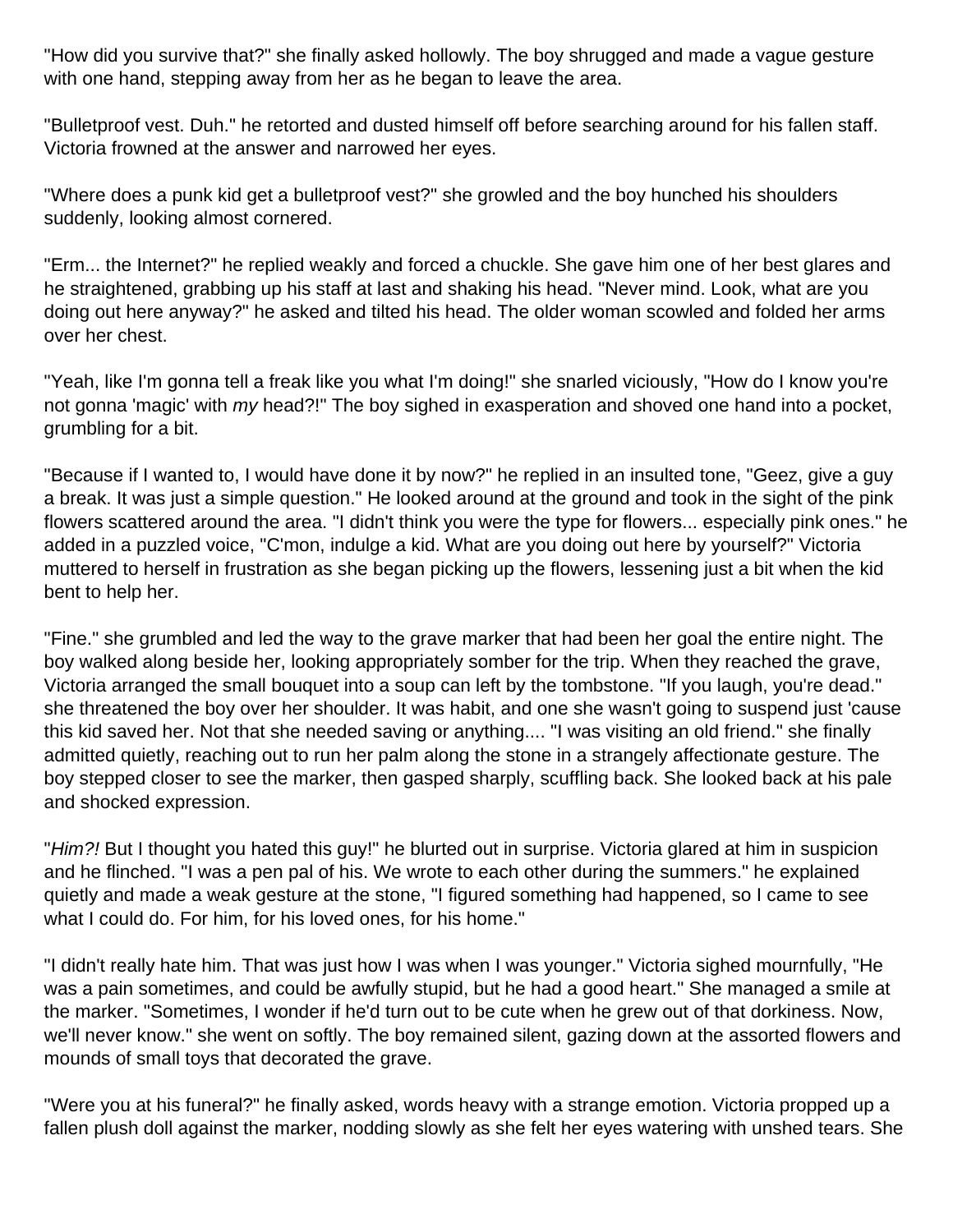bent her head to hide them.

"Kid, the whole town was there. How could anyone miss the funeral for the Heart of Dimmsdale?" she managed to say and shut her eyes tightly, wishing she had more control over her tears. "It all felt so unreal. Like, it didn't really happen. Some mornings I wake up and look out the window, expecting to see him run by doing stupid crap." She covered her eyes with a hand, unwilling to let the falling tears be revealed. "Those days are the worst." she managed to sob out. There was a slight gust of wind and she heard the boy sigh softly in relief. Victoria looked over her shoulder at him a second time, wondering what he was up to. He had one hand over his heart, a relieved look on his face.

"Sorry. I needed to heal. The blood loss was making me feel dizzy." he murmured an explanation. Huh, Victoria remembered him saying that he had worn a bulletproof vest. Why would he have been bleeding then?

"What's your name?" Victoria asked at last, "I don't think I've seen you before in town." The boy gave a half shrug at that.

"I moved in a couple of months ago. Usually I stay home. There's nothing I need in town that isn't provided for me there." he replied evasively and bit his lip, "As for my name, well...." He glanced at the grave marker and smiled. "How about I borrow his name for a while?" he asked, pointing at the tombstone. Victoria followed his gaze, blinked, then glared back at him angrily.

"You can't have that name!" she hissed almost protectively. The boy smiled wider.

"Why not? He's been dead for four years, right? It's not like he's going to be needing it anymore." he remarked brightly, "He has no future, and I have no past. I like his name and everyone knows it already. It's perfect!" He began to run off, waving good-bye to her as though they were old friends. "Thanks for the name, Vicky! See ya!" he called and disappeared into the darkness.

"I said you can't have that name!" Victoria screamed in a fury, but he was already gone. Sighing at the thought of the strange kid laughing at her, she turned her sad eyes towards the small grave. "Well, I can at least trust you not to blab about this, right, Timmy?" she laughed weakly, "Dead Turners tell no tales." She knelt and gently traced her fingers over his name before freezing in place, eyes wide.

Name....

That boy called her Vicky, the name she went by when she was sixteen.

She never told that boy her name....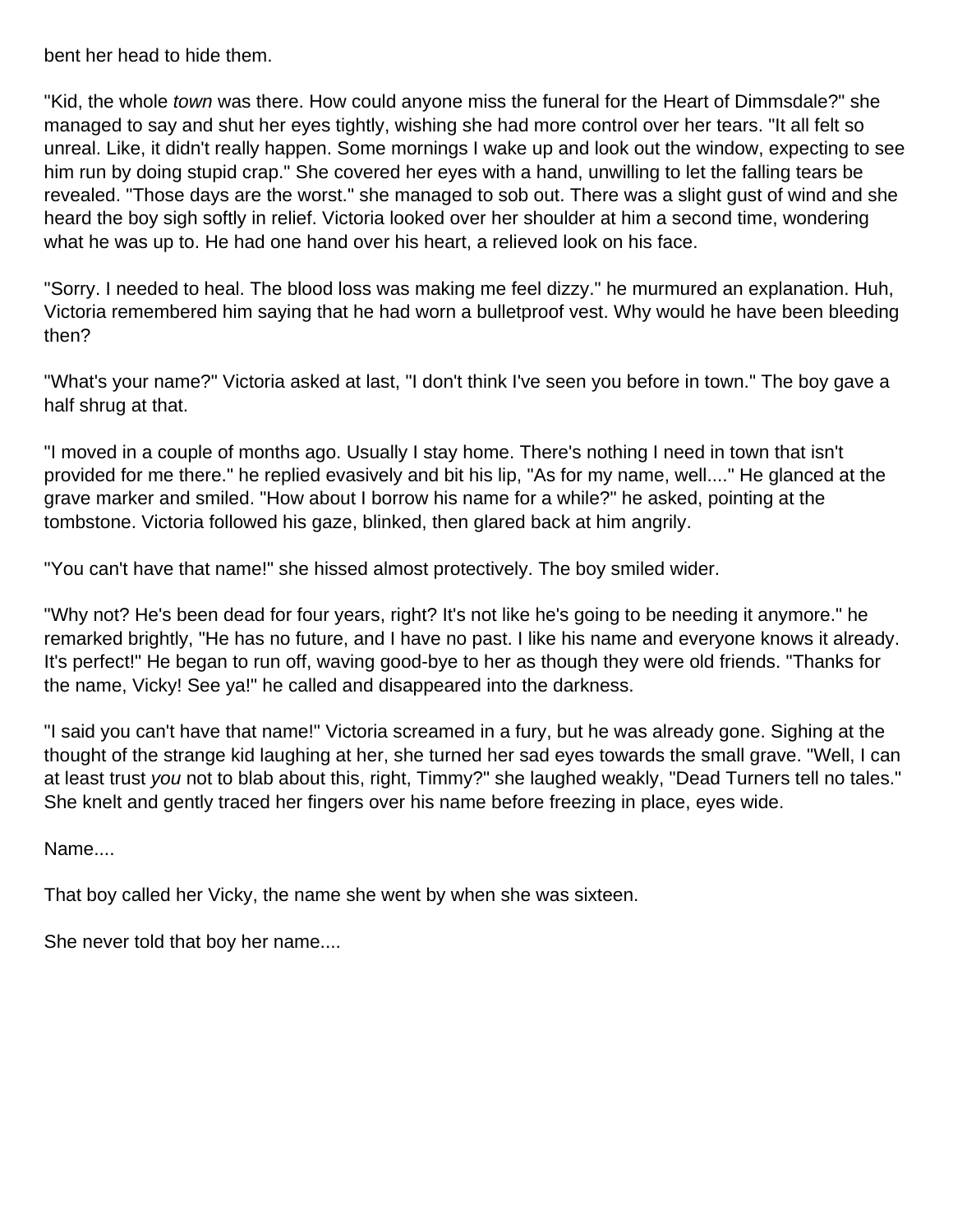### **2 - Timothy**

<span id="page-6-0"></span>2

It was a week before Victoria ran into the boy again. He was at a bus stop, leaning back against the sign pole with his eyes closed. He looked calm and his pose was relaxed. Was he napping while waiting for a bus? She took a deep breath, set her face and marched up to him.

"Hey!" she yelled and smiled in satisfaction as the boy jumped forward in alarm. He may have strange powers, but in the end he was still a kid.

"What the heck-?!" he yelped and turned to stare at her, "You again?!"

"Yeah, me!" Victoria growled, "What are you up to now, you little freak?" The boy gave her a sidelong glare, facing the street as he stood impatiently. His clothes were similar to the ones he wore that night in the cemetery. The shirt was definitely a dark red. For some reason, it looked wrong on him. He still had the iPod and watch, as well as the weird necklace and ring, but he was absently rubbing his thumb against the iPod. Was he nervous?

"I was meditating while waiting for my ride home, up until you broke my concentration. But then breaking things has never bothered you before." he grumbled and muttered something under his breath that Victoria couldn't quite make out. She scowled and tapped her foot.

"Don't trash me, you little twerp!" she snapped and he managed a small grin at that before it vanished into annoyance. He was definitely growing nervous, shifting around on his feet and looking away from her. "So what were **you** doing at the cemetery last week? And how did you know my name?" she pressed, determined to get some answers. That brown hair of his was somewhat messy, and the style he wore it in looked familiar. Where did she see hair like that before?

"I was meditating. It's quiet and peaceful in the cemetery, so it helps me relax." the boy replied and smiled. "And you're the youngest businesswoman Dimmsdale has ever produced. Everyone knows your name! You're ruthless and vicious and that inspires a lot of people in the business world." Victoria soaked up the praise for a moment, then narrowed her eyes at him.

"Don't kiss up. I never got your name, twerp." she pointed out. The boy scowled at her, then waved a hand at her almost negligently.

"Fine. You want my name? Here it is." he grumbled and folded his arms over his chest, "My name is Timothy Neogene, but my friends call me Timmy." He cried in pain as Victoria socked him in the head suddenly, a furious rage overcoming her. How dare he?!

"**Never!** You will never be called 'Timmy' in Dimmsdale!" she fumed and took a sort of pleasure in his shocked expression as he rubbed his head, "In this town, there's only one Timmy and he's resting at that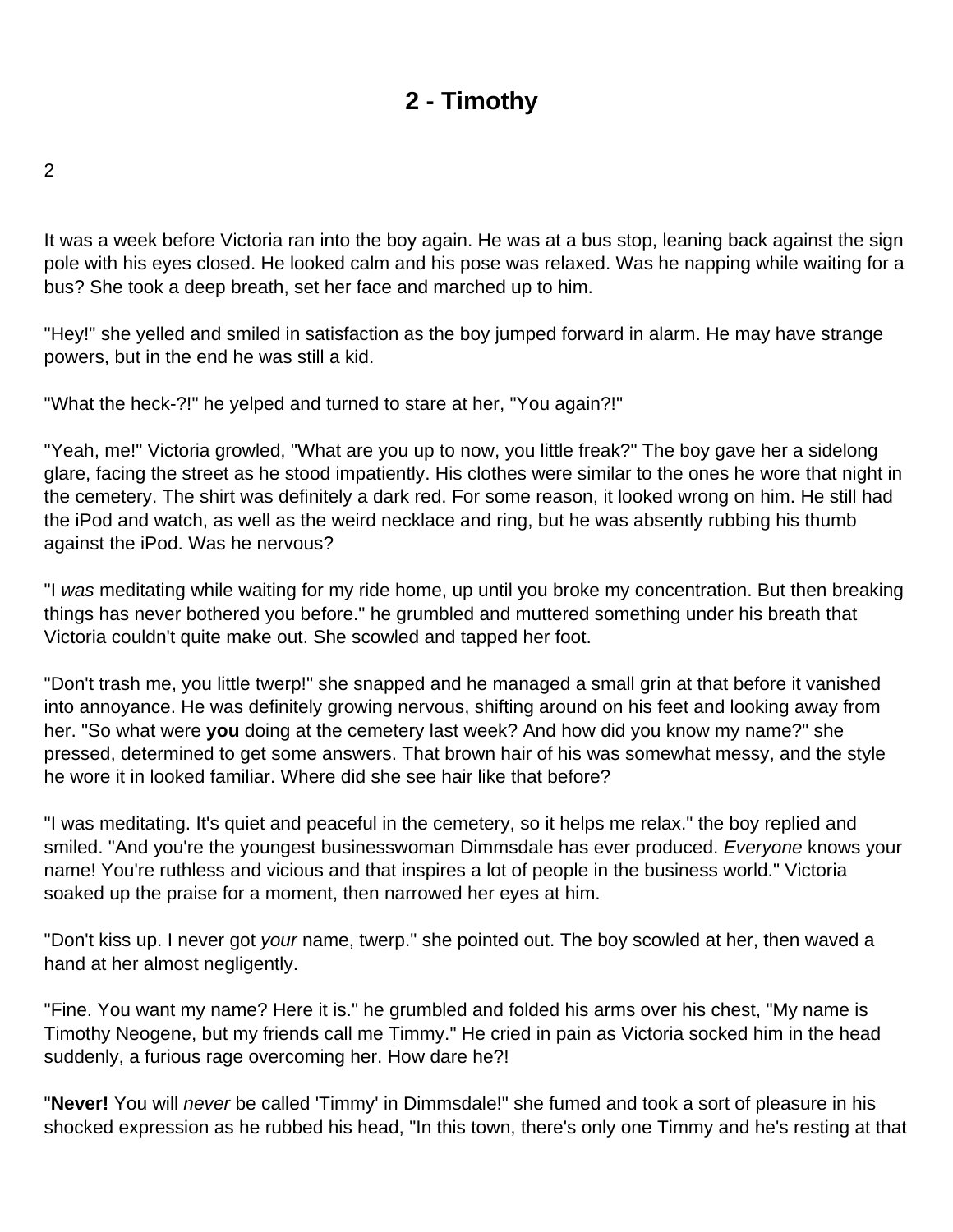#### cemetery!"

"He's dead!" the boy yelled back, painful tears in his eyes that she could see he was fighting to contain. Victoria shook her head.

"Doesn't matter! You don't get that nickname!" she shouted and turned her back on him in a huff, "You can be called Timothy, there's no avoiding that. But if you tell anyone else here to call you 'Timmy', you're gonna get kicked out of town." The boy merely made some strange noise at her, then returned to waiting for the bus. After another few minutes, she decided to let the matter drop as well. No sense in hanging on so tightly to the past, right? Even though this kid got on her nerves as much as little Timmy did so long ago....

"Do you want a ride home, Timothy?" she finally asked begrudgingly. She's only doing this to get him off the street so he doesn't bug anyone else. As long as she thought of it like that, then it doesn't count as being nice. He stared at her blankly and she bit back the urge to hit him again. God, this kid was dense! "I'm offering you a ride home, twerp! Take it or leave it!" she snapped and pointed at a black convertible parked not far from the bus stop. It wasn't technically legal to park so close to the office building where she worked, but then who was gonna stand against her on the issue? Timothy lit up at the sight of it.

"Really?! I get to ride home in that?! Cool!" he cheered and raced for the vehicle as Victoria trudged along behind, grumbling under her breath. Once the two were seated and Victoria started up the ignition, Timothy gave a little sigh and looked over at her warily. "You're taking me home, right? Not some insane asylum?" he asked.

"I should. Normal kids don't chuck lightning bolts at people." she growled, "But hey, if you keep hurling them at the stupid people, then who am I to stop ya?"

"Will I have to **earn** the nickname 'Timmy' in this town?" he went on and dodged another swipe.

"Dimmsdale's still out of it since Timmy Turner died, so there's no chance of anyone else getting that name." Victoria muttered as she began following the random directions the boy tossed out to get him home. "Mayor himself had it outlawed. Kind of going overboard for one name, but that's how much this city loved that kid." She grinned toothily, a smile that would put any piranha to shame. "The last idiot couple who moved here and tried to name their new kid 'Timmy' got chased out of town by the same guys who mob the weatherman."

"You're all so overprotective of that name. What's the deal? He was just a kid." Timothy grumbled, "Stupid kid that got killed in a stupid accident...." Victoria gave him another punch, to the arm this time, and hissed.

"You shut up! I'm the only one who can call him stupid!" she fumed and turned her eyes back to the streets, "He was an okay kid, though freaky stuff always happened when he was around. I guess it was part of his charm." She sighed as the boy rubbed his bruised arm. "The day he died, it was as though the heart of Dimmsdale had been torn out. The city's never been the same since." she added softly, "Like we're all depressed and we'll never escape some weird darkness that fell on the town."

"So all of this is his fault?" Timothy murmured quietly, a strangely guilty tone in his voice, "Sorry." He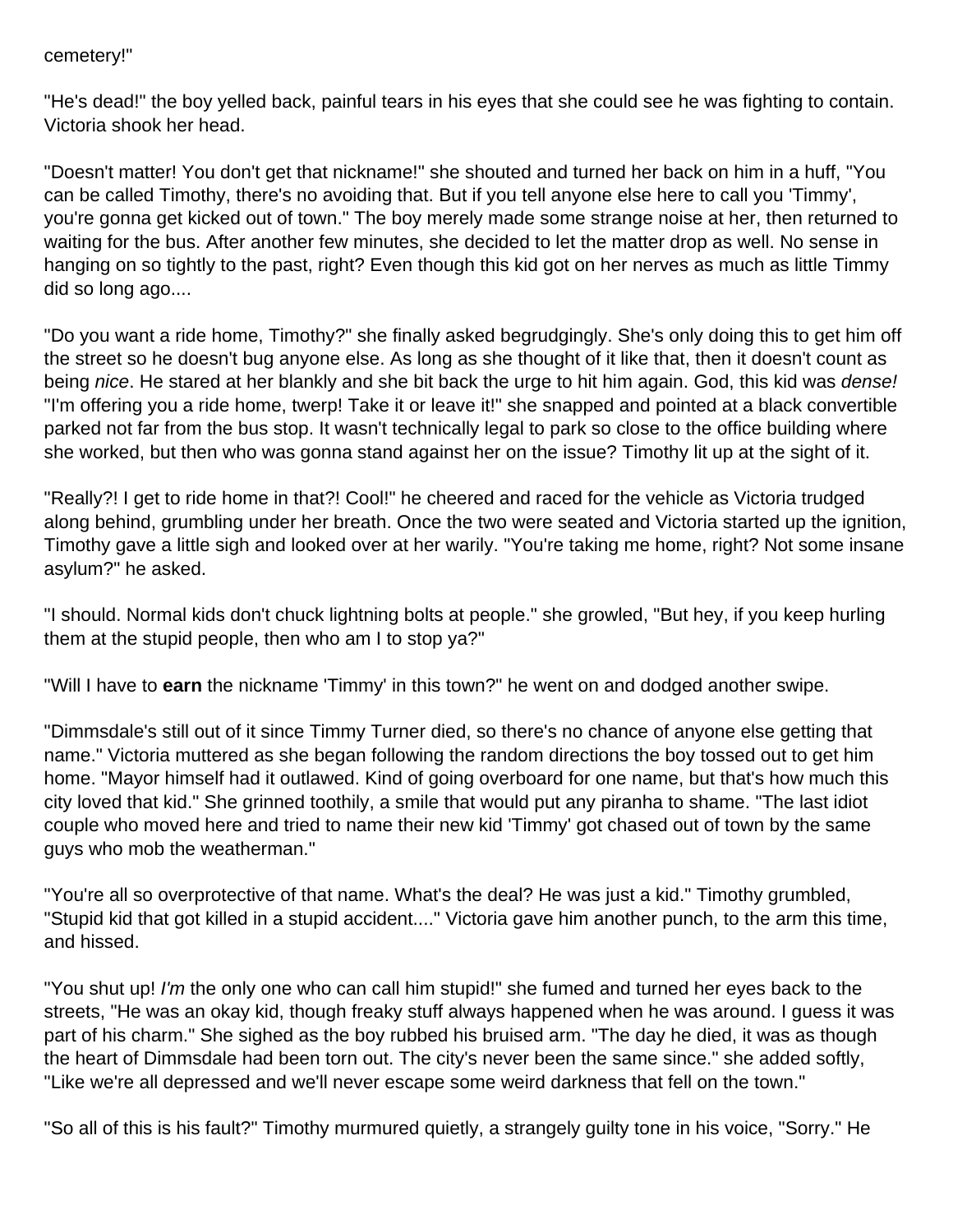seemed to slump a little. "The Heart of Dimmsdale...."

The rest of the ride was in silence as the car moved onto the next street. Victoria looked around, taking in the neighborhood as Timothy dozed off in the passenger seat. At one stoplight she tried to examine the contents of his backpack, but the kid had a lock on the clasp. Had it been one of those key-triggered gizmos, Victoria could have easily picked the lock; combination locks fell to bits under her trained ears and fingers. This one was weird, as though it was set to open only under his fingerprint or something.

She *did* notice the strange bruise on his neck though.

"Hey, kid, what's that?" she asked suddenly and he jumped awake with a start. He muttered something that sounded like 'Does it matter?' and pulled the collar of his shirt higher. The silence resumed after that for another few streets. Finally he pointed at one house and announced it as his own and got out of the car.

"Thanks for the ride." he remarked cheerfully, "I didn't think you'd actually be nice to someone on your own!"

"I'm **not** nice! And don't get used to it, twerp!" Victoria yelled after him as Timothy ran for his house. She lingered to see if his parents were home; after all, it was noon and he wasn't in school like normal high school students his age. Apparently not, as the boy opened the door and hurried in to turn on the lights. Did he live alone? "No way. Who in their right mind lets a kid his age live by himself?" she wondered aloud, both puzzled and alarmed by the situation she was witnessing. Who bought food for him? Who paid for the house? Who took care of him? Does he even go to school? He said he moved in two months ago, so he should have been enrolled in Dimmsdale's Oberon High School by now.

"Something's not right. A boy with no past, living alone, doesn't go to school and knows about Timmy Turner even though he says he doesn't know much? I smell a dirty secret." Victoria muttered and drove off, noting the address of Timothy's house. She'd call for the police to check it out first. No sense getting electrocuted somehow if things went sour.

Still, he seemed happy to know that she would at least call him Timothy, even though he looked like he wanted to get the shortened name for his own. She sighed and shook her head. He may have some of the same qualities Timmy did, what with annoying the hell out of her and all, but he could never replace Timmy Turner. Something about that boy had been almost... magical. But, magic didn't exist and neither did Timmy. Not anymore.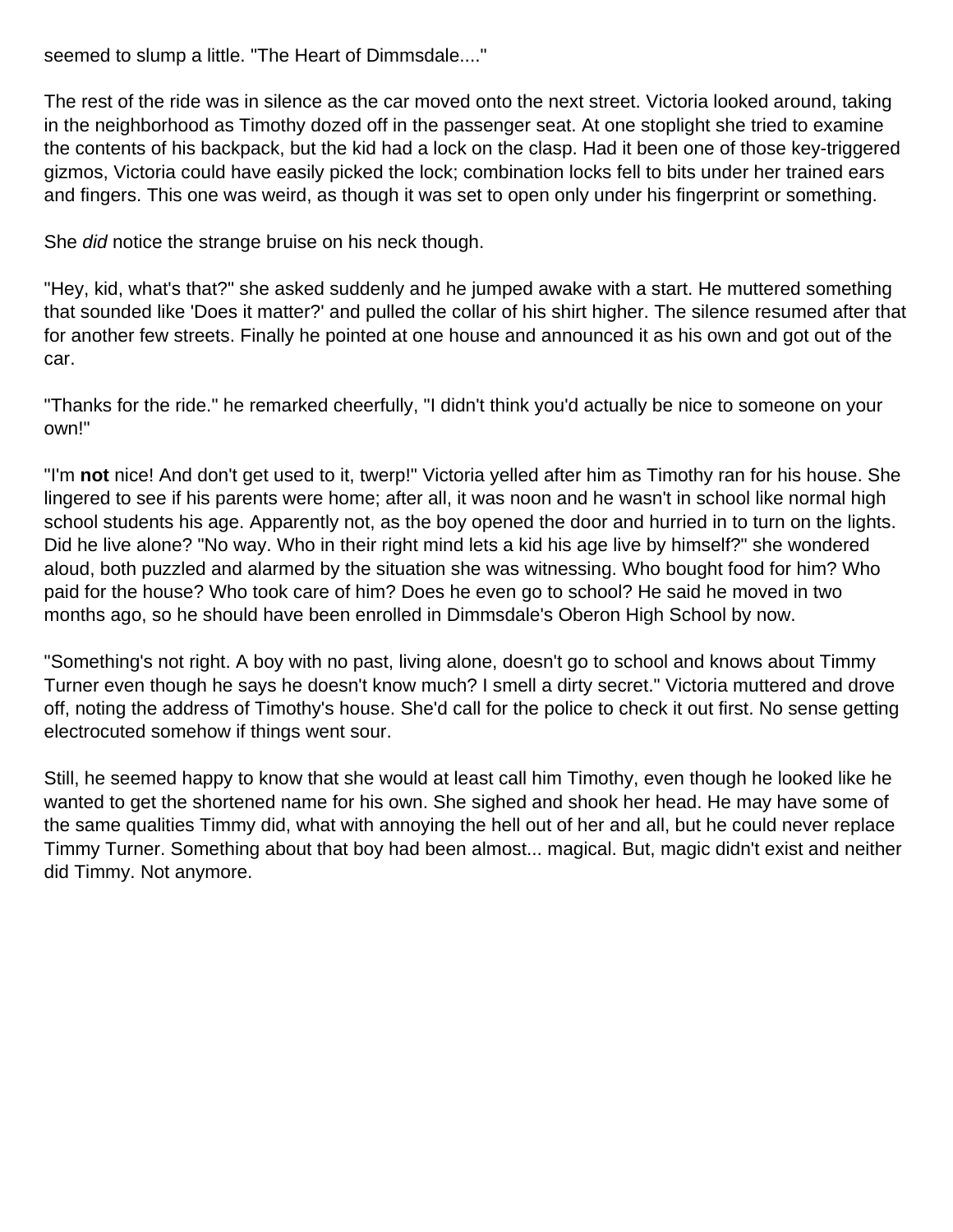### **3 - Young Hero**

<span id="page-9-0"></span>"She's gone." Timmy murmured and held out his arm, allowing the pink watch to disappear in a puff of pink smoke. A fairy hovered near him after a second puff, pink hair curled up on her head and gossamer wings beating furiously. She was clad in a simple yellow shirt and black pants, looking almost panicked as she twirled a wand in her hands. The iPod made the same puffs, only green, and a male fairy took its place, floating in the air as he rubbed his head gingerly.

"Timmy, that was dangerous! If Vicky finds out you're still alive, she'll tell everyone in Dimmsdale!" Wanda, the pink-haired fairy, exclaimed frantically, "We'll end up back in New York, or worse!" Timmy pulled a hat from his back pocket and put it on his head, smiling at the familiar pink cap he'd had since childhood. Clutching her wand more tightly, Wanda looked to her husband for support. "Don't you have anything to add to this, Cosmo?!"

"Besides the fact that I'm hungry? No." Cosmo returned tiredly, fluttering to the sofa to rest his tiny battered body. His white dress shirt and black pants were torn, his black necktie undone. Part of his bright green hair was singed and he suffered from a few bruises, cuts and burns. Timmy bent to pull a small blanket over him, then sighed as he put a hand to the fairy's forehead.

"Sorry, Cosmo. I guess some of Crocker's older fairy traps still work." he murmured, "I thought he would have left them to rot, but apparently not." He stood by to watch Wanda fly down by her husband. She held her wand over him, the golden star at its end shining with magic as she began healing him. "So what are you guys up for today? Cheese sandwiches, tomato soup and apple juice sound good?" Timmy asked his fairy godparents, looking up at the clock, "We have some time before we meet Caleb and Cousin Danny for my training."

"That will be fine. Thanks, Timmy." Wanda replied distractedly. Cosmo had fallen silent, passing out for the third time since Timmy had raced out of the booby-trapped warehouse with the fairy in his arms and Wanda firing bursts of magic at incoming shrapnel from an explosion. "Disabling Crocker's fairy-hunting gadgets has gotten a lot more dangerous! Poor Cosmo!" she added, "It's not like the old days where they just blew themselves up!"

Dishes rattled in the kitchen as Timmy set to work preparing lunch. He heard the last comment and sighed, nodding in agreement. A lot of things had changed since he moved back to Dimmsdale from New York. He would have returned sooner but Caleb told him that time was needed to fade the town's memories and change his appearance. The android bought a house for him, provided food, clothes, communication and a teleporter to connect his home to Caleb's home in New York. For everything else Timmy could want he'd have to rely on his fairy godparents and himself.

Entertainment was easy; Cosmo and Wanda could poof up any video game or toy he could ever want, and on days he felt like going out, the three of them would poof to island locales and watch the people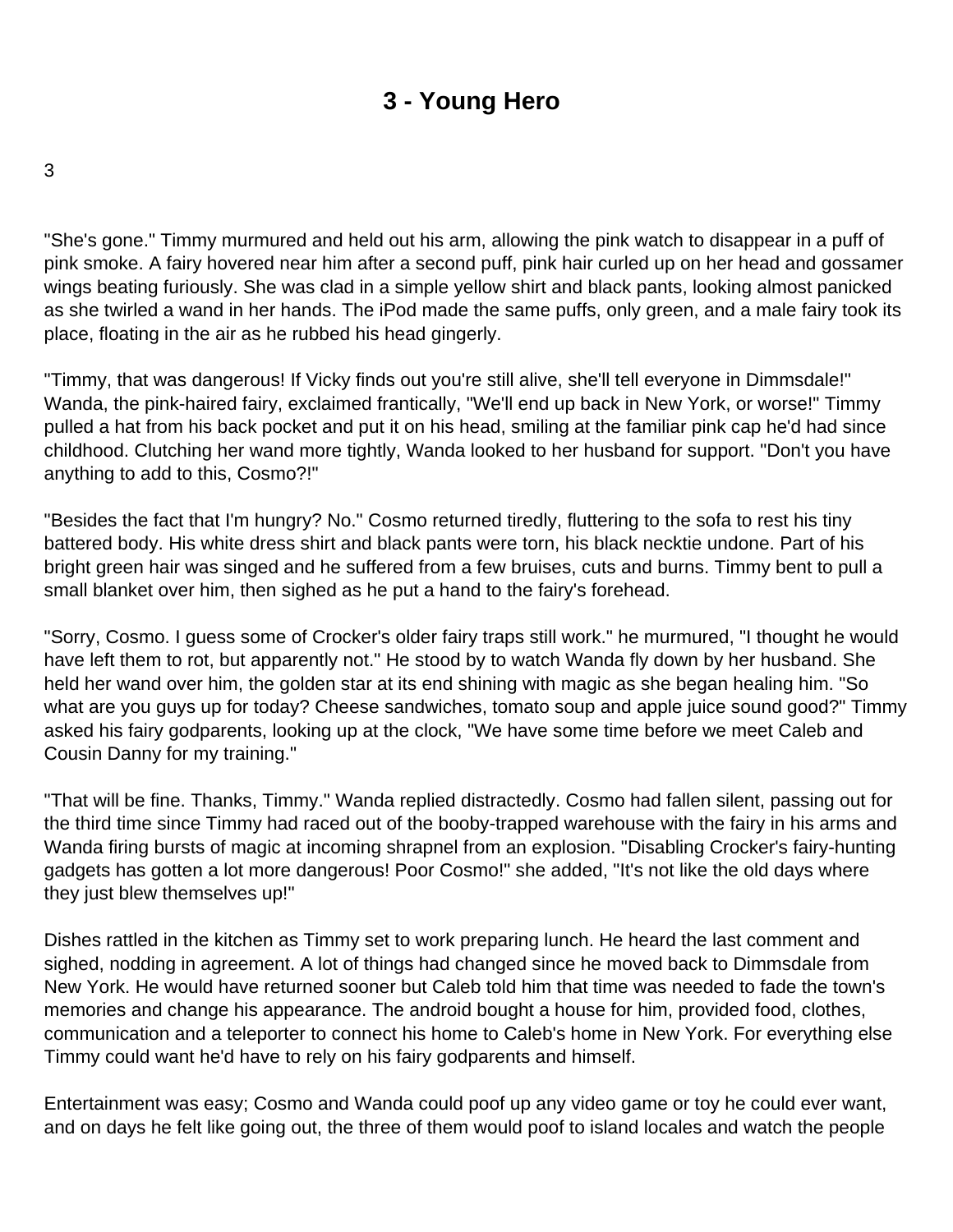from the rooftops. It wasn't that he couldn't interact with normal people, more that Timmy just felt out of place and preferred to just watch the crowds move to the whims of human nature. Wanda had told him once that it didn't seem like him to do that, didn't suit his personality. It wasn't normal.

But what was normal for Timmy now? Since the days of chaos and heartache that tore up everything he considered normal, the word simply became laughable. Besides, with all that he'd gone through since then, he seemed to have grown up rather quickly and stopped taking the fairies' company for granted.

"And even if I was still a jerk, it's not like they can leave me anymore. There's nowhere else for them to go." Timmy sighed to himself as he warmed up the soup. For allowing their godchild to die and then to aid in the interference of Death to resurrect said godchild, Cosmo and Wanda had been banished from Fairy World. The punishment would have been death for themselves, but Jorgen twisted the rules to give them a more 'severe' sentence. Cast out of the world that provided them with magical energy and was once their home, the couple was forever bound to Timmy Turner, or as long as he stood beyond Death's reach.

The whole thing still seemed bizarre to him. All Timmy could remember of the events that led to this situation was falling from the jungle gym at school, a flash of pain, then a lot of cold. Cold and dark; Timmy didn't like it and he couldn't speak to wish himself away from the cold and dark. Then he saw his cousin's face, the determined expression, the snow-white hair, shining green eyes and brilliant white aura. Cousin Danny, in ghost form, had reached out to take him into his arms. There was a bright light and warmth, and Cosmo and Wanda were crying, Jorgen standing over them with a look that was so full of mixed emotions that Timmy's young mind couldn't process them all.

He learned soon after what had happened; his death at Dimmsdale Elementary, his godparents fleeing Jorgen with his body encased in a magic crystal coffin to preserve it, their contacting Caleb for help in healing his broken neck and reviving him. Caleb couldn't resurrect Timmy, too much time had passed since his death and the Grim Reaper had already claimed his soul. The only hope they had in reviving him was in Cousin Danny Fenton. Danny held the Veil Between Life And Death sealed with his body, a responsibility implanted in him the day he became a halfa. With the Lock and Key to the Veil in his hands, Danny tore open the barrier and sent his ghost half in to rescue Timmy's soul while his human half held the door open and secured.

Jorgen Von Strangle had arrived as the resurrection took place and demanded to know if they realized what they had done. In stealing Timmy's soul back from Death, the natural order of his life was suspended and Death could no longer see him as a mortal being, having already touched his soul once and being bound to a rule of its own, 'No mortal can be taken by the Reaper twice'. As Da Rules decreed, Jorgen punished the fairy couple to the utmost severity. In this case, instead of death, they were banished from Fairy World, doomed to watch over a child Death could no longer find.

"Lunch is ready!" Timmy declared as cheerfully as he could, bringing the tray of soups and sandwiches to the table. Cosmo, now awake and fully healed, grinned hugely as he flew into the kitchen, eyes shining happily. Wanda followed after him, a shaky smile on her face as she still held a few last traces of worry on her mind. Timmy grinned at her and reached out to stroke her hair, doing his best to soothe away that worry.

"Yay! Red soup! Mmm-mm! My favorite!" Cosmo cheered and immediately began lapping it up like a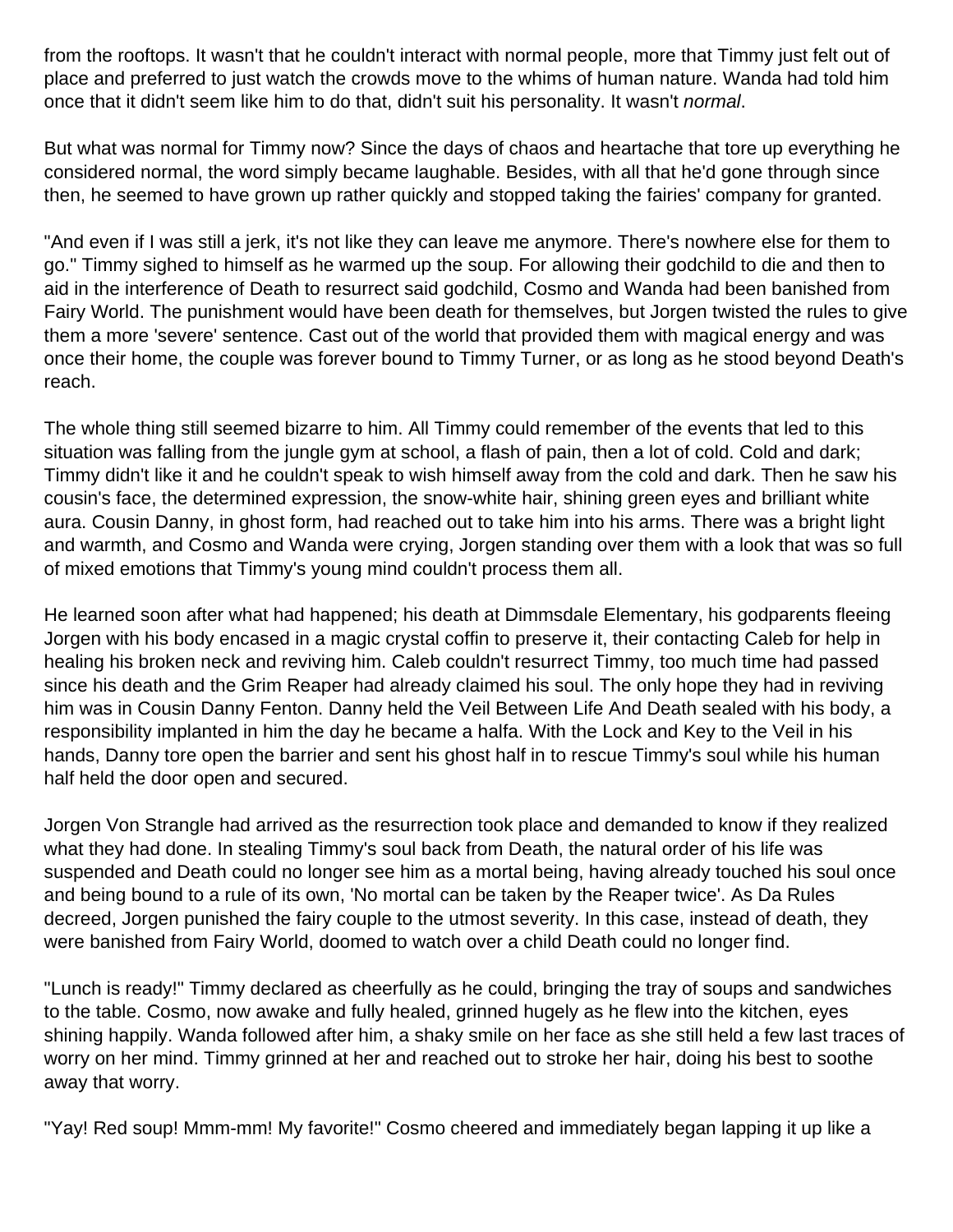mistrained puppy. Wanda only rolled her eyes, but her mood lifted and she sat to dip her sandwich in her own bowl of soup. Seating himself at the table with them, Timmy smiled as he watched the fairies munching cheerfully. He might have lost his old life, but his new one *did* have its benefits. He could never lose his godparents, he could go on ghost-hunting trips with Danny, and he was learning magic from Caleb. The fairies' wands could only do so much without access to Fairy World to recharge and they were still bound to Da Rules. So it fell on Timmy's shoulders to be the offense-heavy magic user, though the thought of actually taking another person's life to protect someone else still made him queasy.

"Timmy, about Vicky...." Wanda began after a few minutes and the boy pouted, stirring his soup idly.

"It wasn't like I was looking for her! **She** found **me** first! And that night in the cemetery was just an accident!" he protested and winced, touching his fingers to his throat. "I haven't healed yet, have I?" He closed his eyes, summoning up the mana he had learned to tap into as a child, and murmured an incantation softly, "Light of mana, soothe the wounds of this battered form! First Aid!" Cosmo stopped his mess long enough to clap his hands and laugh, tomato soup staining his face and clothes.

"Ooh! Ooh! I love that part! The sparklies! Sparklieeees!" he crowed, wand floating by him as he clapped harder, "Do it again! Do it again!" Wanda gave him a nudge to quiet him, then returned to looking up at the teenager sternly.

"It doesn't matter who found who first. The fact is she's suspicious of you, of your knowledge about your former self... don't act so hasty to get your old nickname back!" she lectured and jumped as the boy glared at her fiercely.

"I'm still Timmy Turner, no matter what anyone says! I don't care about some stupid death certificate or whatever law the mayor put into effect!" he yelled and dropped his head into his arms on the table, hiding his face from view. "I'm still Timmy.... Even if I'm dead to this world, I'll always be Timmy Turner...." he mumbled, voice muffled by the barrier of messy brown hair and folded arms. Wanda walked across the table top to run her hands through the strands, a soft sigh escaping her mouth.

"I know, honey. You'll always be Timmy Turner to us and to the rest of Fairy World. But you have to understand that Fairy World and the human world both don't like the idea of someone escaping Death. It's not natural." she told him in a motherly tone, "And if anyone finds out about you, you could be taken away for government study and experiments." Timmy lifted his head and smiled weakly at her.

"So now I have to watch out for people like Crocker coming after me for being immortal? This must be what life's like for you guys, huh?" he asked with a forced laugh and listened to the clock chime, "Well, it's one o'clock. Let's go to New York." He stood up and collected the dishes as Wanda aimed her wand at Cosmo and poofed him clean once again. When everyone was ready, Timmy headed for the teleporter hidden in the downstairs closet and pat his shoulders, a silent signal for Cosmo and Wanda to perch there. With his fairy godparents sitting on him, he stepped onto the glowing violet disk set onto the floor and vanished in a beam of light.

```
x^*x^*x^*x^*x^*x^*
```
Derris-Kharlan~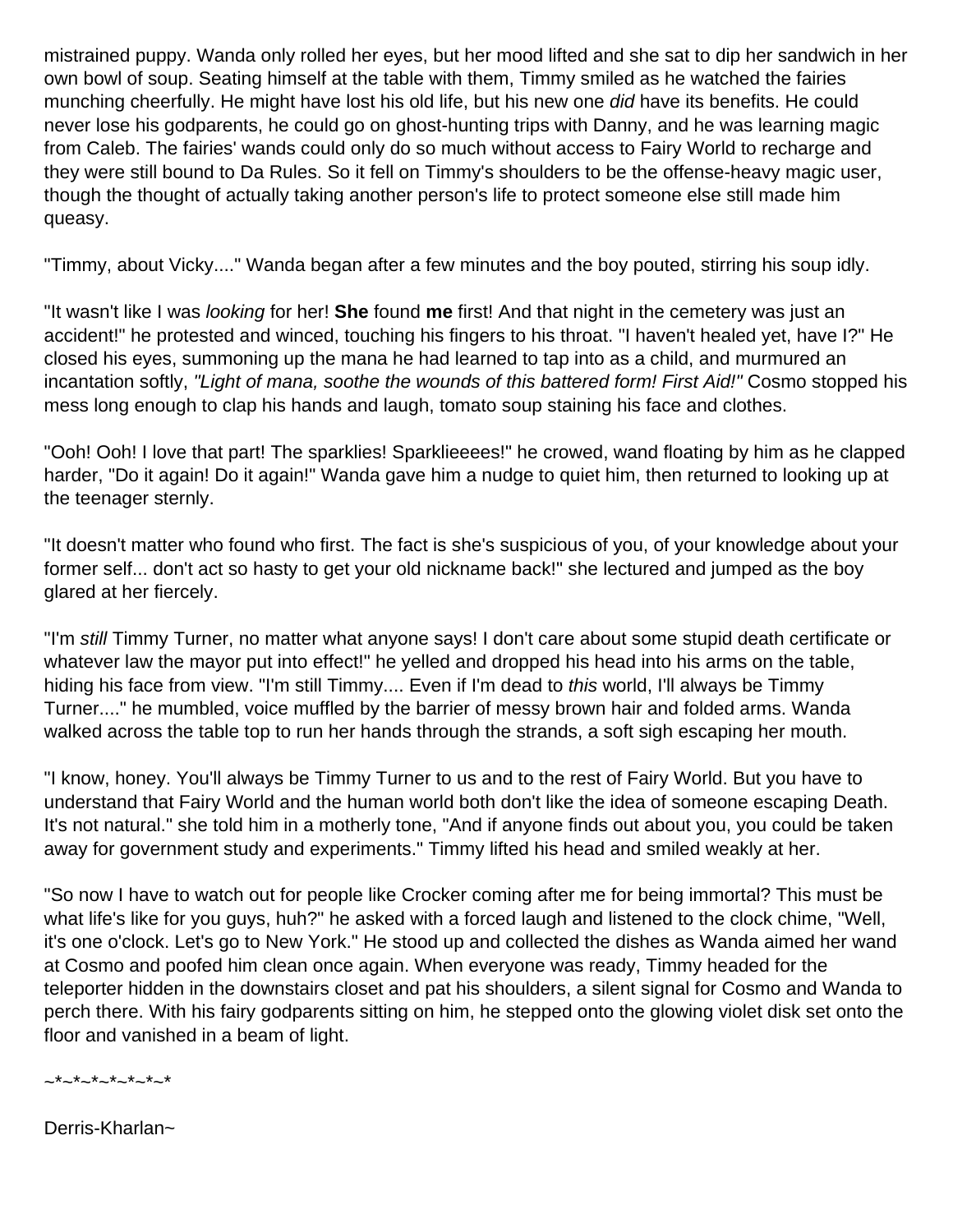Target practice. Timmy loved target practice. Cousin Danny did not. Cosmo and Wanda floated by Caleb, watching with wide eyes as Timmy shot a flurry of fireballs at his target. Danny held up his ecto-shield, wincing each time a fireball missed the shield and hit some random ruin or the surface of Earth's second moon.

"He's hitting four out of six times, so he's improving." Caleb remarked neutrally. Wanda watched with a droll expression.

"It doesn't help that Danny Phantom's not moving. Half of the bad guys Timmy takes down fall because they run **into** his fireballs by mistake." she pointed out and flinched along with Cosmo and Caleb as a yell of pain sounded out across Derris-Kharlan.

"Timmy! That **hurt**!" Danny shrieked, racing by them with his arms over his head. The redheaded android watched him fly past and sighed.

"Timmy! Just Fireball, please! Or tell your cousin that you're switching spells!" he called out. The boy laughed harder, clutching his staff as he tried to catch his breath. Target practice was one of his favorite exercises. And because Danny's ghost powers made him immune to magic, at least until the ecto-shield went down, he made a perfect target for Timmy to practice on. Between studying how magic and mana worked in a world that didn't believe in it, and disabling fairy-hunting devices scattered throughout Dimmsdale, ways of having fun with magic was hard to come by. And with Cousin Danny more interested in going on dates with that girlfriend of his than goofing off with him, Timmy felt the halfa deserved a hot foot now and then.

"Whoo-hoo! Ghost toast! I'll get the butter!" Cosmo cheered and raised his wand to poof a tray of butter and a butterknife into the air. He grabbed both and flew after Danny, laughing playfully at his new game. Wanda pulled her hand over her face.

"This is embarrassing. Isn't there some other magic lesson Timmy can work on?" she asked the teacher. Caleb thought carefully about it, rubbing his chin as he mulled it over.

"There's always Enhanced Curative Magic." he remarked absently, "Know where I can toss Cosmo to get the crud beat out of him?"

"Fried Phantom is fine." Wanda sighed in resignation.

Timmy ran up to his cousin, who sat on a fallen pillar and combed his fingers through his hair a few times to clear out the sparks of electricity. Four years had changed Danny as well as Timmy. The haz-mat suit remained largely the same, but was now adorned with a pair of armlets ringed with small green crystals and a shimmering golden gem was mounted on a crest attached to the base of his neck. Both he and Caleb claimed they aided in ghost-fighting, but Timmy had yet to see the real benefits of them. The halfa had grown stronger and mastered many of his powers, and trained often as new powers appeared over time.

"Heh, sorry. But you deserved it for blowing me off last week." Timmy told him with a chuckle and held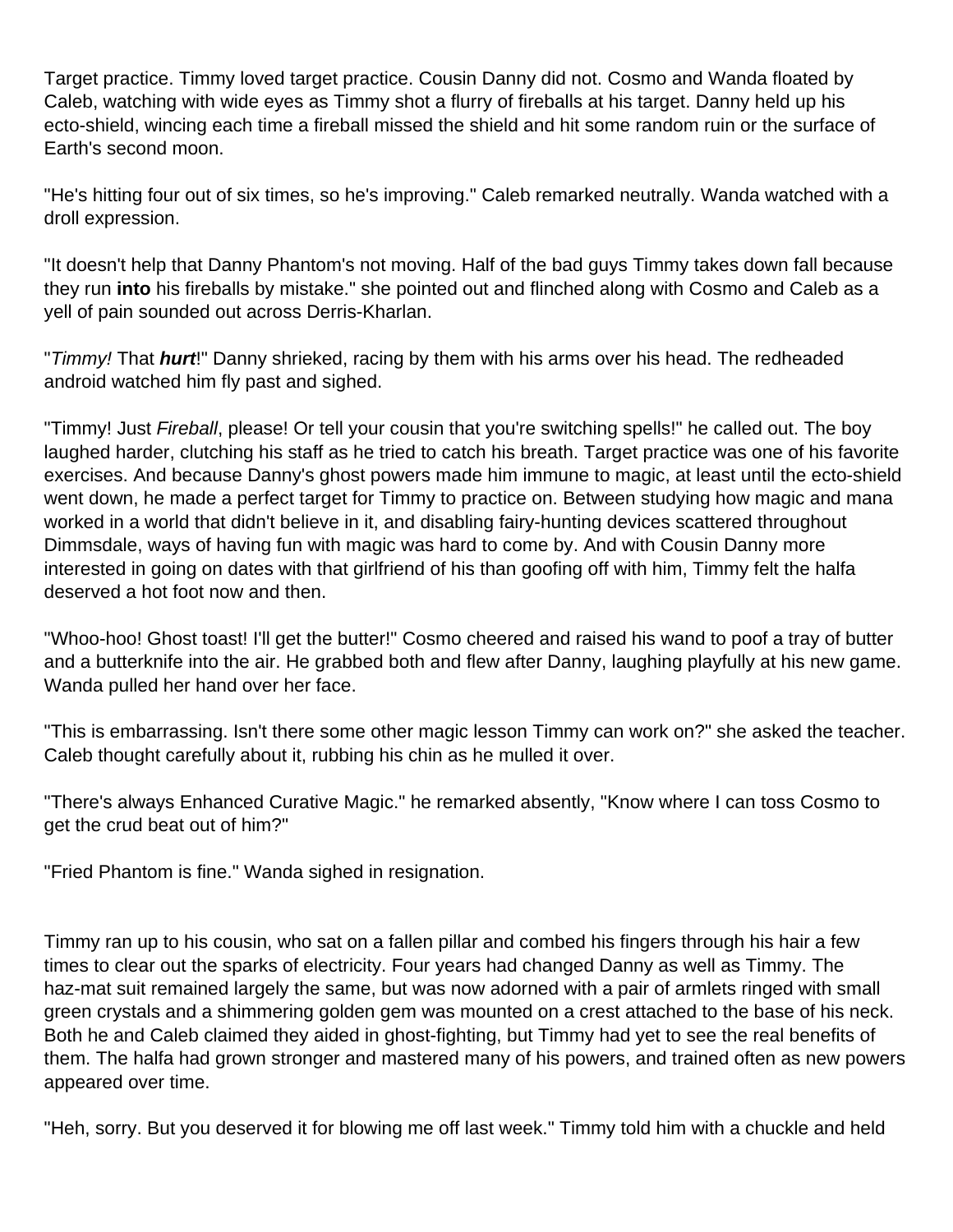out his staff, bracing his legs as he focused, "Now let's try that spell again. Light of mana, soothe the wounds of this battered form! First Aid!" The curing magic circled around the phantom, restoring health and repairing the singed hairs and skin from the Lightning spell Timmy had fired off. Danny looked up at his cousin and grinned as the boy sat by him on the pillar.

"Thanks. Hey, I'll make it up to ya. We'll go exploring in the Ghost Zone next Saturday. Promise." he remarked and reached out to rub his hair, flattening the pink hat on his head in the process. Timmy yelled and waved his hand away, fixing both hat and hair as he did. He matched the older boy's smile with one of his own, the buck teeth that had once dominated his face as a child shining in the light of the mana-filled world.

"Okay! Just you and me, then! No running off to make out with that weird Goth chick!" Timmy pointed out and laughed as the half-ghost's face turned a deep shade of red. He jumped to his feet again, staff in hand. Yup, he deserved that. Because of him, he wandered to the cemetery out of boredom and got spotted by Vicky. "So, wanna help me some more with my aiming? I'm pretty good with light and lightning attacks, but the rest of my elements are still way off." Timmy added brightly, spinning the staff in one hand.

"Yeah, your Fireballs are more like **fly**balls!" Danny taunted, flying up and erecting the ecto-shield. The staff spinning stopped abruptly and a circle of red light bloomed at Timmy's feet. The brunet looked up at his cousin with a determined smile.

"Them's fightin' words, Danny Phantom!" he declared with a laugh and threw a hand towards the halfa, "Burn! Fireball!" The storm of small flames assaulted the ecto-shield, several flying off wildly to hit more of the ancient ruins Caleb had teleported them to from New York for training. "Aww! Six out of eleven!" The circle faded as Timmy made a face, sounding both exasperated and berating. "Man, at this rate I'll wind up being an arsonist more than a hero." he grumbled as his cousin landed. He looked around himself, now realizing that in the whole time he'd caught up with Danny, he hadn't seen Cosmo around. Hadn't the fairy been chasing the halfa? "Cosmo? Are you out there?" he called out.

"Over here! I found a new friend! I'm gonna call him Pete!" the fairy answered airily. Timmy ran towards the sound of Cosmo's voice as his cousin took flight to follow him. Cosmo sat on a piece of broken rubble not far from them, holding a charm of some kind that was big enough to be held comfortably in both of the fairy's hands. He looked up at his godchild happily and held out the charm, showing off the gray stone that was shaped somewhat like a sarcophagus.

"What is that?" Timmy wondered aloud, taking the item from him for a better look. It lay in the palm of his hand as Danny floated by him and peered at it himself. He tilted his head thoughtfully.

"I've seen this before. Caleb calls them Reverse Dolls. They start off like that but you carve them to make them look like a person." he replied, "That person wears it like an accessory and if they get hit with a fatal blow, the doll breaks to take the place of them dying." Timmy studied the charm with a sudden new intensity.

"Danny...." he murmured after a long silence, "Does it... work for fairies, too?" The halfa lifted an eyebrow in confusion, moving his green-eyed gaze from the charm to his cousin.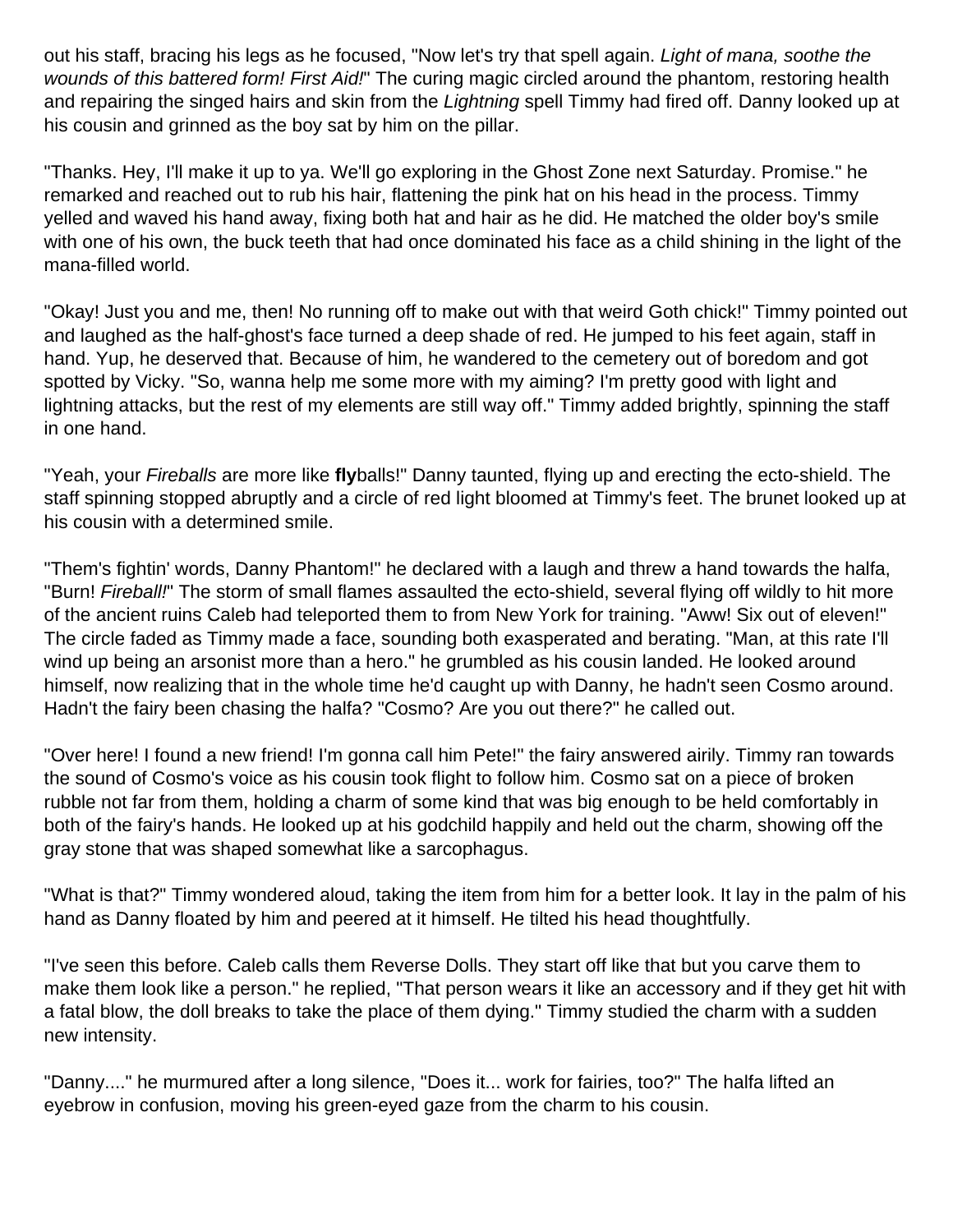"Dunno. Magic is universal, isn't it?" he returned in a puzzled tone, "Or am I confusing it with mana? You can ask Caleb. These charms are from his era, created during the time of the Lost Age of Union." The younger teen nodded and stood from his crouched position, tapping his shoulder again. Cosmo flew up and sat there, smiling cheerfully as his wings fluttered once, then stilled in rest.

"Yeah. I think I will." Timmy murmured, eyes still on the charm in his hand.

The android was just as puzzled by the question as Danny had been. He turned the charm over in his hand, eyeing the fairies hovering around Timmy. Though Caleb's face remained perfectly clear of emotion, both Timmy and his cousin knew from his lack of an immediate answer that he was stumped as well. After several more minutes, the redhead sighed.

"Maybe." he finally answered, "Fairies are a magical race with their own source of power. It runs alongside mana in the energy spectrum, but it's not quite the same. Charms are supposed to be universal, but compatibility with a magical creature is, at best, questionable."

"Uh, English, please?" Timmy grumbled in annoyance, blue eyes narrowing at the strange phrasing of his teacher's answer. Caleb blinked, then shrugged.

"It's iffy. I can carve it for you but the chances of it working on a fairy.... Eh, your guess is as good as mine." he amended. The boy frowned and looked up at his godparents.

"Wanda's good at dealing with stuff. She can get herself out of most situations. I trust her with handling the dangers we go through." he remarked, earning a sheepish grin and blush from the pink-haired fairy, "But I worry about Cosmo. The last fairy-trap littered building we cleaned had a nasty trap that tore him up pretty badly."

"It wanted to shake hands!" Cosmo put in as a protest, holding out his hands for emphasis.

"With twelve blades, five baseball bats, three boots and a hammer?" Wanda asked dryly, giving her husband a sidelong glare.

"It was the super-secret twelve-blades, five baseball-bats, three boots and a hammer handshake!" Cosmo insisted, "I messed up 'cause I didn't have the blades!" Timmy pulled both hands over his face and groaned as both Caleb and Danny laughed at the fairies' antics.

"Make it for Cosmo. The next trap might have a nastier surprise." he muttered.

"Ooh! I love surprises! So does Pete!" Cosmo declared joyfully, catching the teen's last word, "Is it Pete's birthday? Pete! Why didn't you tell me?! I thought we were friends!" He flew off, sobbing dramatically with Danny watching, baffled. Wanda sighed and flew after him.

"Give me ten minutes." Caleb muttered flatly, picking up the charm and digging into his satchel for carving tools. Timmy nodded and began walking after the fairies. His cousin called out to him as he left.

"I gotta run! School and all. See ya next practice!" he cried and waved before flying off towards a large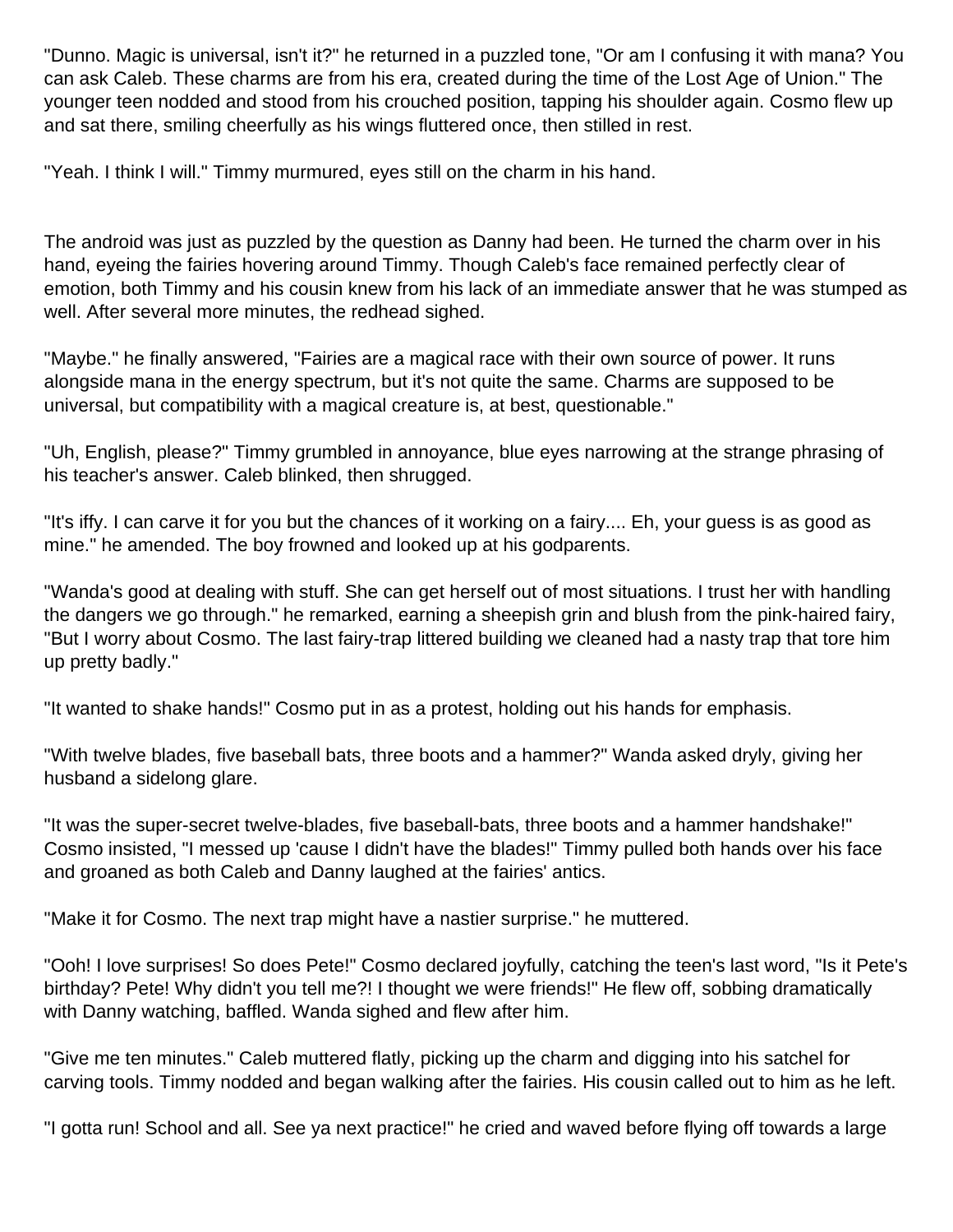blue disk that was the main teleporter Caleb had built long ago. Timmy waved back and pressed on with a wistful sigh.

"Can't believe I'm saying this but... I miss school." he murmured, "I know just as much and maybe more than average kids my age, but without my old friends to hang out with it just doesn't seem the same." He continued his search, calling out his fairies' names as he peeked around rubble and into decrepit storage rooms. It didn't take very long. He eventually found them both sitting on a boulder, gazing at the Earth that seemed so far away and the normally invisible Fairy World with its rainbow bridge to the world. Silent, he joined them in their planet-gazing.

Fairy World stretched over vast pink clouds, suspended far beyond the world's gravitational pull and completely out of sight from the eyes of the masses. Those who had fairies, or knew of the world's existence, could see Fairy World and the bridge that joined it with the human world. Derris-Kharlan had to be repositioned after Caleb met Timmy and his godparents, as he had not realized Fairy World existed above the Earth and the comet-turned-second-moon had been dangerously close to colliding with the magical realm. Since then, Caleb would relay information back and forth between Fairy World and Earth, archiving the fairies' histories for safekeeping on the comet.

"I didn't mean to get caught in the trap." Cosmo suddenly remarked softly, voice strangely clear and intelligent, "It was an accident." Timmy snapped out of his musings and managed a small smile.

"We know. Things happen; we just have to keep going and learn what we can so we can be better prepared for stuff like that." he returned and sighed, leaning back and bracing himself as he gazed at the world. "Do you think I'll make a good hero for Dimmsdale someday? Like the Crimson Chin?"

"You'll make a **great** hero, Timmy!" Wanda answered confidently, "You're already our hero!" She waved her wand around, tracing circles with the star point. "Once all the fairy traps and anti-magic devices in Dimmsdale have been destroyed, we'll be able to safely use our magic in all parts of the city! We'll be the first fairy godparents to use wishes to stop criminals on a regular basis!" Timmy smiled at that, the idea of disabling every last bit of Crocker's gadgets appealing to the kid in him, the kid who managed to foil evil schemes with very little effort at times. With the anti-magic gear gone, he could roam the city more freely and start seeing what had changed and what was still the same.

"We'll protect Dimmsdale like Cousin Danny protects Amity Park." he agreed and grinned, "And who better to do it than a kid who can't be killed?" He blinked as a charm suddenly dropped into his view. A tiny recreation of Cosmo dangled before him and he looked up at Caleb holding it suspended from a cord.

"All done." he remarked with a smile.

Timmy brightened and took the charm in his hand, looking it over. It certainly resembled Cosmo, though in a very simple form. Hair, face, clothes, wand, wings, crown; everything was recreated in the stone. It was even painted the right colors!

"Thanks a lot! Wow! This is so cool!" he exclaimed gratefully and looped the cord over Cosmo's head so the charm rested by his necktie. Wanda smiled at how large the charm was compared to her husband's small frame and waved her wand to resize it. "Don't lose it, Cosmo." Timmy added with a grin. Cosmo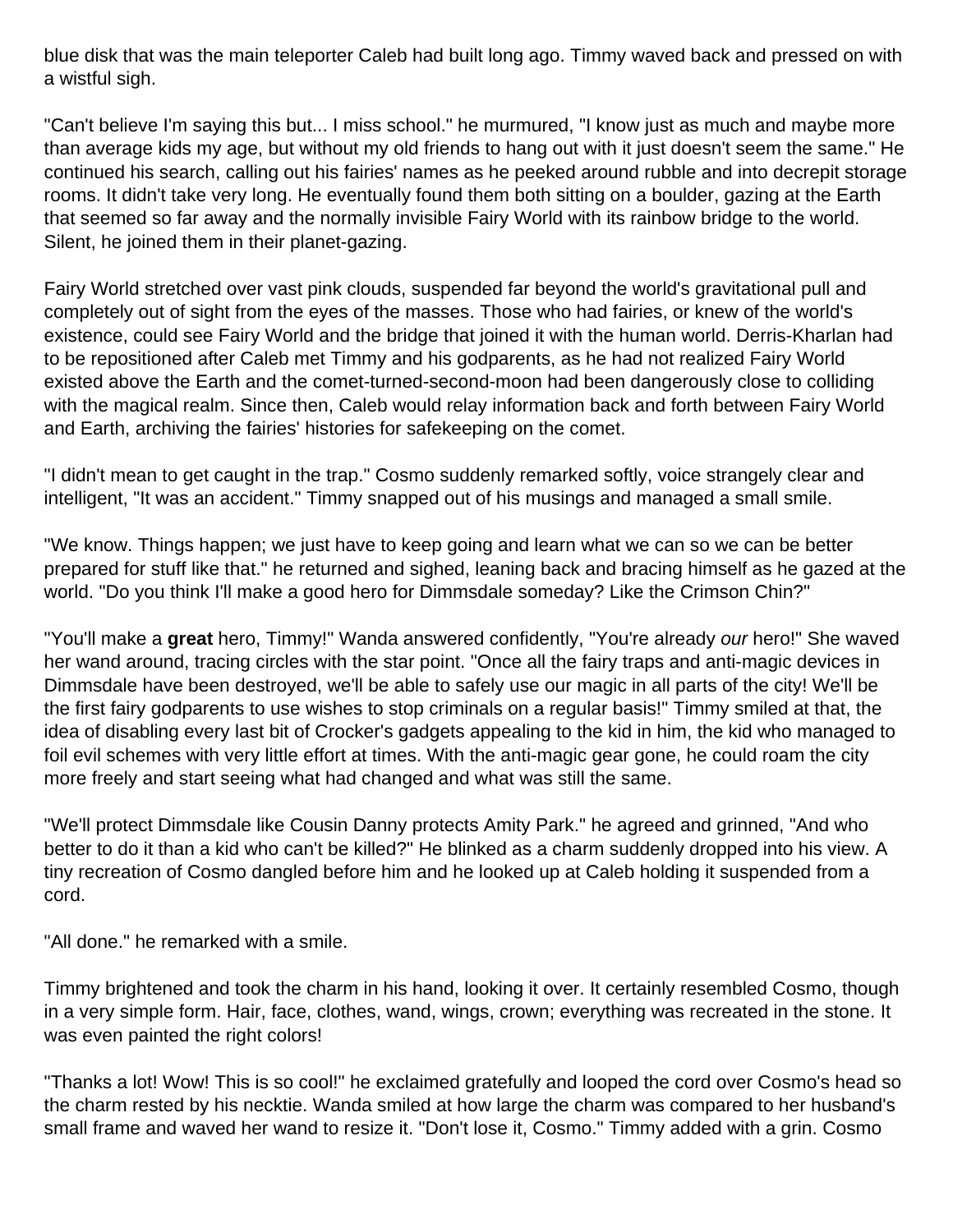blinked at them, then down at his new accessory, confused, before lighting up in joy.

"Pete! You got a makeover!" he cried and laughed, "Hey! Wow! You look so handsome! But you look familiar, too; did we meet at the Fairy World Wand Convention?" Wanda shook her head in exasperation but Timmy only smiled wider and returned to gazing at his home planet.

It wasn't much but anything he could do to keep Cosmo and Wanda safe was worth it. Just a little longer and all of Dimmsdale will be safe for them. He would be a real hero, just like he often wished he could be when he was a ten-year-old.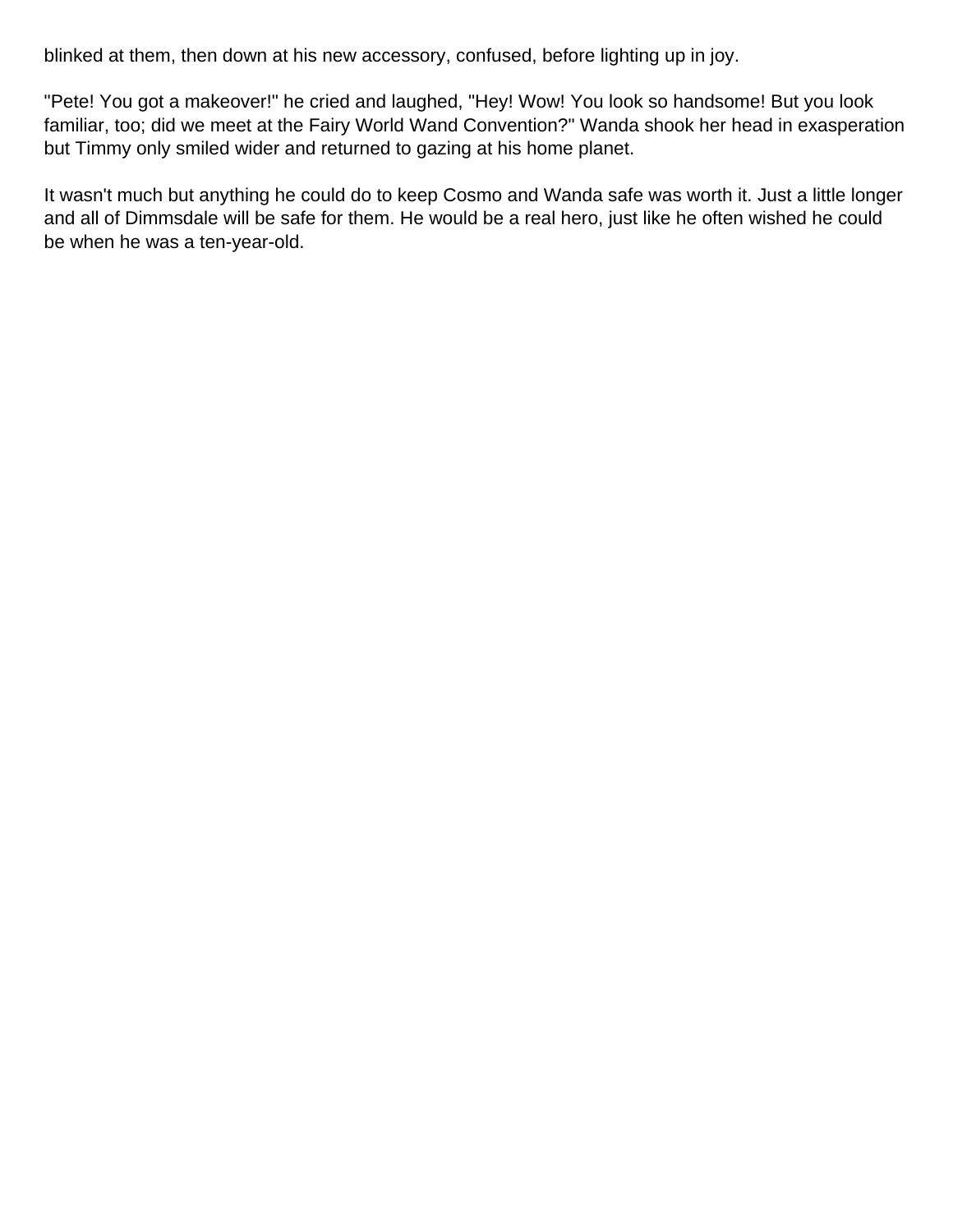### **4 - Strange Things**

<span id="page-17-0"></span>Stepping off the teleporter and entering the living room of his house, Timmy set aside his staff and sighed tiredly. Cosmo plopped himself onto the couch, hugging the Reverse Doll charm in his arms. Wanda flew off to join him, snuggling up against the throw pillows sleepily. The boy watched them with a grin, arms folded over his chest.

"Good idea. Let's all rest up. Later tonight, we're gonna finish clearing out the industrial district of Dimmsdale. We only have three warehouses left to clean up and then that area will become a safe zone again!" he told the fairies cheerfully. He headed upstairs for a change in clothing as the couple watched him leave.

"So soon?" Wanda asked once he came back downstairs in a fresh set of his standard pink shirt, hat, and jeans, "Why not do it tomorrow? We all could use a break from destroying those traps." She yawned and blinked slowly as Timmy reached for a small blanket draped over the back of the sofa and carefully pulled it over her. "Between traveling around by foot, smashing traps, healing up and laying waste to criminals on the way home, we all get pretty exhausted." she added, bringing the point home by promptly falling asleep when she finished. Cosmo paused in playing with the charm to look at her sleeping form, then up at the teen.

"She kinda has a point." he remarked and gave a little yawn of his own as Timmy sat on the floor before them. The godchild sighed and rested his cheek on one fist, studying his green-haired godparent. The corner of his mouth twitched into another smile as he reached out to muss up the fairy's hair, the style Cosmo wore it in so similar to his own it was almost funny.

"I suppose, but I feel fine." he murmured and brightened, "How's this? You and Wanda stay here and catch some z's, and I'll go search out the last three targets." Cosmo shook his head and started trying to fix his hair with one free hand, the other arm hugging 'Pete' close to his body.

"Nah, that won't work. The Timmy Sense will go off the minute you find a trap and you know we can't ignore that." the fairy replied and rubbed one eye drowsily before yawning again. The teen stood and headed for the windows, lowering the blinds as he made a face at the comment.

"I don't see why you guys still worry about my 'safety'." he muttered as he fiddled with the cords, "Not like I can die of anything. I stand beyond Death's reach, remember?"

"Like that's gonna stop us from caring?" Cosmo grumbled and crawled under the blanket with Wanda. Timmy didn't answer to that, frozen at one window and staring in horror at the police car parked at the end of the driveway. One of the officers was already walking up the path to his house!

"Oh crud!" he murmured and looked back at the fairies in a panic, "Guys! I wish-!" Both of them were fast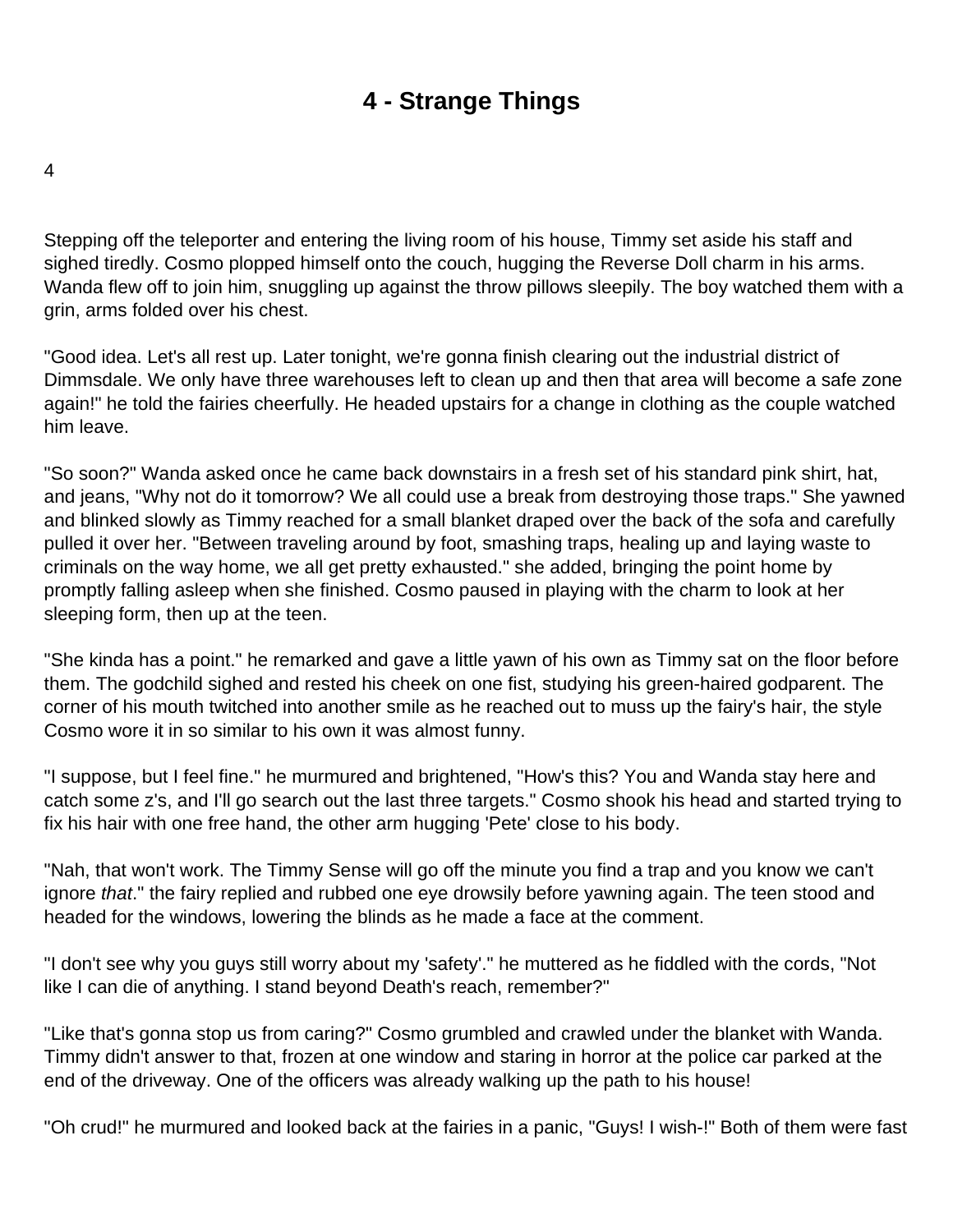asleep, tired from the training and the trap-hunting from earlier that day. "Darn it!" Timmy hurried to them, gathered up several pillows and placed them around the couple as a screen. There was a knock at the door and he winced. Why? What possessed local law enforcement to bother with this place **now**? He ran a hand through his hair absently, felt the cap still on his head and quickly hurled it away into a corner of the room. No sense in triggering memories; the town was messed up as it was already with the abundance of anti-magic gear.

Another knock and Timmy took a deep breath to calm himself. He formed several stories in his head and carefully opened the door. He glanced out warily at the officer.

"Can I help you?" he asked cautiously. The officer smiled at him, but it seemed strangely fake, as though the effort of smiling brightly was difficult to do.

"Hello there, young man! Are your parents home?" he asked in return. Timmy shifted his stance to block the man's view of the house interior as much as possible.

"They're napping." he answered shortly, resisting the urge to glower at the older man, "They were very tired from unpacking and I told them they could sleep while I finished up." He glanced at the parked vehicle, then turned his gaze back towards the officer. "They won't be happy to wake up and find cops all over the place."

"We won't be long." the officer made a half-hearted attempt to reassure him, "So, why aren't you in school, uh...?" He waited patiently for Timmy to fill in the gap. The boy's eyes narrowed in suspicion. Maybe Wanda hadn't been too far off the mark about Vicky's nosiness.

"We just moved." the teen growled, "Please leave. My parents really don't like strangers." The officer matched his suspicious glare and Timmy gave himself a mental kick. He was losing his cool too quickly. Not good. He was too out of practice with lying to adults. "I'm enrolling as soon as they finish resting. My name is Timothy Neogene. Can you please go now?!" he hissed, gripping the doorknob tightly. The expression only grew on the older man's face.

"I'd like to meet your parents, son. You know, to welcome them to Dimmsdale. That's not a problem, is it?" he remarked casually, relaxing a tiny bit now that he no longer had to maintain the illusion of joviality. Timmy tried his best not to flinch at those words.

"Fine. But you have to wait outside. The place is a mess of packing boxes and there's nowhere for you to sit." he muttered and retreated, locking the door quickly. "Great, now what? Cosmo and Wanda are too tired to pretend to be my parents, and those cops won't leave until they see I have them." he sighed and looked around desperately for something that could help him. His eyes fell on the staff resting against the wall near the teleporter room and a crazy idea bloomed in his mind. "Or they find something more important to deal with!"

Timmy ran for the back door, pausing to grab the slender wooden pole along the way. Bursting out into the backyard, he scanned it quickly; open and clear of witnesses, perfect. He turned his eyes on the neighborhood itself, searching for something to use as a distraction. Something he could set on fire without hurting anyone. A group of trash cans set by the road just seemed to scream 'Burn me!' Timmy grinned, spinning the staff in his left hand as a circle of light bloomed at his feet.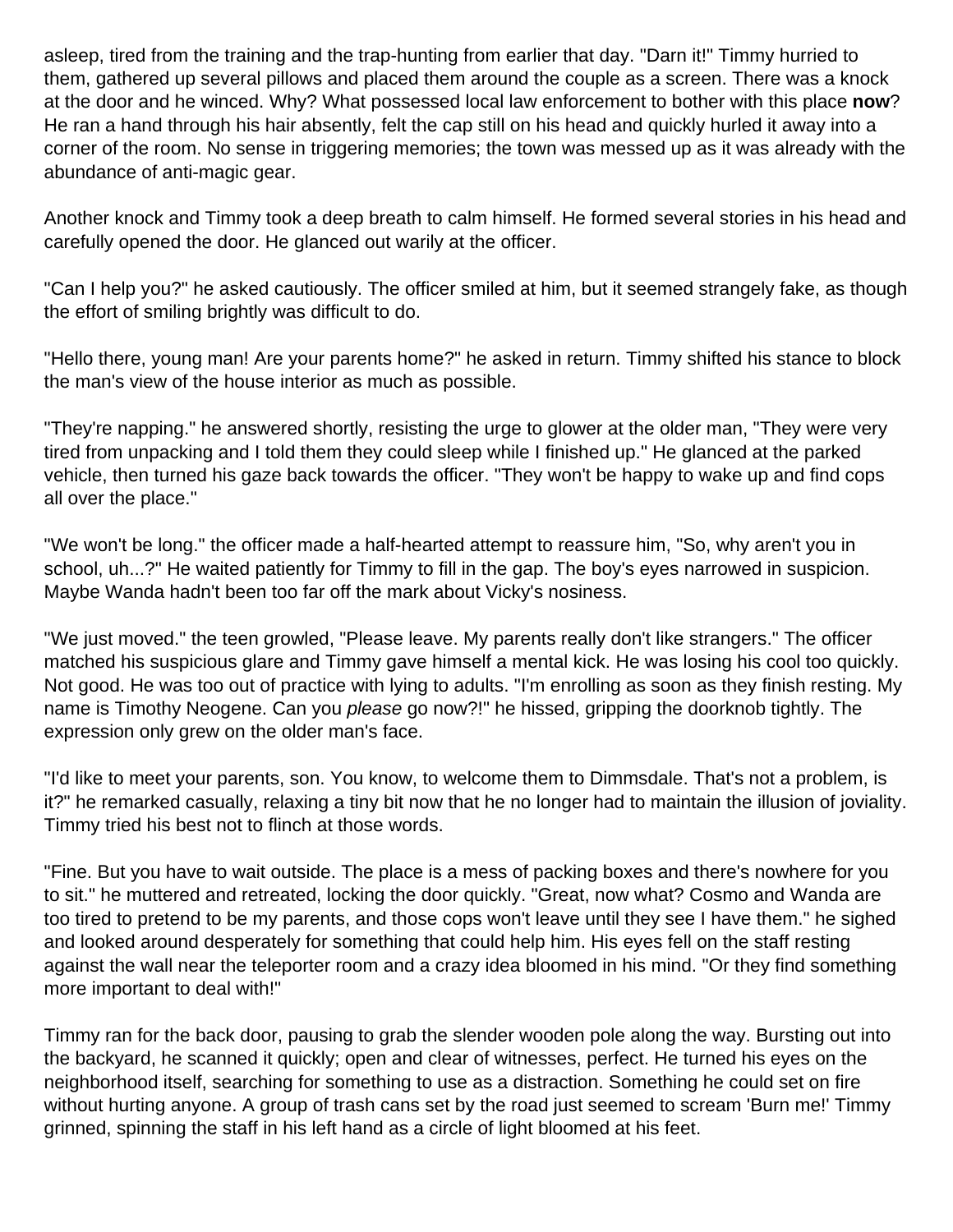"Excellent! Cops bail to check out a trash fire and I can make a run for industrial Dimmsdale!" he exclaimed and abruptly pulled the staff before him in a horizontal position, free hand slamming the open palm against the pole as part of the release of mana, "Make it count! Lightning!" A bolt shot down from a sphere of violet mana high above the cans, igniting the garbage in a near explosive display of magic. Timmy winced and tapped his fingertip against his two front teeth. "Whoops.... Guess I overdid that one." he murmured and blinked as the sirens of the patrol car started up. Seconds later, it was racing off towards the fire. Timmy took that as a cue to run, dashing for the alleys of the neighborhood.

#### ~\*~\*~\*~\*~\*~\*~\*~\*~\*

Getting to the industrial district had been easier said than done. There were more truancy officers prowling the town than before, and Timmy had several close calls evading both them and routine patrol cars for Dimmsdale's police force. Once he tried to distract a group of officers with a quick Stone Blast spell, but the magic circle flickered and died at his feet, a sign that he was near a magic nullifier. He was forced to crouch in the alley and wait until the group finished their small chat and returned to their patrols.

Now, panting by one of the three targets warehouses, he took the time to puzzle over the surge of traps and devices that infested Dimmsdale. During the four years Timmy spent in New York recovering, studying magic and training, Caleb, the ancient living android, had sent a number of spy cameras into Dimmsdale to see how the town was faring. The first year brought a wealth of information for them; the Turners had decided to stay in the town despite their sorrow, hoping to rebuild their lives in honor of their son, the jungle gym was taken down after the police finished their investigation, and the playground itself was named after him as a memorial.

Timmy had spent the majority of the year trying to wish the events undone, but none of those wishes could be granted. If Cosmo and Wanda were to try, the consequences would echo through time and space, affecting more lives than the original sequence had altered. To stop Death from coming after Timmy would not only break one of the most important of Da Rules, but drain the fairies of every speck of magical energy, reducing them to nothing but fairy dust. If by some miracle they survived the attempt, they would end up revealing themselves to the world once their magic weakened to the point of making disguises useless. Timmy might have survived as well, but the injury would have rendered him paralyzed or in a vegetative state. And stopping Death would create a dangerous ripple in the Veil Between Life And Death, tearing Danny Fenton to shreds from its force, as the defender of the Veil kept its balance so delicately.

It took many days of explaining for a ten-year-old mind to understand it all, but in the end Timmy finally accepted the fact that his old life was gone forever. It had not been easy.

After that first year, though, fewer camera signals were coming out of Dimmsdale; less and less information was returning to New York. Caleb grew more concerned with each passing month that resulted in signal loss. Finally, he sent a single camera with a sensor on it and both Caleb and an older Timmy Turner waited, watching the readouts on a giant screen that made up one-fourth of the Archive's secret conference room. When the camera flew into Dimmsdale's city limits, the graph nose-dived and the picture that they watched was of the airborne camera's final moments before it impacted the streets.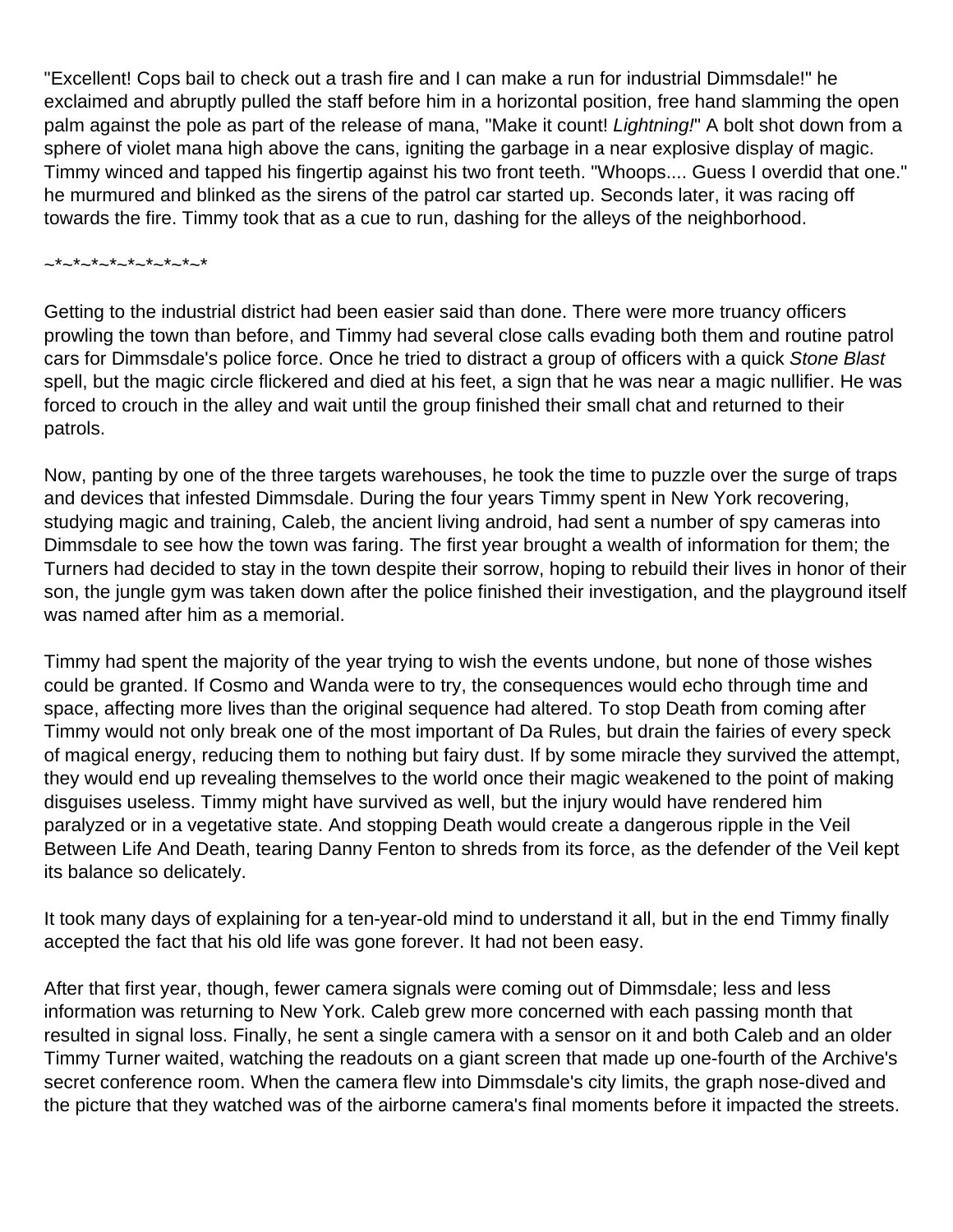Caleb explained afterwards what might have happened. In the time after Timmy's death, someone or something began covering the town with a strange barrier that nullified anything and everything that used magic. The sensor was measuring magical activity, and it had died once it penetrated that invisible barrier.

Timmy, Cosmo and Wanda had just been ostracized....

The boy shook himself out of his memories and tucked himself deeper into the shadows of a stack of shipping crates, waiting for the patrolling guards of the Blubber Nuggets warehouse to pass far enough to be safe. He looked down at himself and sighed; why didn't he think to change clothes a second time? Pink was too eye-catching and far too risky to wear in public, at least the way he was wearing it now. He looked up at the changing of the guards, then quietly slipped through a newly opened window, dropping softly to the floor in a crouched position, something he learned from stealth training with Cousin Danny. Timmy smiled briefly at that, remembering the amount of help his cousin had given him so that he could get back to his hometown.

Once it was determined that returning to Dimmsdale as he was would not do him or the fairies any good, Caleb and Danny decided to do something to help Timmy get home safely. The idea of an anti-magic barrier surrounding his hometown had riled up the young immortal in a way that Timmy himself had not thought was possible, and he threw himself into magical training to gain the strength to free the city. While he practiced, Danny Phantom made the first sweep of Dimmsdale, deploying ghostly force to destroy many of the devices that were generating the barrier in the suburbs and middle-class neighborhoods. He would have made a second sweep, but he feared the city would contact his parents in attempts to get rid of him and the trip to California would leave Amity Park unprotected.

For Timmy, the first sweep was good enough as a starting point. He made a plan; return to Dimmsdale and begin a systematic destruction of the anti-magic barrier. As long as it was up, anyone in Dimmsdale with a fairy godparent would be unable to make wishes or have them granted. For the sake of preventing another accident that took his life before his fairies could help, Timmy would become Dimmsdale's hero and restore magic to the town.

Before returning to Amity Park, Danny gave Timmy one of the devices he had destroyed. It had the name 'D. Crocker' etched into the casing. The halfa told him that he had seen many similar gadgets planted all over the area he had gone through. Timmy had stared at the crushed device in his hands, baffled. It was a fairy trap, he was sure of it. But, all of the traps his old elementary teacher, Denzel Crocker, ever made were hobbled together out of random parts and the few more technologically advanced gadgets he used were cumbersome, self-foiling things. These new devices were far more advanced and more dangerous-looking.

Which led Timmy to his present day situation of searching his hip pouch for something other than the anti-magic radar to help him destroy the device in the building. Security within the warehouse was normal enough, nothing too alarming beyond the noise of forklifts rushing around, carting goods, and crewers moving crates for shipment. Hidden behind a veritable mountain of crates, the teen pulled the PDA-like device from its case clipped to his belt and studied it with a frown.

"Man, I can't believe I forgot my other stuff!" he murmured in frustration, "Without the rest of **my** gear, I won't be able to knock out the guards or hit a magic nullifier from a distance!" He gripped the staff in one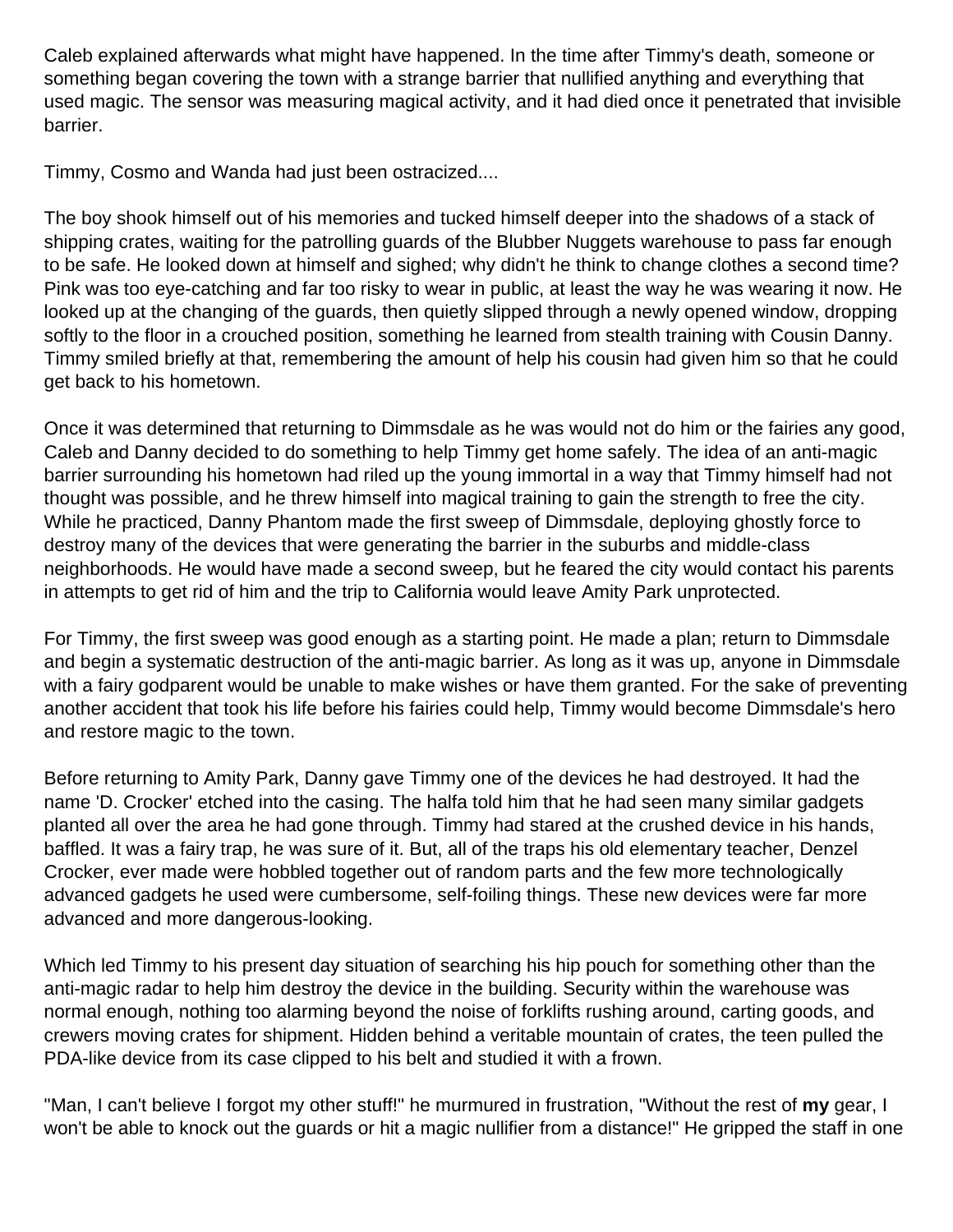hand, memorized the location of the device on radar, then took a deep breath as he slipped the radar away. Well, he'd just have to be more careful and figure out another way to smash the traps.

Darting among the stacks of crates and shipping boxes, pausing only to listen and watch for guard movement, Timmy made his way to the location of the anti-magic device. The constant motion of trucks and forklifts presented him with a new problem; moving past all of that to reach the general area of the device was going to be a pain. He muttered angrily to himself as he began scaling one of the piles of crates, leaping from stack to stack as quietly as he could to get to the highest point in the building. Crocker often put traps somewhere in the open, and Timmy could get a good view of the area from a high point. He just had to be sure that he wasn't spotted by someone in the office room that overlooked the warehouse for that same purpose. Once perched on a sufficiently situated catwalk, he took the time to look over his aerial route, surprised momentarily by the distances between a few of his jumps.

"Okay, that ain't normal." the teen remarked to himself and tilted his head to one side thoughtfully. Had his new immortality made him cocky? He frowned; no, because he'd been trying harder not to get caught in situations where he'd be forced to rely on it to get him through. Wouldn't want the citizens of Dimmsdale to freak out over a 'ghost' in their midst again. That in itself made him paranoid about the lethality of many things. He shrugged it off and looked around, pulling the radar free for another scan of the building. Caleb's little gadgets, though well-crafted, left quite a bit to be desired in their accuracy for pinpointing Crocker's devices. The android blamed Crocker's shoddy work on his anti-magic gear, the signals emitted were erratic at best and difficult to lock onto for tracking. Timmy suspected that the gear's nullifying abilities threw the magical locator for a loop the closer it got to the device.

"I'm playing *Hot or Cold* with Crocker's stupid fairy-hunting junk! Gah!" he complained and stuffed the radar back into its pouch. According to the second scan, the device was in a general location roughly twenty to thirty feet away from him, but whether he was on the same altitude as the trap was up in the air. Then there was the problem of figuring out which of the three types of traps this thing actually was; nullifier, capture, or destroyer. "Well, one way to find out...." Timmy sighed and held out his hand, focusing on calling up mana for a particular little trick he'd been teaching himself.

Light mana gathered over his open palm, coalescing into a sphere that glowed brightly and was rough the size of a softball, its aura of light spreading out several inches to illuminate large sections of a room. Once tossed free, the Light orb would either orbit the teen or float before him to light his path. Once, Timmy actually poked his staff into the ball and created an interesting torch; it was fun to jab that into Danny's room at night and startle the halfa.

Light orb completed, Timmy tossed it out into the air, murmuring a small spell to let it wander the area on its own. No sooner had it ventured down the catwalk than the ball simply evaporated into nothing. He raced after its last position to begin hunting down the nullifier and that's when he heard a strange humming. He halted and looked around, trying to pinpoint the source of the sound as well as the nullifier device. Shouts of surprise and alarm called his attention to the people below him on the warehouse floor; so much for keeping to the shadows, that Light orb caught the eyes of a lot of crewers.

"What is making that *noise*?" he muttered to himself and returned to searching for the nullifier. As long as he wasn't in 'mortal' danger, Wanda and Cosmo wouldn't appear because of their Timmy Senses going off, and the last thing he needed was them around and magic-less because of some nullifying trap left here by crazy old Crocker. Jumping from the catwalk onto a second one brought up a chorus of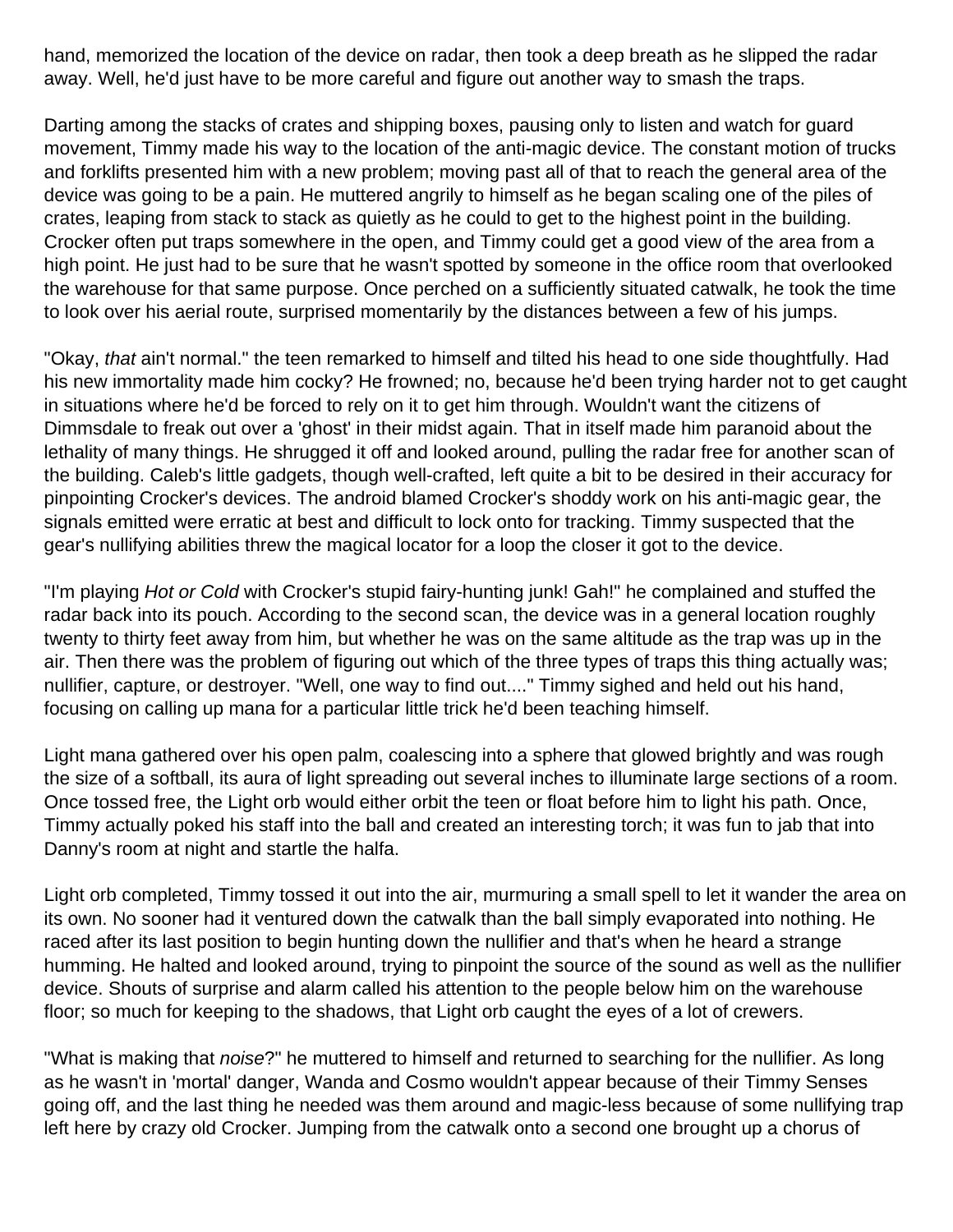shouts and cheers from the men and women below him as security guards whistled fervently, sending officers scurrying for ladders and stairs to reach him. With an exasperated sigh, Timmy darted down the walkway, calling up another Light orb to pinpoint the nullifier.

This time it died just as it formed at his fingertips.

"Ha! I'm right on top of it!" Timmy cried in triumph and yelped in shock as something strange flew down at him. He ducked the blur of silver, then twisted around to see what it was. The object was spherical in shape, with a ring of black metal circling its middle and what looked like a butterfly net attached as an arm to the top of the sphere. It spun in the air and dove for him again, humming loudly as it managed to stay airborne without any sort of wings or jets. Timmy ducked again, covering his head as the basketball-sized oddity zipped by with the net now pointed downward. What the heck was that?!

Instinctively, Timmy called up the mana for a Lightning spell, but the dying magic circle at his feet reminded him that the nullifier was still nearby and the net-ball-thing made another swipe at him. This time, the teen lashed out with his staff, smacking it and sending it spinning away from him. He looked around himself, trying to locate the nullifier amidst the shouting of the men and women below and the barking orders of the security guards quickly advancing on him. Not good; a little more hectic activity added to this already outrageous mess and his fairy godparents will poof in to see what's up. Bending to hide his face and search for the nullifier, Timmy scrambled to get the device, disable it and then escape. This mission was going to be botched no matter what he did now.

"Come on, come on! Where is it?" he muttered in frustration, running his fingers along the edges of the catwalk in the search. There! He brushed against something that was attached to the underside of the walkway. Jumping to his feet, Timmy gripped his staff in both hands, then slammed the end of the pole against the floor. The force jarred the nullifier loose, and a second slam sent it tumbling to the warehouse floor. "Heads up! Out of the way!" Timmy yelled down as the textbook-sized array of mini-dishes plummeted to its doom. People scattered as it smashed to pieces against the concrete. "One down, one to go. Why the heck didn't the radar pick up this other thing?!" he grumbled, turning his attention back to the flying sphere just as it made another dive at him.

The brief lapse it took to find the nullifier and dispose of it was all it took for the sphere to lock on and dive at the source of magical energy. Timmy barely had the time to knock it away with another swipe of the staff, but the force he used put him off balance. Amid cries of shock and horror from all the people watching him, he toppled over the rail of the catwalk as the sphere spun away momentarily, then was downed by one of the guards.

Concrete hurt. A lot. Timmy managed only barely to keep conscious as one of the workers rushed to his side and began yelling out orders. He could just about make out some of the words; somebody was to call 911, somebody else had to get a first aid kit, someone else check what the heck it was that had attacked him to begin with. Sticky and warm. There was a sticky warmth that was spreading beneath him and a pounding headache that made him want to cry.

"Owww...." he managed to groan, coughing as the same warmth rose up his throat.

"Hang on, kid. Help's coming. Good Lord, it's a miracle you're still alive after that fall!" the crewer told him in amazement, but Timmy looked past him at the clouds of pink and green smoke that burst into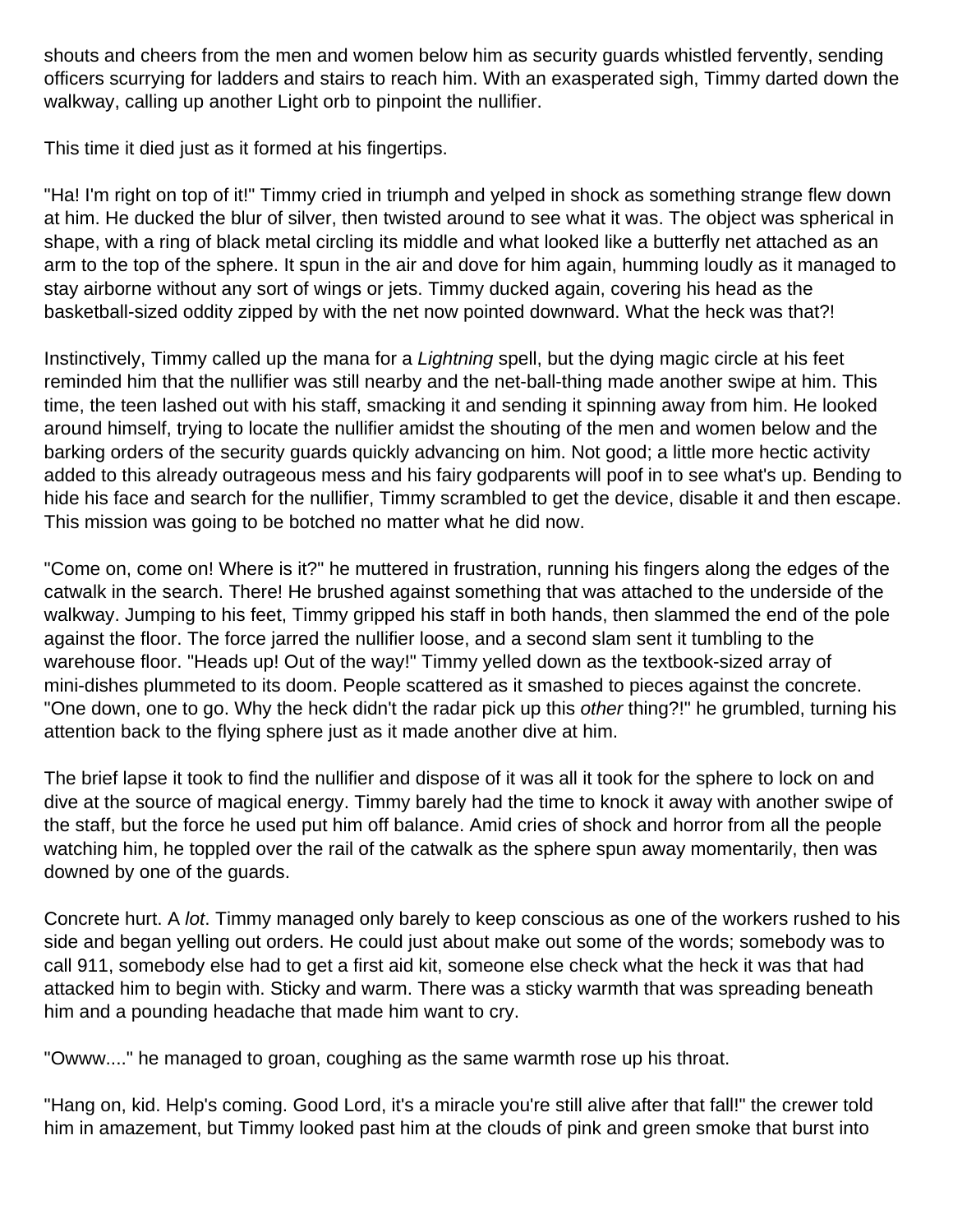view high above the crowds. Wanda and Cosmo; they must have had their senses go off the moment he was pushed from the catwalk. Timmy managed a frown, turning his focus back on the man kneeling by him.

"Is the... device... gone?" he murmured brokenly. The crewer looked puzzled and he took that as a good sign. Well, now was as good a time as any to see if he got the hang of that second-level spell. "Light of mana... heal these... savage wounds...! Heal!" he whispered and the circle of light bloomed beneath him, mana spinning around his body and repairing the worst of his injuries. The group of men and women pulled back in shock and awe as Timmy lay still for a moment, then flipped back onto his feet, spitting out a mouthful of blood. "Yuck! I am never getting used to that either!" he yelled in irritation and winced as his muscles complained about the sudden motion, "And I guess I need more practice with that spell. Oww...." He smiled suddenly. "But hey, I should thank your security guys for taking out that weird fairy trap for me." he added brightly and waved up at his fairy godparents. They both seemed to wilt in relief, then held up their wands in preparation for a wish.

"That's impossible! You've completely recovered?! How?! What the hell are you?!" the crowd of people shouted in alarm. Timmy only grinned wider at them, ignoring the current mess he was in.

"I am known as The One Who Stands Beyond Death's Reach!" he declared with a laugh, "No matter what happens to me, I can never die!" He shifted his weight to jump back into the shadows of the stacks of crates. "But, you won't remember any of this in a bit." he finished, "I wish everyone here but the three of us forgot what happened!" With that, he leaped back out of view. Cosmo and Wanda waved their wands in concert, the stars shining as they granted the wish. They poofed out of sight once they were done, leaving behind a very confused group of people.

"What's this?" one of the men asked in confusion, staring down at the spatter of blood left behind on the concrete. They gathered around it, puzzled.

Safe in the darkness of several hundred yet-to-be-shipped crates, Timmy sat back against the wall of the building and cast Heal a second time, closing his eyes out of exhaustion. Going after that anti-magic device on his own so soon after practice had been a bad idea, doubly so now that there was a new type of gadget out there that the radar couldn't pick up.

"I told you." Wanda murmured and the boy laughed softly.

"You'd think after everything we've been through together I would have learned to listen to you." Timmy replied and partially opened his eyes, looking over at the fairy couple, "How are you guys feeling?"

"Squishy!" Cosmo declared happily and began poking himself, singing the word over and over. Wanda shook her head, but smiled at the antic anyway.

"A lot better than you from the looks of things. Let's get out of here, Timmy, and get you into bed for some rest." she suggested. The teen nodded in agreement.

"Good idea. First, I wish my clothes were clean again." he sighed and the fairies poofed his outfit into perfect condition, "Now, I wish we were at home." Another poof of magic smoke and nothing remained in the darkness after that.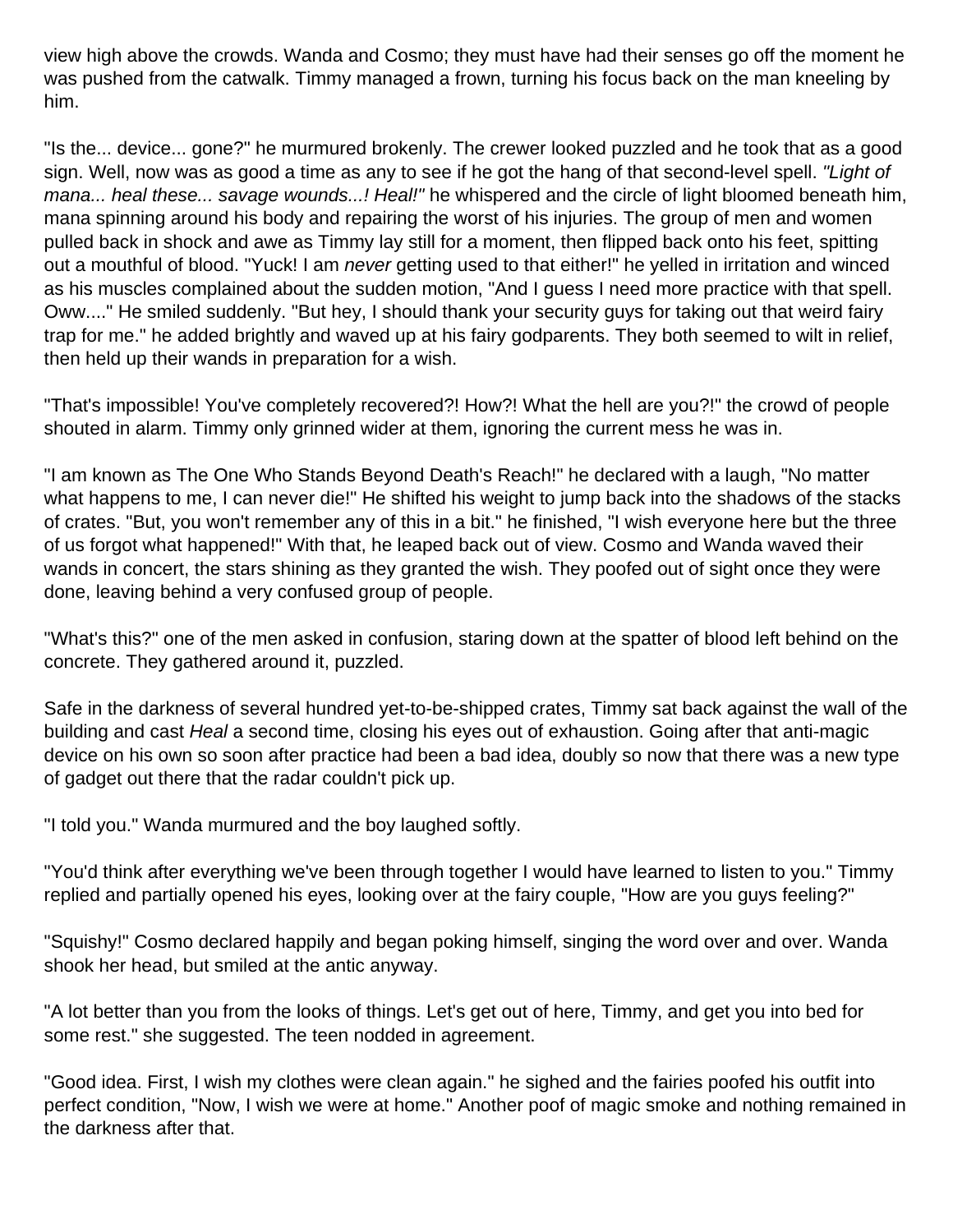### **5 - Special**

<span id="page-24-0"></span>It was another week before Victoria spotted Timothy again. She was driving by Dimmsdale Elementary and halted at the sight of the young teen standing by the Children Crossing sign. She pulled up and blinked at him, the strange feeling of familiarity tugging at her again. He had his eyes closed again, green iPod silent and pink watch displaying the time digitally. This time, though, he went from red shirt to deep blue turtleneck, making the silver necklace stand out even more.

"Hey, kid!" Victoria yelled out, laughing when Timothy jumped in shock. Oh, how that brought back memories of messing with Timmy's head!

"Why do you keep *doing* that?" Timothy grumbled, resuming his position against the sign pole.

"What are you doing hanging around **this** dump?" she asked in return, scowling at the school. This was where Timmy died, where the Heart of Dimmsdale shattered that sunny day. The school should have been torn down in her thinking; it did not deserve to stand after what happened.

"Waiting." Timothy replied, watching the front doors to the building intensely. Victoria blinked at the serious sound of his voice and glanced at the doors herself.

"For what?" she questioned after a minute of staring.

"Something I can recognize. Now shut up; this is important." the boy told her in a low, harsh tone. They waited together in silence until the final bell rang at three and the doors opened. Children poured out at a speed comparable to a lethargic sloth. Victoria looked over at the young teen and noticed the grim expression on his face. "Every last one of them looks completely miserable." he murmured and set a pair of sunglasses on his nose, frown deepening after a moment of looking through them, "So many of them, helpless. They can't last much longer like this."

"What are you talking about? Of course those brats are miserable! They're stuck going to a killer school!" Victoria shot at him. Timothy removed the sunglasses, shaking his head.

"Not that; there's something **in** the school that's making them miserable." he tried to explain but the carrot-top only gave him a flat glare. "How can I explain this?" he sighed, "Um, hm. How's this?" Timothy held an arm out to the dispersing crowd of children. "Some kids have a sort of specialness to them, almost like a magical quality no one can quite understand." he began. Victoria nodded slowly; she understood that, sure. Go with that, kid. "They can be miserable just like anyone else, but that specialness helps them shake it off easier. And when they get older, it's that specialness that becomes their potential to do good in the world. Sometimes it doesn't work out; the kid uses their specialness for incredibly selfish things, and they learn only to be more selfish. But most of the time, the kids learn to bring happiness to others who may not have that same specialness they did." the boy went on and held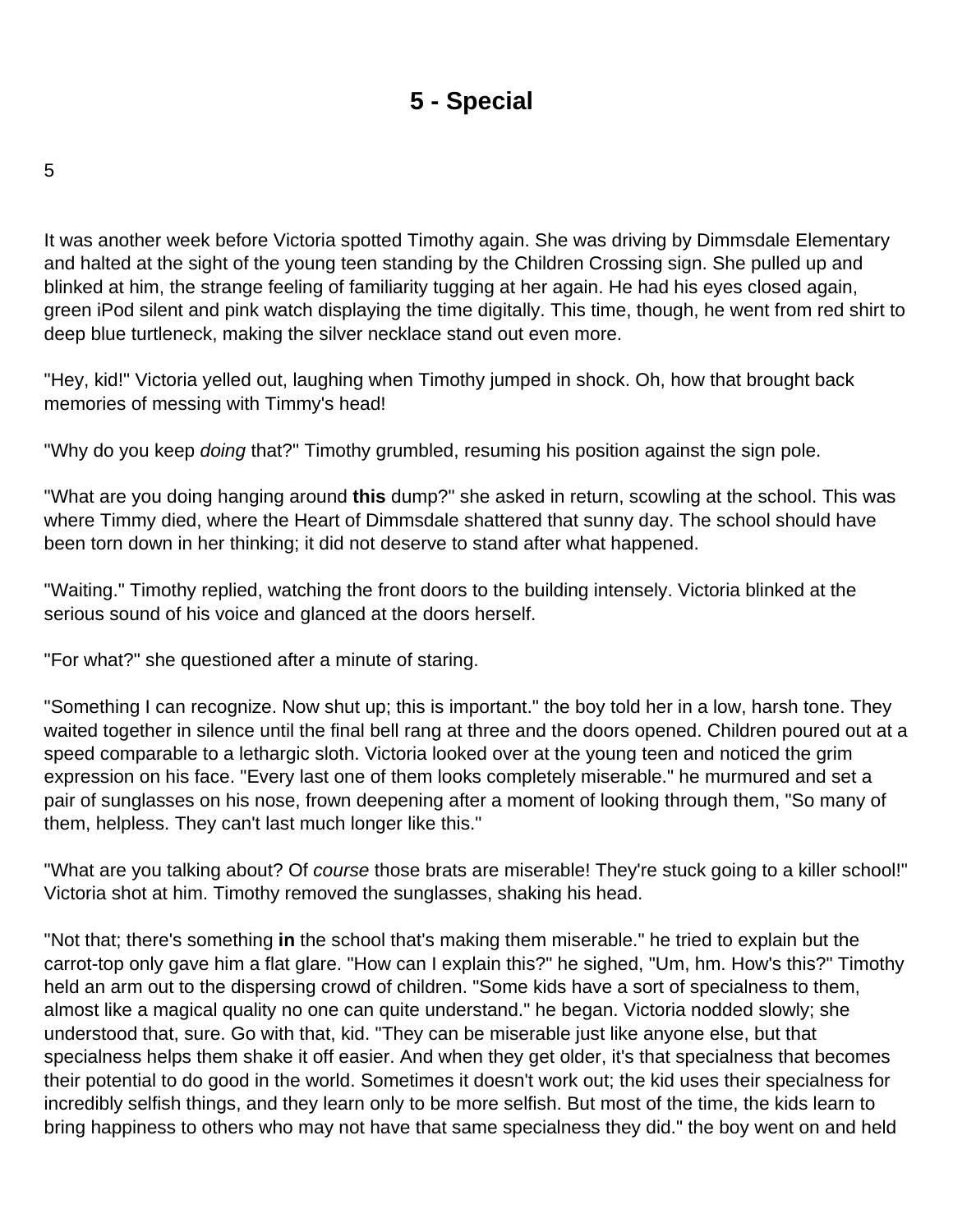his arm out to the rest of the city, "But it's come to my attention that this place is full of certain things that is disabling that specialness, blocking it out. And as long as that continues, those kids will lose the part of them that is magical."

"So? It's not like it'll do any of us non-special people any bad if they lose their magic." Victoria sneered at him. Magic? That stuff was for twerps! The boy only narrowed his eyes at her dangerously.

"Vicky, I might have this wrong, so you tell me again. Didn't you say that Dimmsdale's Heart was ripped out the day Timmy Turner died?" he growled. Victoria gaped at him in shock, recalling those words she spoke in the cemetery. That's right; Timmy had that specialness he was talking about, that magic air to him, and when he died, all of Dimmsdale seemed to darken in misery. If there were others like him, and they managed to lose their magic and die, what would happen to their town?

"You look like you saw Death." Timothy murmured softly, folding his arms behind his head as he continued leaning against the pole, his backpack and staff lying on the ground by him, "And that's pretty close to the truth. If those kids lose their magic, they might not be able to handle things making their lives miserable. So, they might actually die. And this city will continue to suffer because of that until it falls." His face became a mask of seriousness, blue eyes gleaming with a mix of anger and sorrow. "Dimmsdale will die if I don't bring down the shield that is destroying magic." he finished and turned his gaze back on the school.

Victoria stared at him in shock, mind racing with the revelations. It sounded crazy, and at one time she would have lumped him in the same class as that old nut, Crocker. But after what happened to the town when Timmy died, and hearing this explanation for it, she could believe it. Something was happening to Dimmsdale, something awful, and if it wasn't fixed soon, more tragic things would happen. And it all started because of Timmy's death....

"Is that...?" she began to ask, tightening her grip on the steering wheel. Timothy gave her a puzzled look, as though he hadn't expected her to still be there, let alone talk to him again. "Is that what happened to Timmy? Is that why he died? He lost his magic and he died because of it, because of something here that killed his magic?!" she blurted out, tears welling up in her eyes. The boy took on a startled expression, stepping away from her and the pole.

"Vicky?!" he exclaimed and tried to regain his composure, obviously amazed at the sight of her crying. "Um, I don't think so. From what I can tell about those events, he died from an accident, right?" he stammered out, the guilty look on his face again, "The anti-magic barrier didn't come up until after he died, so he couldn't have been the reason for it." His eyes met hers for a split second before glancing away. "Right?" he whispered.

"So, nothing could have saved him? Not even that specialness you were talking about?" Victoria pressed on. Timothy seemed to consider that, a grimly pensive look on his face. After a bit, he sighed and shook his head sadly. Victoria sat back in her seat, a defeated expression replacing her sorrowful one. "He was doomed that day. There was no chance we could have saved him." she whispered.

"Timmy's death was an accident, Vicky, so stop trying to wish it undone!" Timothy suddenly yelled, fists held stiffly at his sides, "I've tried it for years and it doesn't work! That's a wish that will **never** come true!" The carrot-top blinked at him, baffled, and he calmed down quickly, running his hands through his hair.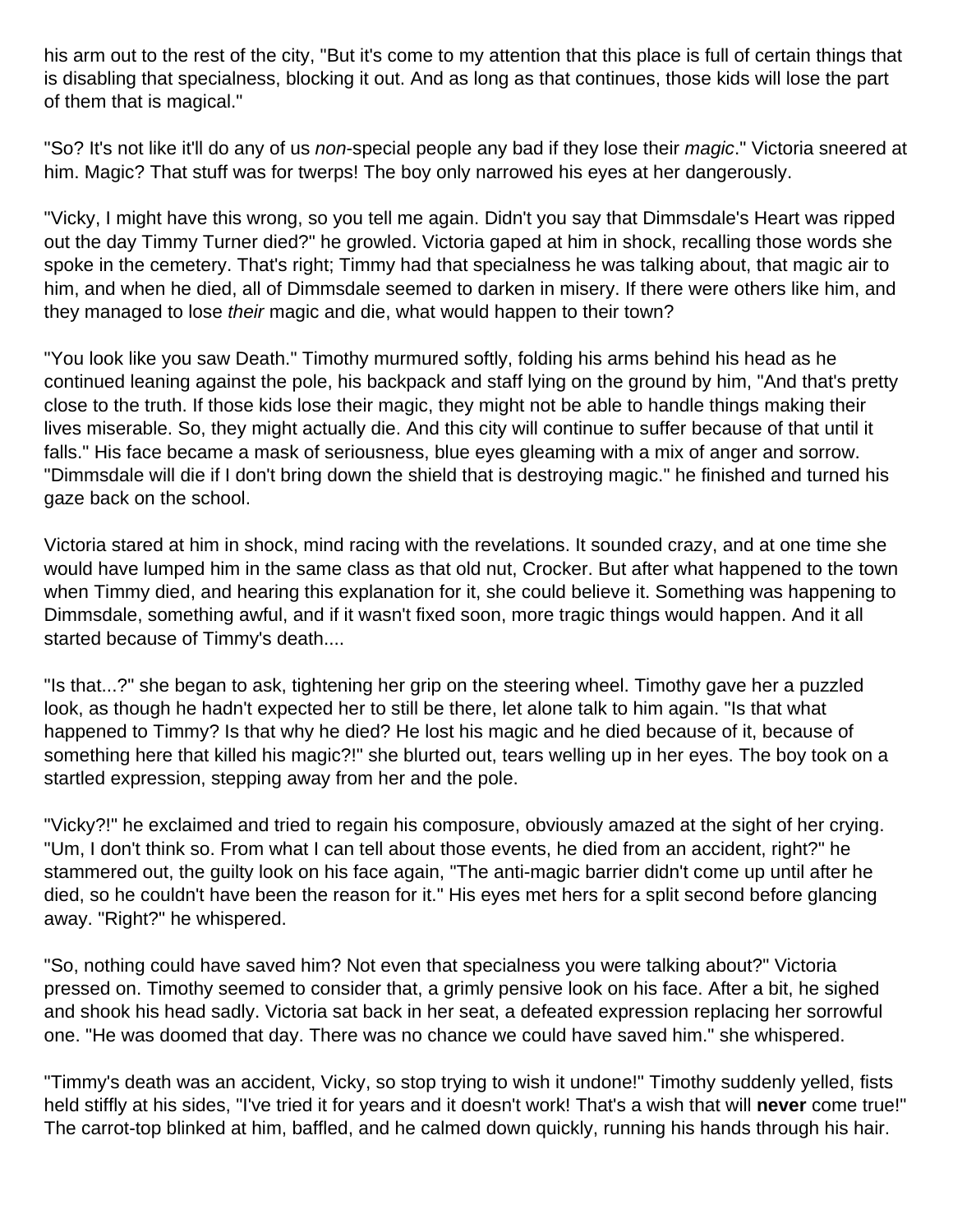"All I know is that, since then, Dimmsdale got a bunch of these anti-magic pieces of junk that's basically destroying what little hope is left here." he added and made a pathetic attempt at gesturing towards the bulk of the city, "If I don't get rid of them, this city will die. It needs the hopes and dreams of these kids to stay alive, now that its Heart is gone."

"Well, what the hell is causing all this?!" Victoria snapped back angrily, "And why didn't you come sooner to do something about it before it began crapping up the place?!" Timothy made to answer but froze, pressing a hand to one ear, attention diverted. She blinked at the earphone wire that led to his iPod. He seemed to be listening intently to it, then he glanced over his shoulder at the school, eyes narrowed. "What is it?" Victoria asked, wondering what he had been listening to.

"Something's up." he muttered and glanced at Victoria, "This could be my only shot at the device in the school. Once I blow it away, this place will be safe for little kids again." With that, he snatched up his belongings and ran for the elementary school, bent as if to avoid being seen or identified. Victoria watched him vanish into the building and sighed.

All in all, the day had been okay up until she ran into Timothy again. The things he talked about, it was as if he knew a lot more was going on than he was telling her about, and it all sounded deadly serious. Was something really affecting the 'special' children of Dimmsdale, slowly draining away the town's life by destroying their hopes and dreams?

And why was he so evasive when it came to talking about Timmy Turner? Victoria frowned, tapping her fingertips against the steering wheel of her car. It was suspicious, the way he tried to deflect attention away from the deceased Turner, as well as any implications that he knew Timmy in any way. Yet, he wanted the shortened name for himself, despite the knowledge that no one was allowed to have it.

"That twerp's got more info on him than he's lettin' on." she growled, "I want answers, you brat!" She killed the engine and got out of the car, running for the school herself. No way was she gonna let some mystery boy disappear on her without answering all her questions! Not when she was sure as hell that it had something to do with Timmy!

#### $-*-*-*-*$

The sounds of her heels in the dark, empty halls of Dimmsdale Elementary echoed far too loudly for Victoria's liking. What if Timothy heard them? He'd probably make a run for it to escape arrest. She looked around the vacant halls, frustrated. Where was he? She began to turn down another hall when a yell caught her attention.

"No! It's got him! That stupid thing's a capture trap!" Timothy's voice cried out in shock and fury, "He freaking *upgraded!* That maniac!" There was a muffled explosion, followed quickly by a strange crackling sound that erupted loudly and Victoria could see a flash of light at the far end of another hall. "I got the nullifier! Get that trap! Wanda! Move it! It's another of those flying things!"

"Timothy?!" Victoria yelled and ran for the source of the flickering lights. If anything happened to him, Dimmsdale could be doomed to lose its special kids! No one else had any clues and definitely not the same powers!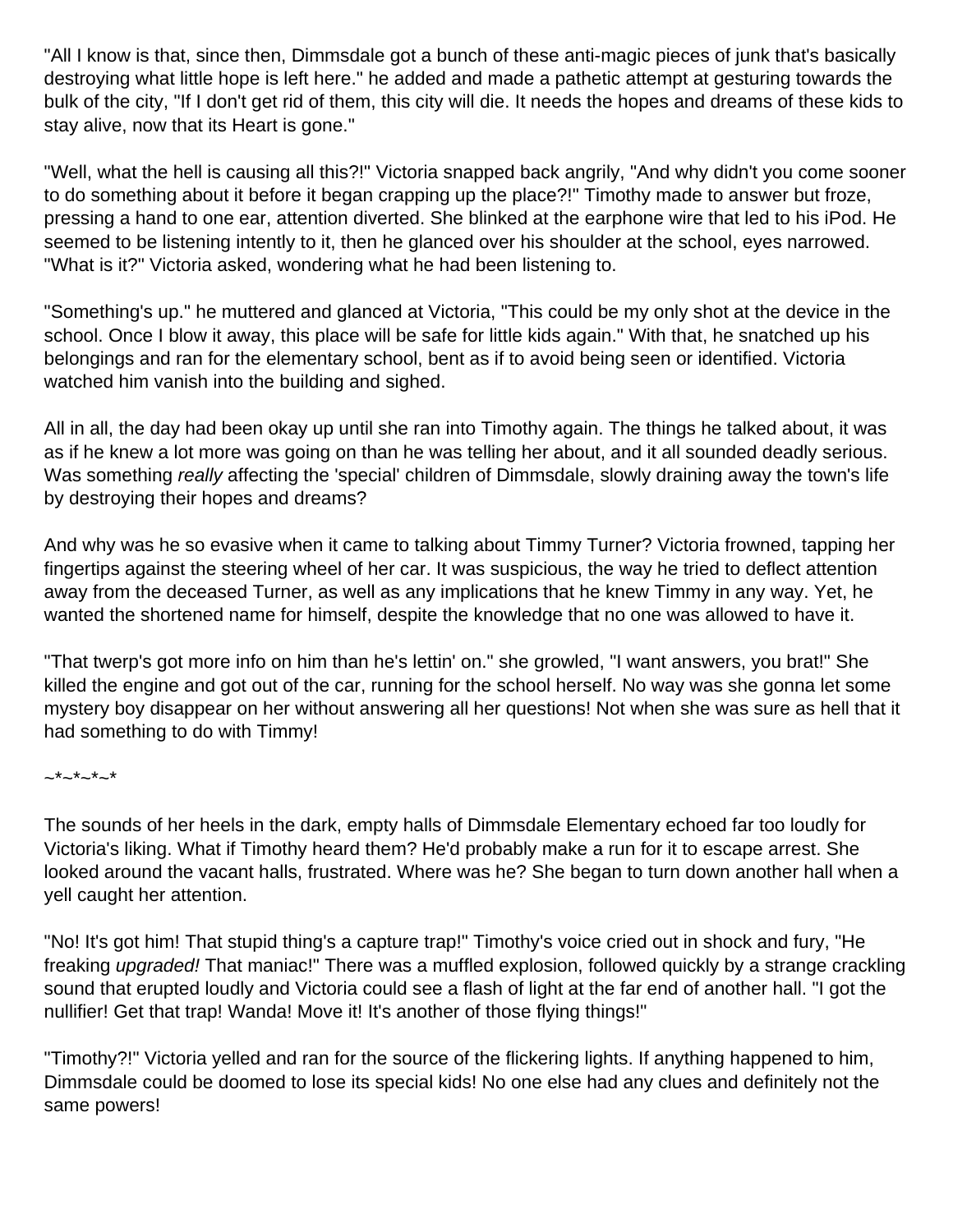"Hey! Get off! Why's this thing tracking **me**?!" the boy was growing panicked from the sound of it, "Incoming! Get out of here! Hey! Stop!" An explosion in one classroom hurled the door against the far wall of lockers and halted Victoria's mad dash. Eyes wide with shock at that display of force, she looked into the room and blinked at the chaos of desks, papers, chairs and posters. It was as if a storm had decided to drop in on the place, leaving smoking heaps of metal all over the place and Timothy slumped against the upturned teacher's desk, breathing heavily. Scattered around the floor near him were shards of metal and smoking bits of plastic, as well as a bent circular saw blade and the burning remnants of Timothy's staff.

"Oh my God, what happened?!" Victoria whispered in shock and stepped cautiously into the room. Her dark green business shirt and skirt didn't make for the best escape outfit, even though she was fairly sure that there wasn't anything left to attack her.

"Anti-magic traps...." Timothy wheezed and winced in pain as he pulled a jagged metal piece from his stomach, unable to contain the accompanying cry. The carrot-top snapped her attention to him, spotted the wound and paled. "It's okay. It's safe." the boy murmured as she knelt by him in alarm, "But all this junk... this is what was blocking the magic for the school area." He smiled weakly. "I must have triggered it by accident. I'm still kinda new at this Hero business."

"Why aren't you dead? This... this should have killed you...." Victoria asked, staring at the bloody wound in the boy's body, "No bulletproof vest in the world can stop that!" She reached out shakily and touched her fingertips to his hand as it covered his stomach. The blood was definitely real. She pulled away quickly and Timothy laughed, a hollow, weak sound.

"I stand beyond Death's reach, Vicky. I can't die. Trust me, though, sometimes I wish I could." he told the businesswoman and closed his eyes, a look of concentration twisting his features slightly, "Please, let me have enough strength for this.... Mana around me, mend this broken form. Cure!" Victoria watched in awe as a shimmering light passed over the teen, fading the ugly wound and the mess of blood away into nothingness. He smiled weakly, looking up at her. "All better. See? Magic can be so handy when used right." he added faintly. His eyes closed once more and his body went limp. Victoria blinked at him, then began poking his shoulder.

"Hey, wake up!" she hissed, poking harder, "Get up! What if the cops show up?!" Nothing. Grumbling under her breath, she began the effort of picking up the unconscious teen. No way was she getting arrested because of this twerp! That chaos had to have set off a burglar alarm or something. She looped her arms underneath his knees and across the back of his shoulders, then straightened, eyebrows lifting in surprise at how light he actually was.

"Well, this doesn't look too weird." Victoria muttered sarcastically, looking over at the fallen backpack, its contents of strange gadgets and items strewn across the floor near his forgotten iPod and watch. "Ah, he can always buy a new set, stupid kid." she added and hurried for the exit with Timothy held close. She couldn't take him to a hospital; there would be too many questions she wouldn't be able to answer. She couldn't take him to his house; not only did no one else live there but those idiot cops never actually checked the place out to see if he even had parents. That left only one real option, and she didn't like it.

"Argh! Stupid twerp!" Victoria growled as she set the teen down in the passenger seat, then rushed to her own. She gunned the engine and raced away from the elementary school to her own house. What a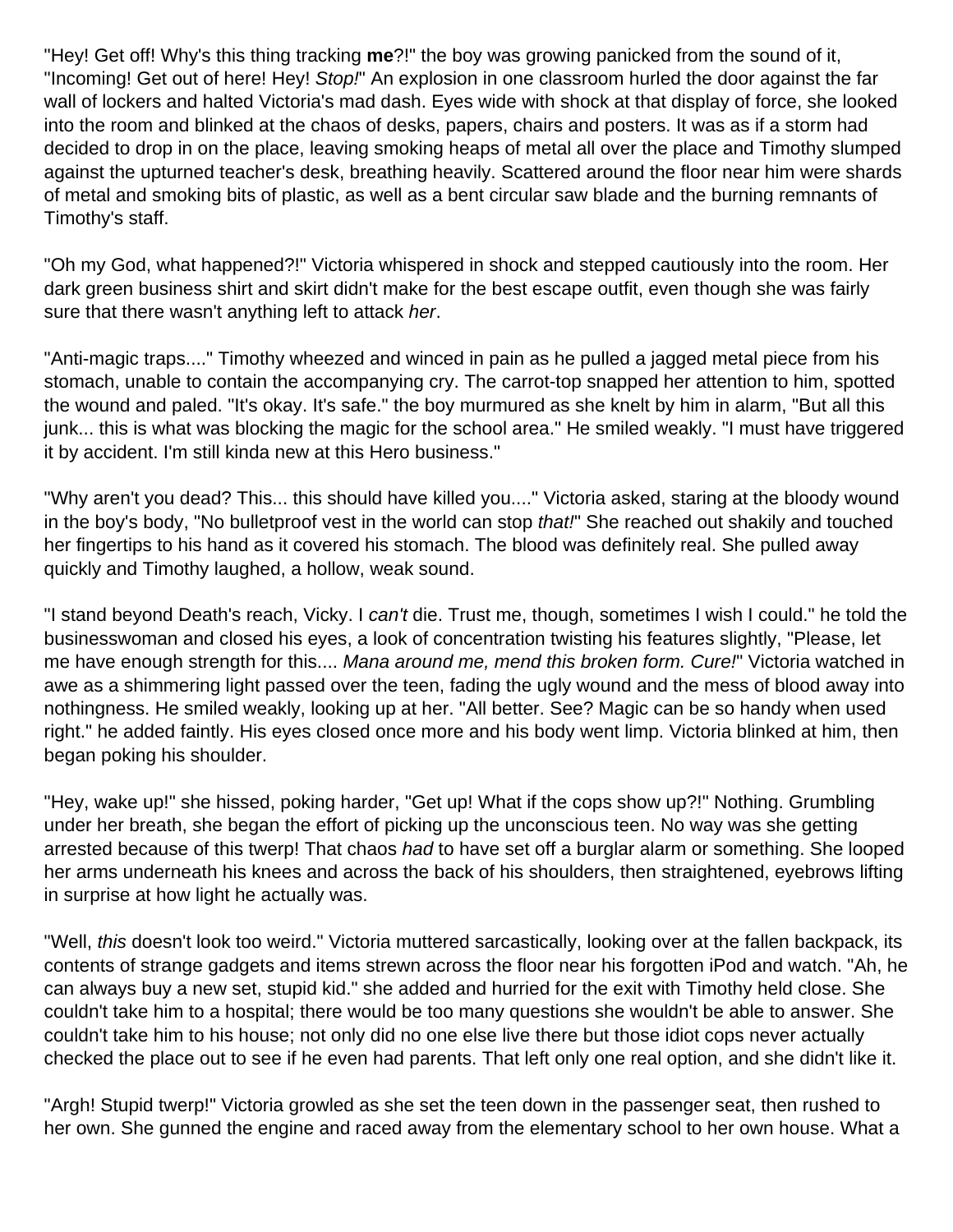time to deal with the mystery boy; Tootie was home and good Lord did that twerpette act like an idiot around boys!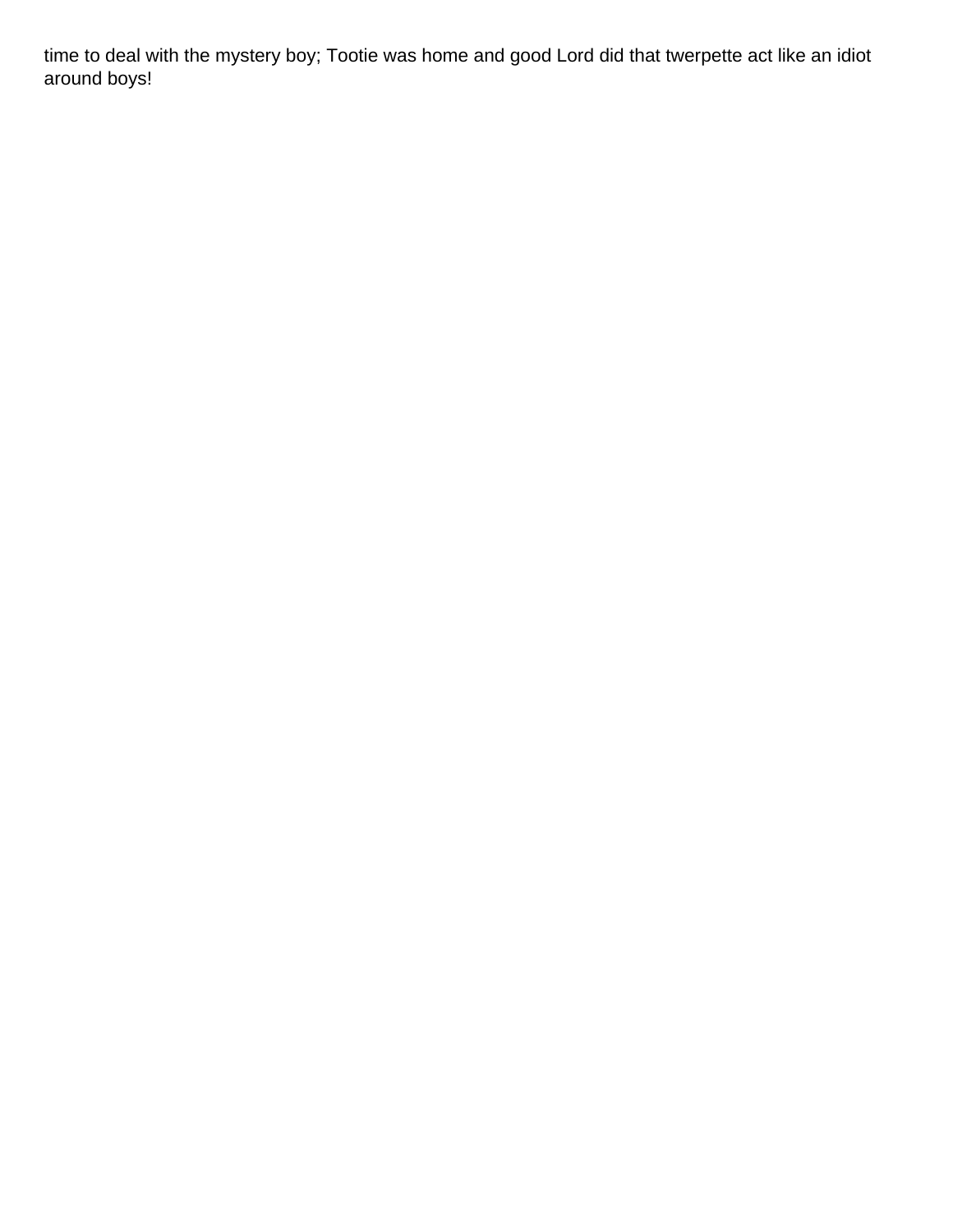### **6 - Complicated**

#### <span id="page-29-0"></span>6

At the first sound of tires screeching into the driveway, twelve-year-old Tootie began emergency maneuvers. She shoved a majority of her things into her closet and under her bed, then threw open the door to her bedroom to keep it from getting kicked open. Hurrying downstairs, she unlocked and opened the front door, then raced for the kitchen. There, she tied on an apron, murmured a wish for one of the 'good days' that had long since ceased to be granted, then began washing dishes.

"Of all the lousy, rotten days to get tangled in this mess...!" Tootie could hear her older sister fume and rant as she stomped through the door, "Tootie! You better be doing dishes, ditz!" She made a noisy clatter as a signal and waited until the grumbling and stomping began to ascend into the second story of the house.

"Romi, please be safe." she whispered.

It took a bit but Vicky made it downstairs and into the kitchen, grabbing a soda from the refrigerator. Plopping into a chair, she began drinking it down, pausing once to glare at Tootie. The younger girl was used to it and continued her work without a word.

"There's a kid snoozing in your room." Vicky finally growled, "Don't mess with him." She took another hit of soda and gave her a second, more evil glare. "Lemme know when he wakes up, 'cause I plan on beating some answers outta him!" Tootie froze and stared at her sister in shock. There was someone in her room?! She yelped and raced out of the kitchen. "Do what I said, ya footstool!" Vicky yelled after her.

Tootie rushed upstairs and into her bedroom, eyes widening at the sight of a boy a little older than her lying asleep on her bed. She looked around, then quickly shut her door before turning back.

"Romi? Are you okay?" she called out softly, glancing into her mirror to be sure she looked all right. Black hair tied in pigtails that brushed the tops of her shoulders, check; cat's-eyes glasses straight and not detracting attention from her lavender eyes, check; black t-top, white shirt and dark violet skirt still clean, check; no runs in her black stockings, check; black shoes still shiny, check; she threw off the apron and double-checked her face, praying that no sudden breakout of acne decided to ruin it. Clear, good. She bared her teeth for a quick check, happy for the millionth time since her braces were removed that she didn't have to worry about them blinding somebody when she smiled. "Romi?" she repeated.

"Down here. I rolled off the bed when I heard the signal." a timid voice replied and Tootie turned with a smile as her fairy godmother crawled out from under the bed. Andromeda, Romi for short, was cute for a fairy, with black and silver hair tied in fluffy pigtails, large eyes the color of the evening sky and a dress of rich blue silk. She had been assigned to Tootie shortly after Timmy's death to help her cope, and things were a bit rocky at first. At the time, all of Tootie's wishes centered on the boy, whether it was a plea to bring him back to life or be sent in time to stop the fall or something in between, and Romi couldn't grant a single one. Da Rules forbade it. When she got her Fairy-versary muffin for a rule-free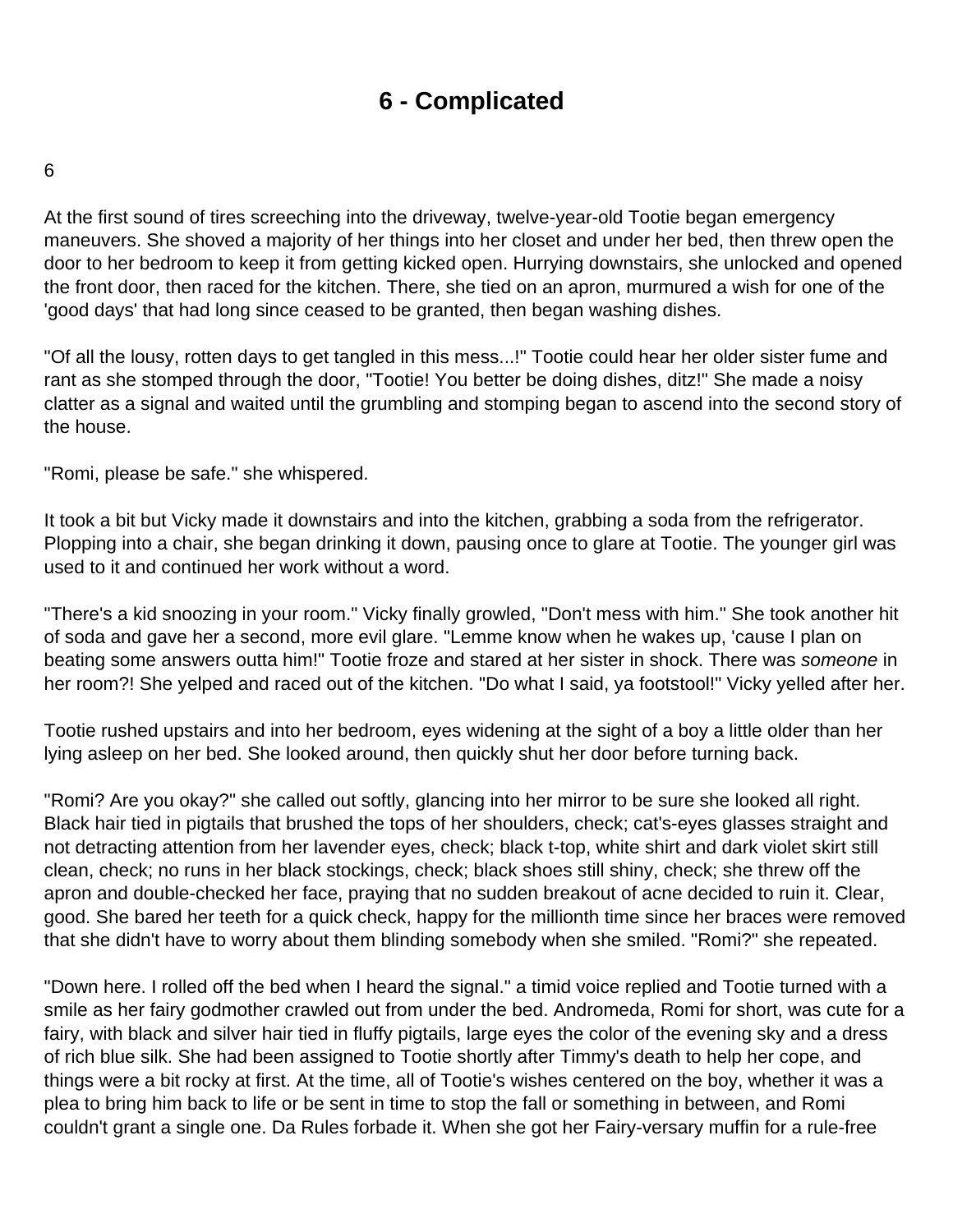wish, Tootie had put it away for safekeeping, unwilling to attempt the one wish she wanted for fear of it failing and completely breaking her spirit.

Eventually, the wishes turned to normal ones that Romi could grant and things were okay. Then something happened, something that she couldn't explain or figure out, and her power was halted. No more wishes. By then, Tootie was more glad for a friend than for magic and they made do with just playing together and talking about 'girl stuff'. They soon found some parts of the city were able to allow magic, and Tootie would make trips to the 'safe zones' with Romi in her backpack to make a few wishes for the sake of keeping her healthy. Life, so far, was pretty nice.

Tootie turned her attention to the dozing boy, carefully moving closer to him to study him better. The first thing that caught her eyes was his jewelry. What boy wore jewelry? A weird ring and weirder necklace, both of which glittered against the dark color of his clothes, looked as though they would fit more with the décor of her room, what with the Goth streak she picked up on to deal with her grief. Romi flew up beside her, clutching her wand in both hands as she looked down at the boy in shock.

"Vicky brought him in." Tootie remarked softly, "I guess he knows something she wants to know too." She heard the fairy gasp and looked over at her in concern. "Romi? Are you sure you're okay?" she asked worriedly.

"I'm fine!" Romi squeaked, face paler than usual, "Just fine!" Tootie sighed in exasperation; Romi was a horrible liar. Instead of pressing on, she only pulled up a chair and sat by the boy, watching him. He seemed cute enough, with messy brown hair in a familiar style and a slightly athletic build. Why Vicky seemed bent on getting this guy to talk was beyond her; Tootie could only assume that her sister had finally lost it.

"Unngh...." the boy suddenly groaned and shifted. Romi squeaked in a panic and dove for her bed in a nearby dresser drawer. Tootie looked at her in alarm, then turned back as the boy lifted a hand to his head and opened his eyes, a dazed expression on his face. "Wha-? Where am I?" he mumbled.

"You're in my room." Tootie replied lamely, captivated by the blue eyes full of confusion. Such pretty blue eyes, and so familiar too. The boy blinked at her, then sat up and looked around himself.

"Ooh-kay. This is a weird jump. I hate those." he muttered and put a hand to his chest before panicking suddenly. He looked himself over, then gasped in horror. "They're gone! No!" He pat himself down, then shot a desperate look at Tootie, "Have you seen my iPod and watch?! I've got a green iPod and a pink watch; they're **very** important to me! Where are they?!"

"You didn't have them when you were put here." Tootie replied and pointed at the door, "You can ask Vicky about them. She said she wanted to talk to you."

"Vicky?" he echoed, confused, and she nodded.

"Yeah. She's my older sister." she explained.

"Your sis-?" the boy murmured as though trying to recall something, "So you're...." His eyes suddenly went wide, face paling as he scrambled back away from her. "Aagh!" Tootie jumped up in alarm.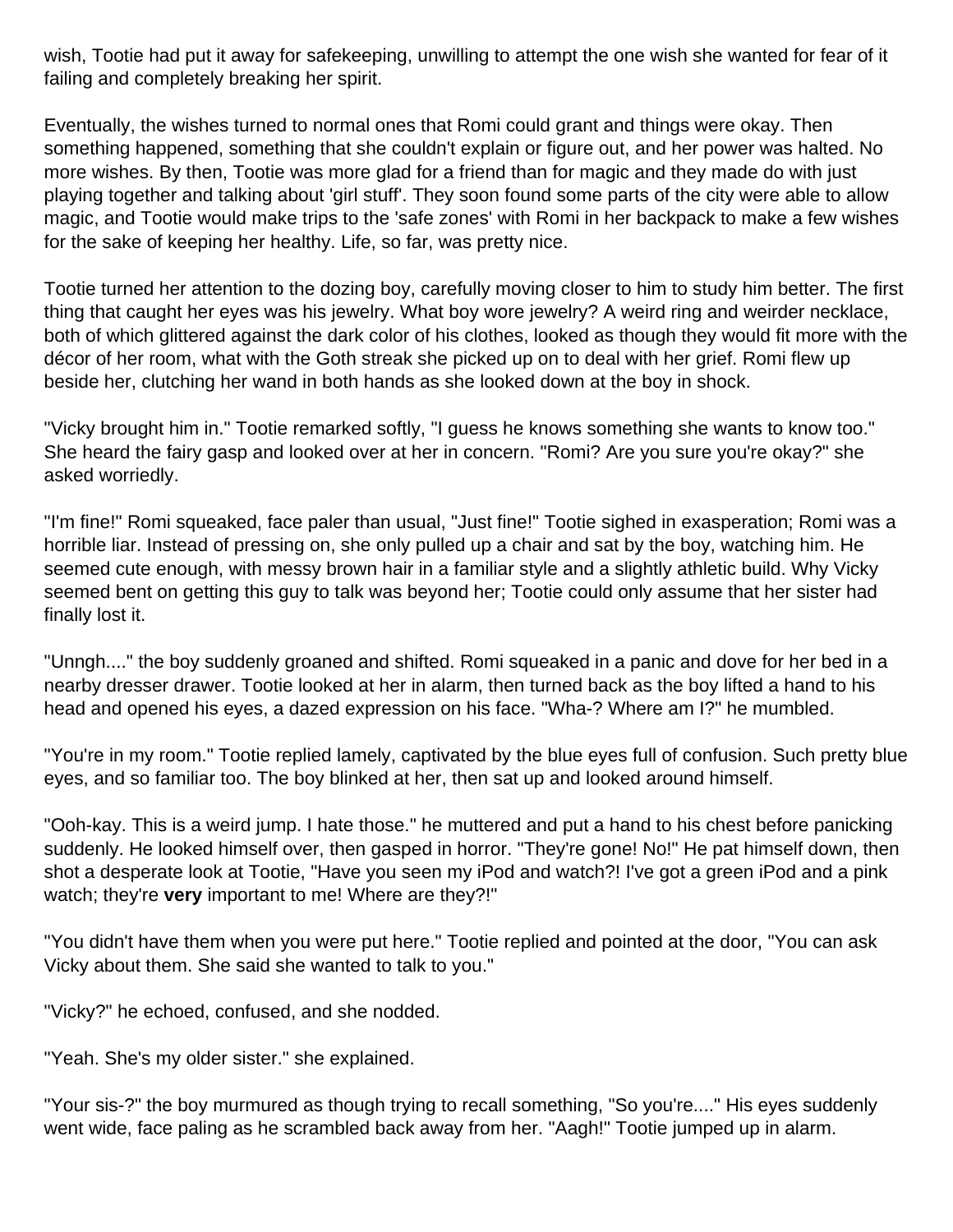"Watch out! You're gonna-!" she blurted out as he backpedalled right off the bed with a thud. "Fall." she finished with a sigh and blush, a faint smile on her face, "Um, you okay?" The boy scrambled to his feet and pressed his back to the far wall, staring at her in shock.

"You! But, you're... and you're not...!" he stammered brokenly and looked around wildly, taking in the sight of her black walls, the heavy curtains, antique furniture stained so dark they looked burnt, and dozens of lit candles that illuminated shelves of books bought from local Goth shops. He froze, furrowed his brows in confusion, then lit up in realization. "Oh! That's right!" he murmured, then looked crestfallen, "That's right. You wouldn't." Tootie gave him a wary look, eyes narrowing in equal confusion.

"I wouldn't what? What're you talking about?" she asked as Vicky kicked open the door.

"I heard screaming! And I didn't cause it!" she declared and shot the boy a glare, "It's about time you woke up! I have questions; you have answers! Get the idea?"

"Where are my iPod and watch?!" the boy shot back.

"What's the deal?! You can buy more!" Vicky snapped, "Now I dragged your sorry self here to get some things straightened out! Tell me what the hell's really goin' on here!" The boy closed his hands into fists, growling dangerously. A light seemed to flicker near him, then faded. Startled, he looked down at his feet, then up at them.

"Oh, no, not here." he murmured and something just exploded through Tootie's bedroom wall. Tootie screamed in alarm as the strange thing started running after the boy. It looked somewhat like a large Aibo robo-puppy, only with huge metallic jaws and not-so-friendly spikes protruding from its forehead. The boy jumped onto her bed and gestured at the gaping hole in her wall. "The nullifier! Over there! Shut it off!" he yelled.

"There's one of those things in our house?!" Vicky shrieked in alarm and ran out of Tootie's room for her own. The younger girl only stared at the robotic mutt that ripped her black comforter to shreds in its attempts to climb onto the mattress. After another moment of shock, she snapped out of it and grabbed one of her old dolls from inside the closet, hurling it at the dog.

"Get away from him! Stupid thing!" she yelled angrily and yelped as the boy kicked at her bedpost, snapping the wood off and snatching it as it fell. He spun around and slammed that against the dog, sending it skidding against the wall it emerged from and into the magic nullifier, crushing it into scrap.

"It's an anti-magic trap!" he yelled at her, "What the heck is it doing here?!"

"I don't know! I didn't order it or anything!" Tootie yelled back and looked towards the dresser drawer where Romi hid, "Anti-magic? Is that what was blocking your powers?"

"Probably. I felt a dark presence here and I couldn't use magic because of it. Good thing, too; that thing would have come after me if I tried!" Romi whispered loud enough for only Tootie to hear, then fell silent as Vicky ran back into the room with an axe in hand.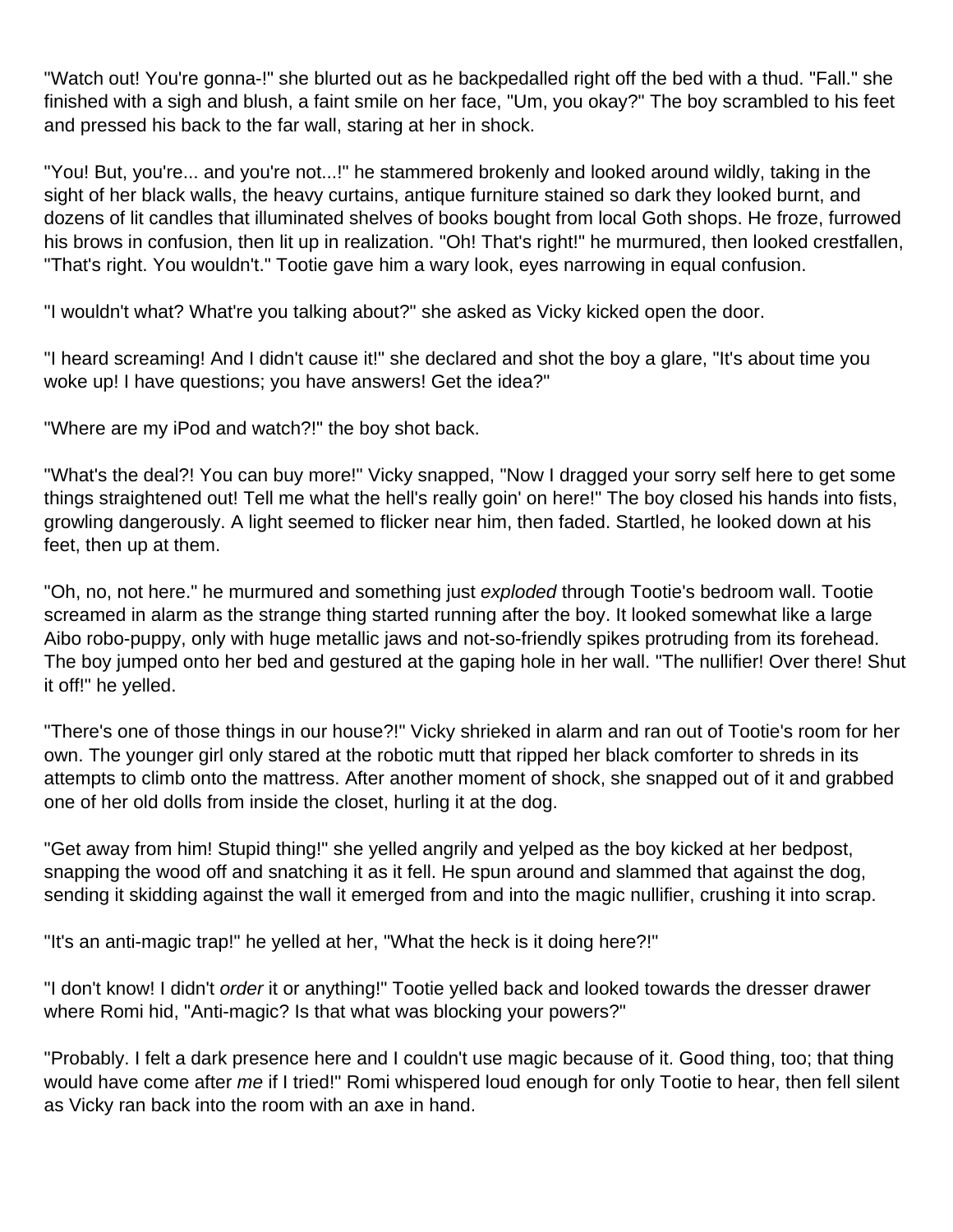"**Away** from the twerp!" she raged and began smashing the blade onto the robotic dog. Sparks flew while the machine twisted under the force of the blows, still trying to get to the boy standing by in shock. His expression remained stunned as Vicky finished pummeling the trap into bits and pieces. "Stupid piece of crap. How'd this thing get in our house?!" she grumbled, axe still in her grip as she kicked at the rubble, then turned on the boy, "What's going on here?!"

"I already **told** you! This proves that kids are the target!" he shot back and glanced past her out the bedroom window. A look of relief came over him and he held up two fingers in mock salute, tossing aside the broken bedpost. "Thanks for smashing that device for me, though. Without my staff and gear, it's hard to destroy them. I have to get going, but I promise that this city will be free again!" he declared and ran out of the room. Vicky snarled and raced after him, leaving behind a huge mess in Tootie's room.

"Get back here! I'm not done with you!" she raged. Tootie blinked after them, then looked at her room, now in shambles. Romi flew up to join her, a smile on her face.

"My power is free now." the fairy said cheerfully, "Go ahead! Make a wish!" Tootie nodded and looked out at the room again.

"I wish all this 'anti' junk was at the dump!" she began and Romi waved her wand to grant it, "I wish my room was back to normal and didn't have that hole in the wall!" Dark blue puffs of magic filled her room. Tootie pumped her fist into the air with a cheer and looked up at her fairy godmother excitedly. "Now, I wish I knew that boy's name!" she blurted and Romi winced, her wand drooping with a strange noise. Tootie tilted her head, puzzled. "What's wrong?" Another wave and a copy of Da Rules appeared, opening up to let the fairy read through it.

"I'm sorry, Tootie, but that boy is immune to fairy magic." she apologized and turned a few pages, "It's a rule that was written four years ago."

"He's not affected by fairy magic? Why?" Tootie asked in disappointment. Romi fidgeted, twirling her wand in her hands as the book vanished on its own.

"It's complicated." she mumbled.

"I wish you could tell me in the easiest way possible why your magic doesn't work on him." Tootie finally declared and Romi sighed in resignation.

"Because, Tootie... he's dead." she replied bluntly. The dark-haired girl stared up at her in disbelief and Romi repeated her sigh, "I told you it was complicated!"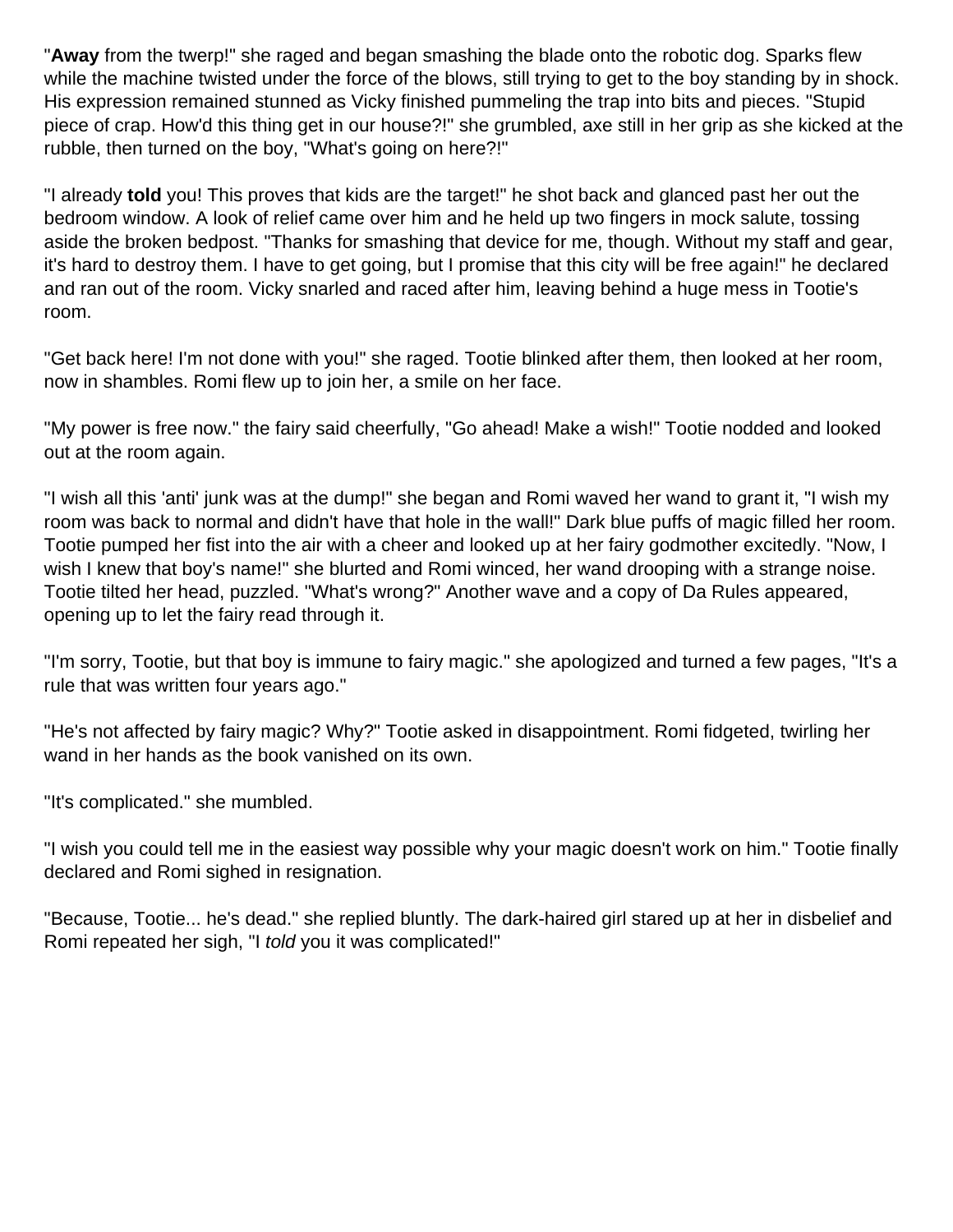## **7 - Dark Information**

<span id="page-33-0"></span>7

Wanda waited anxiously as Timmy raced out of Vicky's house towards her and Cosmo. She held her wand out and poofed the boy's backpack onto the teen, then looked towards her husband as she readied another burst of magic.

"Cosmo! Timmy's on his way! Quick! Get into his backpack!" she shouted at him. The green-haired fairy was looking though Tootie's window again, a strangely thoughtful expression on his face.

"I guessed right." he muttered, "She definitely would have gotten a fairy godparent after that."

"Cosmo!" Wanda barked at him and he lifted his wand, poofing into the teen's pack as he raced by them with his former babysitter in hot pursuit, still swinging her battle axe around. She followed after him, poking her head slightly out from under the flap to see what was going on.

"I can't wish us home, guys, so I'll have to make do with running!" Timmy huffed as he pulled away from the tiring woman behind him. Wanda blinked and allowed herself a small grin; those heels were meant for walking, not running. There was a sudden shift in scenery as Timmy darted into a nearby alley to rest. "Wanda... are there... any anti-magic devices... here?" he panted and she flew out of the bag with Cosmo, holding out her wand for the test. Firing a harmless burst of magic into the air, the group waited tensely for an ambush. No reaction.

"Danny Phantom must have cleared this area already. It was part of the first neighborhood sweep, right?" she remarked, floating down near him as Timmy leaned back against the wall of the building and tried to calm his breathing. He shot her a glare.

"Yeah, well, how'd he miss the one in Vicky's house?!" he growled and dug through his backpack, tossing out broken gadgets and pulling his pink hat free from the inner pocket.

"That one was recent." Cosmo muttered, poking at the bandages wrapping his left arm, "The safe zone Danny Phantom cleared is being taken over again."

"Darn it! You mean those two months we spent here spreading out the gaps in the anti-magic field meant nothing?!" the teen fumed and pulled his hat forcefully onto his head, an angry huff escaping him. Wanda stared at her husband in alarm. That sounded far too much like Anti-Cosmo for her liking. She frowned as the green-haired fairy looked up at them from his poking.

"We were doing what now?" he asked, his lost expression bringing Wanda a bit of relief. Ever since that day four years ago, when Timmy fell from the jungle gym, Cosmo had been getting strange moments of clarity that were getting more frequent and lasting longer as the days went on. The bursts of insight and intelligence worried her at times.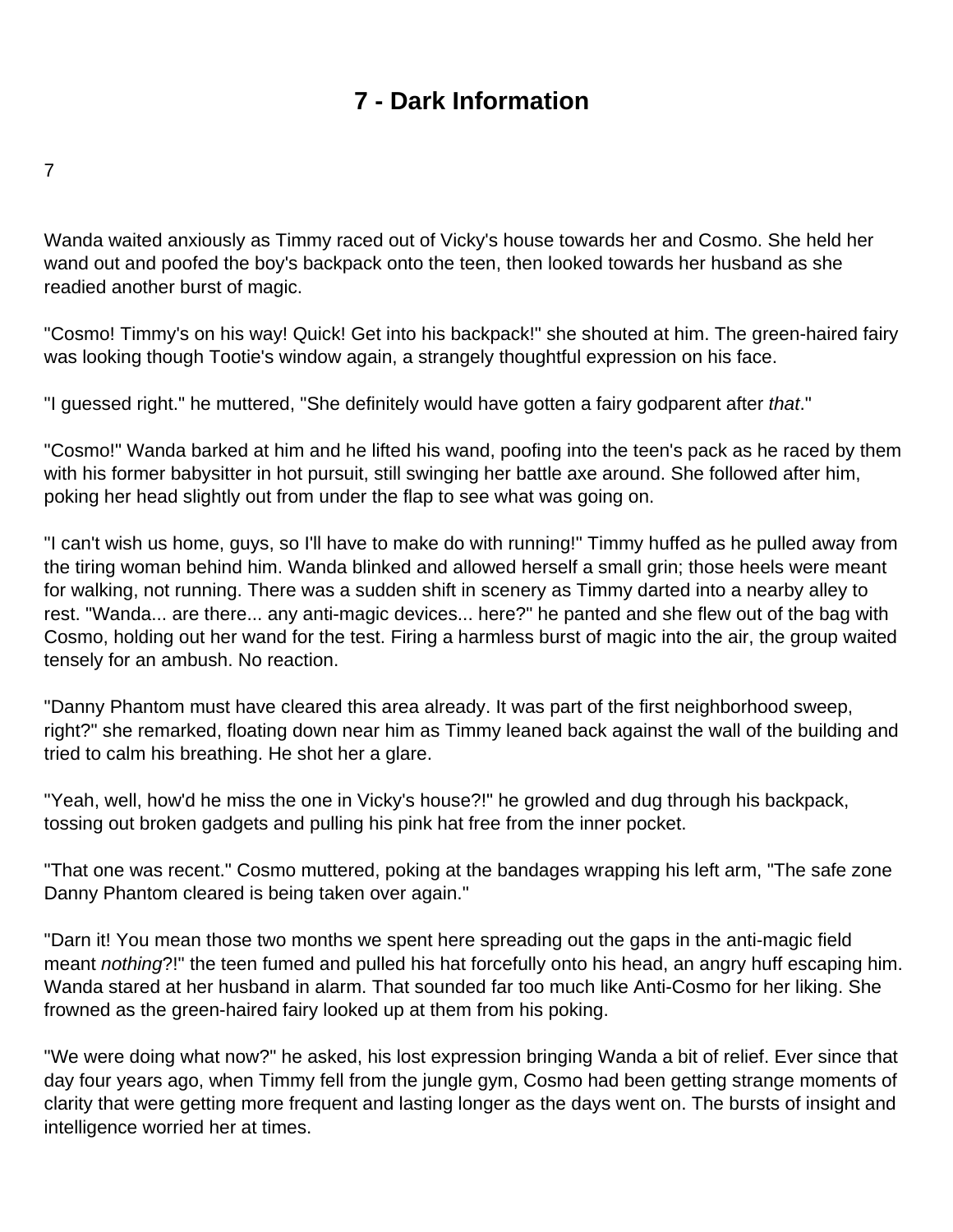"Not nothing, Timmy! You freed a large section of the neighborhoods on top of what Danny cleared, and you're very close to liberating the entire industrial sector of Dimmsdale!" Wanda tried to reassure her godchild as he stood there and sulked silently, "You're taking to this hero business like a natural! After all, you stood by the Crimson Chin as Cleft the Boy Chin Wonder so many times; it's not like we don't know how to save a city!"

"It doesn't count if all I'm doing is delaying the inevitable!" the teen snapped at her angrily and threw himself back against the wall in frustration, gesturing furiously as he continued venting, "How does Cousin Danny do this?! He puts the ghosts in the Ghost Zone but they come right back out, like, a week later! I wreck a dozen anti-magic traps, and **two** dozen more take its place everywhere else!" He scowled at the ground and shook his head. "I'm still too weak to keep this up, but if I stop for too long then the whole city will be swallowed by anti-magic!"

Wanda winced as her godchild suddenly turned and slammed a fist against the building in a burst of rage. This wasn't good. Timmy had always been a cheerful, optimistic kid, but ever since that day and learning what was happening to his hometown, he'd become more quick to anger. She raised her wand and poofed in a magical meter, then aimed the device at the boy. Once it beeped to signal the end of its scan, she studied it carefully.

"According to this Light and Dark Meter, Timmy's Light is being overrun by Dark!" she told her husband in alarm. Cosmo only gave her a flat glare, folding his arms over his chest.

"Well, you didn't expect him to stay happy-go-lucky after all that craziness, did you?" he asked her bluntly, "Both Caleb and Danny Phantom warned us that no one escaped Death unchanged." Wanda glared at him. That was getting annoying. She tapped him forcefully on the chest with the meter.

"That's enough smarty-pants talk out of you! Don't make me zap you another zipper for a mouth!" she growled and blinked as the meter beeped a second time. Wanda pulled the meter back in surprise and studied the image of Cosmo that had replaced Timmy's image. She looked up at her husband after a few minutes, a frightened look on her face. "Cosmo, why does the Light and Dark Meter say you have more Dark than Light right now?" she asked and the fairy only gave her a small grin before flying down to sit on their godchild's shoulder. The boy looked at him in surprise, then up at Wanda, waiting for an explanation.

"What are you guys doing?" he asked, his previous anger spent and replaced with concern for his godparents. He glanced aside and touched fingers to the bandages on the green-haired fairy's arm, "Cosmo, are you doing okay? Most of the traps are set to your DNA, so they tend to be a little harsher on you."

"I'm fine!" Cosmo cheered and held out the Reverse Doll, "Pete says he had a booboo, but you can make it all better with pizza!" Wanda stared at him, then aimed the device at her husband once more. This time, Cosmo was purely Light again. What was going on?

"Well, we're safe for now, so I wish we were home." the boy remarked and the fairy couple poofed the group back to the house.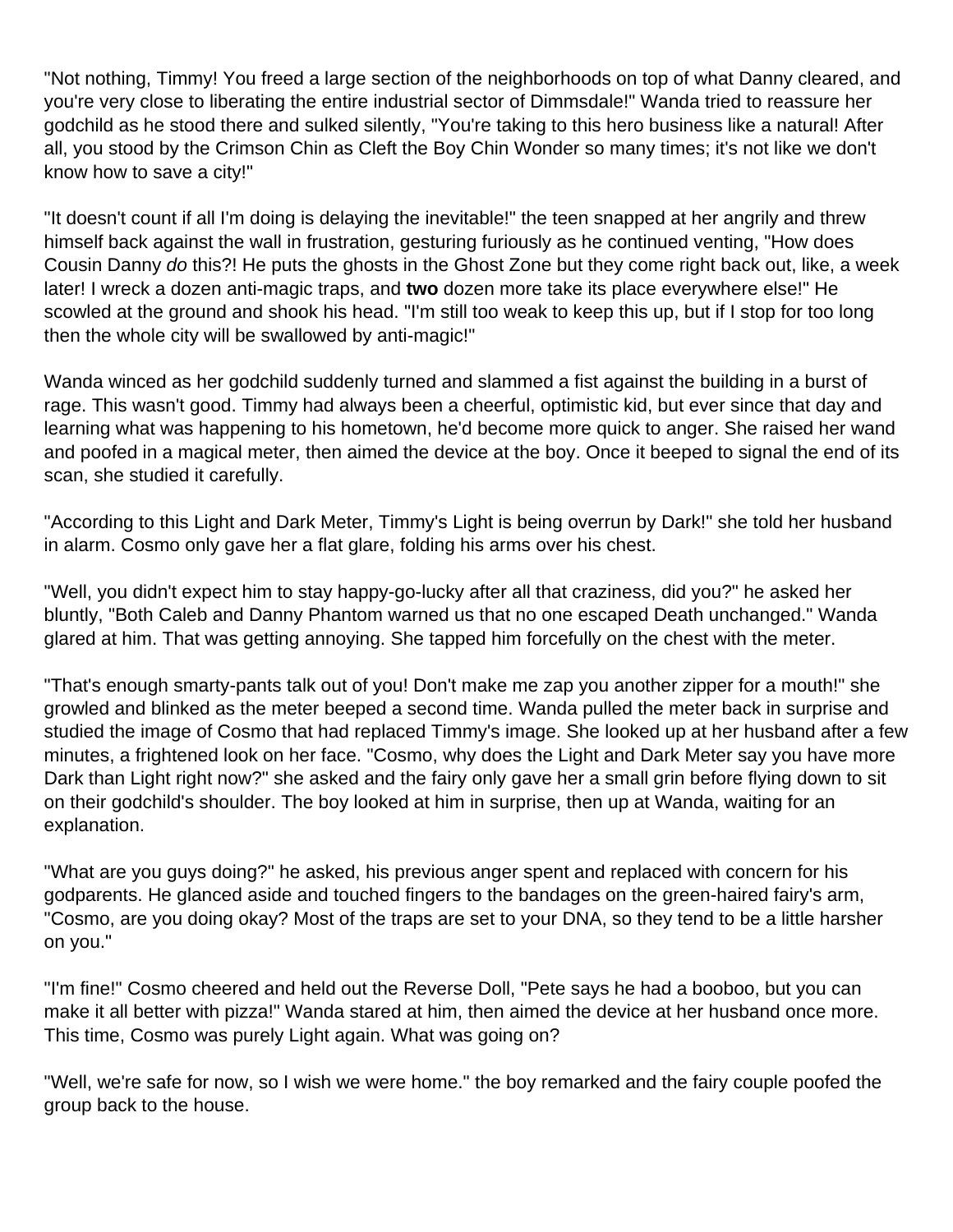#### $x^*x^*x^*x^*$

Back at the house, Wanda continued to stare at both Timmy and Cosmo. Something was causing darkness in the both of them. She could understand it coming from Timmy; he was only human, so to speak, and humanity had a tendency to dip into darkness at random times, and no one escaped Death unchanged, so that might also be a factor. On top of that, the poor boy was letting the frustration of fighting a losing battle get to him. So, yes, Timmy's darkness was accountable that way. But, what was causing the darkness in Cosmo?

"Yeah, one large pizza, sausage and pepperoni, one dessert pizza, low-fat... and you guys still do those cinnamon sticks?" Timmy remarked idly, ordering over the phone as Cosmo sat on the couch, polishing his pet nickel, Philip, "Great! Get me one of those, too. My address? Sure, it's...." Wanda looked between the two of them worriedly. She couldn't help it. No matter how hard she tried to put it out of her mind, it still came back to worry her. Timmy's darkness wavered back and forth depending on his mood and current magical strength, both of which were at an all time low right now. Wanda wasn't sure exactly how mana-based magic worked, but she knew from watching her godchild that it took time to recover from using a lot of spells, especially high-level ones. The more badly depleted Timmy was of mana, the more testy he got. This was human nature.

But Cosmo was a fairy, and a fairy godparent above that. There shouldn't be any darkness in him! That was the role of the Anti-Fairies. Besides, he was an idiot and that idiocy just about guaranteed his purity and innocence. Light would shine brightly from him.

Wanda redirected her gaze to their godchild, watching as he sifted through his wallet for the amount of money he would need to pay for the pizzas. Timmy Turner had been innocent and naïve as well, and his light shone brightly with each good deed he did, whether he wanted to have done that deed or not. But one week in Death's grip had done something to darken his spirit, and it progressively went downhill as time marched on. So if it was possible to corrupt Timmy's spirit, was it also possible to corrupt Cosmo?

"Pizza should be here in about a half hour. Saves us all from having to cook dinner." Timmy remarked and looked out the window at the town, "The guy on the phone sounded so sad. Did my death really do this to Dimmsdale? It's not just random babble from people who can't let go of the past?"

"Well, it wasn't Wanda's cooking that did it! I ate it all up and won the Fart Contest! Whoo-hoo!" Cosmo cheered and fell over in laughter, clutching both Philip and Pete tightly. Wanda debated feeling relieved that he sounded like himself again, or beating him over the head with Timmy's cordless phone for being an insensitive idiot again.

Relief won and she fluttered over to sit on the windowsill with the teen, gazing out at the skyline of Dimmsdale in the light of the moon. She sighed after a moment and looked up at her godchild, who gave her a vaguely tired smile before turning his pensive gaze on the city.

"Aw, come on, Timmy! Make a wish! That should cheer you up!" Wanda exclaimed brightly, a hopeful expression on her face. Timmy blinked at her in surprise, then lifted his gaze thoughtfully.

"A wish, huh? Hmm. How about... I wish I had a map that would show me the status of magic and anti-magic zones at all times so I can keep track of them!" he declared with a grin.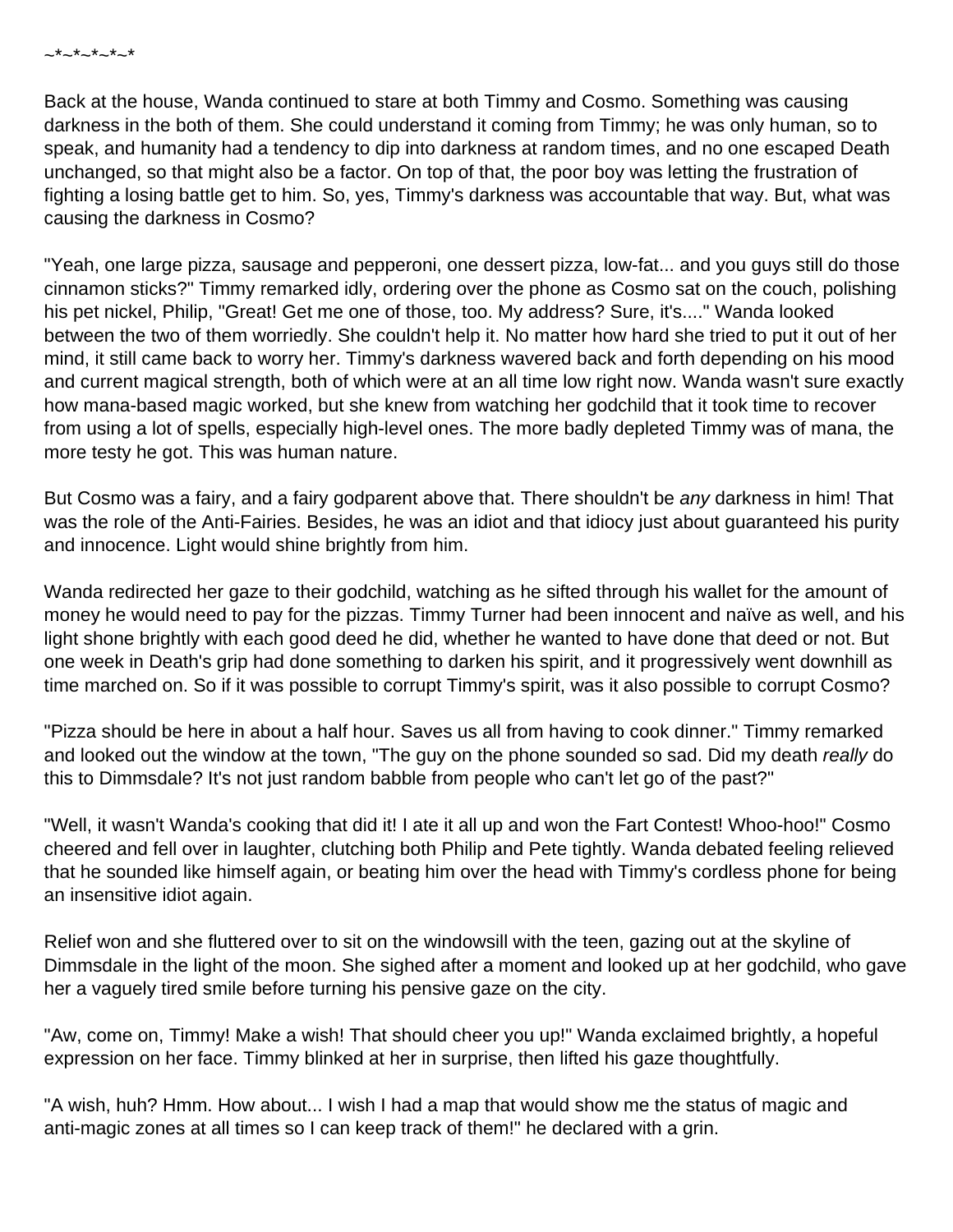"Low-tech or high-tech?" Cosmo muttered from the couch, "Be specific." Wanda shot him a look as the young immortal rubbed his head.

"Hmm. Make it like a computerized armband so I don't lose it anywhere." he amended and the fairy couple lifted their wands. In a burst of pink and green smoke, a white armband appeared on the teen's right arm. "Cool! White metal! I'm like a spy or something!" Timmy laughed, tapping at the keys embedded in the band, "Thanks, guys! I wonder if I can download mp3s with this...."

A map was projected into the air on a virtual screen by the armband after he tapped out an initializing sequence by accident. Wanda smacked the back of his hand with the star of her wand to get him to stop, then began explaining the functions of his new 'toy'.

"This is the Adventurer's Map 3000, the latest in portable magic navigation and tracking technology!" she told him proudly, "It can update itself via the Fairy World Wide Web and the human world's Internet using satellite signals, is highly accurate for a distance of a hundred and fifty miles, and comes with a global positioning system built right in so we never lose track of you and you can't lose us!" She tapped the star of her wand. "Our homing devices are our wands, so you can look us up by inputting our names into the band." she added as Timmy continued to tap at the keys, experimenting with various settings until he stopped suddenly, a puzzled frown on his face.

"That's strange." he murmured and Wanda halted her explanations to blink at him. He pointed at the map. "According to this, roughly eighty-five percent of Dimmsdale is under the effect of the anti-magic barrier." Wanda and Cosmo flew up to study the digital map with its sections of gold and gray painted on the city.

"Gray is an icky color." Cosmo remarked and tilted his head, green eyes taking in the map, "That's a big patch of gold." Timmy nodded and pointed at the patch.

"This is the area Cousin Danny cleared before we moved back." he told the couple and moved his finger to another patch, "And this is the industrial district we've been working on for two months." Wanda nodded in agreement, then blinked in surprise.

"But there are three patches of gold! A part of Dimmsdale is still receptive to magic!" she cried in disbelief. This was insane! Caleb had said that **all** of Dimmsdale was under lockdown against magic, and the odds of the ancient android being wrong were very slim. Unless....

"He didn't check it all. That sector is deeper in Dimmsdale than Caleb's cameras could reach." Wanda realized, "But if we didn't clear out that section of the city, who did?" Timmy frowned at the virtual map again.

"I don't like this. There's something more going on here than just Crocker setting out traps to capture fairies for his crazy world-conquest schemes." he grumbled and pressed a key to shut off the map. He looked towards the window and brightened. "Hey! All right, pizza's here!" he cheered.

"I smell something fishy!" Wanda declared as Timmy hurried to beat the delivery boy to the door, "Why would Crocker ignore that one sector of Dimmsdale? I thought he'd cover the whole city in fairy traps!"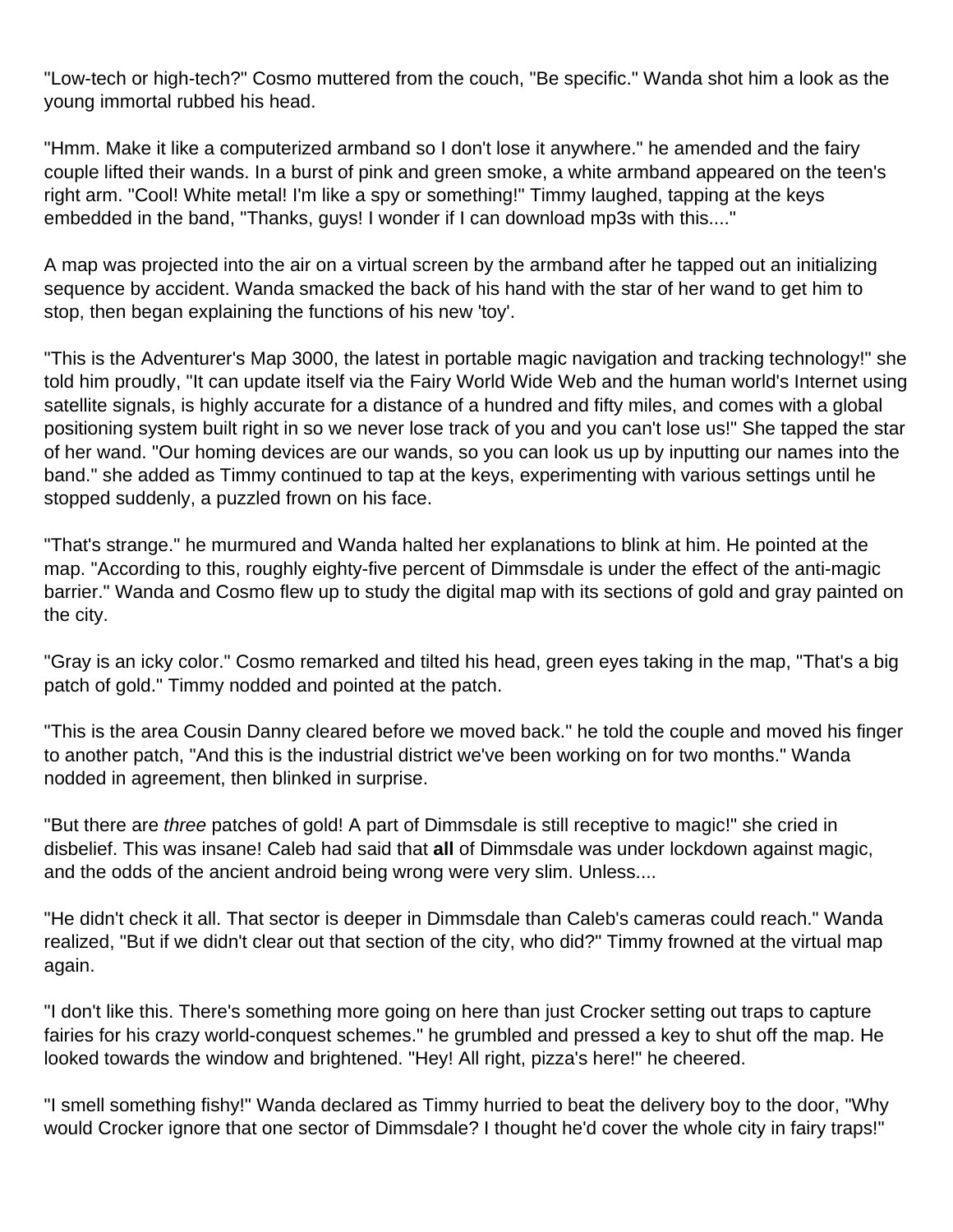"It was located in the upper-class neighborhood." Cosmo murmured almost coldly, floating behind the pink-haired fairy. She froze at the sound of his voice, tensing as his breath seemed to tickle her neck, "Close range sensors failed to detect it. Doesn't Caleb have access to long range sensors? Like, from a satellite?"

"Cosmo?!" Wanda exclaimed, spinning around to stare at her husband in shock. It was happening again! Cosmo only pressed a hand to his temple, wincing as he fluttered in the air. He shook his head with a soft groan, then blinked at Wanda as though just realizing she was there.

"Huh? Where's the pizza? I want low-fat pie!" he cried and flew off in innocent laughter. Wanda only watched him zip away, completely baffled.

What was going on?!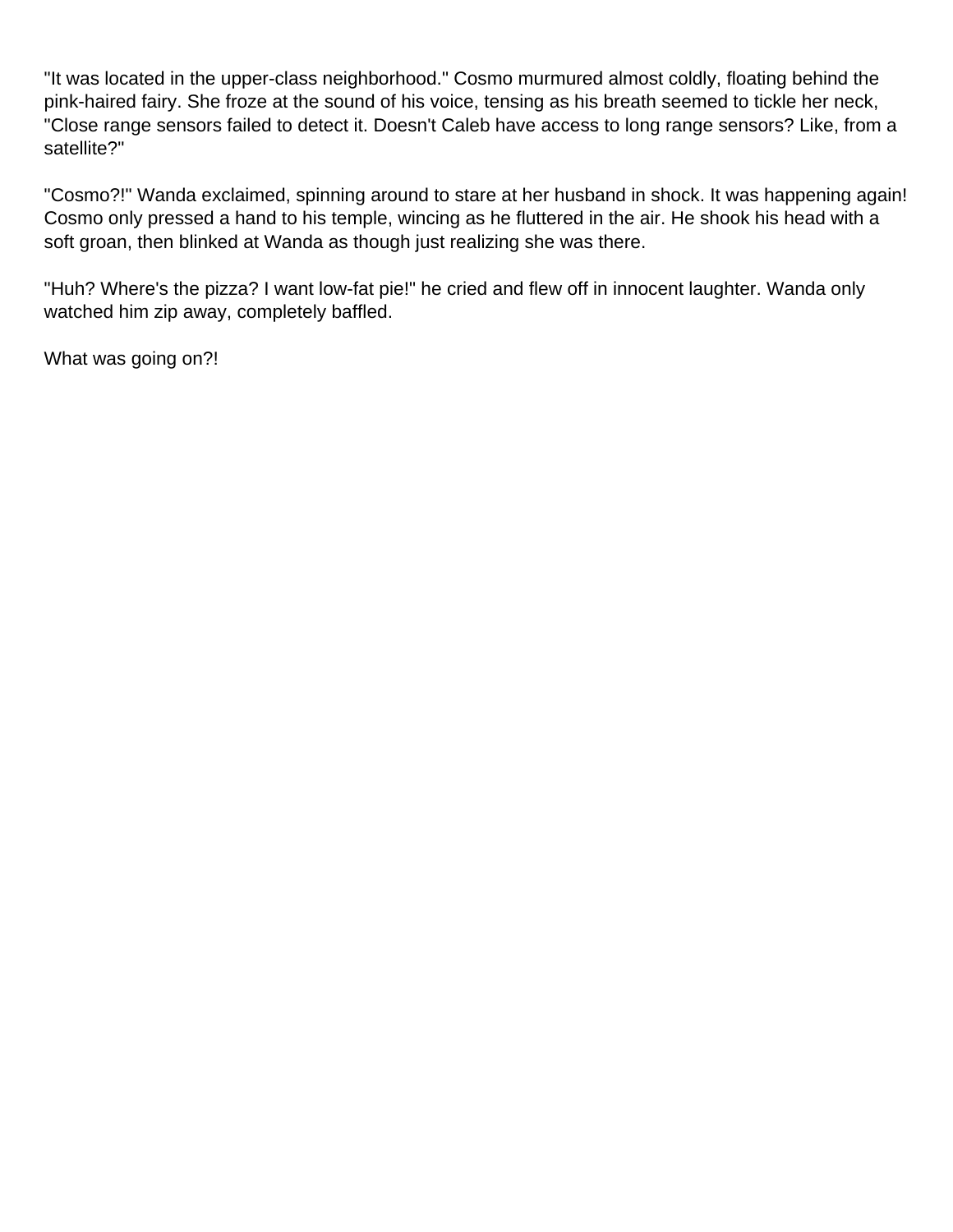# **8 - Plan of Attack**

8

Morning brought a lot of activity once Wanda passed on Cosmo's strange hint. Timmy picked up the phone and dialed quickly as the fairies ate breakfast. It sounded so obvious; if Caleb had a bird's-eye view of the world from equipment set up on Derris-Kharlan, then wouldn't some of that equipment be measuring magical output from the world? Just to be sure that the levels of magic on Earth was sufficient enough to let the mages and summoners and other magic-using people do their thing without fizzling out?

"Good morning, Caleb!" Timmy greeted cheerfully, then took on a puzzled expression, "Huh? My business? What? Pre-programmed response?" He frowned as the chatter on the other end went on irately. "Okay, sorry! Sheesh! You could have told me earlier! Next time I won't say 'good morning'!" he griped, "Listen, I have a favor I need to ask of you." Timmy held up his arm, looking over the virtual map as he went on, "Do you have any aerial scans of Dimmsdale? You do? Of all cities of interest? I just want my town's... look, do you have any magic strength scans of the city?" He made a face. "Magic strength; you know, that graph you showed me the first time we figured out the barrier was up? You only scan for that every six months? Well, I need to see all the ones you have dating back over four years." Timmy rattled off, peering into a wall-mounted mirror to check his appearance.

"My milk turned pink! Look! Look! It matches!" Cosmo's voice cheered from within the kitchen.

"Stop pouring your cereal on me, you idiot!" Wanda yelled back in annoyance. The teen grinned, half-listening to the fairies' conversation.

"Why do I want them? Something came to my attention last night and I want to know more about it. Also, can you get Cousin Danny to meet me at your place? I need to talk to him about some stuff. Thanks. See ya in a while!" he finished and hung up. Finally! Things were starting to go his way! He might have spent his first two months as Dimmsdale's hero complete screwing up, but now there was a chance that he could make up for lost time. "Okay, guys! We're going to New York!" he declared, poking his head into the kitchen and shaking it at the sight of the puddles of pink milk, strewn cereal, and the two messy fairies standing on the tabletop. Wanda scowled as she poofed herself clean again.

"Aww! New York cheesecake goes straight to my thighs!" Cosmo complained as his wife waved her wand a second time to get him cleaned, "It's so hard to keep a girlish figure up there!" Timmy sighed and shook his head again, unable to keep a smile off his face. He needed the cheering up; he had yet to mention to the android that he'd lost his staff. It was just a simple wooden pole that he was given when he first began magic training, but it was also a symbol of his moving on from his old life and accepting his new one. The destruction of it hurt.

"Ready to go?" he asked and the couple flew up to sit on his shoulders, Wanda perched demurely and Cosmo occasionally kicking his feet as he whistled nonsensically. "Okay, here goes!" he exclaimed and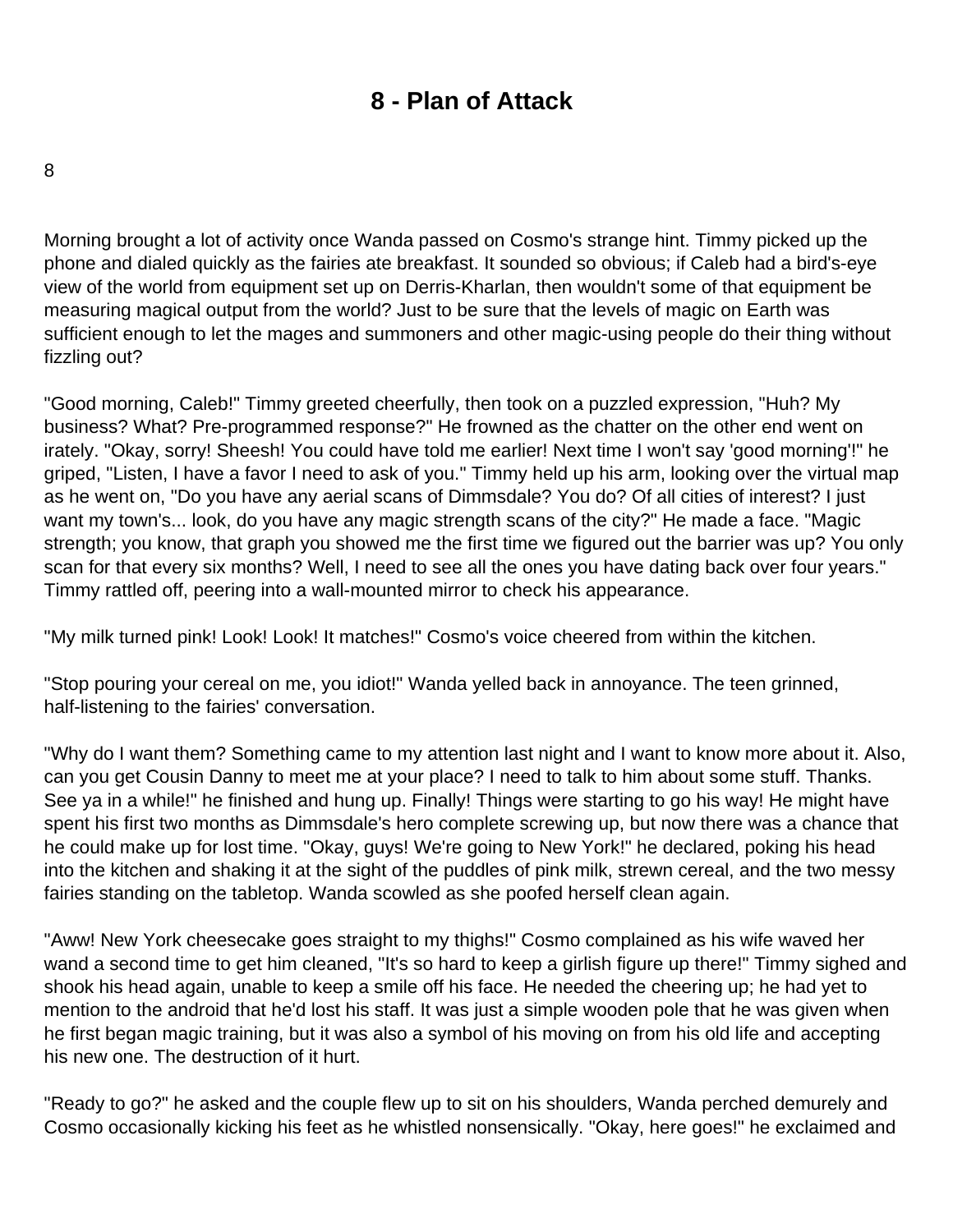stepped onto the teleporter disk set under the stairs.

 $2*2*2*2*2*2*$ 

Timmy emerged in the vast halls and rooms of the Archives of the Twin Blades, a museum dedicated to ancient and modern heroes and histories, as well as being the secret home and base for Caleb. He looked around in confusion; where exactly was the android? Weren't they to meet in the teleporter room?

"Hey, Timmy!" The boy looked up in time to see his cousin fly down from the ceiling, "I came as soon as I got the call. What's up?" Danny Phantom hovered before the young immortal, a carefree grin on his face.

"Hi, Cousin. Where's the old robot?" Timmy asked jokingly. The halfa shrugged, circling the younger teen out of boredom.

"Eh, some of the other androids here said he went out to get some stuff. The maps you want are in the library. We can talk there." he replied and held out a hand, "Grab on. I'll fly us there." With all four of them airborne, it was a snap to find the library, especially since ghost powers allowed Danny and Timmy to phase through walls and the fairies just poofed along to follow their godchild's trail.

Once in the room, Timmy raced to the maps on the nearby table, eager to get started. Cosmo and Wanda stood on the tabletop, examining the printouts themselves as they hopped from sheet to sheet as only fairies could, wings a blur as they barely touched the tips of their shoes to the papers. Timmy picked up one of the sheets, studying it carefully.

"These were all taken over the course of four years, right?" he asked Danny. The half-ghost nodded, sitting in a lotus position and hovering just above the table as he looked over the fairy couple with some curiosity.

"Yeah, but why the interest in them? All they do is show the decline in magic in Dimmsdale, which we already know has been pretty steady and even kind of accelerating." he pointed out and lifted an eyebrow, "And you haven't told me why you wanted to talk to me." Timmy lifted a hand to quiet the halfa as he studied the maps. "Okay. Whatever, man." Danny sighed and resumed his study of the fairies. Cosmo hopped about erratically for a bit, then flew away from the table for a higher view, arms folded over his chest and a slight frown on his face. Wanda tiptoed between the sheets, hands behind her back as she looked them all over with an intense glare. "Do they always do that?" the halfa asked his cousin.

"What?" Timmy muttered, comparing two of the sheets from the years between his death and his return to the city.

"This zipping around thing. They can't seem to sit still." Danny elaborated, watching with some irritation as Cosmo waved his wand and changed his appearance to resemble the halfa, "Stop that."

"Look at me! First I'm a fairy! Now I'm a ghost!" Cosmo laughed, then poofed into a butterfly, "Now I'm a bug! Wheeee!" He gave Danny a smug look, "Can youuuu transform into anything?"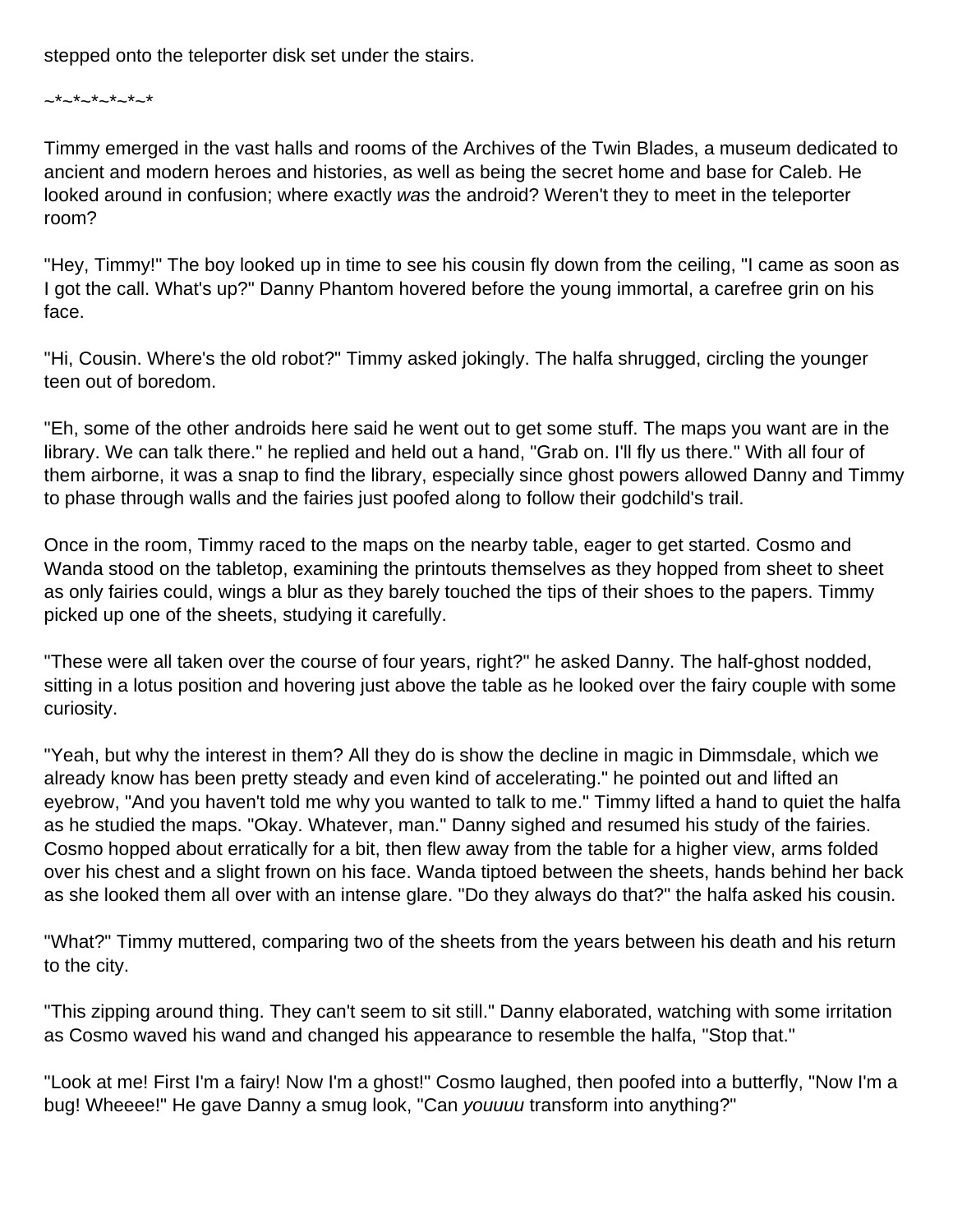"I can turn into a human."

"Oooh!" Cosmo cheered and immediately poofed into a human form, "Now **I'm** a human! This is fun!" He crashed to the floor moments later as his lack of wings made him subject to gravity. "I'm okay!"

"They're fairies. Comes with the territory." Timmy finally replied and pulled up several more sheets for comparison. The minutes stretched on in silence and eventually Danny agreed to a game of tic-tac-toe with Cosmo to relieve them both of some boredom. Halfway through the game, Timmy let out a triumphant cry. "Got it!" he crowed and pumped one fist into the air, "Hah! I knew it!" Danny drew out a circle in the air with ectoplasmic light to end his turn, then gave his cousin a puzzled look. Timmy laid out a few of the maps and had the group huddle around to see them.

"Look. As the years went by, sections of the city began to lose touch with magic." he began, pointing at the colored parts of each sheet, "But here's something we overlooked. This section right here." He pointed at the upper-class neighborhood. "Despite the flood of anti-magic devices, this part of Dimmsdale still had magic. See?" They peered at the portion of city he called attention to and looked for the same area in each map. Over the course of the four years, colored sections of the scan shrank as magic was drained away, yet the section of color for the upper-class neighborhood remained unchanged, as though under its own protective shield against the anti-magic barrier.

"He's right! That sector was untouched the whole time!" Wanda exclaimed and fluttered over the group of maps, "Only the richest of Dimmsdale's population got to keep their magic!" Timmy nodded, an angry look on his face.

"And guess who among them would do anything to make sure he didn't lose access to magic? Namely, fairy magic?" he growled.

"Mr. Nay-Nay!" Cosmo shouted with a huge smile.

"Remy Buxaplenty!" Wanda corrected, then repeated the name in shock as she realized what that meant. Danny lifted his hand.

"Okay. You lost me." he remarked flatly and Cosmo waved his own arm wildly.

"Me too! Me too!" he wailed, "Someone find me! I don't wanna be lost forever!" He suddenly broke into a smile, flying in to press his cheek against Wanda's own, "Unless I'm lost with Wandaaaa! Then, find me some other time!" The pink-haired fairy blushed and pressed a kiss to his cheek as Timmy rolled his eyes.

"Right. Well, when I was alive as a kid in the eyes of the world, Remy Buxaplenty was one of several rivals and enemies I had made." he explained to his cousin, "He had a fairy godparent, too, and from the looks of these maps, he still does. Remy's goal in life was to make me lose Wanda and Cosmo just because he couldn't stand the idea that I had fairy godparents."

"What a jerk." Danny muttered, "Well, you revealed his secret, right? Doesn't that mean he'll lose his fairy?" Timmy shook his head, setting the sheets back down, then folding his arms over his chest.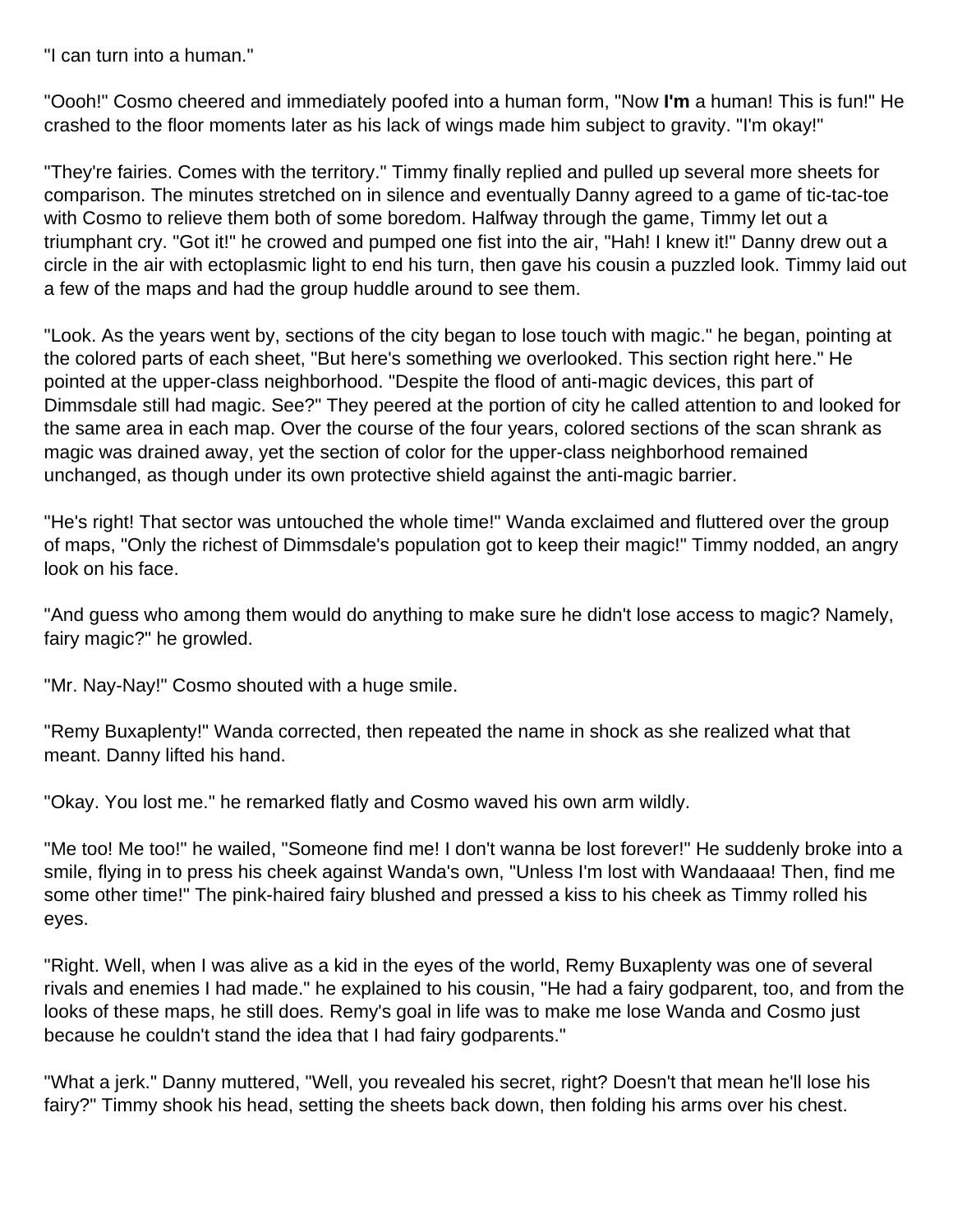"Fairy World decided sometime after we each discovered the other's secrets that your status as a half-ghost made you exempt from Da Rules, so it would be safe to consider you an ally when necessary and fairies wouldn't need to worry if you see them." he told the older teen, "They lumped you with Caleb in that category of 'Not Really Magical, But Not Really Human Either', so you're cool with them as long as they feel you're still on the good side."

"Gee, I feel so honored. Not really human, am I?" Danny grumbled. The young immortal snickered and twirled his finger in the air.

"Well, you fly around and use cool ghost powers, plus you're border patrol for the Veil Between Life And Death. Normal humans can't do that." he pointed out and gestured towards the maps, "But that's not the issue here. Crocker is the one setting up the anti-magic field and all the fairy capture traps in Dimmsdale, yet Remy is safe within the sector of the city that doesn't seem to have Crocker's gizmos." Wanda and Cosmo both touched down on the table and looked over the maps again. "Guys, doesn't that seem wrong to you?" the teen pressed on.

"You don't suppose the two are connected somehow? Remy doesn't have a reasonable excuse to stop Crocker's barrier, not without Crocker suspecting him of having a fairy godparent to protect." Wanda pointed out and walked around the color-coded section of map, tracing the border with her steps, "And if Crocker thought Remy had a fairy, then the anti-magic net would be strongest in his area. Instead, it's nonexistent!"

"If he's rich, he doesn't need an excuse. Just a checkbook." Danny growled, green eyes suddenly blazing with a furious light. Cosmo yelped and shot towards Timmy, who barely had time to open his arms and embrace the little fairy. The boy lifted an eyebrow thoughtfully, cradling his trembling godparent.

"You mean, a bribe?" he asked and the halfa nodded, "That's definitely in Remy's style. I bet he's still under the impression that money can grant him wishes a fairy can't." He paused, a sudden chill running up his back as soon as those words left his mouth. A confused expression came over him; why did that happen? He moved his hand and tapped at the keys on his armband, bringing up the virtual map and shoving the strange feeling out of his mind. Now was not the time to get psyched out for no reason. "Um, that could also explain how Crocker's toys got so much better and more lethal. Sheesh! Look at this! Only twelve hours and already he's trying to muscle in on the industrial sector again!" he griped and shook his head as Cosmo yawned and dozed off, having forgotten his earlier fear already. A knock against wood caught the group's attention and they looked over to the library doors. The red-haired android stood in the doorway with a slightly puzzled look, dressed in his standard servant's uniform of green clothes, the jacket he usually wore with it missing from the ensemble.

"Sorry. Am I interrupting something?" Caleb asked cautiously, looking between the two 'humans' as he waited for an answer.

"Nope. Matter of fact, you might be able to help me, too." Timmy remarked brightly and looked up at Danny, "Now I can tell you why I asked for you." The redhead joined them at the table, adjusting the open-ended sleeves that decorated his arms as he waited. "Oh, yeah...." the boy added sheepishly, "Um, you know that staff you gave me? It kinda got burned up in a fight yesterday against some of the new trap models I told you about last week." Caleb repeated the puzzled look.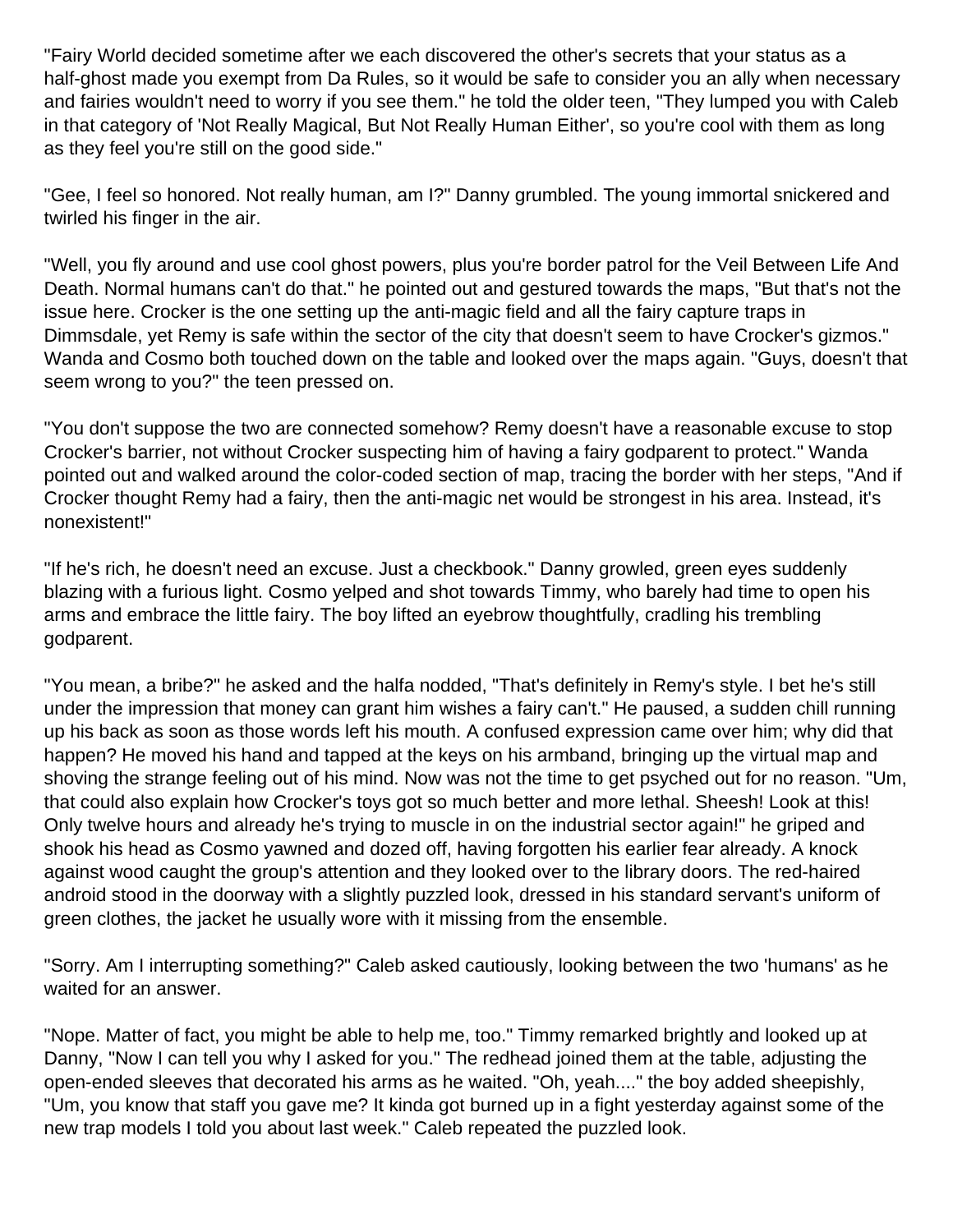"You can't wish it back?" he asked and the boy shook his head.

"It got left in a public area and the pieces were moved into one of the sectors under the anti-magic field. We tried a wish and the net killed the magic." he replied.

"Sorry to hear about it. I'll get you a new one." the android remarked and pulled out a cell phone, pressing a series of keys and speaking into it, "Phantom? Could you fetch me the staff I had stored in Timmy's locker? Thanks." He looked up at the fairy couple, eyebrow raised. "You guys still have those battle wands I made for you, right?" he asked dryly, "Or did those get lost too?"

"We still have them, thank you very much!" Wanda shot back haughtily and gave her husband a glare, "Though Cosmo keeps using the Windcutter Scythe to slice bread!"

"It's pre-sliced, isn't it?"

"Try telling that to the green-haired moron here."

"Never mind." Caleb sighed and looked down at the young immortal. "So what did you call us for?"

"Right. Here's what I had in mind." Timmy began and pointed at the virtual map, "I've spent two months working on those traps in the industrial sectors of Dimmsdale. In that same time frame, Crocker's little gizmos have started to move back into the area Cousin Danny cleaned up." Both halfa and android studied the map grimly. Timmy sighed softly. "I'm not strong enough yet to take out the traps and nullifiers as fast as you, Danny, so I'm asking if you can do another sweep from here to downtown Dimmsdale." he went on, tracing a red line from the edge of the neighborhood being overtaken by gray towards a large patch of black, passing through a half dozen anti-magic sections of the city.

"Ouch. That's a lot of acreage." Danny Phantom muttered with a wince, setting his feet back onto the floor in all seriousness. He folded his arms over his chest and blew a short burst of air to get his hair out of his eyes. "It's a solo run, right? Sam and Tucker weren't exactly thrilled about the first sweep we did. If I leave them out of it, I might be able to clear it in one night." He shut one eye in concentration, "Cutting out the time to carry them from area to area, the need to keep watch on them if things go awry, and the fact that small breaks are needed to let them rest... yeah, I can pull it off."

"Caleb, I'll need you to finish the industrial sector for me. Move along this path to meet with Danny...," Timmy continued, tracing another line from the gray tinted section of the map, across another half dozen patches of gray, and connecting with Danny's goal point, "...here. The two of you together should be able to clear whatever is causing that black patch."

"Sounds good. I'll have to rely on physical attacks and my wings to get around, but I think I can handle it. More so if I take along my Lens weapons." Caleb remarked with a smile, "So, what will you be doing, Timothy?"

"Cosmo, Wanda and I will be checking out the upper-class district to see what exactly is going on there." Timmy answered, "Some kind of deal must be on the table between Remy and Crocker. If we can force it to fall through, we may be able to deal a heavy blow to Crocker's anti-magic and fairy trap supply lines.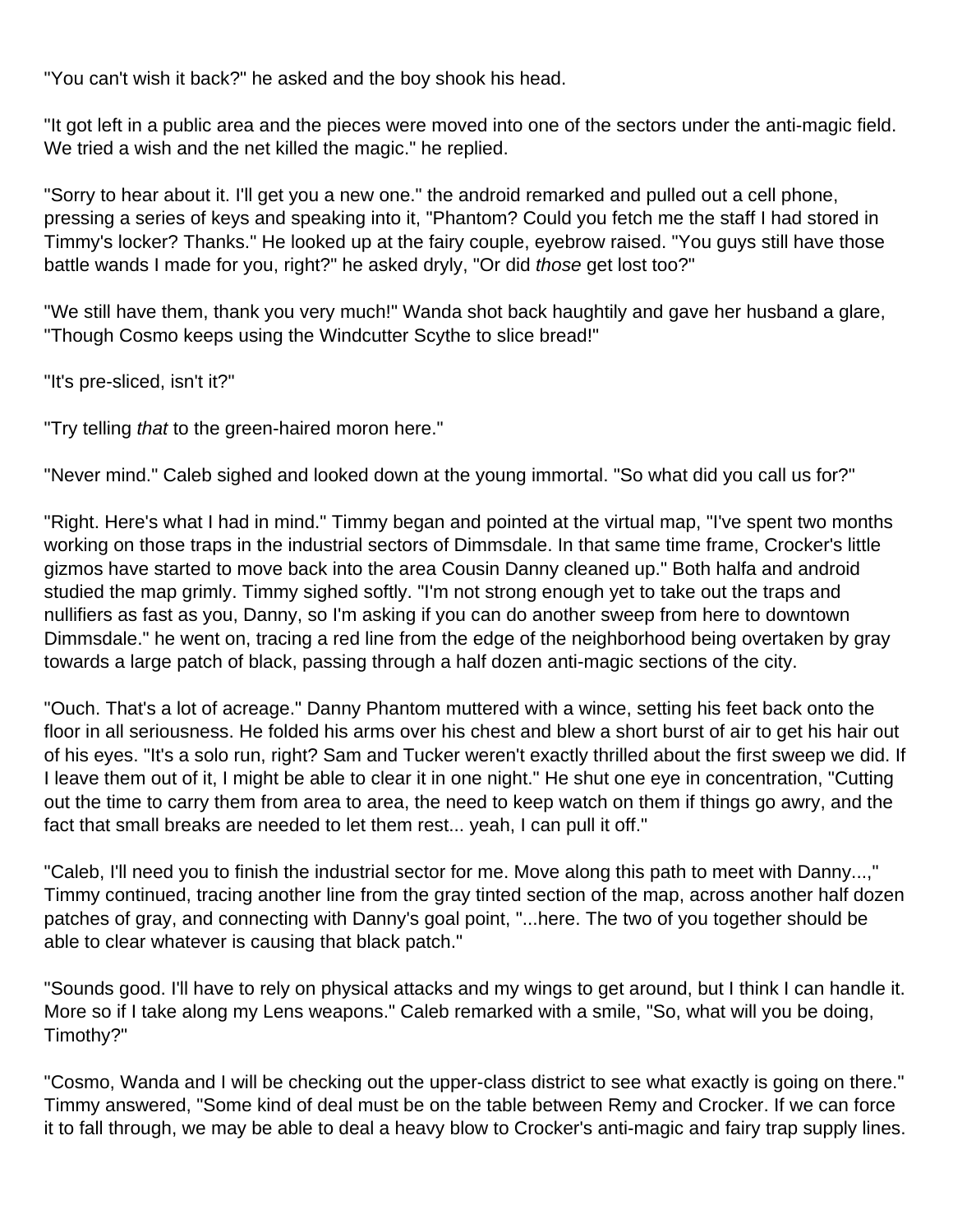No money, no upgrades." Danny grinned at him.

"I like the sound of that! Hit 'em where it hurts, Timmy!" he laughed. The younger teen nodded.

"It's open to magic, so we can pull out all the stops if anything decides to surprise us. Since all of Fairy World decided that my continued life is a violation of Da Rules, all effects of fairy magic that could be made to me were halted, except for magic that comes from Cosmo and Wanda." he pointed out, "Basically, they made me immune to fairy magic as a way of showing that I don't exist to them. It's actually going to come in handy, as Remy's wishes won't be able to touch me because of that new rule." He frowned and lowered his head in thought. "Is that what Jorgen was after the whole time?" he murmured and blinked as a younger version of Danny Phantom suddenly flew into the room through the ceiling, clutching a staff in his hands.

"Phantom! How ya doing, kid?!" Danny greeted with a laugh, "Still getting a kick out of that insubstantial technology?" The second 'ghost' floated down to them and smiled broadly, handing the strange staff to his creator.

"I'm doing okay. Just got off my shift for patrol so I'm gonna hang out with Daniel at Rockefeller." the robot copy replied and looked up at Caleb, "Is that okay? I kinda promised my twin I'd help him get the hang of flying...." The android took the staff and nodded. "Great! I'll go change uniforms. See ya!" He sped through the wall, cheering happily.

"Did he get more hyper since I last saw him, or is that a botched upgrade?" Danny asked the redhead.

"Column A, column B. Keeping those two androids in good condition is kinda tough; they keep getting beat up in women's bathrooms for using that technology to steal panties." Caleb muttered and held out the staff to Timmy, "Here you are. I think this should be an improvement over the original." Timmy accepted the new staff, setting Cosmo back into the air where he continued floating and dozing, then stared in shock at the wicked metal hook rimmed with spikes that formed the head of the staff. The wood was thicker and sturdier; the whole staff seemed more weighty and intimidating.

"It's kinda heavy. What is it?" he asked, eyeing the hook warily, "And is that part legal in this country?"

"Battle Staff, and it is in thirty states. Last time I checked, at least." Caleb replied with a grin, "You might wanna train with it some to get used to it. This staff should help you in physical combat a lot more than the old one." Timmy gave it a tentative swing, nearly falling over as the stronger staff pulled his weight more forcefully than he was used to with the lighter pole.

"Y-yeah! I'll do that!" he stammered and laughed sheepishly, "Definitely training with this one." He set the staff down and raised his arm again to display the virtual map. "We're moving in on the plan tonight. Once I finish my end at the upper-class sector with Cosmo and Wanda, we'll meet up with you in the commercial district. Something's up with those black patches and I gotta find out what it is!" he declared and glared at the points on the map. Eight sections of the city were completely blackened, spaced evenly across Dimmsdale in a formation of some kind. Timmy didn't like it one bit. There had to be some kind of connection between Crocker, Remy and the black patches. If he didn't get Dimmsdale freed soon, who knew what more could come? For all Timmy knew, his hometown could just be a first step towards a world-wide lockdown against magic!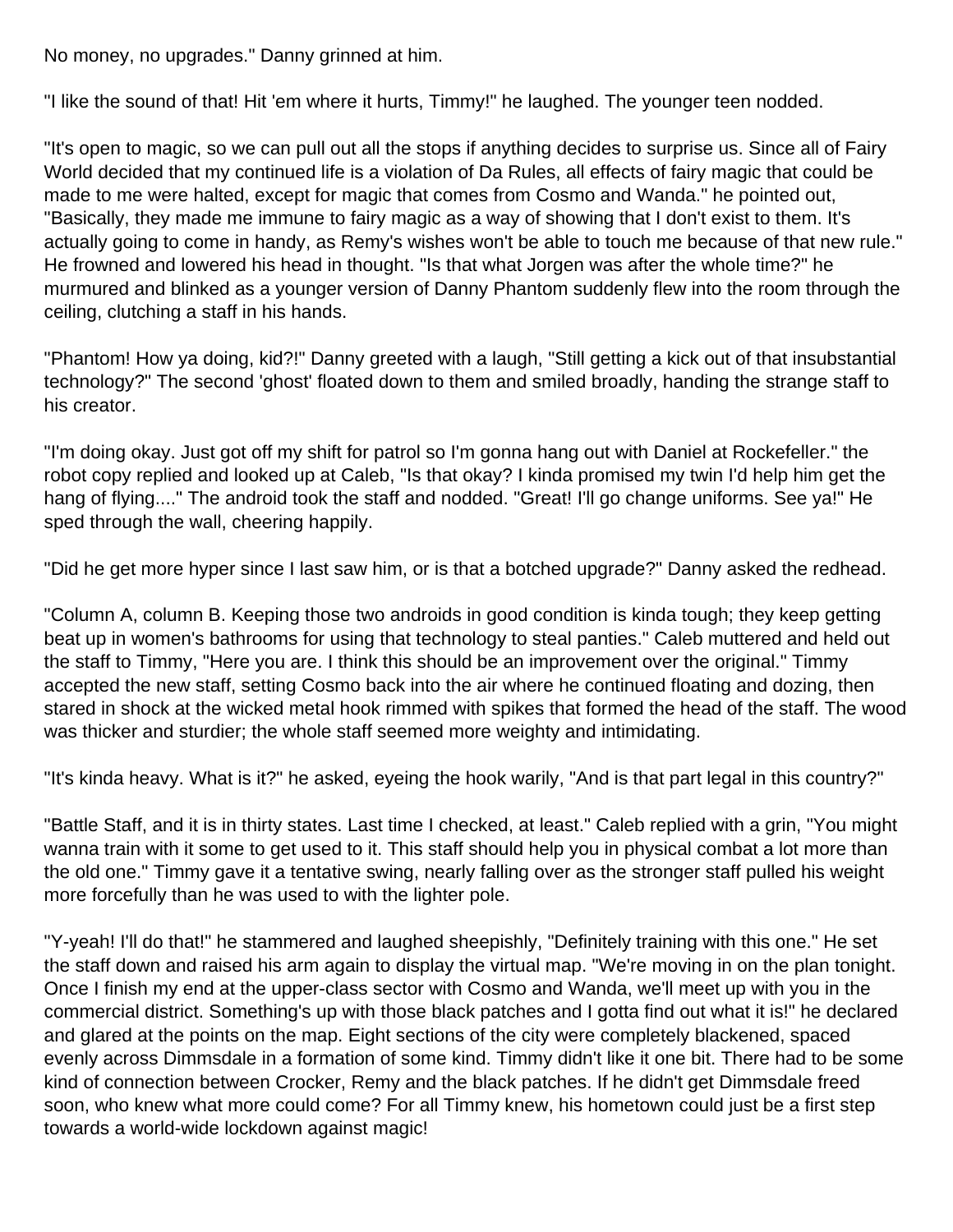# **9 - Holding Out for a Hero**

Tootie walked slowly down the street to her house, thinking over Romi's words from the day before. It just didn't make sense; how could a boy who seemed so alive and vibrant be dead? She puzzled and pondered and fretted for so long, she barely got enough sleep to get her through the school day. She used her lunch time to go to Oberon High School and ask around there to see if anyone had seen or knew a boy with messy brown hair, shining blue eyes and strange silver jewelry. No one had a clue what she was talking about and she soon found herself escorted back to her own school at the end of the lunch period by Timmy's old friends.

"Romi, c'mon, tell me!" Tootie whined softly as the fairy peeked out from the safety of the girl's backpack, "Can't you find a way around Da Rules and tell me what his name is?"

"I'm sorry, Tootie, but every fairy in Fairy World swore to not reveal his name to anyone!" Romi whimpered, "The only way for you to know is if he told you himself or you discovered it on your own!" Tootie sighed and pushed her glasses up higher on her nose, letting them slide back down as she thought things over again. She couldn't understand it. Why was her own fairy not able to help with this?

"Okay, then how about what you meant about him being dead?" she asked, "Can you explain that? 'Cause he moved way too fast to be dead!" Tootie smiled, oblivious to the fairy's eyes going wide and skin turning pale white. "He was kinda cute, and the way he jumped like that reminded me of Timmy. I miss him still." she murmured and glanced back at her fairy, "Romi? Hello-o?"

"Um, well, he died, but then he came back to life." Andromeda finally answered. Tootie frowned. What kind of answer was that?

"That's impossible! No one can come back to life!" she exclaimed, "Isn't there a rule against that?!" Romi looked around, decided it was safe, and flew out of the pack to float by her godchild.

"There is, but it was broken by that boy. Since then, no fairy magic can touch him, because that would be like admitting he's alive again when he shouldn't be." she explained, "That's why it's against Da Rules to grant any wishes that involve him."

"Can I wish you'd tell me *how* he came back to life?" Tootie asked dryly and Romi poofed up the book again, flipping though the pages.

"Um, it doesn't directly affect him, so yeah, I can do that." the fairy answered and waved her wand to grant the wish. A photo poofed into the air and Tootie plucked it down, studying the image of a white-haired boy in a black and white uniform. "That's Danny Phantom, the Lock and Key to The Veil Between Life And Death." Romi told her, putting the book away and digging out a small card from within one of her large sleeves. She began reading off the card. "'This halfa has the power to cross into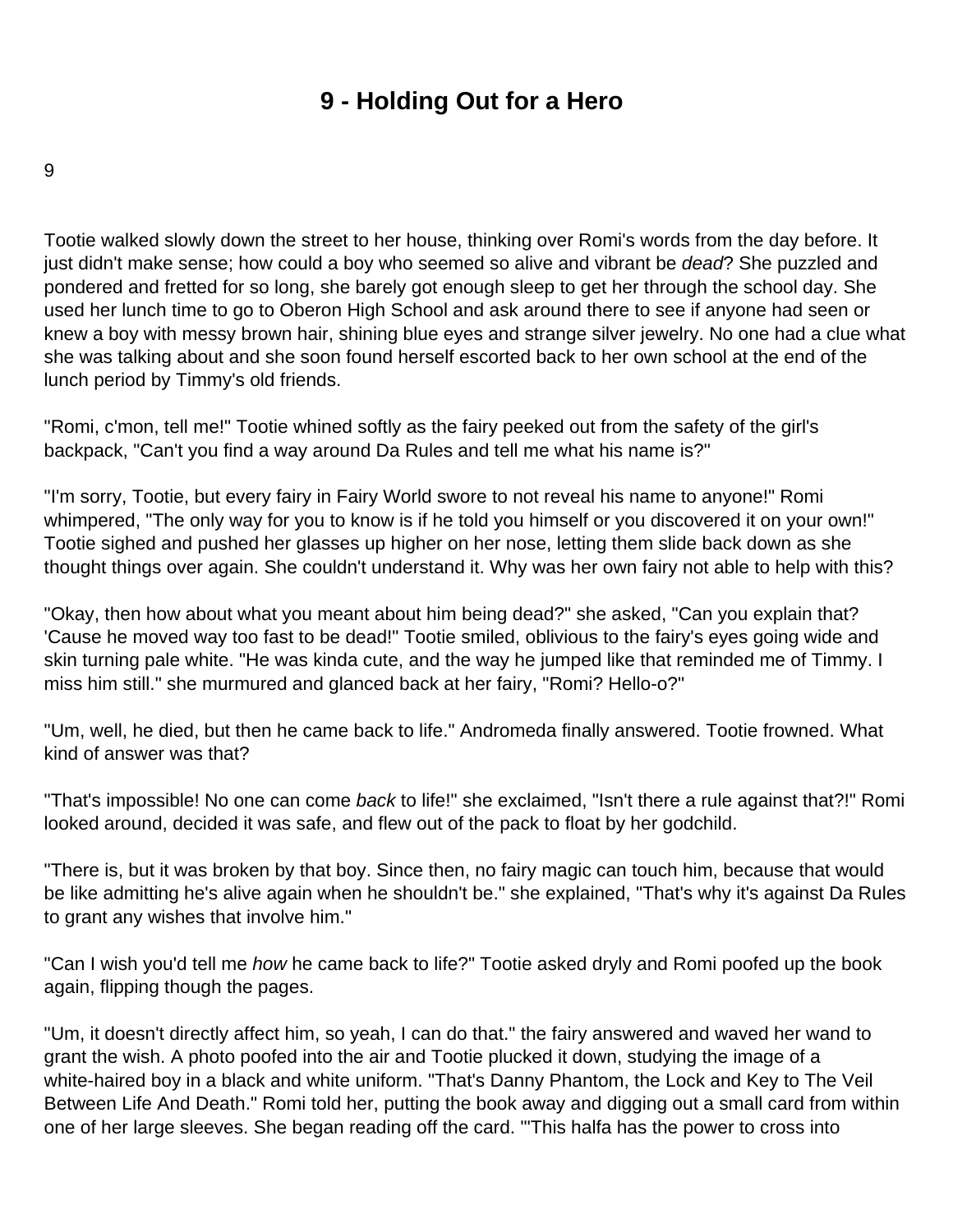purgatory and retrieve souls from within its confines. He was the one who brought 'name block' back to life. As of -oh, this is kinda old- his status as ally to Fairy World is under debate because of this obvious abuse of power.'"

"Did he know it was against Da Rules?" Tootie asked in confusion. Romi nodded, shoving the card back into her sleeve. "So why did he do it?"

"Well, first off, he's not a fairy, so Da Rules don't bind him like they do us fairies. And the second reason, um... I'm not allowed to tell you." she mumbled, "Sorry. All I can say is that what he and Fairy World's other ally did messed up the natural order of things for that boy." She clutched her wand tightly and gave Tootie a sad expression. "In Fairy World, we call him The One Who Stands Beyond Death's Reach. He can never die until he finds the Grim Reaper himself." The two of them stopped at a crosswalk while Tootie chewed on that bit of information, stuffing the photo into her backpack.

"So, basically he's immortal?" she wondered aloud, "Isn't that a good thing? He'll live forever!" Romi shook her head, eyes wide and face growing even paler.

"**Not** a good thing! It means nothing can kill him, but he's not protected against injury or pain!" she cried in horror, "Like if something came along and bit off his head or something, he'd still be alive and the pain would be unbearable! It's a horrible curse! Endless agony; he'd be doomed forever like that!"

Tootie stared down at her shoes, pushing that thought out of her head with a grimace, then working her mind on the other bits of information she'd gathered as she pushed her glasses up on her nose again. Eternal life filled with the potential for endless pain; that **did** sound awful. But if it was so bad, why was that boy so happy-sounding? At least, up until he thought his stuff was missing? And if he broke a major fairy rule, why would the fairies work so hard to protect his identity?

She began to ask about it but halted as she saw the mystery boy from yesterday race by on the opposite side of the street, heading into downtown Dimmsdale. He seemed so intent on something, he didn't even see her. There was a long stick of some kind strapped to his backpack, and he was dressed all in black this time. Why did he keep wearing dark clothes? And more importantly, where was he going and why?

"Romi! I wish I had a hoverscooter so I can follow him!" Tootie whispered loudly. The fairy yelped and granted it, presenting the girl with a shining white scooter that floated several inches off the ground. Tootie jumped on with a happy shout as Andromeda transformed into a deep blue and silver helmet on the girl's head. "Here we go!" the young Goth declared and stomped her foot on the pedal, shooting after the boy.

### $x^*x^*x^*x^*x^*$

It was dark by the time the boy stopped running and Tootie parked in the shadows, sneaking out after him with Romi disguised as a jacket she wore. She looked around in confusion. This was the upper-class district. Only the super rich lived here. Why was the mystery boy sneaking into this place?

"Romi, can you use magic here? Is this a safe zone?" Tootie whispered as she followed the boy to one of the more opulent mansions. It was hard to see where he moved until he actually shifted in the shadows and bushes. If she didn't know any better, she would have thought that the boy was a ghost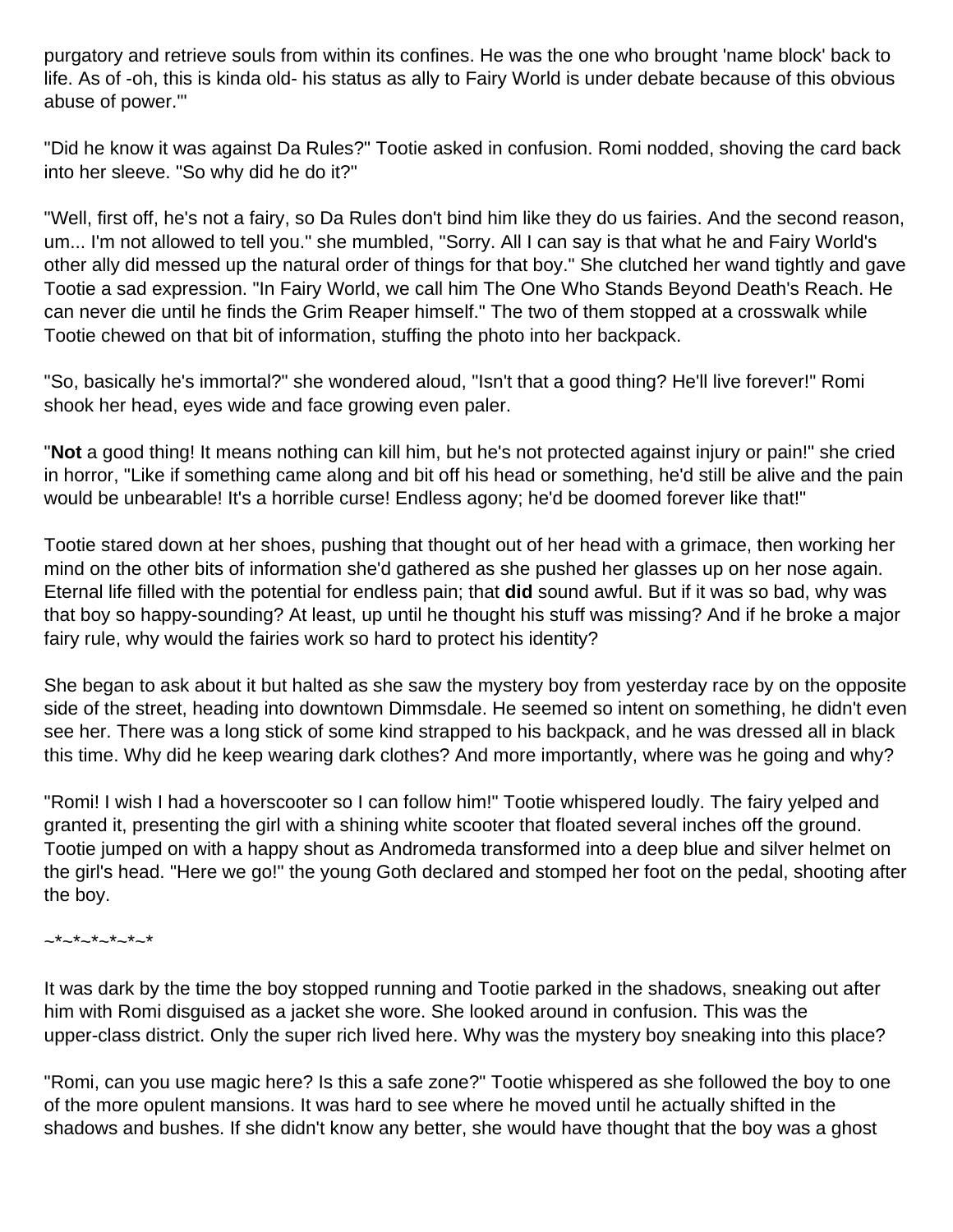himself. He was further up ahead than she was, and Tootie was finding it difficult to follow his exact steps to avoid getting found herself.

"Must be a safe area. Look at the boy. He's using magic." Romi answered and poofed from jacket to binoculars for the girl to use. Tootie looked through them and gasped in awe as the fairy directed her vision to the mystery boy's location.

He stood in the shadows of several majestic trees, holding out his hand as a ball of light blossomed into existence above his palm. Two fairies hovered around him as the sphere of light floated down to keep hidden as well as light another path. One of the fairies was a boy with green hair in the same messy style as the mystery boy's; the other was a girl with pink hair all curled up prettily. How amazing! He had magic and not just one, but **two** fairy godparents! Wait a second....

"Hey, Romi. If fairy magic doesn't work on that boy, why does he have fairy godparents?" Tootie asked in suspicion. The blue and silver binoculars seemed to shake in her hands.

"Uh, well! Those two helped bring him back to life, so, um, they were banished from Fairy World and sentenced to be his godparents until he finds Death, or for all eternity. Whichever comes first." Romi stammered, "They... they were his godparents when he died, so they remained his godparents when he was brought back."

"When did he die?"

"I-I'm not allowed to tell you. Sorry!"

Tootie huffed as she held the binoculars away, blowing her bangs upward with the exhalation. Romi poofed back to her normal self and apologized again, looking flushed and nervous. The girl let the words slide over her, thinking furiously. If she ever wanted to know more about the mystery boy, she'd have to rely on her own self to find the answers! It was obvious now that Fairy World was doing its best to keep clues about him very few and far between. Moving quietly, she continued trailing the boy and his magic light, inching closer with every brief stop for cover.

He was headed for one of the biggest houses in the neighborhood, the home of that one guy, Remial Buxaplenty, better known as Remy. Tootie took on a puzzled expression as she closed in on the boy. What did this mystery boy have to do with Remy? In her opinion, the guy was the worst kind of snob and brat to ever disgrace the Earth; a true blue slimeball. The jerk was even laughing the day Timmy died!

There was a brief flash of light and Tootie blinked as she saw the boy leap out of the bushes in a flying kick that knocked over a pair of security guards. She nearly yelped in shock and watched with wide eyes as he murmured something to his fairies, who waved their wands in unison and poofed the fallen men away. One surprise after another, what more cool things could this guy do?!

"Tootie! Quick! Get down before he sees us!" Romi squeaked and they ducked in the bushes themselves, crawling across Remy's vast yard to catch up to the boy. The ball of light had disappeared, maybe that had been the flash from earlier? She was still able to peek past several decorative flower bushes to spot the boy making his way to the side of the mansion. She crept closer, then stopped when he began to speak; maybe this was close enough, if she could hear his whispering loud and clear.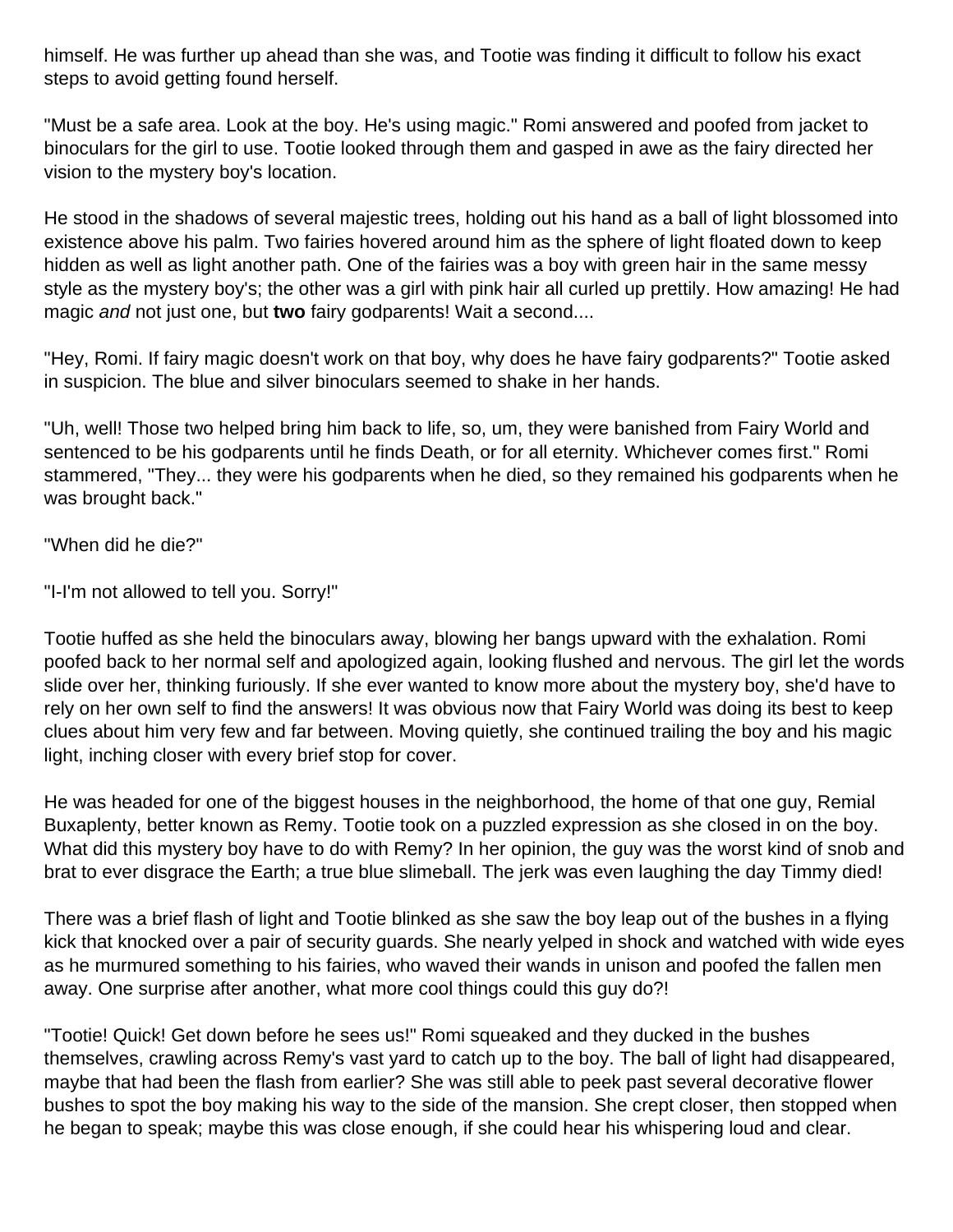"We're going to have to split up here, guys. It'll be easier to investigate the place this way. Plus, I don't want Remy to figure out who I am, and if he sees you two, my cover's blown." the boy ordered softly.

"I don't know about this, Sport. What if he's got a whole arsenal of traps inside?" the pink fairy exclaimed in a hushed voice.

"Wanda, I'll be fine. I checked the radar. No traps." the boy assured her, "Just come into the house from the back; you might find a secret room or something. Take a look around and see what dirt you can dish up." He turned to the male fairy. "Cosmo, fly in from the ceiling and do the same; please, try to stick to the plan! We can't have the whole place wake up just because you couldn't resist the urge to do something stupid!"

"You got it! Resisting urge to do something stupid!"

Tootie sighed dreamily as a blush crept over her face. A leader! A real, honest-to-goodness leader type! Those were rare in Dimmsdale; yup, she'd definitely chase this one around! Well, not as much as she did with Timmy, since that never worked, but that's what she has a fairy for now, right? She could already picture the chases now, running towards the mystery boy across a vast sunset-painted desert, arms open and ready for a hug. He'd turn to see her and....

It wasn't the mystery boy in his dark clothes and silver jewelry that smiled at her, but a familiar figure in a pink hat and shirt with those buckteeth that so often haunted her dreams. Tootie stopped running and just stood in shock at the boy standing before her. Those eyes, that hair; it was the mystery boy, but at the same time, it wasn't.

"Timmy?" she whispered, feeling tears of joy well up in her eyes, a surge of hope rushing through her. Had her wish finally been granted? Had Timmy Turner returned? "Timmy!" The boy shoved his hands into his pockets, smiling wistfully as the desert wind began to blow across the sands, sweeping over the two of them.

"Sorry, this is just a dream." the strange mix of mystery boy and Timmy told her, the scratchy voice of the ten-year-old she remembered mingling with the softly serious tone of the older boy's voice. "I'm dead to the world, remember?" Tootie felt her joy dwindle into sorrow, her hopes dying as she reached out in an attempt to touch him, to prove to herself that he was really there, not just another vision of the boy to taunt her broken heart.

"Please, don't. Don't go away. Dimmsdale... all of us, we miss you." she whispered, "I miss you. Please, Timmy. Don't go away. Come back." The boy only smiled brightly and shook his head.

"Tootie, you dork! I never left!" he laughed, "You still have the memories of me, after all. You and everyone else back home. How can I be gone if you have me with you all the time?" He shrugged nonchalantly. "Besides, even if I got lost, you always seem to know exactly where to find me. I can't get away from you for very long!" Tootie shook her head furiously, unable to keep the tears from falling.

"You don't get it! We're all hurting because you left!" she yelled at him. The boy only turned and began to run from her.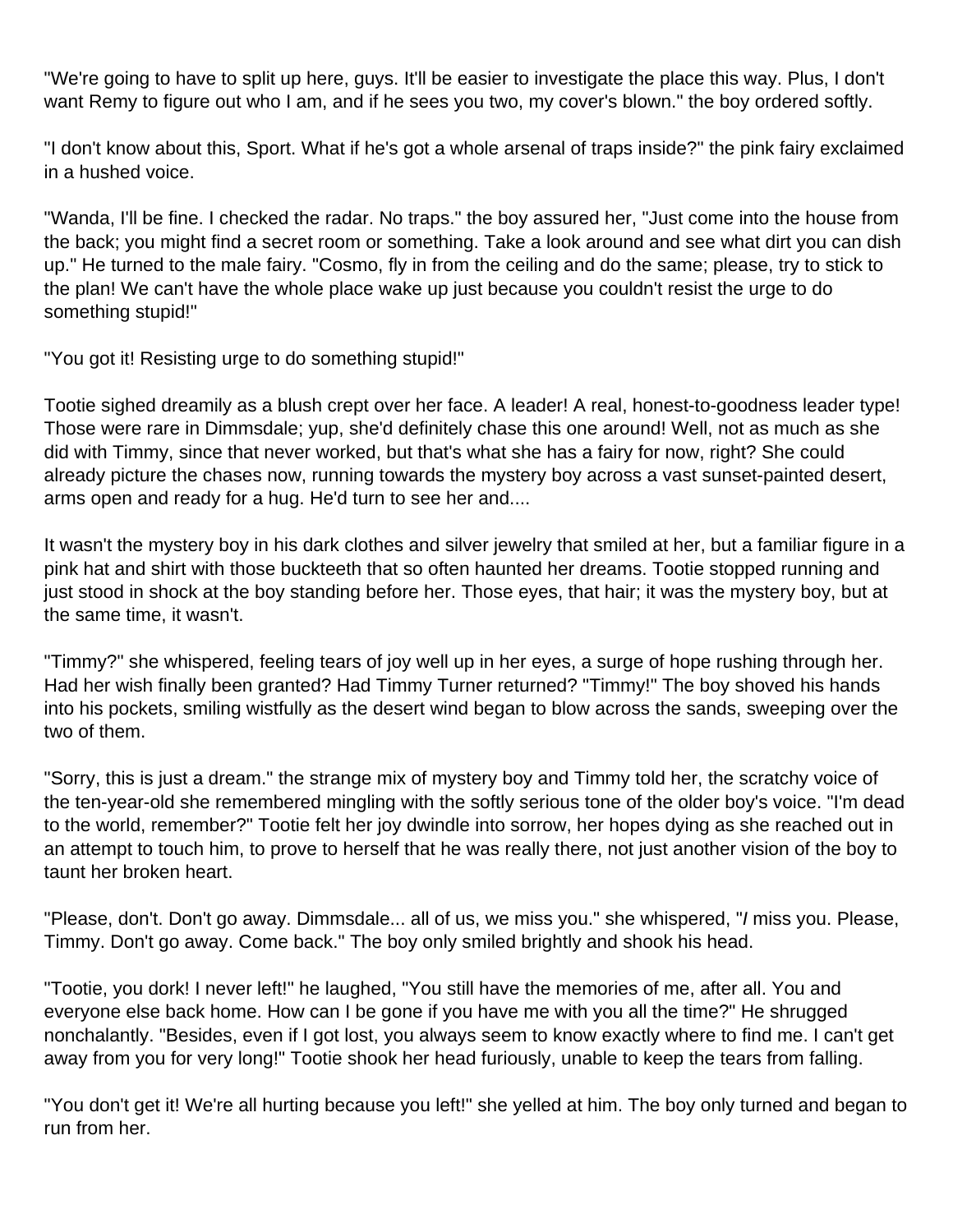"That's because you're *letting* it hurt! I have to go, but remember that I'll always be close by, even if I can't be there as myself." that strange mixed voice called back to her. She gave chase, crying for him to return, but no matter how fast she ran, she couldn't catch up.

"Timmy! Wait! Come back!" Tootie wailed, "We need you!"

"Of course you do!" Timmy's voice echoed around her cheerfully as the desert and the sunset began to glow a brilliant white, blinding her vision and hiding the receding pink-clad figure, "I'm the hero!"

Tootie snapped back to her senses as Romi squealed loudly in terror. The mansion lights were on, guard dogs were barking madly, and the sounds of angry yells and crashing things filled the air. What was going on in there?!

"Romi! C'mon! That boy needs our help!" she declared and raced for a broken window.

"Eeks! Wait for me!" Romi cried and flew after her. Tootie leaped through the window and gasped as she watched the mystery boy dart about the huge main lobby, dodging a multitude of blows from what looked like a giant metal octopus.

"Ahhh! A monster!" she screamed, "Romi! I wish it was a bird!" Romi flew forward and brandished her wand, the golden star shining brightly. With a blast of fairy smoke and magic, the giant octopus was gone and in its place, a small blue bird fluttered around an angry blonde teenager in money-print pajamas.

"What in the hell is going on?! I didn't wish for this!" the teen raged and shot a furious glare at the mysterious boy standing before him, panting. "You! I bet you had something to do with it, you wretched urchin!" The other boy only grinned at him as he breathed harder, staff held before him horizontally in one hand, the palm of his right hand pressed against it. He managed a slight shrug, uncaring of the sudden shift in the whole situation. "You might have a fancy light show, a dirty stick and some vaguely interesting martial arts moves, but you don't have this!" the blonde declared arrogantly, "I wish for an army of robot ninjas!"

"He has a fairy godparent!" Romi exclaimed with a shocked gasp as a puff of purple smoke revealed dozens of golden robots wielding swords and daggers.

"Why?! Remy's a cruel and heartless little snot! What makes him deserving of a fairy godparent?" Tootie demanded to know and shook her head, "Oh, never mind! I wish those robots could only juggle their weapons!" Romi held out the wand again and another poof transformed the ninjas into jugglers.

"What the bloody hell is going on?!" Remy yelled in a fury and searched the room for another fairy interfering with his wishes. The mystery boy also looked around, puzzled, and both teens spotted Tootie at the same time. "Another piece of lower-class trash?! And she has a fairy godparent?!" Remy shouted in outrage, "You little wretch! **I'm** the only one who should have fairy godparents to grant wishes!"

"Tootie, get out of here!" the mystery boy yelled at her, "Remy's gone nuts with power!" The blonde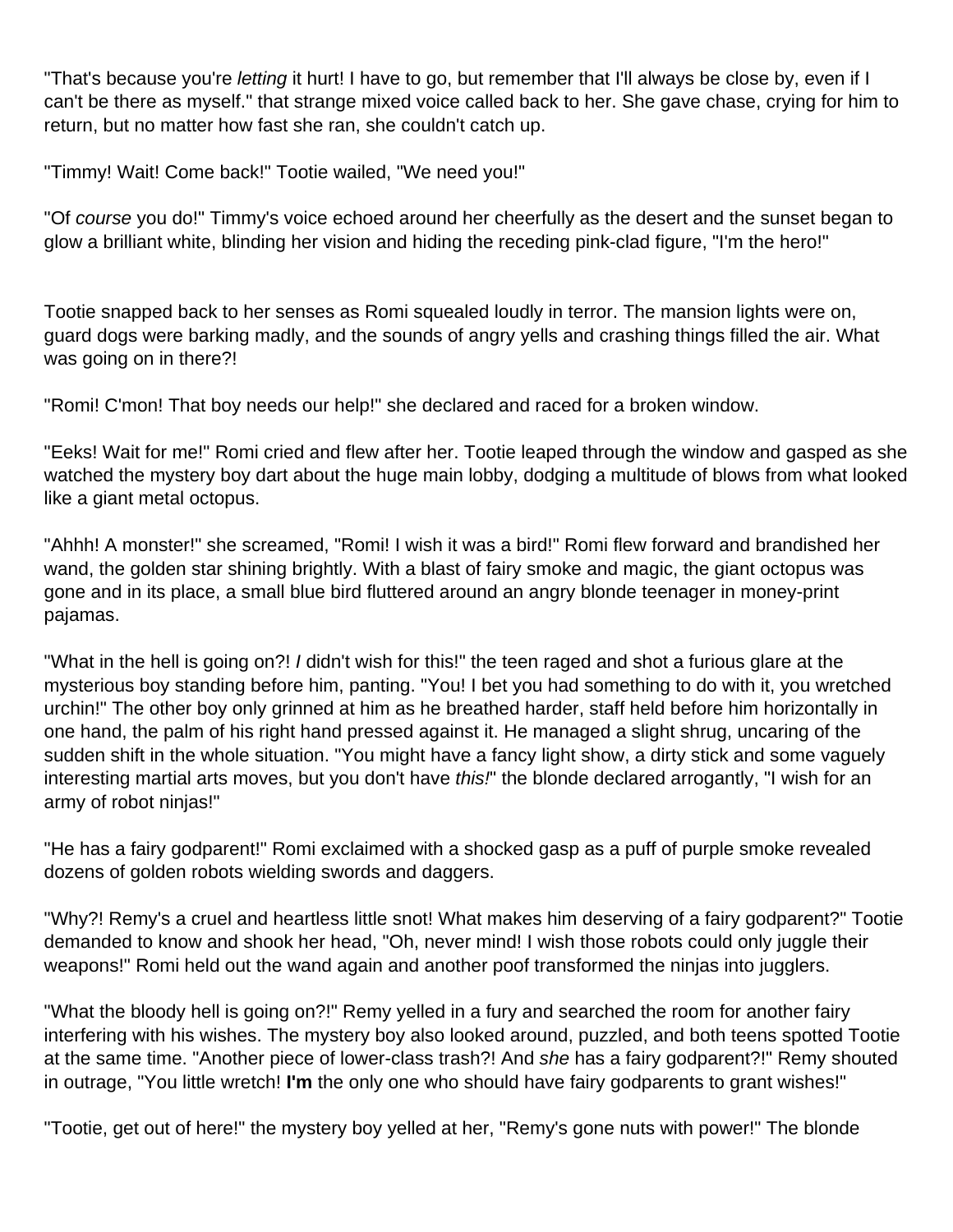turned on him angrily.

"And for the last time, **how** do you know my name?! I've never seen you in this town before!" he shrieked at him. The mystery boy only began murmuring to himself, a circle of light appearing at his feet and spinning plumes of pale violet color around his legs. "Oh, no, you don't! Juandissimo! Get in here!" Remy ordered and, in a burst of purple smoke, a Latino fairy appeared beside him. He struck a pose to show off his muscles and his white t-shirt ripped to shreds. A new one replaced it almost instantly.

"Never fear; my sexy self is here!" he purred flirtatiously, his accent thick in his voice. He spun a few times to show off his physique even more and snapped another two shirts in the process.

"Oh, great. *Everyone* here has fairy godparents!" Tootie muttered under her breath, a rising panic threatening to overwhelm her, "Romi! What do we do?" The fairy only yelped and flew into her arms, trembling fearfully.

"I don't know! This is going to end so badly, I just know it!" she cried.

"Juandissimo! I wish that brat lost all those annoying powers he's been using!" Remy yelled, shaking his fist at the boy. Tootie looked startled. No! If he lost his magic, who would save her? Who would stop Remy from taking Andromeda away?

"I would love to, but alas, my not-so-sexy friend!" the Latino declared and struck a dramatic pose of despair, snapping another few white shirts, "I cannot grant your wish! This boy, he is immune to fairy magic! Even from my sexy, sexy self!"

"Oh, you can't be serious!" Remy growled in disbelief and clenched his jaw as the boy finished the spell, casting a bolt of lightning that plowed through several robots that stood around juggling swords and daggers. "Fine! Then I wish I had *his* powers so I can get rid of him myself!" Juandissimo waved his wand and watched it go limp.

"Alas, yet again!" he cried theatrically, "I cannot grant that wish either! His magic is of an ancient art that only a few select and super-elite persons are able to acquire!" He gave his godchild a dazzling smile and posed again. "And you are not one of them. So sorry." he added.

Tootie watched the exchange between boy and fairy, baffled. She blinked as the mystery boy ran to her side, puffing. Funny, what was with those weird green earrings he was wearing? He touched his fingers to one and began to whisper.

"Cosmo! Wanda! Abort! Remy's going bonkers out here! I wish you two were my iPod and watch!" he ordered softly and Tootie stared at the green iPod and pink watch that appeared on the boy. So that was why he panicked that day; those items were his fairies in disguise! And those earrings were some kind of communicator? "Tootie! Let's go! Before you get hurt!" the boy added, grabbing her hand. Her face suddenly felt too warm and her heartbeat raced.

"Well, what **can** I do?!" Remy screamed in frustration.

"You still have an army of robots here. May I suggest wishing them back to normal and using them to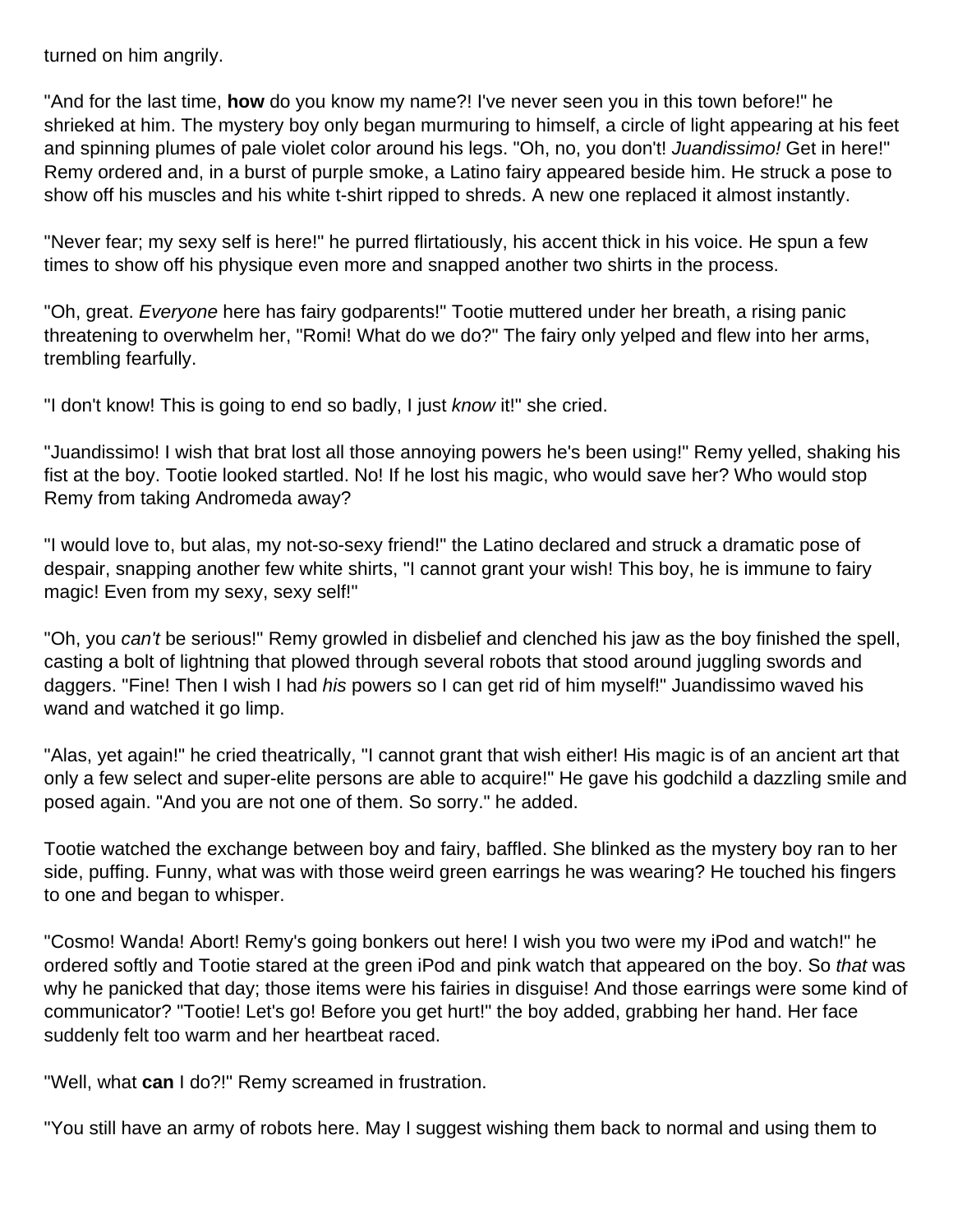capture those two persons before they escape?" Juandissimo purred and poofed into a megaphone. Remy smiled cruelly.

"Oh, yes, of course! I wish these robots were vicious ninjas again!" he declared and the golden androids stopped juggling weapons, brandishing them in all their lethality. "Now, I order you to go forth and eliminate that annoying, magic-using brat!" he yelled through the bullhorn. The ninjas gave chase, rushing after the boy in a shining flood of blades and gold. Tootie cried out in alarm, then again as the mystery boy raced out the fallen front doors of the mansion, dragging her along.

"Come on! I have to meet my other friends and get them to help us!" he called over his shoulder to her, "When did you get a fairy godparent anyway?!" Tootie panted as she tried to keep up, her black boots clacking on the sidewalk along with the clangs of golden robots hunting them both. Romi poofed free and flew by them, too scared to even squeak at their situation.

"After Timmy Turner died! But something happened to stop Romi's magic!" Tootie cried out, gasping for air as they turned out of the neighborhood into the rest of the city, "When you were at our house, and Vicky broke that thing from the wall, her magic came back!" She looked back and screamed as she spotted the horde of robots. "Romi! I wish-!"

"Don't wish!" the boy yelled back at her sharply, "We're entering an anti-magic zone! If you make a wish, we're done for!" He touched his ear again. "Caleb! Danny! I'm coming, but I've got a train charging me down! Derail them when I get there!" he cried.

"I don't want to die!" Tootie sobbed, a surge of fear coursing through her body. This couldn't be happening! Not to her, not in Dimmsdale! "Please, don't let them hurt me!" The boy looked back at her and she blinked, taking on an astonished look as he managed a smile for her sake, a cheerful expression on his face as he gave her hand a gentle squeeze.

"Hey! Don't worry, Tootie! Everything's gonna be okay!" he reassured her with a hauntingly familiar chuckle, "I'm the hero!" Romi glanced back at her, worried, but Tootie could only stare at the back of the boy's head as he continued hurrying them to his friends.

Did the ghost of Timmy Turner send this boy to help her? To help all of Dimmsdale? Was that why she had that vision?

"Timmy." she whispered softly, but whether the boy heard or not, she didn't know.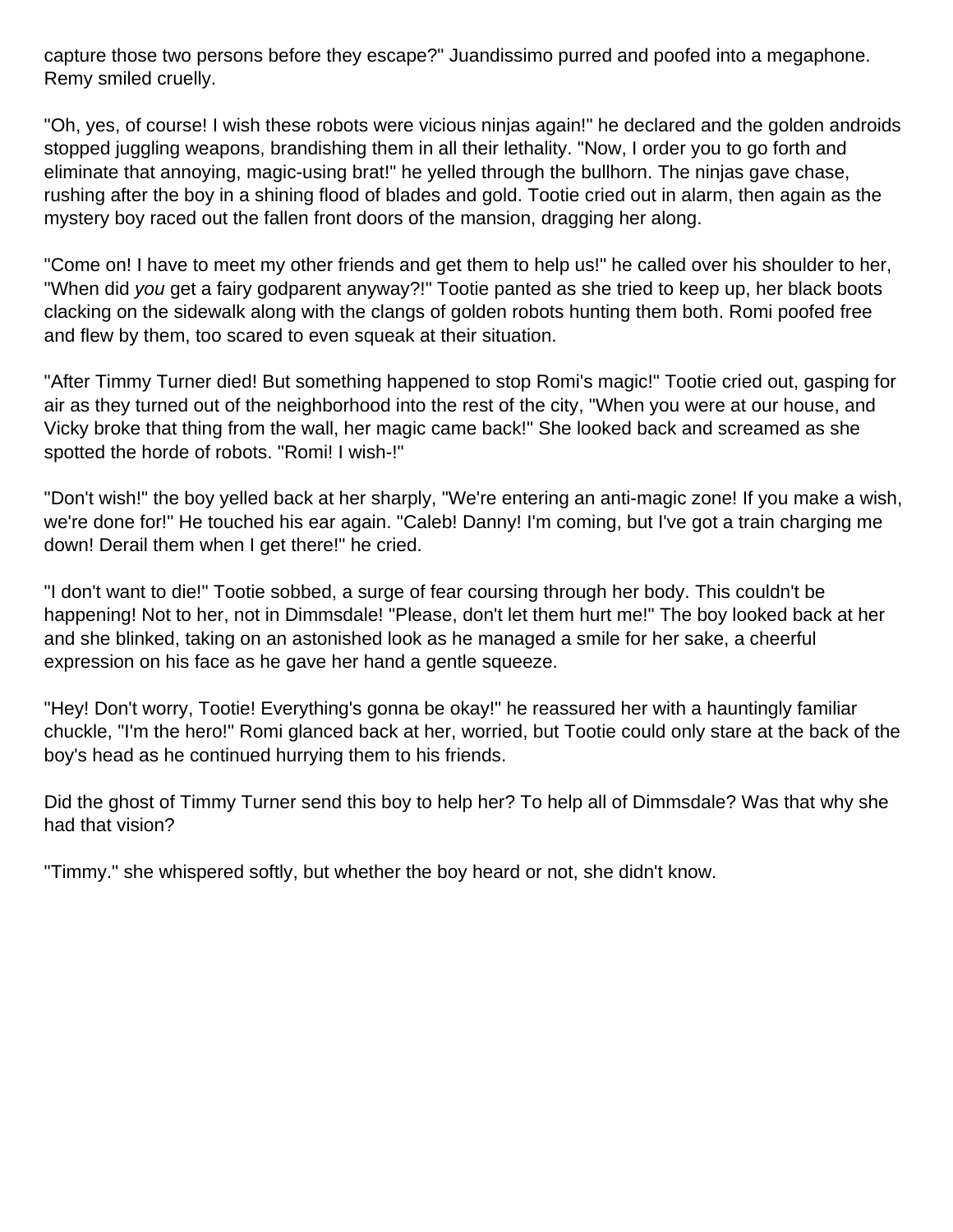# **10 - Revelations**

### 10

As much as running for her life with a mysterious boy hero holding her hand was both exciting and romantic, Tootie wished silently that they could find a safe place to hide and rest. Her legs were aching and the boy wasn't sounding too good himself. Romi fluttered around them like a moth, nervous and pale. Tootie wondered why her fairy was so jumpy now. She'd always been calm and level-headed, a polite but cheerful fairy. It was Romi who helped her ease out of her shell after Timmy died and, with a little magic makeover, showed her she could be pretty on her own. Though she didn't really approve of the Gothic streak Tootie picked up on, she still remained supportive and was the strong, caring friend the girl could depend on to help her through tough times.

Now here she was, so stressed over something that her fluffy black and silver pigtails had exploded into puffs of frizz. Tootie could only hope that they could work out whatever it was that could be causing the stress.

They were slowing down. The little Goth took on a worried expression as the boy came to a stop and pressed a hand against his side, breathing hard. She looked back in the direction they had come, but the faint forms of the golden ninjas seemed safely far away. Romi whimpered loudly and she turned back to the boy.

"Are you okay?" Tootie asked and winced as he shot her an exasperated look, "Sorry. Standard question. Can I help?"

"Know how to suture?" the boy asked with a weak smile. Tootie shook her head. "Then I'll just have to deal with it." He touched fingers to the green earrings. "Danny, how are things...?"

Danny? As in Danny Phantom, the one who brought this boy back from the dead? Well, it made sense, kinda, that a ghost and a dead boy would be friends.

"Danny! I can't... what?" the boy exclaimed and looked up at the sky, directing his gaze at some strange green fireworks going off several blocks away. Tootie watched with him, puzzled. Were the bursts of green light important? "It's a- what? Danny, you're breaking up! Caleb, what's happening over there?!"

There was a strange smell. Tootie sniffed around, frowning. Instinct told her it was the smell of blood, but where would...?

A trail of deep red dotted the path they took. She followed it with her eyes, pushing her glasses higher onto her nose and letting them slip down as she tried to figure out where the blood-trail was coming from.

"Danny, Caleb, get out of there! Forget the mission!" the boy ordered and cried in pain, dropping to his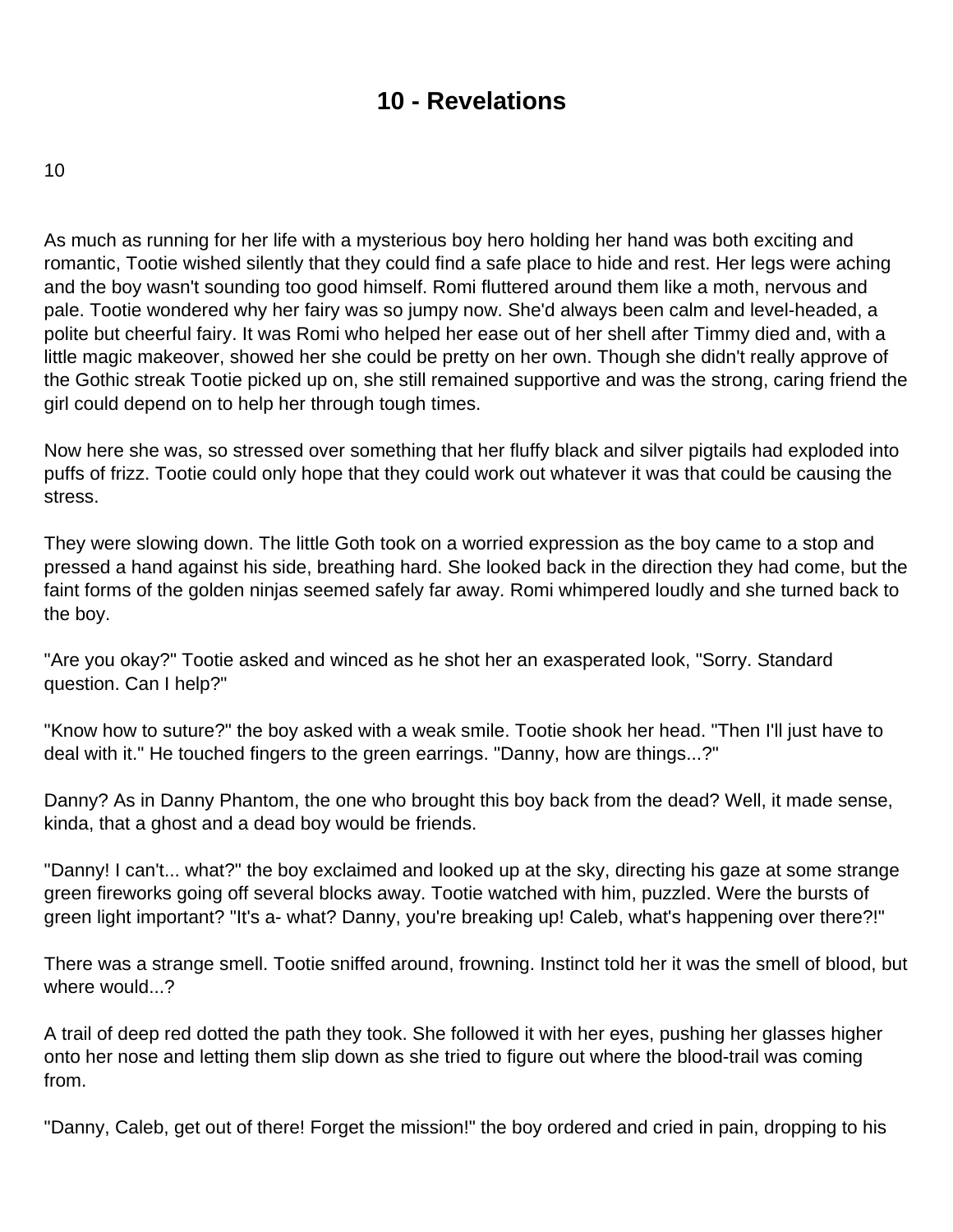knees with a gasp. "I'm okay!" he hissed through his teeth, "Just get out of there! Please!" His hand fell away from the earring and braced against the concrete, supporting him as he uttered a second gasp.

"You're bleeding! You're hurt!" Tootie cried once she discovered the source of the trail was seeping through the boy's fingers as his hand remained pressed against his side. Romi flailed in the air, panicked.

"The robots are getting closer!" she screamed, "We're doomed!"

"Not you... just me.... They were ordered to come after me...." the boy murmured weakly, "Danny! Pull out! No, don't bother with Ghostly Wail! Forget it and converge on my position!" He fell silent save for the shallow gasps of air he tried to gulp down before he choked and coughed.

"C'mon! Let's get you to a hospital!" Tootie urged, "You could bleed to death!" The boy looked up at her with a faint grin.

"Tootie, I've been 'bleeding to death' since we left Remy's mansion. Any normal kid would have dropped after a block or two." he told her softly and shifted his weight to free his hand. He removed the watch and iPod, placing them both in her hands. Tootie winced at that gesture of trust; he was *giving* her his fairies! "I already died, so I'll be okay. Cosmo, Wanda, keep Tootie safe for me."

"What about you, Sport?" Wanda asked, her face taking the place of the digital screen. Her pink eyes were filled with worry and fear, "We're in an anti-magic zone! You can't use magic to heal yourself!" Tootie strapped on the watch and looped the iPod around her neck. She paused, then looked at the boy in confusion as a sudden thought came to mind.

"Hey, I don't think we ever got introduced. How do you know my name?" she asked him. The boy shook his head.

"Doesn't matter. Get out of here." he whispered and lifted his right arm, bloodied fist clenched tightly as he pushed his sleeve aside and tapped at a few keys on a white armband he wore. A map bloomed into the air and Tootie looked at it in awe. "Areas in gold are safe zones. You can use magic there. The closest point is south of here. Take Willow Street down another block. Wanda, Cosmo, when you get there, grant this wish for me." The clanging footsteps of the robot ninjas was getting louder. "Take Tootie home."

The young Goth looked around fearfully. There was a light of some kind coming from where they had seen the green fireworks, red and twinkling like a star. She turned her gaze towards the approaching horde of robots and shuddered. What was going to happen to the mystery boy if he was left here alone?

"I don't want to go!" Tootie whimpered and tried to pick the boy up by the arm, "We'll go to a safe zone together! Come on! Get up!"

"Get out of here!" the boy yelled at her, yanking his arm away, "If you don't leave, you'll die!"

"But what about you?!" Tootie cried and jumped back as he shoved her away.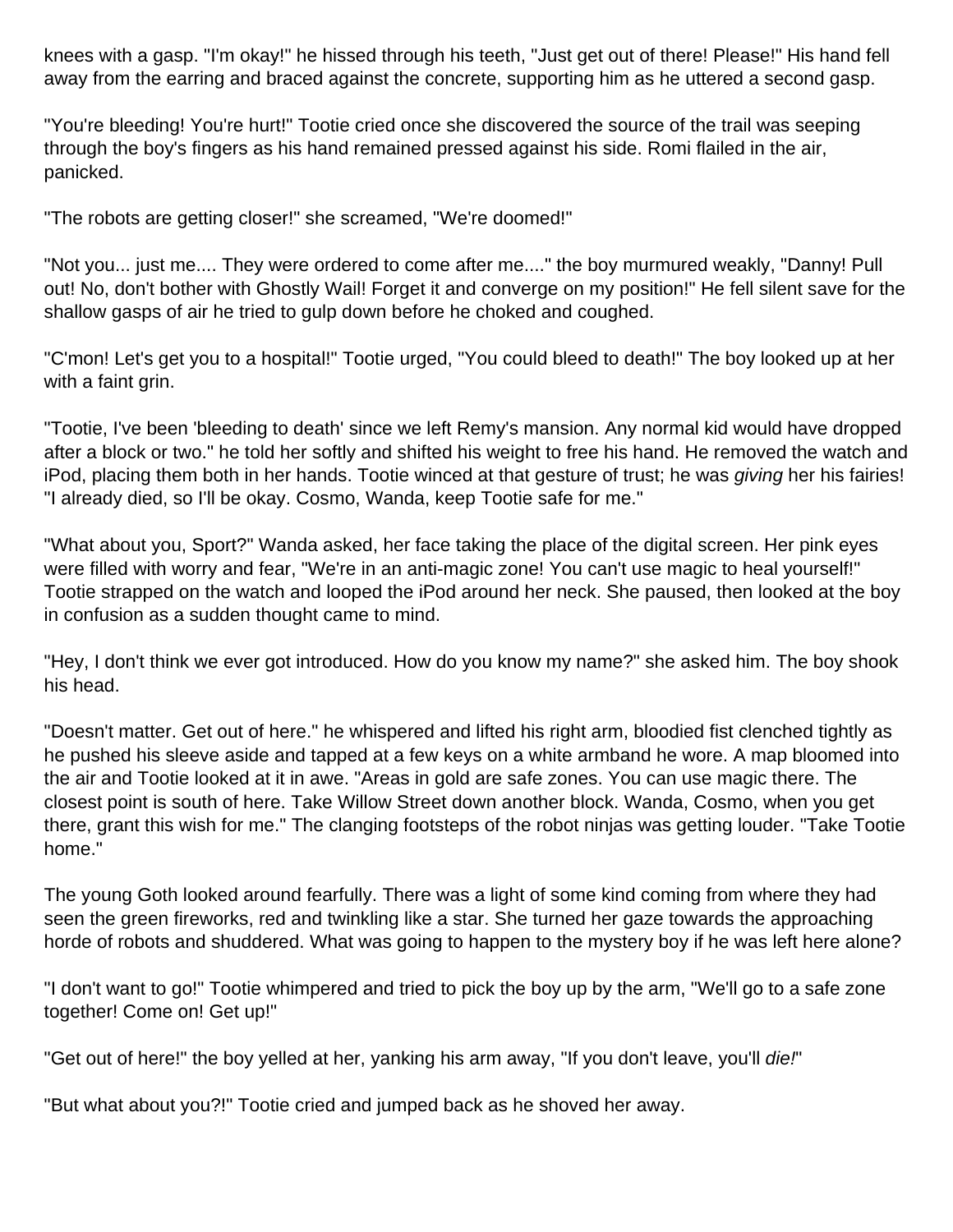"Never mind me! Look at your fairy!" he ordered and she turned her eyes to Romi, "The longer you stay here, the weaker she gets! If you don't escape, you'll die and so will she!" Andromeda did seem ill, standing on the sidewalk and practically wilting before her very eyes, wings drooping as her hair seemed flat and dull, her eyes dark and nearly vacant.

"But...!"

"Ugh! Look, if you leave now, I'll do one favor for you later!" the boy growled, "Anything you want; just get out of here!"

Tootie bit her lip and took another look around the area. The red light was getting closer and so were the robots. If the robots showed up before the mystery boy's friends did....

"Okay, but you **have** to be careful and not get killed!" Tootie finally told him fiercely and blinked as he laughed dryly at her words.

"I wish someone could have told me that four years ago. Would have spared me from all this." he murmured.

"Sorry. Can't grant that wish." Wanda seemed to say automatically. Tootie looked down at the pink watch in surprise. There were wishes a boy who was exempt from Da Rules couldn't have granted?

"All right. I'm going." she mumbled and quickly used up the last of her fading courage to press a kiss to the boy's cheek. He stared at her in shock, mouth open in surprise as she stepped back from him and scooped up her fairy. "For luck. See you later!" she told him and raced away, heart pounding. She hoped she would see him later; he could be the only hope Dimmsdale had for recovering its magic!

## $\sim^*$ ~ $*$ ~ $*$ ~ $*$ ~ $*$ ~ $*$

More running. Tootie held Romi in her arms as she raced down the street. Odd, how Dimmsdale's streets seemed eerily vacant the whole time they were being chased by the robots; almost as if the city's people no longer cared to emerge from their homes at night. What was the point, now that the Heart was gone and there was nothing to bring life and excitement to their world?

Tootie didn't know how long she'd been running, but she was getting exhausted. She stumbled, slowed and finally came to a stop, slumping against a storefront as Romi pulled free and shook herself off. Now free of the oppressive force of the anti-magic field, she began regaining color and vigor, wings beating rapidly as she hovered in the air.

"I'm feeling better now. Are you going to be all right, Tootie?" Romi asked her godchild worriedly. The young Goth nodded.

"Yeah, though I wish I knew if the mystery boy was okay." she sighed absently and gasped as Romi flicked her wand up to grant the wish.

"No! Don't!" Wanda cried but it was too late. A shimmer appeared in the air, creating a magical window of events. Tootie peered through and cried out in horror, eyes going wide and hand flying up to her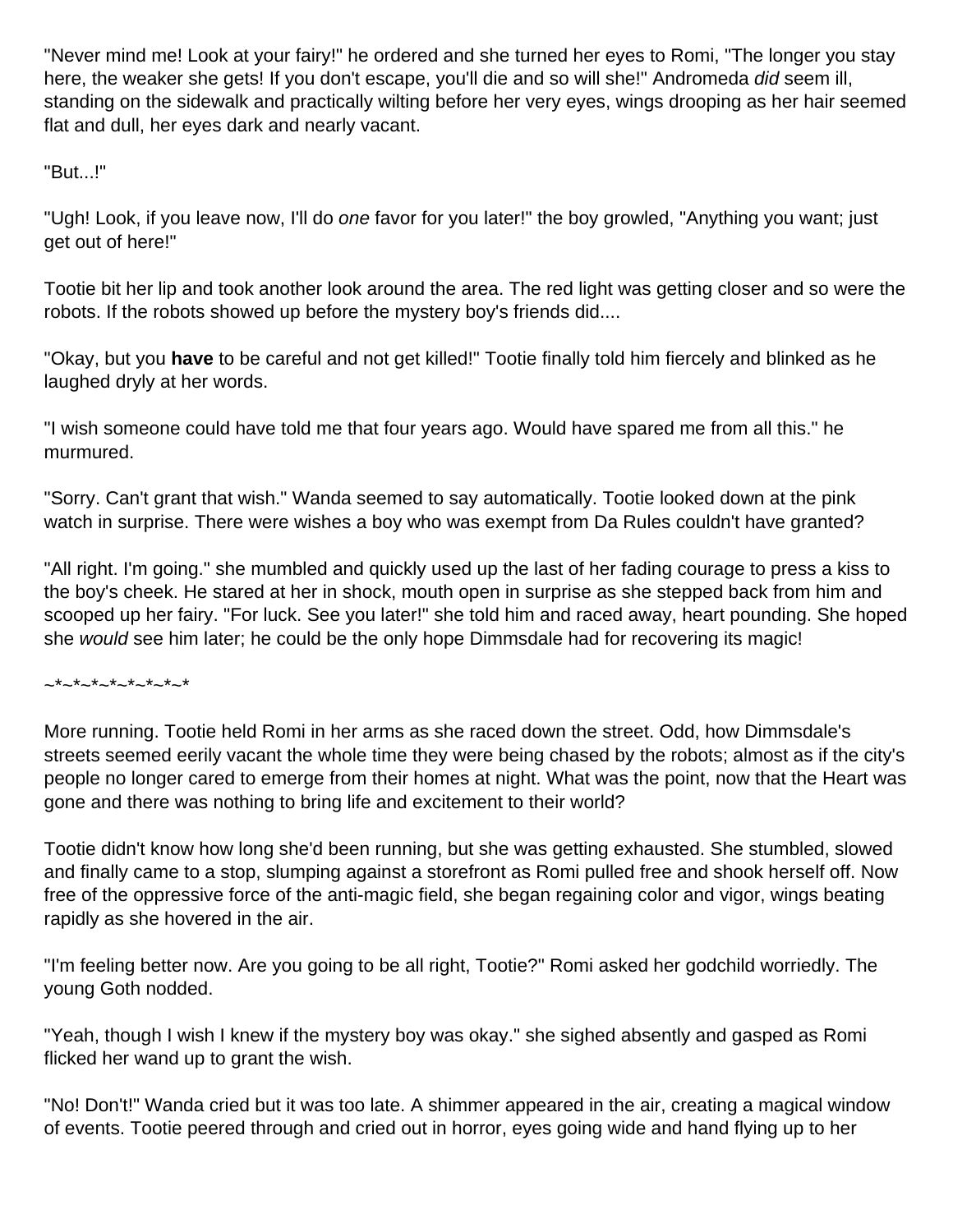mouth.

The ground was littered with broken gold and robot parts, but several robots were leaving the area in obvious victory. Amid the mess were three figures lying almost lifeless on the ground; a redhead in a tattered green suit lay face down on the asphalt, beautiful red wings of light spread from its back and lying limp; the boy in black and white, Danny Phantom, lay on one side, badly beaten and covered in cuts and burns and a strange green liquid that must be a ghost's version of blood; and the mystery boy was among them in a pool of dark red, gasping for air as he lay half-curled in pain.

"They're hurt!" Tootie exclaimed, instinctively reaching for the window to try to scoop up the boy and hold him close.

"And we have to grant that wish!" Cosmo declared as both watch and iPod poofed back into fairies. The couple lifted their wands, waving them in unison. With another blast of magic, the group vanished from the dark, empty street and reappeared inside a cozy little house. Tootie looked around in surprise, Romi floating beside her.

"Stay here, Tootie! Don't go anywhere; we'll be right back!" Wanda told the girl and poofed out with Cosmo. She only blinked at the now empty space, then took another look around as Andromeda fluttered to the couch for a bit of rest. This wasn't her house. Didn't the boy tell his fairies to take her home? She mentioned it to her fairy godmother.

"I think... this is that boy's house." Romi answered hesitantly, twirling her wand in her grip as she swallowed nervously. Tootie lit up with happiness and curiosity.

"Really?! Wow! So he lives here? By himself?" she remarked and immediately headed for the stairs, "Awesome! That would be so cool, if it was just you and me in our own house! Don't you think, Romi?" The fairy flew up after her.

"I don't know. Wouldn't you miss your family after a while?" she mumbled and squeaked as Tootie grinned at her, standing at the top of the stairs. "We should go back downstairs. Whuh-why are you smiling?" Romi managed to stammer out.

"Two doors." Tootie replied and pointed at a door with the initials 'C' and 'W' engraved on the wood, "That one belongs to his fairies." Romi blinked at it in sudden awe.

"Wow. The stories were true; he *did* change how he treated them!" she whispered, "They have their own room!" Tootie tilted her head in confusion, calling her name questioningly. Romi jumped and looked at her sheepishly, rubbing her head. "Oh, nothing! Just thinking about something!" she stammered, "Why don't we wait downstairs for Cosmo and Wanda, like they asked?" Tootie began to open the second door.

"I just want to find out some more about the mystery boy. This room must be his." she chuckled, "I wonder what it's like...." Romi sighed in resignation as they passed through the doorway.

It was clean and somewhat neat, with games, toys and comics piled along one wall. The bed was made and an empty fishbowl rested on the bedside table along with a clock-radio. Crimson Chin and Crash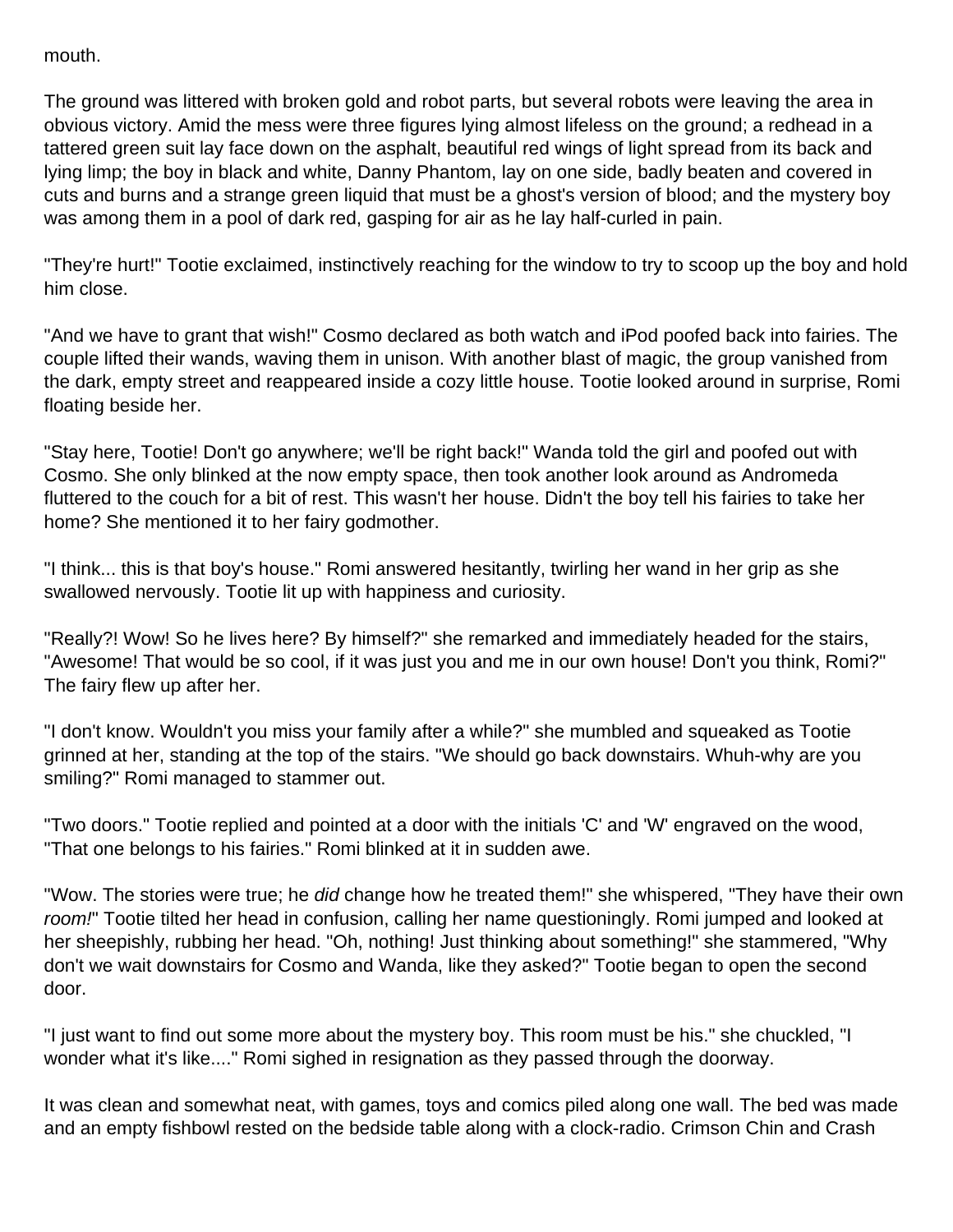Nebula posters decorated the walls. Tootie stepped carefully through, looking around in confusion.

"I don't understand. This is like a little kid's room." she murmured, "He's a couple of years older than me, right? This place is set up for someone way younger." She looked to her fairy godmother for an explanation.

"Oh, how sad." Romi mumbled softly, hand lifting to rub away tears, "Poor boy." Tootie didn't quite understand, pushing her glasses up and letting them slide down again. It dawned on her as they resettled on her nose. Didn't that boy say he wished someone had told him not to get killed four years ago? That meant that he must have died when he was just a little kid!

## Just like Timmy....

Tootie walked towards a dresser that held a few framed photos, tears welling up in her eyes. What kind of world was this, to let such innocent lives be lost and let the bad guys get what they want? She picked up a photograph and touched her fingertips to the glass. The mystery boy stood proudly with his fairies, wearing black clothes that showed off the silver jewelry and holding a slender wooden pole in his hands.

"How can you be so happy when you're considered dead to the world?" Tootie asked the picture and set it down. Her gaze fell on another photo for just a moment, but it was enough to make her freeze in place. Her eyes went wide with shock and disbelief. "It can't be!" she whispered and grabbed the photo.

It was definitely Timmy Turner, she'd recognize that pink hat and buck-toothed smile anywhere. But, he was a little older than when he died, and the smile seemed a little sadder. The boy was standing on a grassy field with the red-haired angel she saw in the magic window. The angel, a very pretty-looking man, was reading from an old book, and Timmy was holding his hands out in a familiar way.

Tootie was thoroughly confused. How could this be? Timmy died when he was ten, yet here was a picture of him at about her age, twelve years old. She blinked, then picked up the first photo, looking at them side by side. The hair was the same, the buck teeth weren't showing but they had to be there, and those beautiful blue eyes were the same. Tootie gasped, dropping the photos. The way the twelve-year-old Timmy held out his hands, it was the same way the mystery boy held out his staff to cast his magic!

"Eeks!" Romi squeaked in surprise, "Tootie! You broke his pictures!"

"Romi! It's Timmy!" Tootie cried, tears running down her face, "It's Timmy!" She fled the room, mind spinning with the idea of it, the sudden, heart-wrenching revelation. How could she not have seen it sooner? Because she wasn't supposed to know? Was that why Romi couldn't grant her wishes, couldn't talk about him?

She heard Romi call her name as she ran downstairs but she couldn't stop. Why? Why?! Why did he continue letting the world think he was dead if he'd been brought back to life? Why didn't he say anything? Why did he let the city fall apart like this? Why?!

Tootie halted at the bottom of the staircase, taking in the sight of the group that had just come through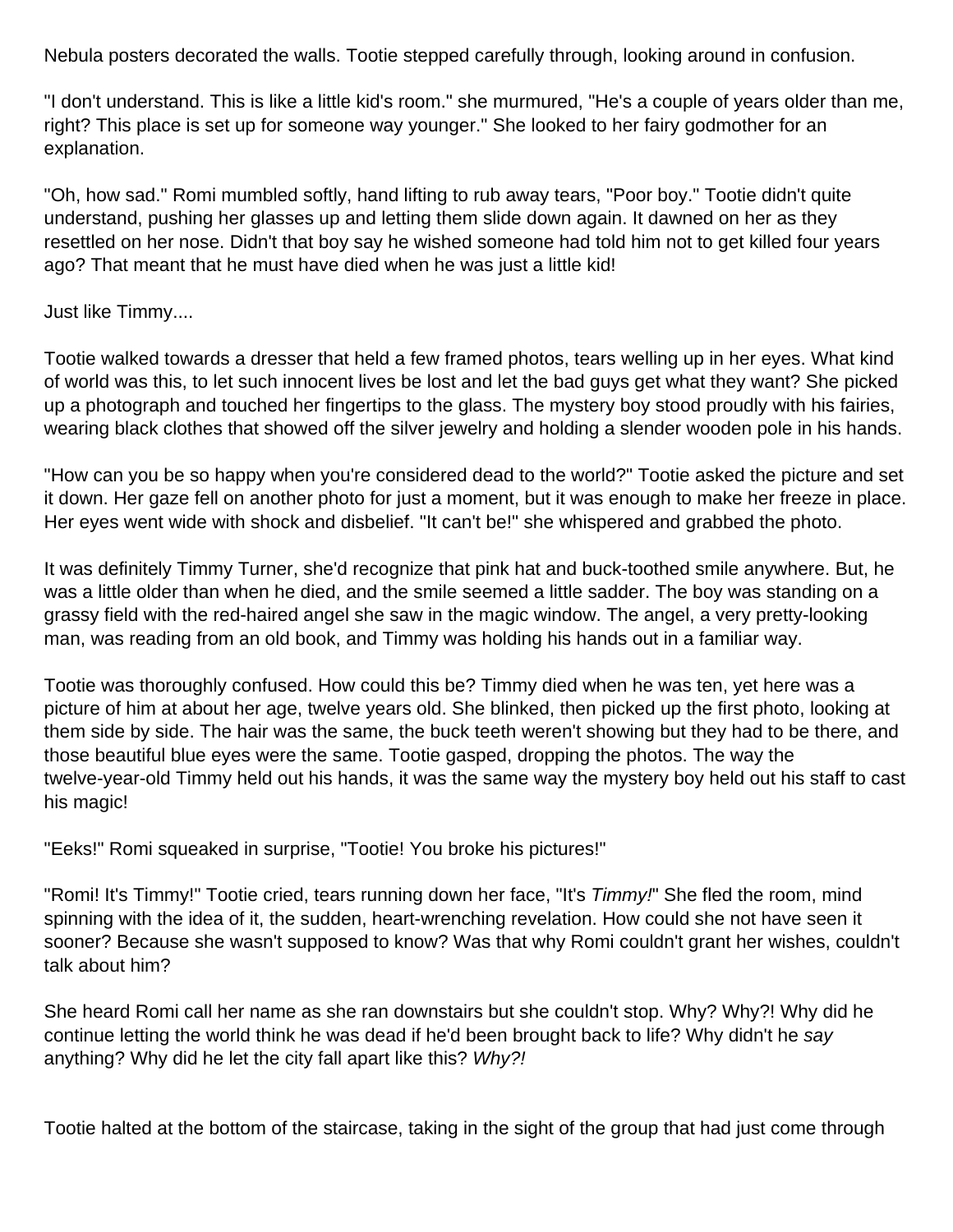the door. The mystery boy... no, Timmy Turner closed the door and locked it, then turned and sagged against it, an exhausted look on his face. The red-haired angel leaned back against a wall, wings gone and one arm cradled in the other. Danny Phantom lay on the sofa, limp but breathing softly, probably unconscious. Could ghosts breathe? Cosmo and Wanda floated near Timmy, equally as tired as their godchild. They spotted her first and paled. Tootie swallowed the lump in her throat as she stared at the battered form of her childhood crush.

"Timmy?" she called out hesitantly, almost afraid that just saying his name would make him vanish again, like he had in her vision and in every single one of her dreams since his death. The boy in black clothes lifted his head to look at her, puzzled at first, then horrified.

"Tootie? How did...?" he began and shot a glance towards the stairs, "Oh crud!"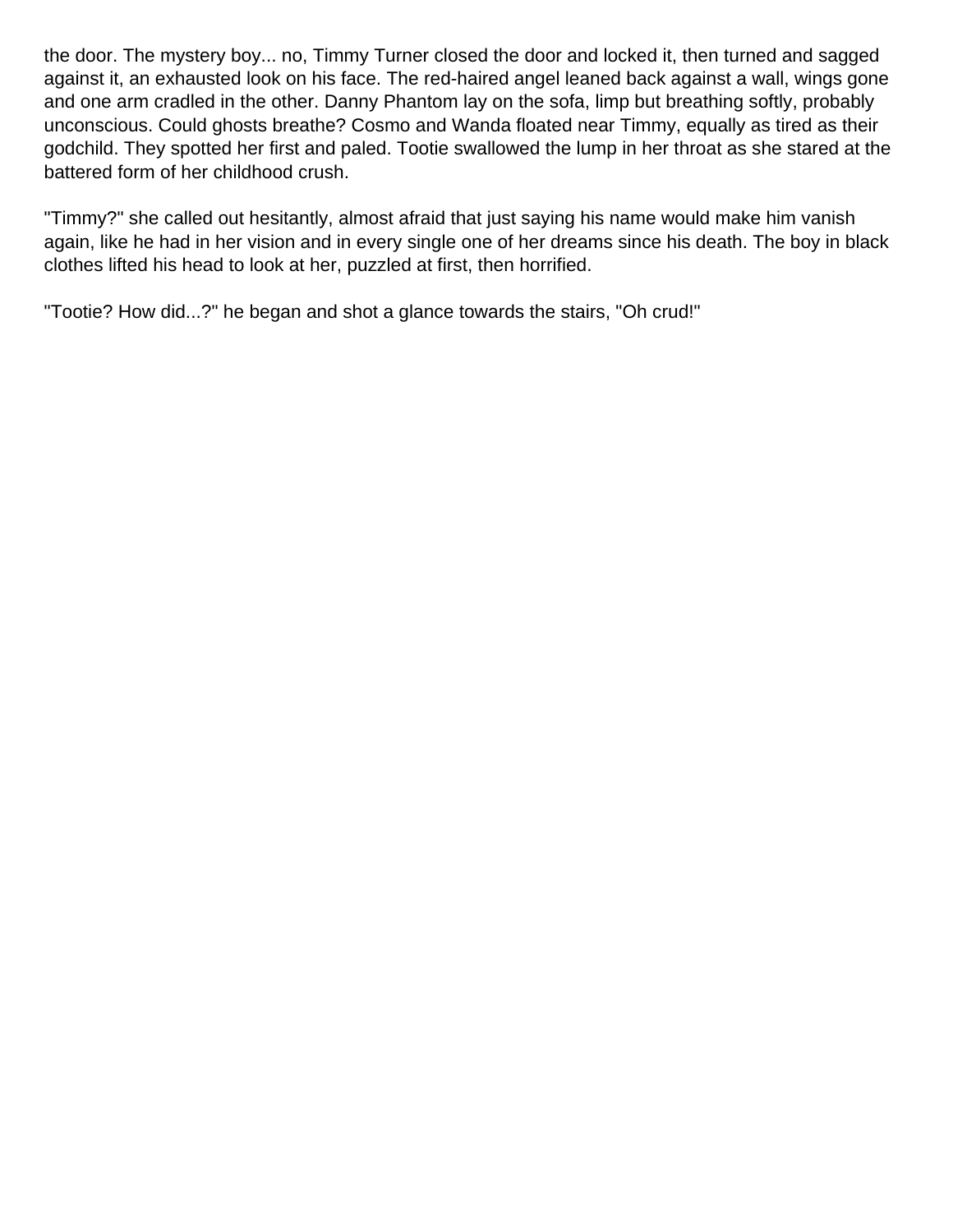# **11 - Dwindling Hope**

## 11

"Oh crud!" Timmy managed to cry in shock. What happened?! He wished for Tootie to be taken home, didn't he? Ugh, he didn't specify which home, did he? And Wanda and Cosmo, such literal fairies, took her to the first home that popped into their minds: Timmy's.

"It **is** you, isn't it? Timmy Turner!" Tootie went on in a weak, but joyful voice, "You're alive!" She began to sway and Romi squealed in fright. Timmy darted forward to catch the girl before she could topple over, uttering a soft grunt as Tootie fainted dead away in his arms.

"Urgh. Awkward moment." he muttered and looked up at his friends. Caleb had a smirk on his face despite his mangled arm and battered body. Wanda looked oddly proud and Cosmo just floated there with a giant cotton swab rammed into one ear. Timmy scowled. "No one say anything." he growled and looked up at the dark-haired fairy, "So, who are you?"

"My name is Andromeda, Romi for short." the fairy answered shakily, "I told her to stay downstairs! Now she knows who you are!"

"Got it covered. Wanda, Cosmo, I wish Tootie was at **her** house, in **her** bed, and thinks all this was a dream!" Timmy called out and the two fairies lifted their wands to grant it. Tootie vanished in a puff of magical smoke. Romi gave a little bow to him in mid-air, wings fluttering nervously.

"Thank you for removing that trap from her room, and for helping us escape Remial." she told the boy, "Good luck in your quest, Timothy." With that, she disappeared as well. Timmy sighed tiredly and returned to his group. Luck; yeah, he was gonna need a ton of it now.

"We got our butts kicked in a real bad way, didn't we?" he groaned, flopping back into a chair. Caleb moved to check on the halfa lying on the sofa and pulled back as Danny Phantom shifted and opened his eyes. "Hey, Cousin Danny. How are you doing?" the brunet asked with a slight grin.

"Ugh.... I'm still in one piece. That's good enough for now." Danny muttered, sitting up and rubbing his head, "That was unreal!"

"Can you guys tell me what happened? It sounded like a war had broken out when I called you two!" Timmy cried, leaning forward in concern.

"More like a one-sided massacre." Caleb growled, "We reached the target sector like you instructed, but what we faced was unlike anything I've ever come across in my life. And I've lived a very long life."

"There's a huge black tower standing there, pumping out dozens of these anti-magic things." Danny continued, pressing down on a deep gash in one leg, "I tried to take it out by blasting it but the Ghost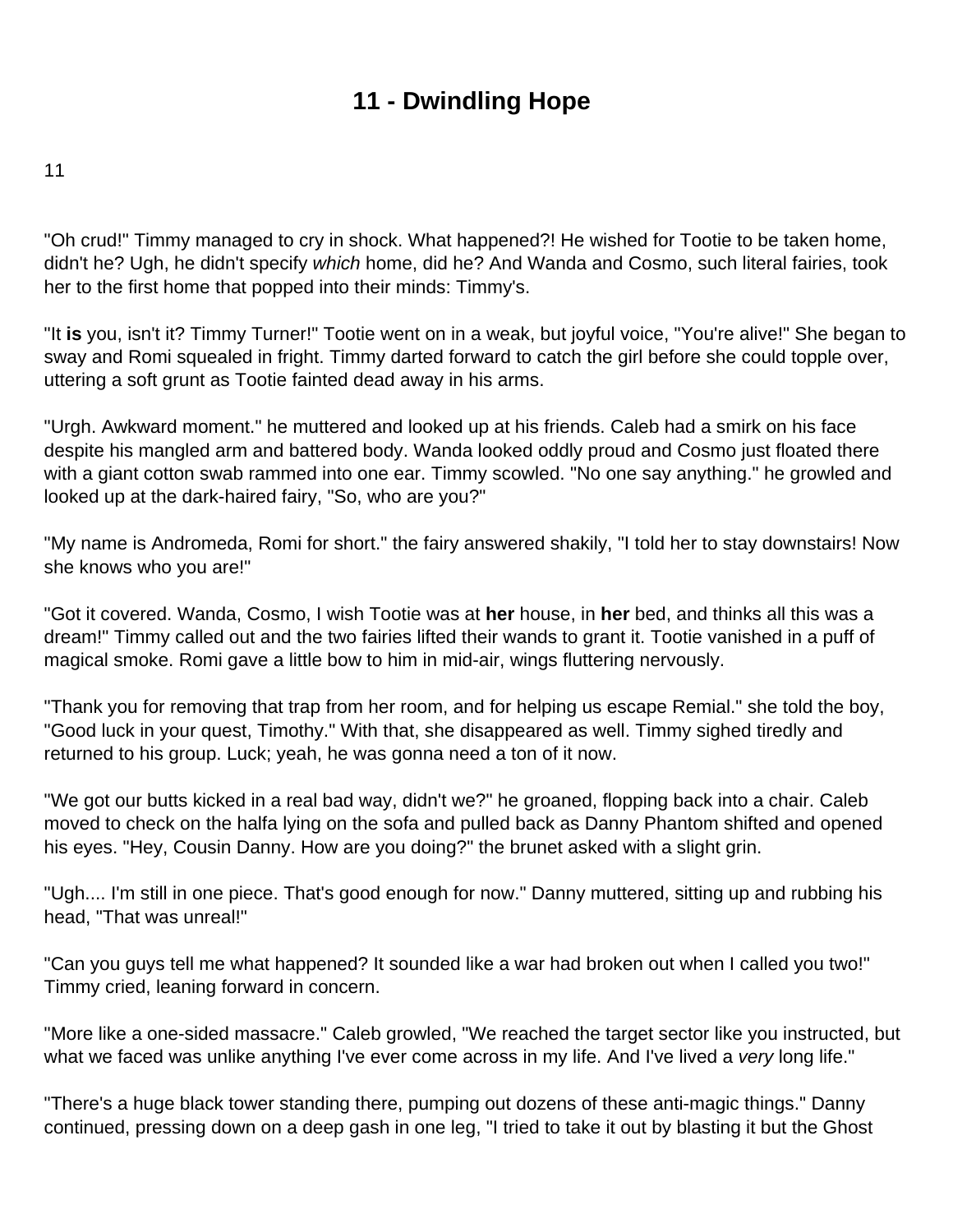Ray didn't even scratch the walls of that thing! On top of that, it set off some kind of defense system and a couple dozen round things just flew out after me!" He winced in pain as he continued the pressure. "Some had blades, most had nets, but all of them seemed dead-set on piling into me. I could escape a few here and there by turning insubstantial, but I need to be solid to get the best effects of the Ghost Ray." he added and sighed, "I haven't been this battered since I first went up against Plasmius."

"I tried getting in for an interior assault through one of the main entryways, but the same system must have control of the anti-magic devices. They barred my way into the tower and ran me down, the whole mess of them. I can handle about five of those mechanical mutts on my own with little difficulty, but not more than a dozen!" Caleb sighed in irritation, "When I took to the sky to escape them, I became a second target to those flying drones. Between me and Danny, those things had plenty of opportunities to test the strength of their hulls and weapons." He shook his head grimly, "And each time we managed to get rid of a group of traps to get anywhere, the tower released dozens more to take their place. There are very few times in my life where I honestly thought I wouldn't survive to see the next sunrise. This night has become one of them." Timmy stared at them in horror. This was a nightmare! A tower in Dimmsdale, making these things constantly? No wonder he wasn't making a dent in the anti-magic shield!

"I wanted to use Ghostly Wail; I've improved on its use a lot over the years. When you said not to, I gave it another thought." Danny sighed, still applying pressure to his injured leg, "The way that tower is built, and the way it reacted to the Ghost Ray, even with the maximum amount of energy I put into it, I don't think Ghostly Wail could take it out. Not by itself, at least." He looked at Timmy curiously. "And what went on with you? How did you get so many robots ticked off? I thought they were gonna finish us off, we barely had anything left after that assault at the tower!"

"Our investigation of Remy's mansion went sour." Timmy groaned as the fairies sat on the back of his chair, looking downtrodden from the accounts, "He doesn't have any anti-magic gear of any kind, but he does have infrared and heat sensors. I triggered those alarms by mistake and he came down on me with some robot octopus he wished up." He rubbed his now healed side with a wry grin. "He got in a good hit. I didn't know Da Rules specified that only wishes that *directly* affect me personally were the ones that were banned. Paid for that cockiness with about half my blood supply." Timmy smiled up at his fairy godparents, proud of the parts they played in helping him, both at Remy's place and in poofing to human form before running into the anti-magic zone to carry him and Danny out safely. "Cosmo and Wanda were busy looking around for clues to whatever deal was between him and Crocker, so I had to keep Remy distracted. That's about when Tootie jumped in and started wishing things to help me."

"Girlfriend?" Danny asked with a grin. Timmy made a face, blushing despite himself.

"Dude, she's **twelve**, and she's more like my stalker than anything else. She used to have this huge thing for me when we were really little and she wouldn't leave me alone! I saw her Timmy Shrine once; geez, I still have nightmares about it!" he griped and shook his head, "Anyway, Remy is definitely nuts or something; he tried to steal Tootie's fairy just 'cause he thinks he's the only kid who should have fairy godparents. Then he tried to wish away my spells, which would have been a direct violation of Da Rules, so Juandissimo alerted him to my immunity." Caleb frowned at the report.

"That isn't good. Did he recognize you?" the android asked.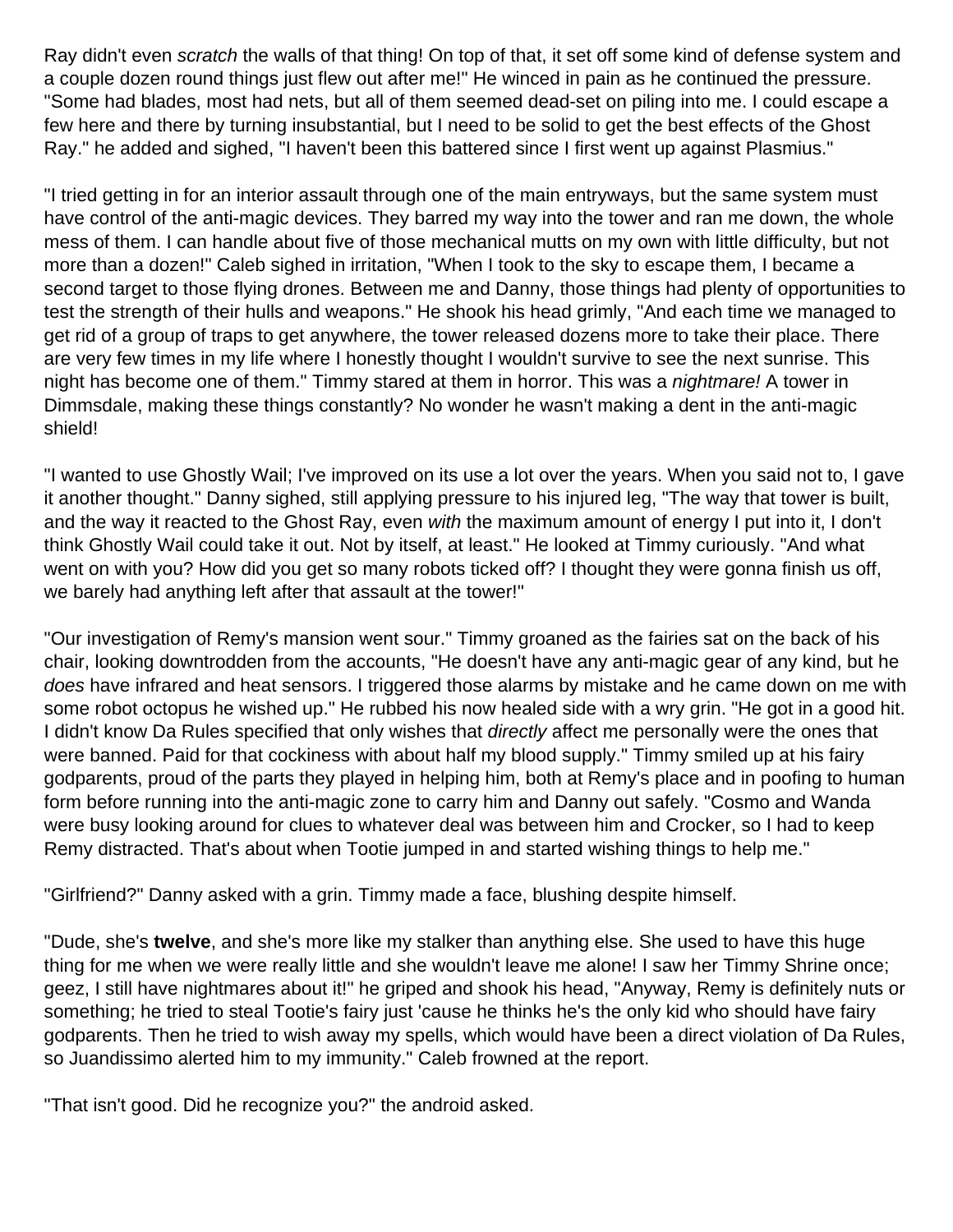"No. Time and his own arrogance wiped me from his memory. The only way he'll figure out who I am is if I have Wanda and Cosmo with me in full view." Timmy replied, relaxing in his chair only slightly, "I got us all out of there, but he sicced his robots after me for poking around his place. I tried to get to you guys, but the blood loss kept me from going any further." He waved a hand at the fairies above him. "Cosmo and Wanda were sent with Tootie for everyone's safety, and the robots showed up minutes later. We all know the rest."

"Total smackdown." the halfa agreed, "We're lucky we can all play dead."

"Peh. Who's playing?" Timmy grumbled, "Stopping my heart is easy but an internal Lightning spell to get it to beat again hurts like all get out!" He drummed his fingertips on the armrest irritably. "The sooner Dimmsdale is free, the sooner I can start my life over."

"Black towers manufacturing anti-magic and fairy capture devices; possible connections between Remy and Crocker; it's all insane!" Wanda cried in near despair, "If the combined powers of Caleb and Danny Phantom couldn't bring one tower down, how can we hope to destroy **eight** of them?!" Cosmo shrugged and brought out a large object from his pants pocket, juggling it in his small hands.

"We could try asking really, really nicely!" he suggested brightly. Wanda snatched the item from him. "Hey! I was doing important fairy stuff with that!" Cosmo complained. Timmy watched them both in confusion.

"What is that? Can I see?" he asked, holding out his hand. The pink-haired fairy looked it over, then placed it in his open palm.

"It looks like a switch of some kind. But, it's kind of broken." Wanda remarked, "There are a few wires sticking out." Timmy turned the switch over in his hands, puzzled. It **was** broken, with some mangled wires and a chipped plastic casing. It also looked very cheap, something one would find at a hardware store on sale.

"Cosmo, where did you find this?" Timmy asked the fairy, pointing at the switch. The green-haired fairy smiled and clapped his hands.

"It was in a box called 'Souvenirs' in a secret room in Remy's house!" he laughed.

"Why would a broken switch be stored in a rich kid's house like a special memento?" Timmy wondered aloud, studying it again. His cousin leaned forward to look at it himself.

"Rich people have their own way of seeing things." he replied, "You'd be surprised the kinds of things they place a great deal of value on." Timmy felt that cold chill again. Why was he getting that feeling of wrongness? "So what should Timmy do about the black towers, Caleb? As long as they stay up, it'll take a miracle for him to free the surrounding sectors of the city!"

"Well, nothing for now. Not while we're in this condition and Timmy still needs time to recover from the loss of blood." the android replied bluntly, "Immortal or not, he can't function without enough of that to keep his brain aware." The brunet frowned, glaring at the both of them in turn.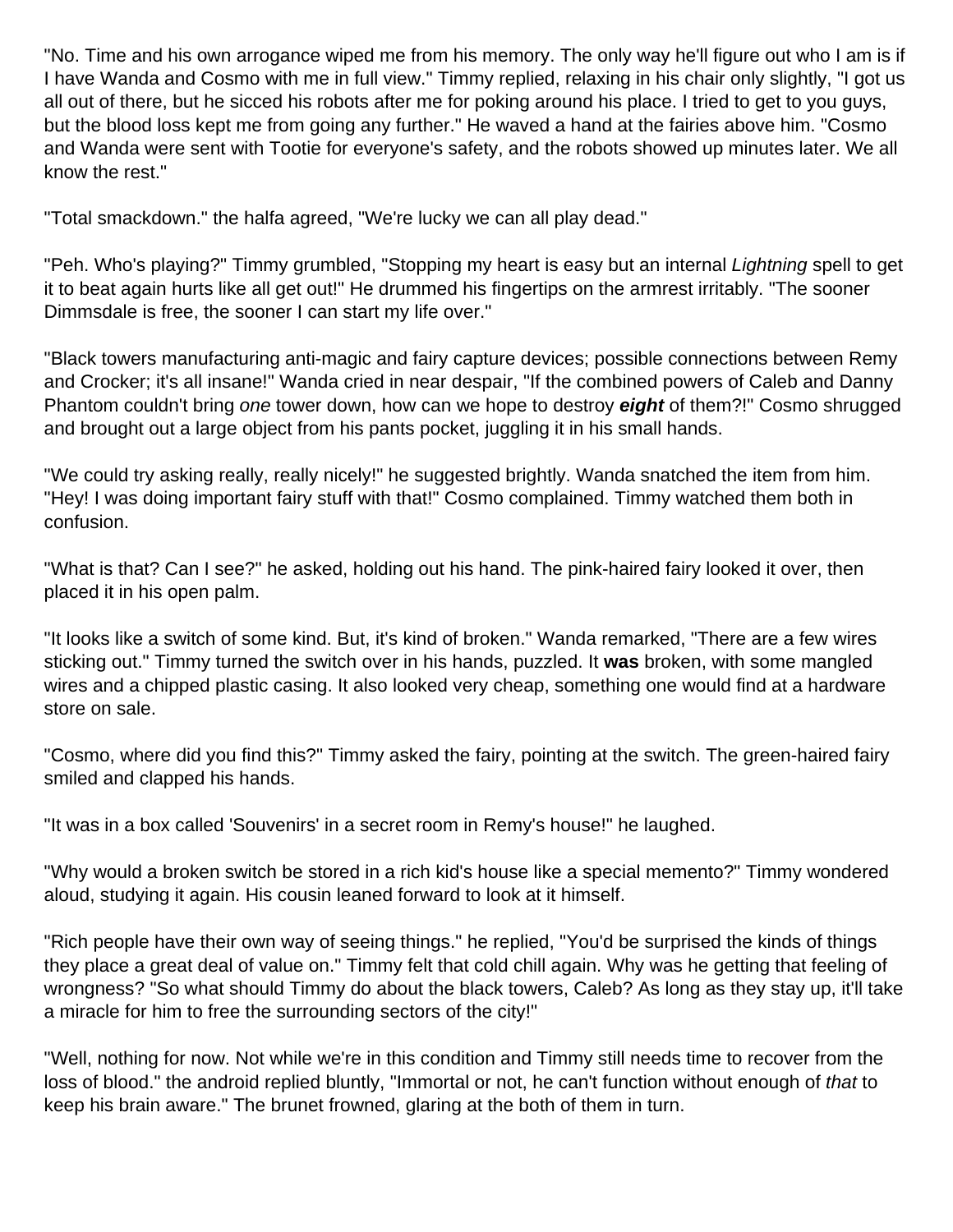"Can you guys not talk about me like I'm not here?" he grumbled.

"Then, we'll need a better idea of what it is he's up against. Until a weakness is found in that tower's layout, any assault he tries and we aid with will ultimately fail." Caleb finished and gave the boy a look, "Sorry, but you looked as though you had tuned us out for the moment." Timmy sighed and shook his head.

"Never mind. I should be used to it anyway." he mumbled, then ground his teeth and slammed his fist against the armrest. "I can't believe how much power Crocker got backing him up since I left Dimmsdale!" he exploded, sending the fairies scattering into the air in panic before they could resettle themselves, "Whenever I dealt with him as a kid, he usually ruined himself without much help from me! Now he's got all of Dimmsdale in his hands and he's crushing the magic out of it!" He ran his fingers through his hair as the sudden burst of passion sputtered and died into dejection, eyes studying the switch half-heartedly. "I don't get it. Crocker always wanted to prove fairies exist by capturing one. With this anti-magic field, he's only blocking them out and preventing the fairies that are already here from doing anything that could reveal themselves."

"This is really confusing." Wanda agreed tiredly, reaching down to pat the boy on the head in an attempt to comfort him. For a minute or so, the group was silent, reflecting on the events of the night and what they had learned so far. It seemed as though Timmy's first steps into the world of a Hero would not be easily taken. Caleb held out his working hand suddenly, allowing the broken arm to hang at his side.

"I need to head back to New York for repairs. May I see that switch? There must be something special about it if Remy kept it hidden away." he remarked and pocketed the item when Timmy passed it on, "I'll set the equipment on Derris-Kharlan to focus on the tower in Dimmsdale for a full intensity scan. Maybe I'll learn something that will be of use to you." Danny stood with him, favoring one leg.

"I have to get home too. My parents think I spent the day at Sam's place so I'm gonna have a hell of a time explaining my injuries." he agreed and Timmy held out his hands.

"Let me help with that. *Light of mana, soothe the wounds of this battered form! First Aid!*" he exclaimed, sending a quick burst of healing magic to his cousin. Several small injuries faded away, leaving only a few of the more serious ones behind. Timmy sighed dejectedly. "Sorry, Cousin. I don't have the strength left to do a full heal." he apologized, "I used up a ton of mana dealing with Remy."

"It's okay. My ghostly regeneration can focus on these better now. Thanks." Danny returned and ruffled his hair, "Good night. Hope things turn out better tomorrow." With that, both Caleb and Danny Phantom stepped onto the teleporter disk, vanishing in a beam of light. Timmy waved good-bye, then sank back against the chair with a fairly defeated expression as Wanda began chattering on about his need for rest and basically grounded him from trap-hunting for the next three days.

"Why do I get the feeling that this will only get worse?" he groaned, "Yes, Wanda. I'm going to bed, Wanda. Please don't poke me with your wand, Wanda...."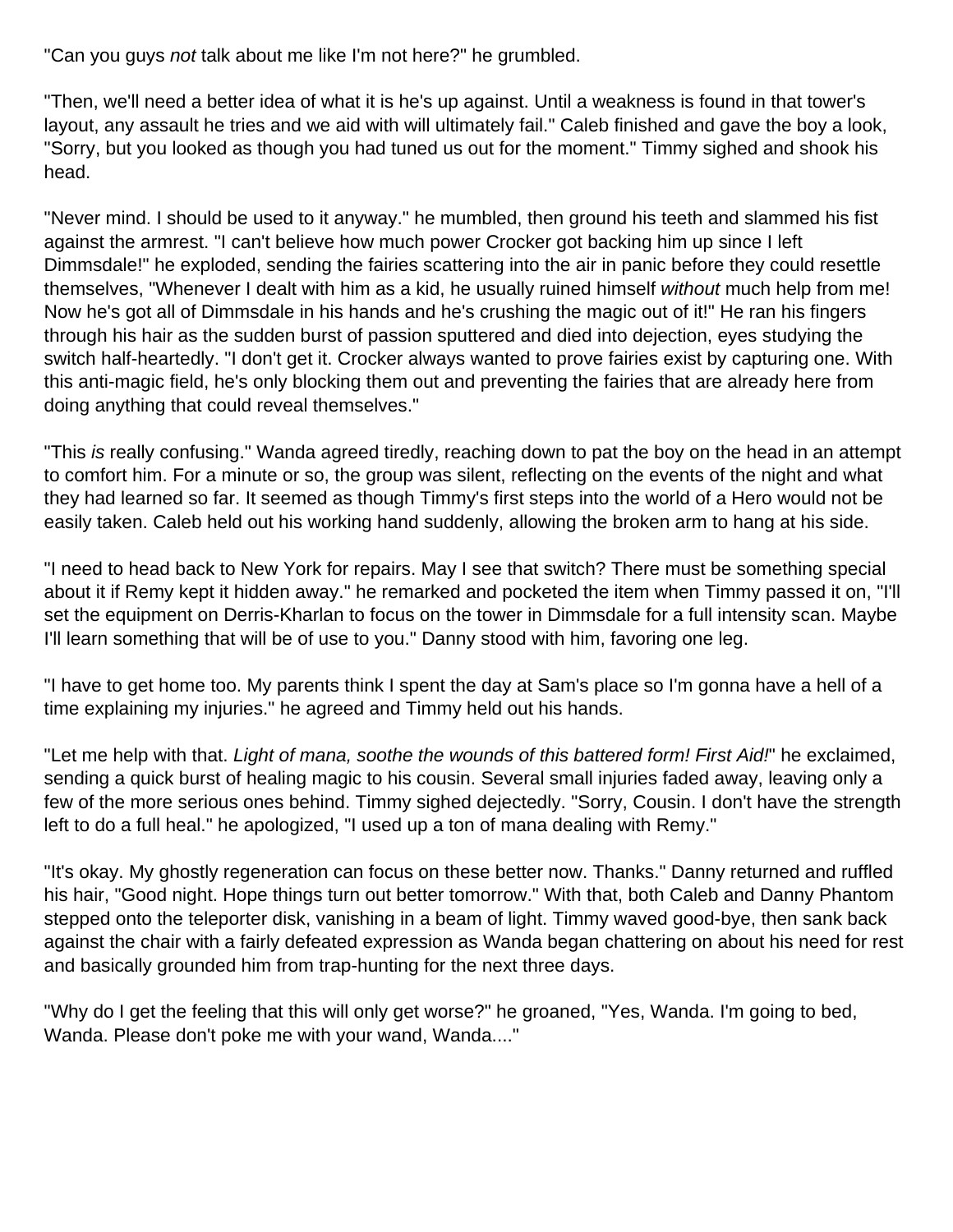## **12 - Undercover**

### 12

Oberon High School, one of many school-based hot spots for an anti-magic field. It looked normal enough, what with the tall brick building surrounded by trees, open, grassy yards for outdoor lunches, and a fairly decent fence to keep kids in and perverts out. Timmy looked up at it and frowned. What on earth was a pair of devices doing stashed in a high school? The elementary school was obvious; the younger the child, the better chance they had a fairy. It wasn't often that young teens had fairies, but Timmy supposed Crocker wasn't going to let anything slip by.

His plan that morning, cooked up after three days of being confined in bed by Wanda, was simple. Pretend to be a student, search the school for the traps and nullifiers, destroy them, then get out; he thought it was brilliant. Wanda, and even Cosmo, did not.

"What if they recognize you?" Wanda had pointed out as she and Cosmo put together a magically created breakfast for the three of them earlier that morning. The green-haired fairy had spent twenty minutes constructing a scale model of the Eiffel Tower out of bacon, and twenty seconds splattering it all over himself, which meant Timmy was spending the same amount of time cleaning up his godfather. "Technically, you're undead! What if the guys that hunt ghosts come here to hunt **you**?!" she went on worriedly and her hair poofed itself to resemble an electrified set of porcupine quills, "The guys from that one organization... the ones that have been chasing Caleb for years and started chasing Danny only a year ago... what if they catch wind of an immortal and decide to add you to their list?!"

"No one's going to know, no one's gonna find out. They've got their own problems to worry about." Timmy remarked confidently, finger-wrestling Cosmo for the fun of it, grinning as it took the fairy's entire grip to hold onto his index finger. He easily flicked it and pinned his godfather's arm to the tabletop. "Besides, Dimmsdale believes that I'm dead; my grave is in the cemetery to prove it, and it still has that dummy Caleb put together for me. Who's gonna bother to think that Timothy Neogene is really Timmy Turner when they can go dig that up and find 'my' ten-year-old body?" he added on and Wanda turned a faint shade of green to match her husband's hair.

"I wish you wouldn't be so graphic, Sport." she mumbled and picked up the pair of Fenton Phones they had used the night of the failed mission, "We'll be in New York to see what Caleb found out about that switch; call us with the Phones to wish yourself there when you're done." Handing him one of the earpieces, she added a shaky smile. "Please be careful, okay? We love you, you know that, and we don't want anything to hurt you." the fairy murmured.

"I'll be fine, Mom." Timmy had teased back and she winced.

In retrospect, calling her that probably wasn't the best idea, but it was too late to take it back and he was already standing in front of Oberon High with a backpack loaded with gadgets and bottles of liquids the android had insisted would be of assistance, and a homesick feeling that probably was the reason why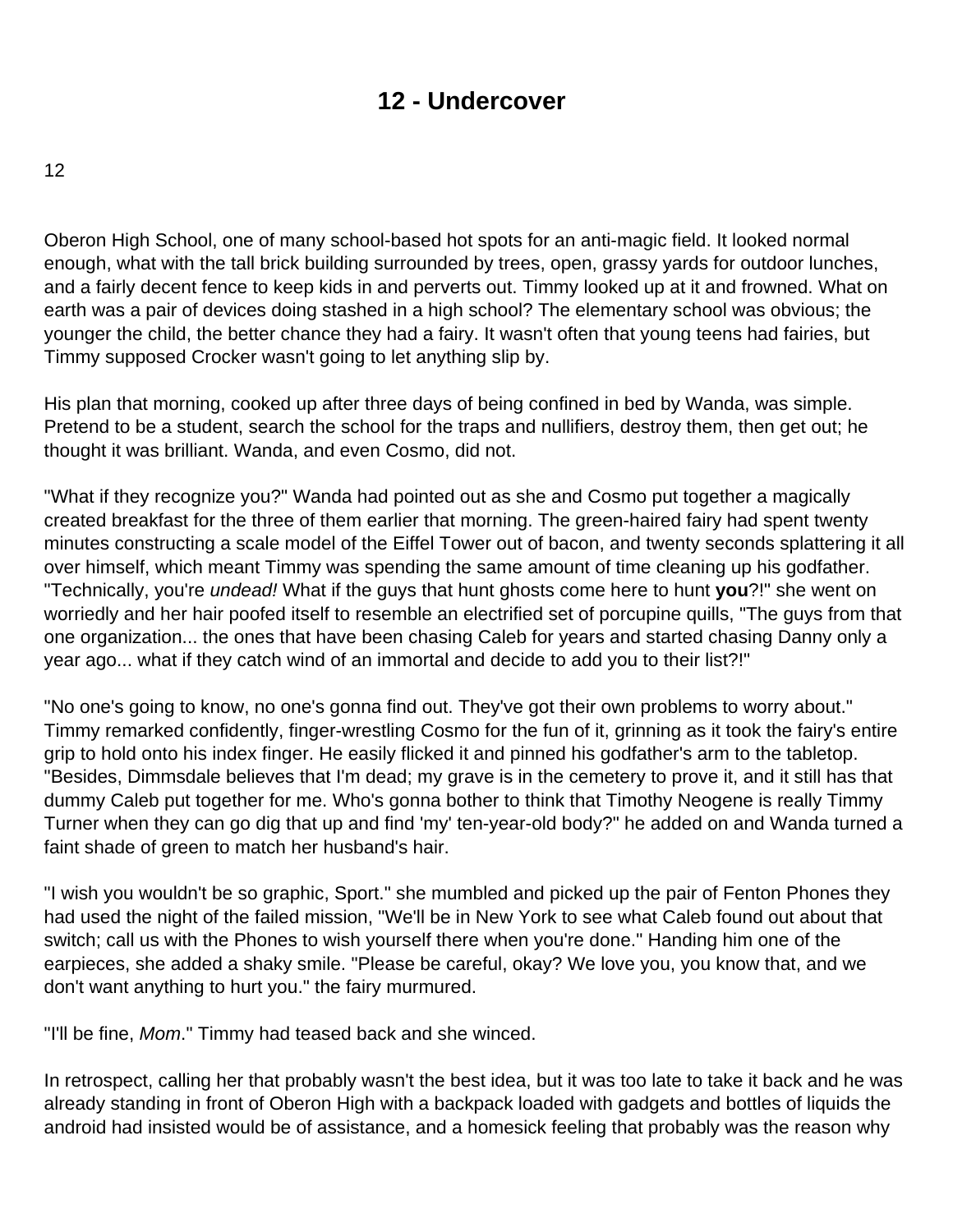he had taunted Wanda. With a sigh and shake of his head, he entered the high school, radar in hand to locate the devices. He hoped for a nullifier, something he could take out on his own without the aid of his fairies or the Battle Staff he'd left at home.

Pictures and stories of Cousin Danny's high school days did not prepare Timmy for the hustle and bustle of hundreds of teens crowding the halls. The chatter, the laughter both real and not, the scents of dozens of perfumes and colognes, it was overwhelming! Covering his nose and mouth to avoid breathing in the pungent air, Timmy ducked into the first isolated corner he could find. Too much noise, too many distractions; his head was throbbing painfully from the assault on his senses. If he didn't do something about the sensory overload, he was liable to just run out of the school in screams.

Concealed by both the shadows of lockers and his dark blue ensemble of jeans, boots and sleeveless turtleneck, the young immortal set to clearing the mess mentally. He closed his eyes, shutting out the bright colors of designer clothes and the latest fashions from The Gap's spring lineup, then let his mind drift as he relaxed into meditation. Arms folded over his chest, head bowed as his sense of self rose above the clutter of high school normalcy, Timmy felt the world fade into the background. The babbling, the aromas, the feel of dozens of people around him, it was all receding as he stretched for that perfect moment of nirvana, for that comforting little corner of the universe where he could curl up and be protected from the ills of mortal life.

"Nice necklace. Does it come in gold?" a girl's voice asked suddenly, breaking Timmy's concentration and bringing his awareness crashing back into the reality of the here and now. The urge to thrust his fist out in retaliation was only barely restrained; it took a fair amount of mana to support the zen-like state and this intrusion just wasted it all.

"No, it doesn't. It was given to me as a gift." he growled, opening his eyes to see a pretty face blink at him curiously. Timmy blinked back, then narrowed his eyes. She looked familiar; she sounded familiar, too. That hair, those clothes, those eyes; who was she?

"So it's a custom piece? Wow! That must have been really expensive!" the girl purred and flicked her hair back, "I'm Trixie Tang, queen of the A-List high school teens. Of course, you've heard of me." Timmy stared at her in disbelief. This was Trixie?! Four years hadn't hurt her at all! Was this because her home in the protected zone allowed her to keep her 'magic', her hopes and dreams? Had she been made immune to the depressive darkness that overshadowed the whole city? He slipped on the sunglasses that allowed him to see fairy godparents in their disguised forms and looked her over quickly. No fairy. So there wasn't any magic to help her cope with life.

If his death affected all of Dimmsdale to the point that even Vicky thought fondly of him, in her own strange way, then why didn't it do anything to Trixie?

"No. As a matter of fact, I haven't." Timmy finally answered, quelling the hurt for later. Trixie blinked again, this time startled by the response she received. "But if you're part of the A-List, perhaps you know of someone I am looking for." he went on, a plan forming in his head, "He goes by the name of Remial Buxaplenty."

"You know Remy?" Trixie asked and smiled, pulling Timmy out of the shadows, "Then you must be an A-List student! C'mon! Let me show you the popular spots!" They hurried down the hall towards a door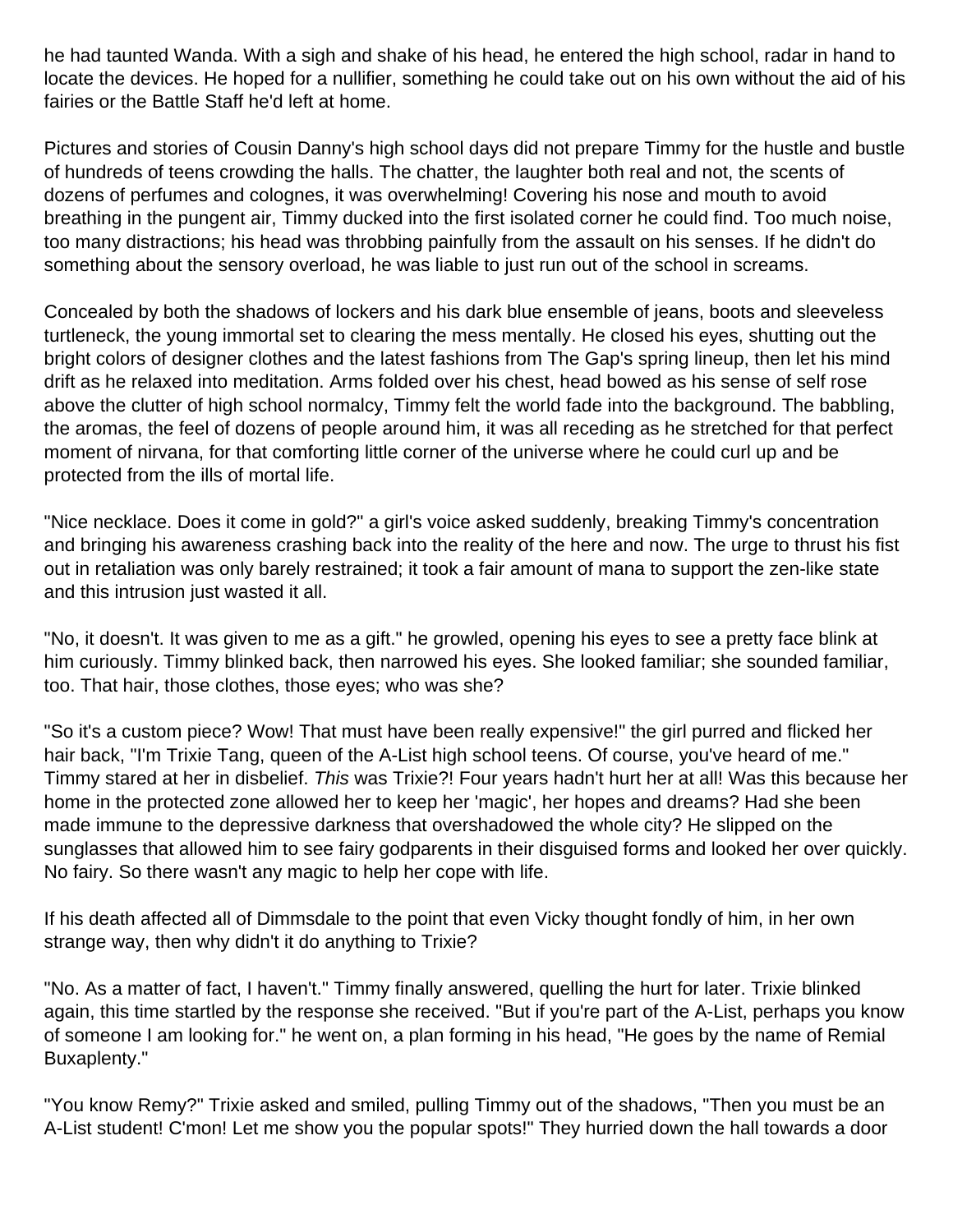marked with a golden star and painted a rich violet. Trixie opened the door and pulled him through, laughing with delight. "So what's your name? I haven't seen you here before." she went on cheerfully. Somehow, her voice was more irritating than Timmy remembered.

"Timothy Neogene." he answered curtly, looking for an excuse to escape his former crush, "And I'm kind of busy right now, so...."

"Ooh! I've heard of you! You're the kid who hangs out with that New York billionaire, aren't you?!" Trixie cooed.

"If you mean Trump, no. I doubt I'd want to hang around with him. Real estate tycoons are a bit too dull for my liking." the boy grumbled as they walked down a regally decorated hall. Candlelit chandeliers adorned the ceiling and provided the soft glow that lit the path, marked by a plush red carpet with intricate designs woven from golden thread.

"This hall is one of several used only by the popular teens." Trixie remarked, seemingly ignoring his prior words, "It's quiet and keeps us away from the unpopular people." She broke into another brilliant smile and waved at a pair of boys milling by a stoic waiter and his tray of delicacies. "Hello, Tad! Hello, Chad! I'd like you to meet Timothy!" she greeted brightly, dragging him towards the two boys, "Timothy, these are two of the top popular teens here in Oberon High, Tad and Chad."

Both young teens stopped their idle chatter to look Timmy over, searching for something about him that would warrant exile from the A-List and possible future exclusion into the bottom rungs of the social ladder. Timmy shot them both a warning glare. He was still hurt from Trixie's obvious lack of caring that he had died and was in no mood to be ridiculed for the amusement of others.

"I don't have the time for this." he growled, "Just tell me where I can find Remy and get out of my way." Tad and Chad stared at him in surprise, jaws dropping open at the blunt tone of voice he used, then pointed down another hall.

"He's in the afternoon break room. He's usually there for about ten minutes before he heads off to algebra class." Tad replied and smiled weakly, "Nice diss, though. Quality A-List material!"

"Timothy, right? Cool outfit. Tommy Hilfiger?" Chad added sheepishly.

"If I wanted designers, I'd hire my own." Timmy answered shortly and walked off, "And I told you I don't have time to waste on you." He had only gone several feet away when he learned that the plush carpet of the A-List hall worked against him as easily as it worked for him. "Hey!" he exclaimed as Trixie grabbed and hugged his arm, smiling brightly.

"Oh, do you really have to talk to Remy? Why don't we go to class and then have lunch together?" she purred, "I brought my personal chefs today. Did you bring yours?"

"I gave them the day off." Timmy muttered, "Now, will you let go of my arm?" Trixie dug in her heels, pulling back as he tried to move onward.

"Really, really!" she pleaded, "You **don't** want to bother Remy today! He's been grouchy ever since he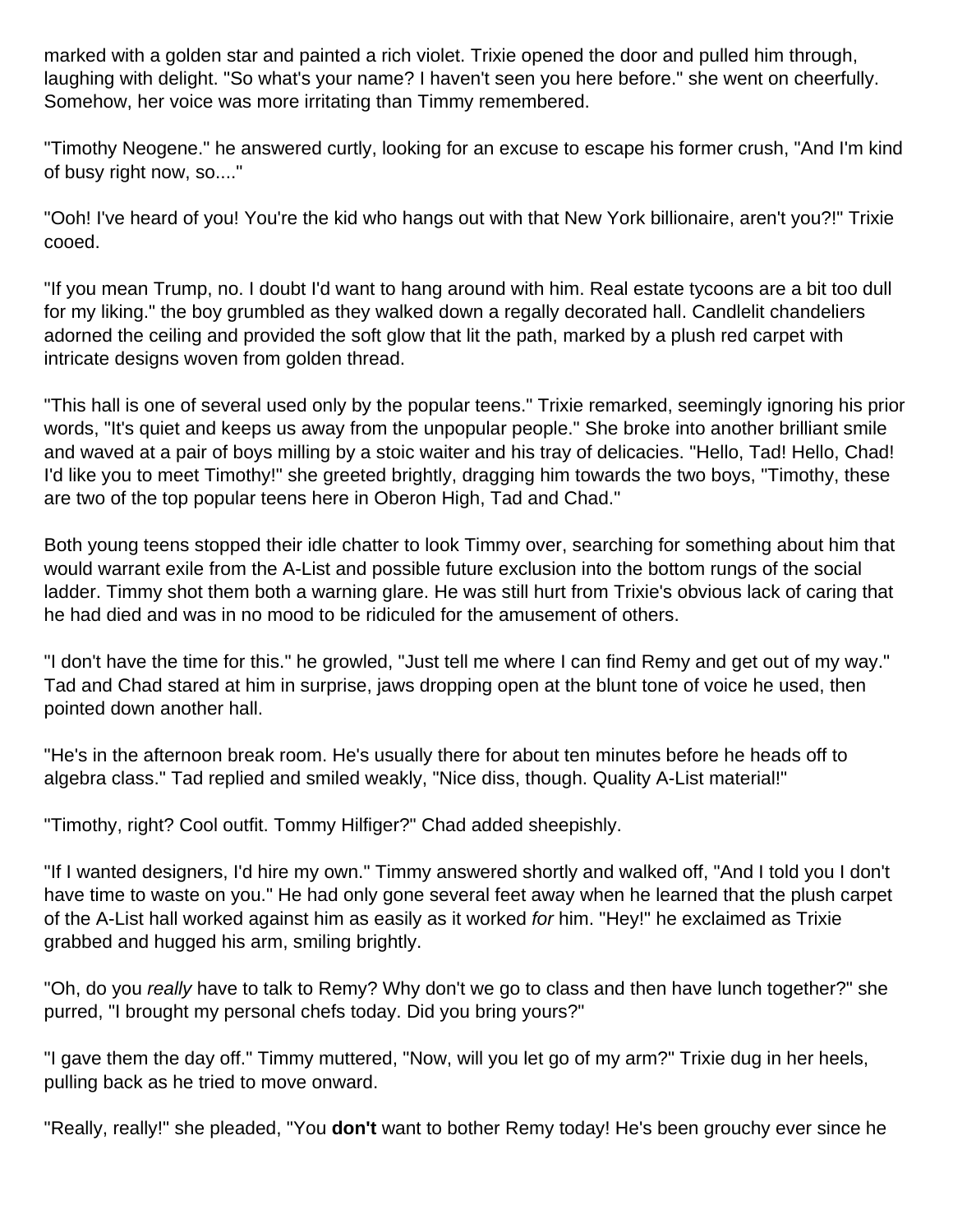had that weird break-in at his house!" The boy stopped and looked at her in confusion. That sounded like panic in her voice. Was Trixie panicking? Why? What did she have to worry about, living in luxury in a magic-rich safe zone? He thought that over, frowning. If that was the case, then maybe Remy's power, backed by his fairy's magic, was causing a pocket of stress for the other rich kids. Especially for those without fairies. That was something to look into later.

"I suppose Remy's security isn't as up to par as I thought?" he wondered aloud and Trixie shook her head.

"It's first-class, all the way. But someone got through and trashed his mansion about three days ago. He's been really sore since then." she whispered and glanced around, "To be honest, I'm glad someone got under his skin. He's been acting all weird and super-confident ever since that day."

"What day?" Timmy asked, putting on a puzzled and concerned expression even as he grinned internally at the mayhem he caused the blonde. If it was bringing him down that low, then it was worth the fog he lived through while trying to recover from that night. Trixie suddenly broke into another smile and shook her head.

"Break's almost over! Let's get to class!" she cheered and dragged him down yet another hall to a classroom door.

Class as a popular student was far different from class as an 'Other'. Timmy sat at one of the desks, studying the anti-magic device detector in his hands. The teacher had tried to take it away as well as demand his identity, but his name and a flash of a hundred-dollar bill got him off his case. Timmy made a mental note to request extra funding from Caleb; pretending to be an A-List student was going to be costly. He'd just handed off his grocery allowance for the next two weeks, and all that was left in his wallet was enough to pay off utilities if he kept dinners on Cosmo and Wanda's chore list.

"It's nearby. Probably in the science class lab." he muttered and tapped at the keys of the radar, "There's two of them; one is on the other end of the school. Crocker doesn't make this easy." Trixie sat by him, watching him with interest.

"What's that?" she asked, pointing at the device. Timmy tucked it back into the pouch at his side, ignoring the question. "You're so cold, Timothy." she added in a petulant tone, pouting as she gave him a puppy-eyed look.

"Maybe, but it doesn't compare to you, Ice Queen." Timmy grumbled, sitting back and closing his eyes for another round of meditation. Going undercover as a popular teen to get close to Remy and discover his connections to Crocker was going to be very unpleasant. Already he could feel his nerves fraying; to think he once obsessed over this girl! Back when she was a real person, with real feelings and a strange sort of affection for him that was manifested in slightly gentler oustings from Popular hangouts, Trixie Tang was someone he had placed on a pedestal in his mind. A goddess among girls, especially during an age where he insisted he had no interest in girls yet.

Timmy heard a faintly defeated sigh and tried to push her out of his thoughts. He turned his focus to his list of spells and ran through the incantations a few times. Despite his near mastery of just about all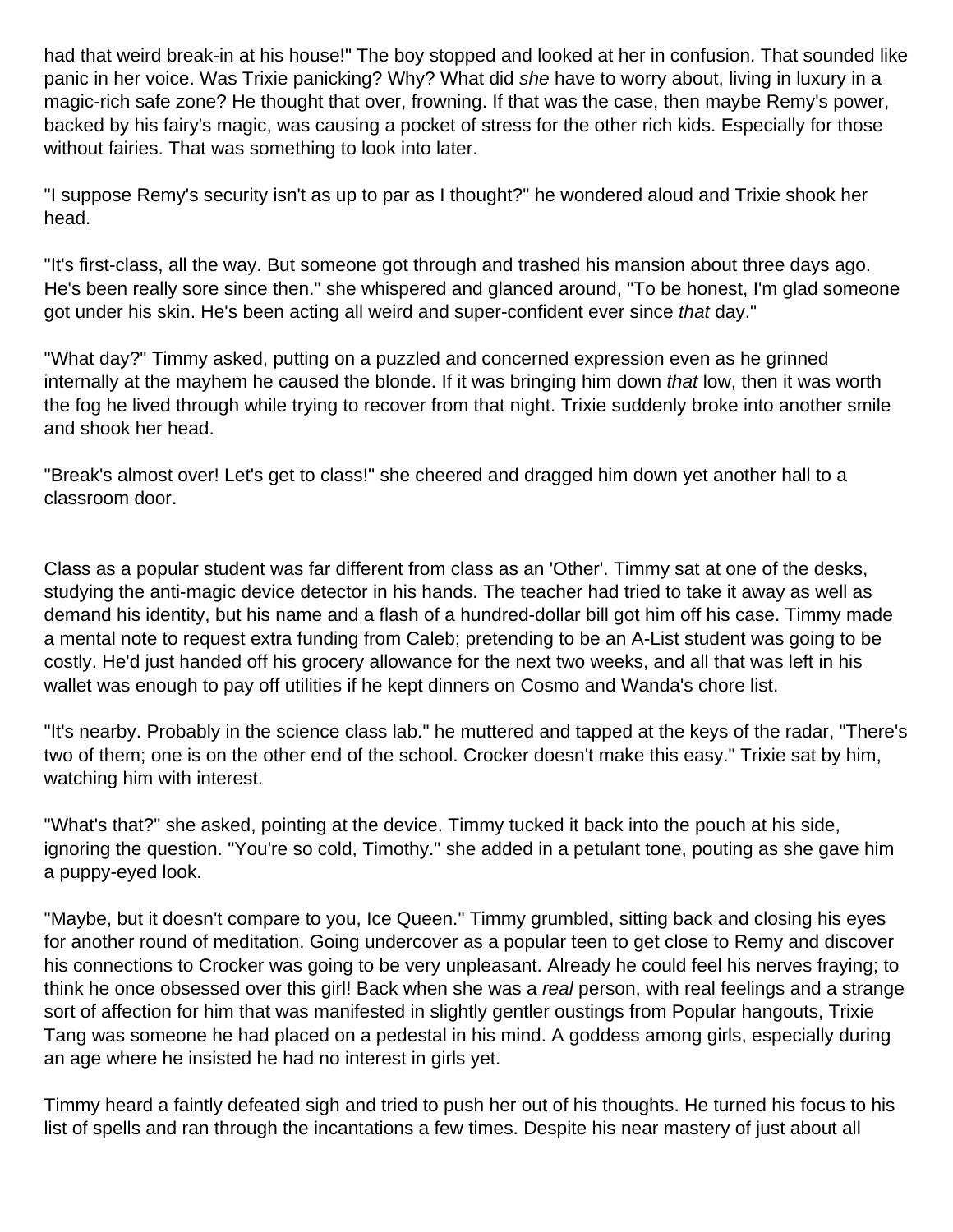levels of healing magic, his offensive lineup was still weak and far from any amount of true leveling. The botched mission only confirmed his fears; as he was now, Timmy didn't have the power to free Dimmsdale. He could spend a hundred lifetimes smashing gadgets and gizmos, but in the end he would fail. Exactly how he wasn't sure, but he was positive he would fail his mission.

The bell rang for lunch and Timmy looked up at the clock to be sure of the time. Once the students and faculty were out eating, there would be no one to interfere with his sweep of the high school. He left the classroom with the other students, then darted away to escape Trixie as she called his name.

"For the love of God, go away!" he muttered under his breath and spotted a janitor's closet not far from the science lab. With a grin, he dashed inside and waited until he heard the girl's footsteps fade away. Lifting his arm, he tapped at the keys on the white band, bringing up the map of Dimmsdale. There was a great deal of gold now, thanks to Caleb and Danny Phantom, but those black spots, the locations of the anti-magic control towers, worried him. No, Crocker would not make the task of bringing down the field any easier.

"Well, I'd better get to work anyway." Timmy sighed and left the closet. The lab room was close by and empty, so he headed inside to start searching. Radar in hand, he began a scan of the room. Beakers and vials filled with strange liquids of various colors lined the tables and shelves. He smiled as an old memory surfaced, thoughts of Cosmo and Wanda screaming 'Do it! Do it! Do it!' as he worked on a science project bringing a much needed burst of warmth.

The radar beeped and he snapped out of the moment of reminiscing to study it. It was a few feet away, somewhere. Caleb was still working on perfecting the locator, and was forever blaming its inaccuracies on Crocker's erratic signals. Most of its problems lay in the fact that it used a mix of technology and magic to hunt down the devices, and it couldn't identify the signals as being from a capture unit, a nullifier, or a destroyer.

"Be a nullifier, please, be a nullifier." Timmy muttered, searching around himself for anything that looked out of place. One would think that an advanced piece of technology would stand out among the myriad of homemade science projects, but this was more proof that Timmy was not prepared for high school. Teenagers had more resources at their disposal than a bunch of ten-year-olds. "Man, how am I supposed to do this **now**?" he grumbled, scowling at one of the devices made by a student, "Stupid Crocker and his stupid pieces of junk!" It beeped at him and he lifted an eyebrow in return, glancing at the score-sheet by the assembly of mechanical parts. He peered at it more closely and whistled in surprise. "A.J.? Wow, he made this? I guess he just got into science a lot more than I remember...." he remarked.

The detector beeped again and Timmy left his old friend's project in favor of finding the device. He knelt to open the storage doors of the counters and lab tables, nudging aside jars, microscopes, and Bunsen burners in his search, muttering to himself in frustration. None of this was fair. One slip on the jungle gym, those infernal monkey bars in that confounded dome shape, and now he's stuck wandering Dimmsdale on an endless search and destroy mission for all eternity. And there was no one he could place the blame on for the whole thing; **he** was the one who wished Wanda and Cosmo would have the day off to do anything they wanted so long as it didn't involve him in any way whatsoever, **he** was the one who thought he'd be perfectly fine climbing those bars on his own to finally reach the top. He'd done it before, once, with the fairies' help.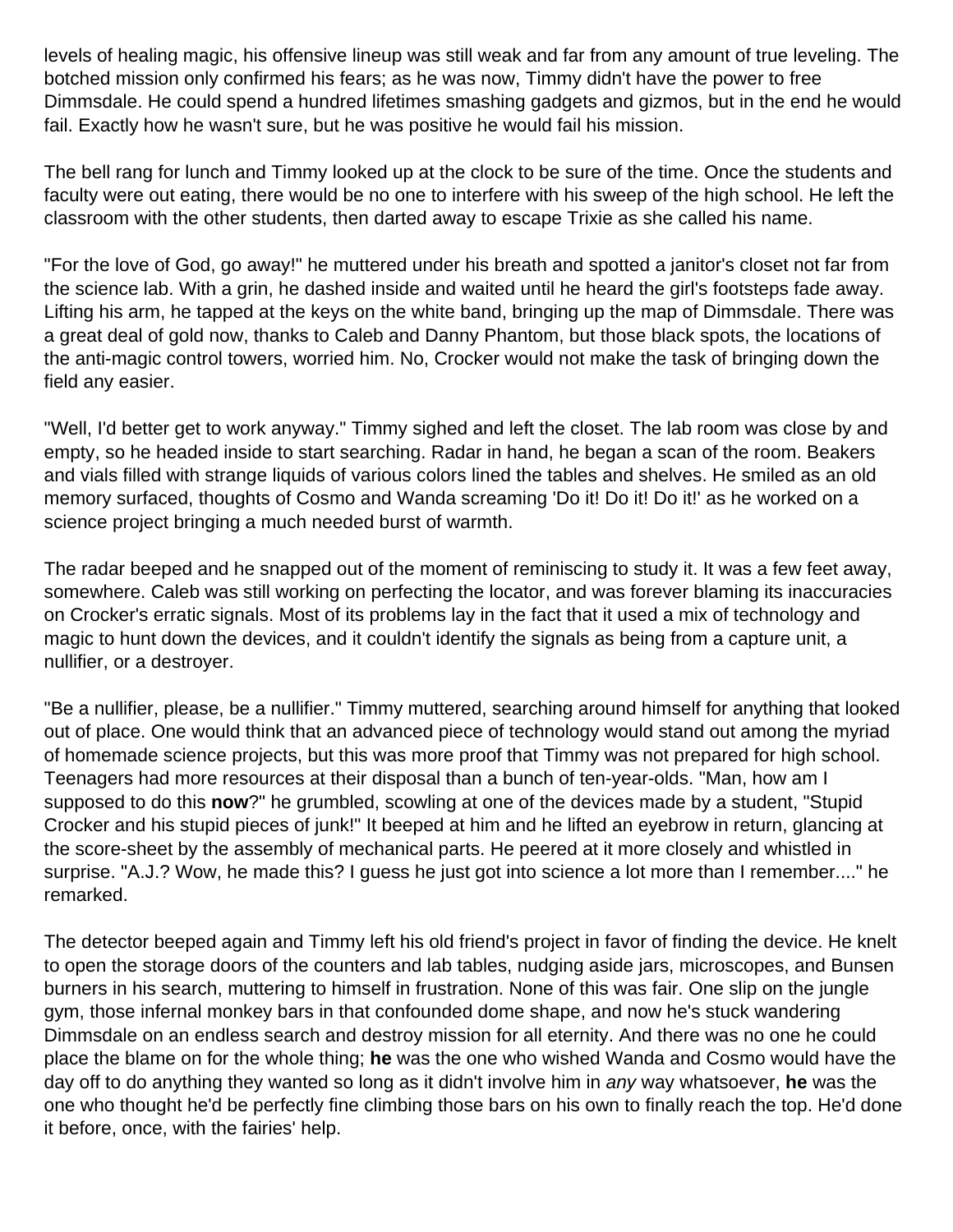And so there was no comforting pink helmet and soft green air mattress that day, and Francis sat like some behemoth king on top of the dome, chortling his pizza-face off as he shoved away other boys trying to climb the bars. His friends told him not to do it; as long as Mr. Glandular-Problem squatted up there, making his feeble attempts at a jungle call, any attempt to unseat him would end in disaster. Heck, even Tootie told him he'd be stupid to try it, but she'd root for him anyway if he did. But Timmy had been confident in himself, in the training that he'd received from his fairy godparents, and up the dome he went, willing to face even Francis for the chance to prove his ability to climb the thing and maybe curry a little favor with Trixie.

"Ugh! Finally!" Timmy growled, grabbing a silver case from within one of the storage compartments. Looking it over, he decided that it was definitely the nullifier unit. He snapped off the sensory array and studied it. "It can't sense me anymore, so it won't be able to nullify my magic." he murmured and brightened, "Hey! If I take this to Caleb, he can analyze it and improve the radar even more! I guess bringing him trashed parts doesn't help much, but if he's got a working nullifier, then he can really come up with some cool gear!" He shoved it into his backpack and checked the radar again.

The second device had moved.

"What the heck?! Is someone moving that thing around?!" Timmy exclaimed, baffled by the relocated spot on the radar screen. Determined to find out what was going on, he raced out of the lab and followed the halls, moving closer to the destination point marked by the radar. With the nullifier disabled, he was free to use his spells on whatever the second unit was, and he'd have to rely on them without the Battle Staff to do most of the physical wrecking.

The radar was leading him outside; Timmy could hear the other students milling about the yards and gathering points. Rather than burst through the doors and possibly get run over by Trixie, he chose to duck into another classroom and climb out the window. Dropping into the hedges that surrounded Oberon High, Timmy shed the backpack and leaned it against the wall for later recovery. Traps were dangerous things; triggering either the capture unit or a destroyer would set off a damaging chain reaction and he couldn't afford getting his gear and the nullifier destroyed. Once the second trap was history, he'd return for his pack and escape.

"Okay, now where is it?" Timmy muttered, heading out into the ocean of students. They were divided up into groups; the social ladder still ruled supreme, with the popular students gathered at the choicest spot in the yard, a tree-shaded hill that offered good view over the rest of the teens. The social outcasts, the 'Other' kids, were confined to a lowly bench on the outer fringe of the yard. He stopped to see them, and froze.

Chester McBadbat and A.J. Ibrahim, his two oldest and closest friends, sat there in their usual isolation, but Tootie sat with them, talking and laughing along with the older boys. How did **that** work? She was twelve; she shouldn't even **be** in high school! And when did she become friends with his friends? Was he that far gone in the past? Timmy watched them from a distance, heart twisting painfully. Chester and his eternal braces, he chatted excitedly as he gestured almost wildly; A.J. commented now and then, his focus mainly on a laptop he held, fingers flying over the keys; Sanjay in his glasses and forever optimistic smile sitting by them, pointing out things on the laptop screen; Elmer, the Boil Kid, barely putting in a word or two as he kept himself in a defensive posture. Timmy blinked; the boil wasn't on his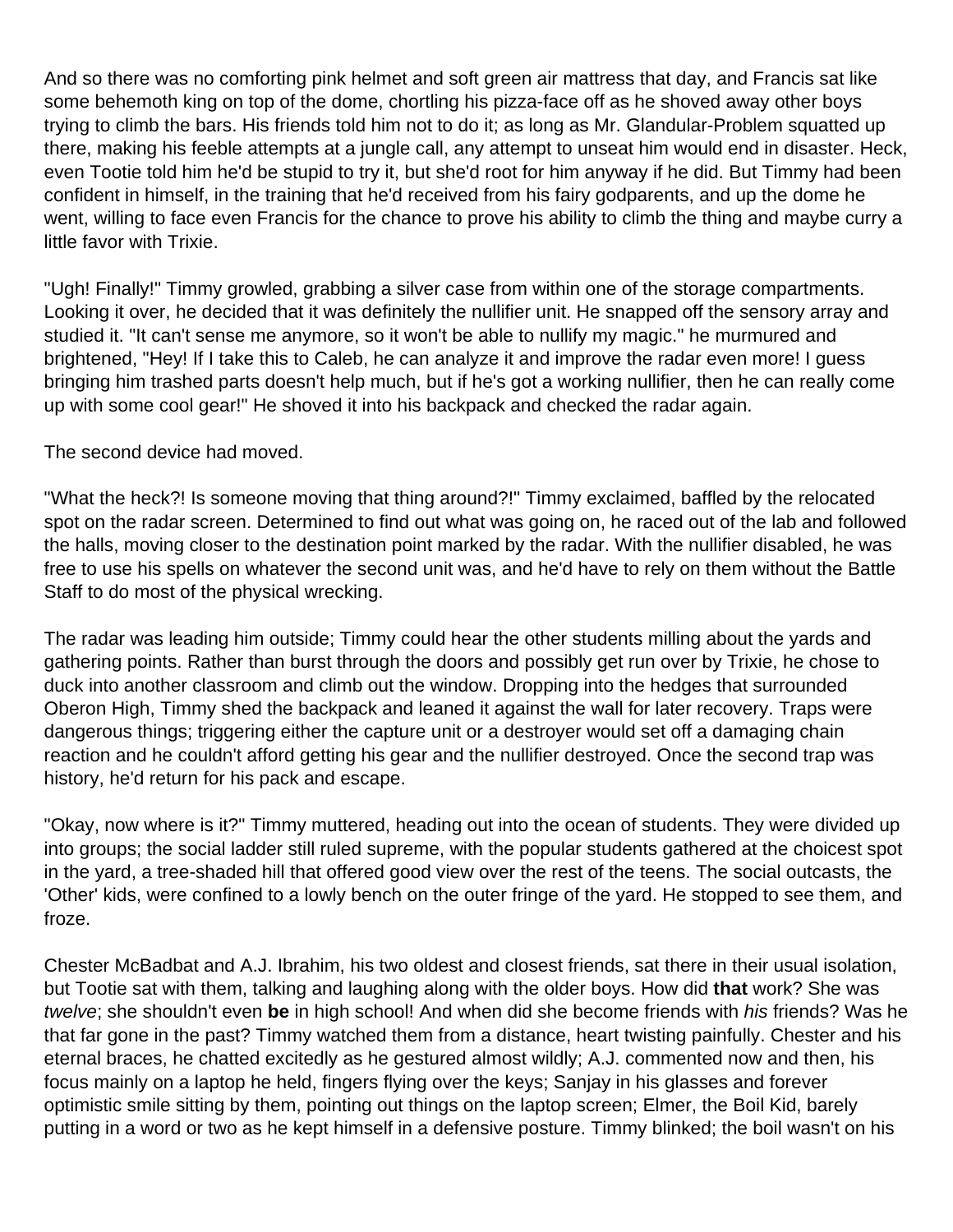face anymore, he noticed. Had it finally been removed? And was that his other pink hat Elmer was wearing? In all the days he'd lived, there had only been two pink hats Timmy ever possessed; one that he wore now in private for the sake of keeping some connection to his past, and the other he gave to Elmer long ago, to give the boy a dream to look forward to.

"If ever the real Timmy Turner fails to fulfill his duties, you will be the new Timmy Turner."

Guess he wasn't comfortable with the role.

And Tootie seemed normal enough, though she would often rub at her head and look distant, as if trying to recall something. Timmy slipped on the sunglasses and scanned her figure. There was Andromeda, her fairy, sitting in her lap in the guise of a geisha on the cover of a book. He removed the shades and sighed forlornly.

"I really miss you guys." he whispered, brief moments of their childhood adventures flickering in his memory, "Do you miss me too?"

"There you are!" Trixie's voice sang as she latched onto his arm again and began leading him to the hill, "I didn't see you at lunch! Where were you?"

"Business." Timmy muttered, thinking through a list of stories and excuses in order to get away. She pulled him to the table where the A-List students sat and introduced him to the group. He recognized Tad and Chad already; there was Veronica, the second most popular girl in school, with her cheerleader outfit and near manic obsession to become Trixie herself. That same manic obsession once included Timmy as well, as she harbored a secret crush that scared him more than Tootie's variation, more so as she had the potential to turn violent if she so much as thought he was spurning her. The rest were new faces he'd not paid much attention to, or were new to the city entirely. He tensed as he spotted Remy at the head of the table, lording over Populars and non-Populars alike. The blonde glowered at him, baring teeth ever so slightly; obviously, he recognized the young immortal from the night of the break-in.

"Our club is always on the lookout for cool new kids." remarked one of the newer boys, the glint of dreams to be fulfilled still shone in his eyes, "So your name is Timothy Neogene? It sounds oddly familiar." The Populars with dull eyes seemed to stiffen in anticipation, ready to tear into him if he suggested they use the 'sacred' name in its stead.

"I attended several social gatherings with Hounder in New York, Los Angeles, Paris, Barcelona and Rome. The Italian Winter Olympics were the most amusing of them. Hounder was an unnamed sponsor for the American team." Timmy answered truthfully, glad that appearing at the boring parties finally came in handy. To be honest, the trip to Italy had been more of a treat, and one that Cosmo and Wanda had done on a spur of the moment. He'd wished for a fun retreat from the drab droning of Fortune 500 CEOs and the two whisked him off for a few days of watching the Olympics. The boy stared at him in surprise and Timmy smiled. "We may have passed each other there, but I'm not good at remembering the little details." he added coolly and the group as a whole relaxed, assured that they were in the presence of a true comrade.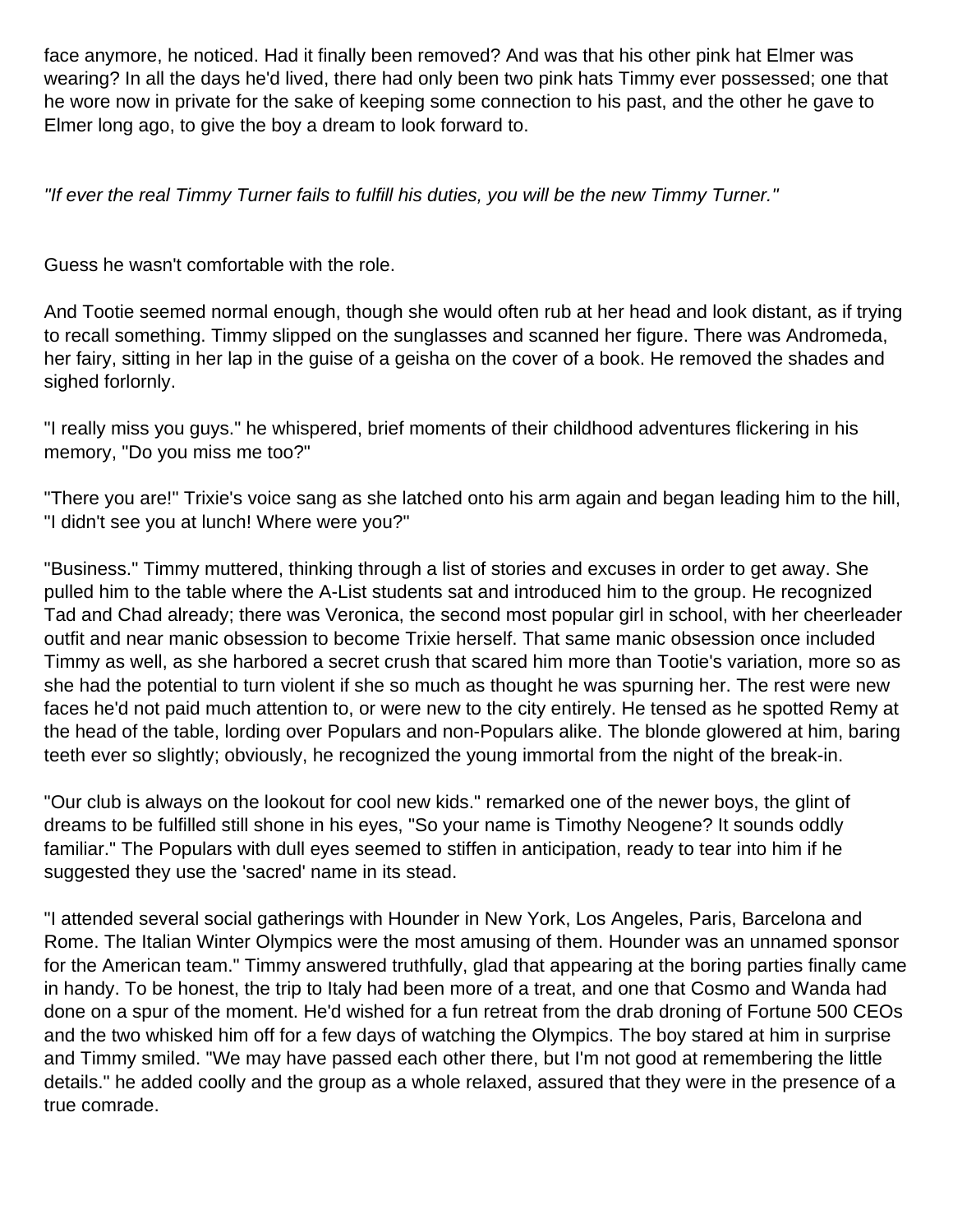"Hounder? I've heard he's richer than all of us combined and more reclusive than a Yeti!" Tad remarked in surprise, "How did you meet that guy?!"

"A family friend. I've known him for as long as I can remember." the brunet replied and shot Remy a challenging glare, "Though, honestly, I really don't care at all whether you include me in your little local club or not. I have more important things to deal with."

"And it's **that** attitude that guarantees you a place on the A-List!" Chad declared and the teens lifted bottles of soda in a toast. Timmy kept his eyes on the blonde overlooking them, frowning just a bit in restrained confusion as Remy picked up his backpack and pressed on the clip that held the front flap shut. At the same time, Timmy's radar sounded a double beep; the device it had been tracking just disappeared from the scanner.

"Ah?" he gasped softly, glancing down at the black hip pouch that held the radar. "The scanner's saying the trap is gone. It couldn't have left the campus, though; it was planted here for a purpose." he thought, puzzled, then narrowed his eyes at the blonde boy sitting at the head of the table, "The signal vanished when Remy pressed that clip on his backpack, and the detector reported earlier that the device had been moving. His backpack must be the anti-magic trap!"

Remy set the pack down and threaded his fingers together, smiling as he rested his elbows on the table and his chin on his hands, a mockery of Saturday morning cartoon villains. Set by him on the table was a purple candlestick, a gold crown logo emblazoned on the wax.

"You may be a part of our super-elite club, but I'm worried for the rest of my dear friends. It would be most unfortunate if they caught that awful cold you have. You know, with that runny nose, endless sneezing and hacking cough." Remy told him pointedly, smile growing wider. Timmy matched the grin. He already knew what was coming.

"Funny. I feel perfectly fine. I don't have a cold at all." he baited, running gloved fingers through his hair in a cocky gesture.

"Oh? Pity. I wish you did." Remy purred. The group waited in a tense silence, eyes glued to Timmy. Remy leaned forward in anticipation, smile growing wider with imagined triumph. Even Trixie swallowed and stepped aside from the brunet, her pretty Asian face paling further.

Timmy only smiled and folded his arms over his chest. This was kind of funny. Had Remy forgotten about his immunity, or was he just in denial about it? Maybe he should read Da Rules more often; Lord knows Timmy ransacked it constantly himself, searching cover to cover for a loophole, and quite often multiple times in the same day. Never knew when Da Rules changed until he made a wish and found it blocked.

"I said, I wish you **did** have a disgusting cold that would ban you from the A-List!" Remy hissed, eyes now focused furiously on the candlestick. A drop of wax dripped down very much like a sweat drop. Timmy made a show of yawning, then slid onto a corner of the table for a seat.

"Remy, Remy, Remy... wish all you like, it will never come true." he remarked lightly, "Don't you know?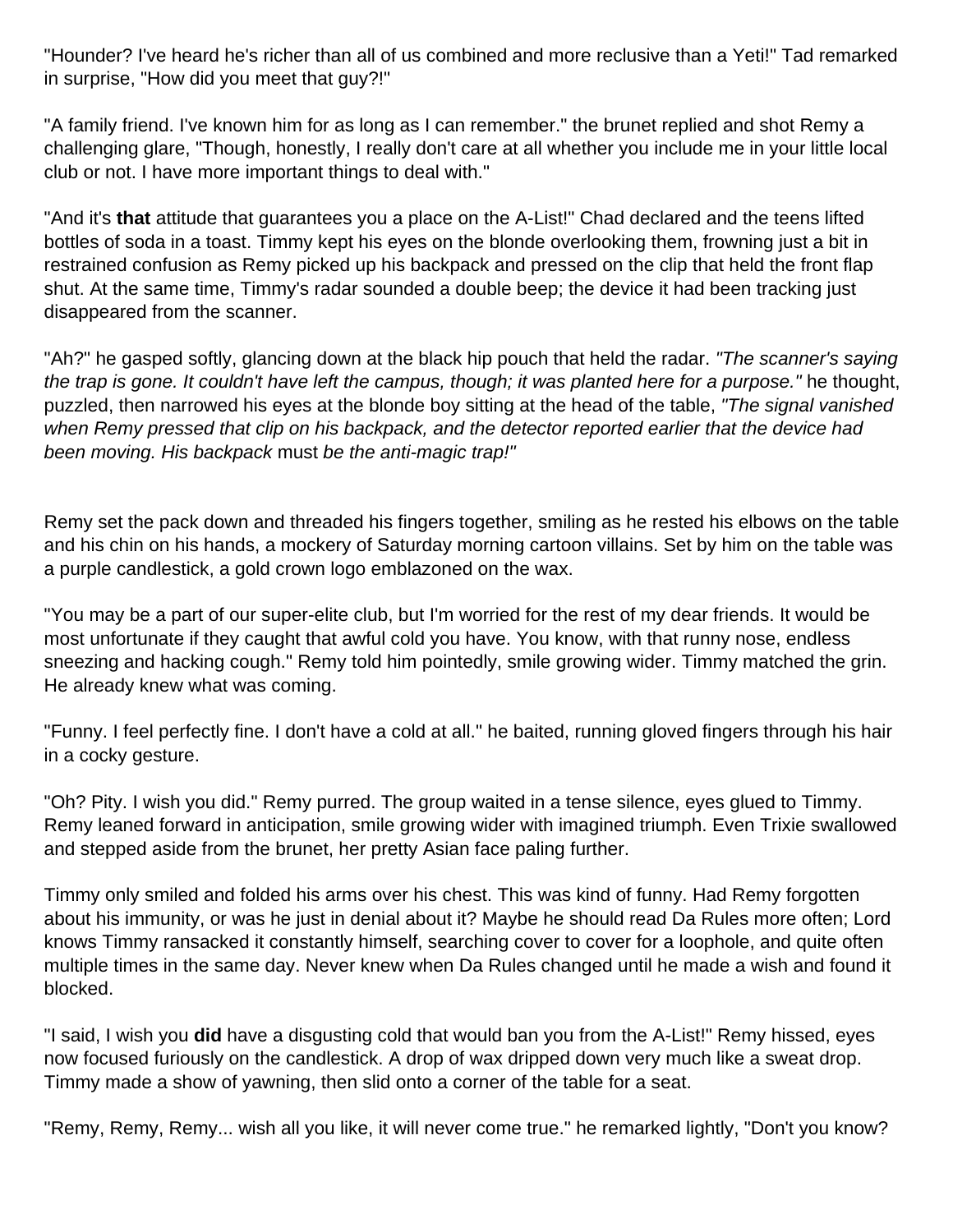Not all wishes can be granted. There are rules to life, and none of them apply to **me**."

"Timothy, stop it. Don't cross Remy. He can do things no one else can." Trixie whispered in warning, eyes darting up to his face before dropping down to stare at the grass, her body stiff and arms held rigidly at her sides. Just from looking at her, the young immortal could feel a strangely hot energy, a compulsion to explode at something or someone and she was doing all she could to contain it within herself.

He couldn't help it; he gave her the same reassuring smile he had given Tootie, then turned back to eye the backpack as he gathered up the mana for a spell. The circle shone beneath him, hidden by the table so no one could really see it spinning just below their feet.

"Don't worry. He's not the only one," he murmured and mentally released the Lightning spell. Remy jumped aside with a cry as the bolt shot down and destroyed the trap hidden in the backpack. The other teens leaped away from the smoldering wreckage in shock, chattering excitedly as they crouched and covered their heads, scanning the skies in search of where the next bolt may strike. Trixie stared at the remnants in disbelief, wide eyes turning to stare at Timmy's face as he gave Remy a smug grin. "...with power." he finished and slid off the table with a satisfied sigh, "Strange weather we're having today, huh, Remy? I'd like to see you try to wish that away. Assuming, of course, you even have the influence to change the laws of nature." He waved a casual good-bye to the group, then walked away to reclaim his own backpack.

More mysteries now. Why would Remy carry around an anti-magic trap while Juandissimo was with him? What was he doing that kept the rest of the A-List from making any sort of stand against him? Why were the Dimmsdale rich kids just as miserable as the others if they lived in a safe zone? And Trixie was acting strange. He wasn't sure whether to be bitter about her lack of caring or concerned by her random shifts in mood and sides.

"I'll find out soon enough. More training and a better plan, and maybe I'll actually become the Hero Dimmsdale needs." Timmy murmured, then sighed again, this time more dejectedly as his shoulders slumped down, "Or I'll just keep screwing up until every fairy in this city turns to dust. Why can't being a Hero be easy?" He picked the Fenton Phone out of his pocket and clipped it to his ear, "Wanda? The anti-magic field on the high school is gone. I wish I was in New York with you and Cosmo."

He disappeared in a blast of smoke and magic, leaving only tag-along Trixie behind to watch in a stunned silence.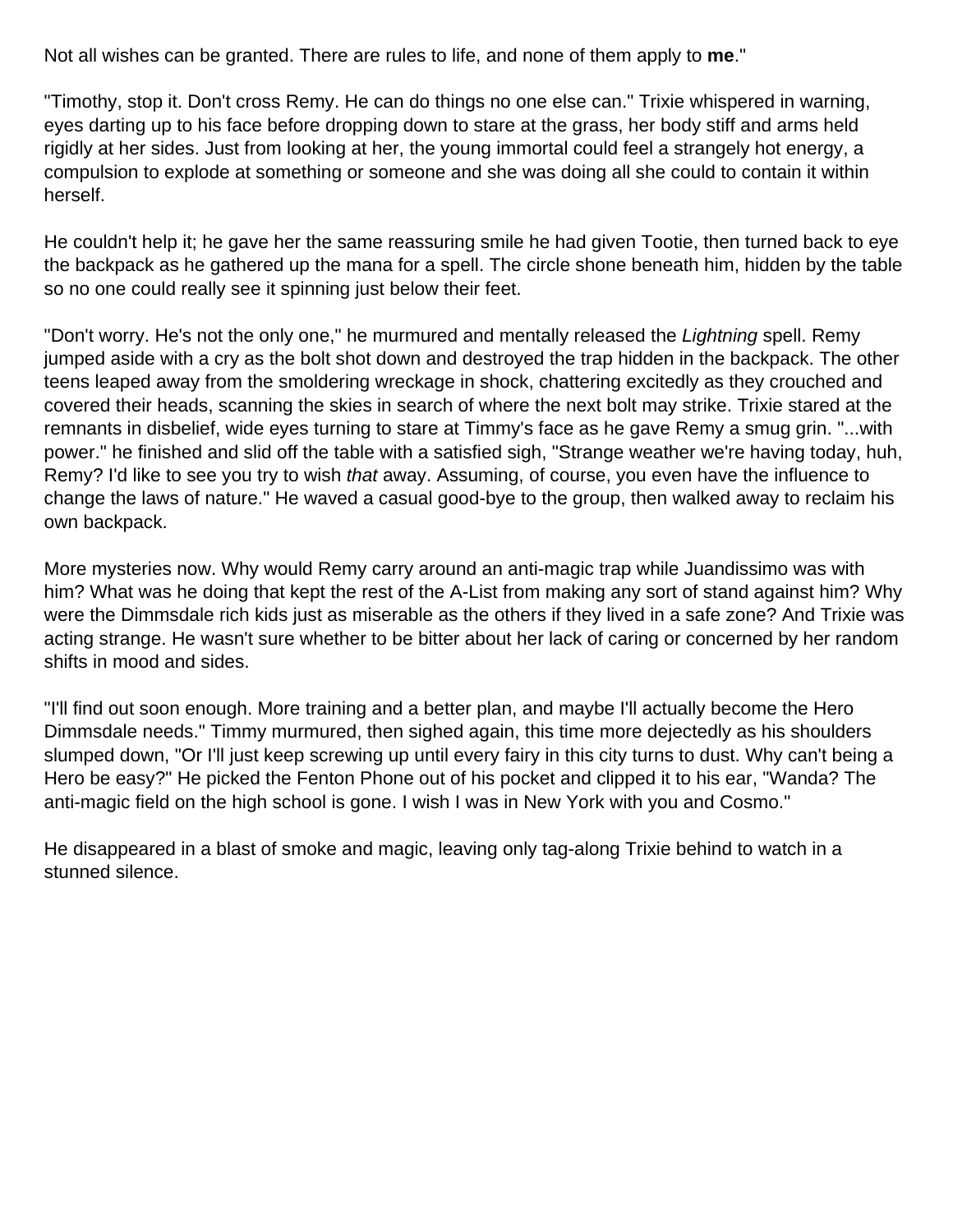# **13 - Timothy's Mission**

#### 13

Having lunch at the high school with Timmy's friends was somewhat therapeutic for Tootie, and knowing that she shared the pain of losing someone so close and important with them meant that they had no qualms over inviting her to their open lunch periods. She felt a sort of pride at being able to say that she had older friends, could walk from her school to the bus stop, hop on it to get to Oberon High and sit down for lunch with a circle of fellows who commiserated with her over the absence of Timmy Turner. It made things a little easier to deal with, especially since the high school was another of those magic-blocked places.

"It's awful nice of those boys to be friends with you." Romi remarked cheerfully as she floated by her godchild. The walk from the bus stop to the actual middle school covered two streets and the area was clear of witnesses; everyone was either at work, in their homes or at school. Tootie nodded, pushing her glasses up on her nose and letting gravity pull them down again. "Is something on your mind?" the fairy asked tentatively, "Maybe I can help with it. There's almost nothing my magic can't handle."

"Huh? Oh, it's nothing big, I don't think." the young Goth murmured and managed a smile, "It's funny, sort of, how A.J., Chester, Elmer and Sanjay all insist that Timmy should have been fine that day. They've been working on that computer program for four years; you'd think the police would have spotted something sooner themselves." She rubbed her head again, a frown replacing her expression. "Y'know, that dream's been bugging me for a couple of days now. I can't figure it out. My dream translation books don't have a clue as to what it means." Romi paled and held her wand tighter, putting on a smile for her godchild's sake.

"A dream? What dream could be bothering you? It's probably nothing important." she remarked airily, "We're almost to your school. Why not make a couple of wishes before we go in? Just to tide us over until we get home?" Tootie pushed her glasses up once more and the fairy sighed, waiting for the shoe to drop.

"I wish I knew what my dream was all about." the girl finally said and Romi raised the wand, only to have it flop over as a dud, "Okay, so why was it blocked this time? Are we still in an anti-magic zone?" Her fairy shook her head.

"Sorry. I can't grant that wish. It violates Da Rules." she explained and squirmed under Tootie's expectant glare, "You remember what I said about that boy and his immunity? Well, your dream was put under that same protection because granting a wish involving it has no degree of separation from him." The glare became a blank stare and Romi sighed again. "Your dream reveals his identity, so it violates the vow we fairies made. I can't grant a wish involving it because Da Rules forbid it." she explained further. Tootie threw up her hands in exasperation, fed up with hearing how every step forward she tried to take was being forced away because of that stupid book.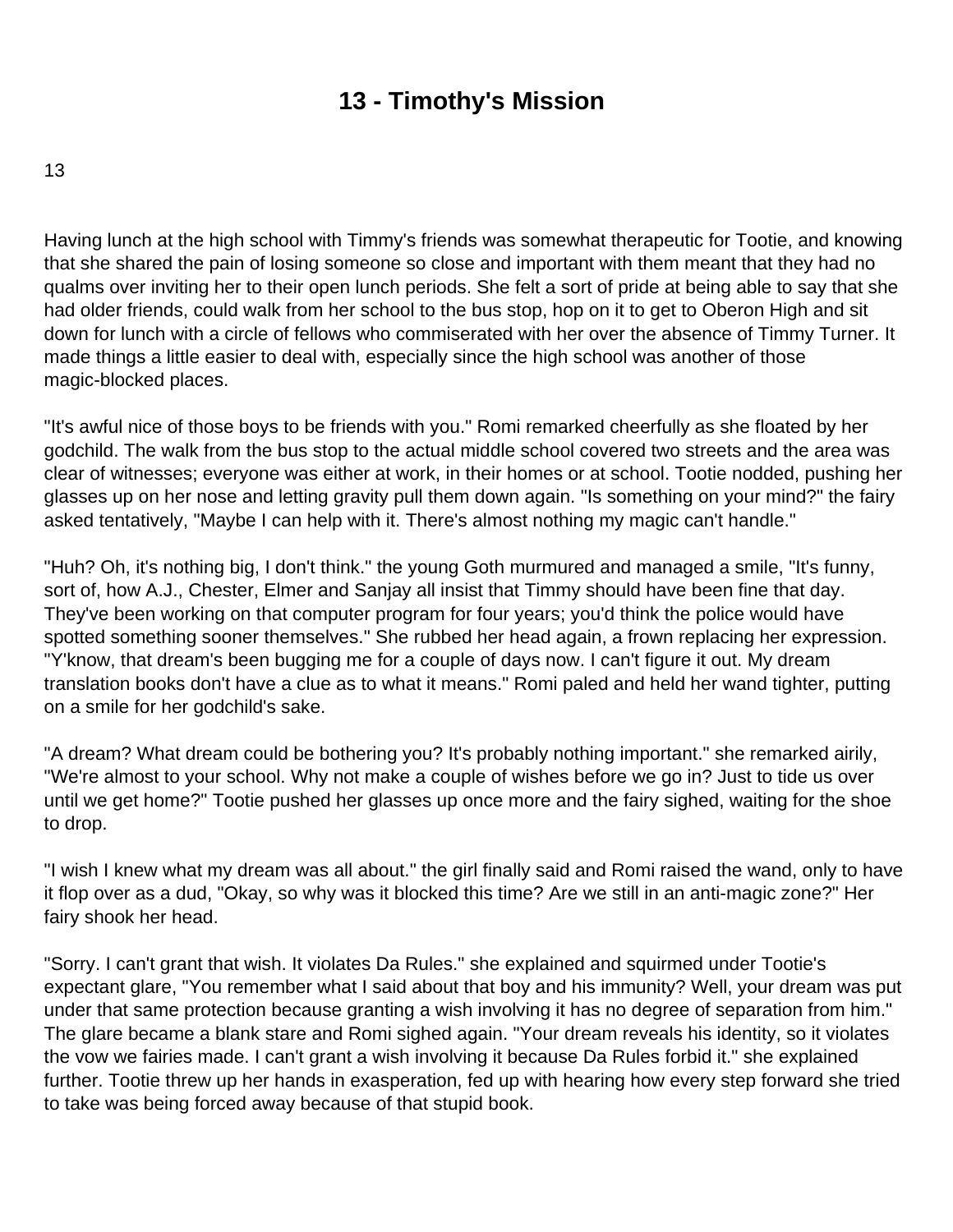"Ugh! Fine! Whatever!" she yelled in frustration, "I don't wish I knew about that stupid dream! I wish I could be with somebody who could just explain what the heck all this craziness with magic-blockers and mystery boys is doing in Dimmsdale!" Romi whimpered, shut her eyes and lifted her wand. It didn't matter where her magic took them to grant the wish. It filled no requirements to be blocked and she didn't want to face what could happen once the wish actually went through. The two of them vanished in a burst of magical smoke.

### $-*-*-*-*$

When the smoke cleared, Tootie found herself in a room filled with people dressed in strange costumes. For a moment she panicked; Romi was fluttering by her in full view, one arm raised to cover her eyes for some reason. What if she was seen and Jorgen Von Strangle came to take her away?

But no one moved and after a puzzled prodding at one of the costumed boys earned her no response, Tootie realized that she'd been taken to a place full of statues, very realistic statues. She looked around herself in confusion. Where was she, exactly? The young Goth could see from the walls and floor that the building was huge and built to resemble something akin to a castle or cathedral, an ancient-looking structure of some kind. There were tapestries all over and, as she began exploring the area, rooms filled with artifacts, pictures, statues and random items that didn't seem quite real. She assumed that she was in a museum of sorts, but what kind?

Romi finally brought her arm down and opened her eyes, squeaking once as she realized Tootie was wandering off without her. In a flash she was in her jacket disguise, wrapped around the girl as she headed down another hall in the quest to find answers.

"That's weird. I wished for someone to explain all the stuff going on in Dimmsdale and you bring me to some museum?" she remarked to the fairy, "Why? What does some old guy know about magic and...?"

"...doesn't explain why Remy would have it if someone else had it first." the mystery boy's voice drifted from a nearby hall. Tootie froze, then brightened. Hey, forget looking for someone to explain this; she'd rather find out from the cutie himself!

"Romi! I wish I was invisible!" she whispered excitedly and Romi poofed free to grant it. She held the wand out to her godchild, the star glittering gold, and the young Goth watched her fairy godmother use it as a fountain pen of sorts, sucking away the color that made her visible. Waving her hands before her, Tootie chuckled. She knew her fingers were wiggling, but she couldn't see them at all! This was going to be fun! Grinning, she hurried off to find the source of the voice, leaving Romi behind to look around in confusion, calling her name softly.

It didn't take her that long. All Tootie had to do was turn a corner and there was the mystery boy in a room with a red-haired man in green clothes. She halted dead in her tracks, mouth open in shock. She knew that man, he was in her dream! He was an angel with beautiful red wings of shining light. And if he was real, then that meant....

Her eyes went back to the mystery boy and it was as if the laws of physics decided to play with gravity for her alone, plummeting her heart into the deepest pits before shooting it into the heavens. That was no mystery boy standing there in pink shirt and hat, glaring intensely at something the older man was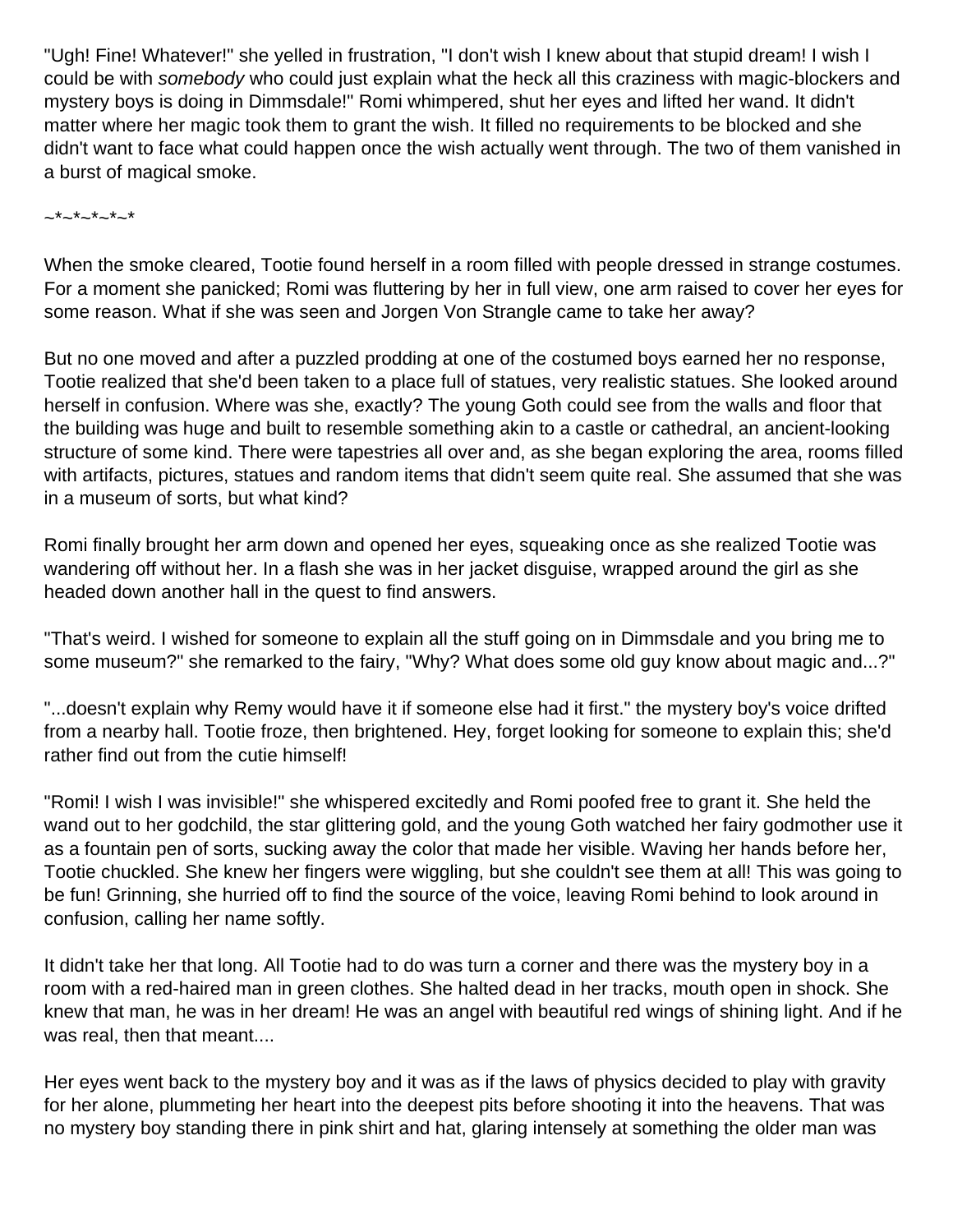holding out to him. That was Timmy Turner, alive and well. Somehow her feet carried her into the room, placing her in a position to study him better as he shook his head slowly.

"Does it matter? We know, now, that at least two other people besides you and Cosmo handled this thing. Whatever this switch was involved in, it was important enough for Remial to consider it a trophy of sorts." the redhead remarked in answer to the partial question Tootie had heard. The fairies from her dream, the green and pink ones, floated by Timmy with equally confused faces. The boy lifted his head with a frustrated glare, arms folded over his chest. Tootie couldn't help it, that serious face, those blue eyes she thought she'd never see again, that messy hair she always was tempted to push out of his face; she gave a happy little sigh of pleasure at being able to see him again, and not in a dream this time.

And both Timmy and Caleb shot their gazes straight at her, eyes narrowed dangerously.

"Eeks!" Tootie squealed as the boy fell into that spell-casting pose from her dream, a large circle of white light spinning at his feet as the fairies dropped low to hover by his shoulders, strange wands in their hands. The pink one, Wanda if she remembered correctly, now wielded a large half-war hammer, half-battle axe creation in both hands, a fierce expression on her face not unlike that of a mother willing to tear into Hell itself to protect her child. The green-haired fairy, the one who must be Cosmo, gripped onto a long scythe with a slightly angled handle, its reverse-edged blade shimmering in the light of the museum. Beforehand, he'd had that vacant, dopey look that made him seem fun and kinda stupid; now there was a near-malevolent glint in those green eyes, a strangely twisted smile that seemed to dare her to give him an excuse to use the scythe. The angel-man only stood calmly, staring straight at her before finally speaking.

"All right. I have you on an infrared spectrum, girl. You are an intruder here. Reveal yourself immediately or I will not be responsible for what these three will unleash on you." he ordered coldly. Tootie squeezed her eyes shut with a whimper. This wasn't supposed to happen! She wished to find out what was happening, and now the boy she'd considered her one true love was going to conjure up a magic spell to wipe her out!

"Romi! Help! I wish I was visible again!" she screamed and her fairy flew into the room in a panic.

"There you are! Eeeks! Don't hurt us!" Andromeda wailed, waving her wand maniacally to grant the wish, eyes just as tightly shut as her godchild's. In a blast of smoke and magic, Tootie's body came to full view, huddled and trembling before the group. What was going to happen to her now? She whimpered again.

"Tootie?!" Timmy exclaimed in shock, and she cracked open an eye to look at him, "How did you find me **this** time?!"

 $x^*x^*x^*x^*x^*x^*$ 

One hour earlier~

The burst of pink and green smoke dropped Timmy into the conference room of the Archives. He pat his clothes clear of excess fairy smoke, then looked up at the couple who'd poofed him there. Wanda had a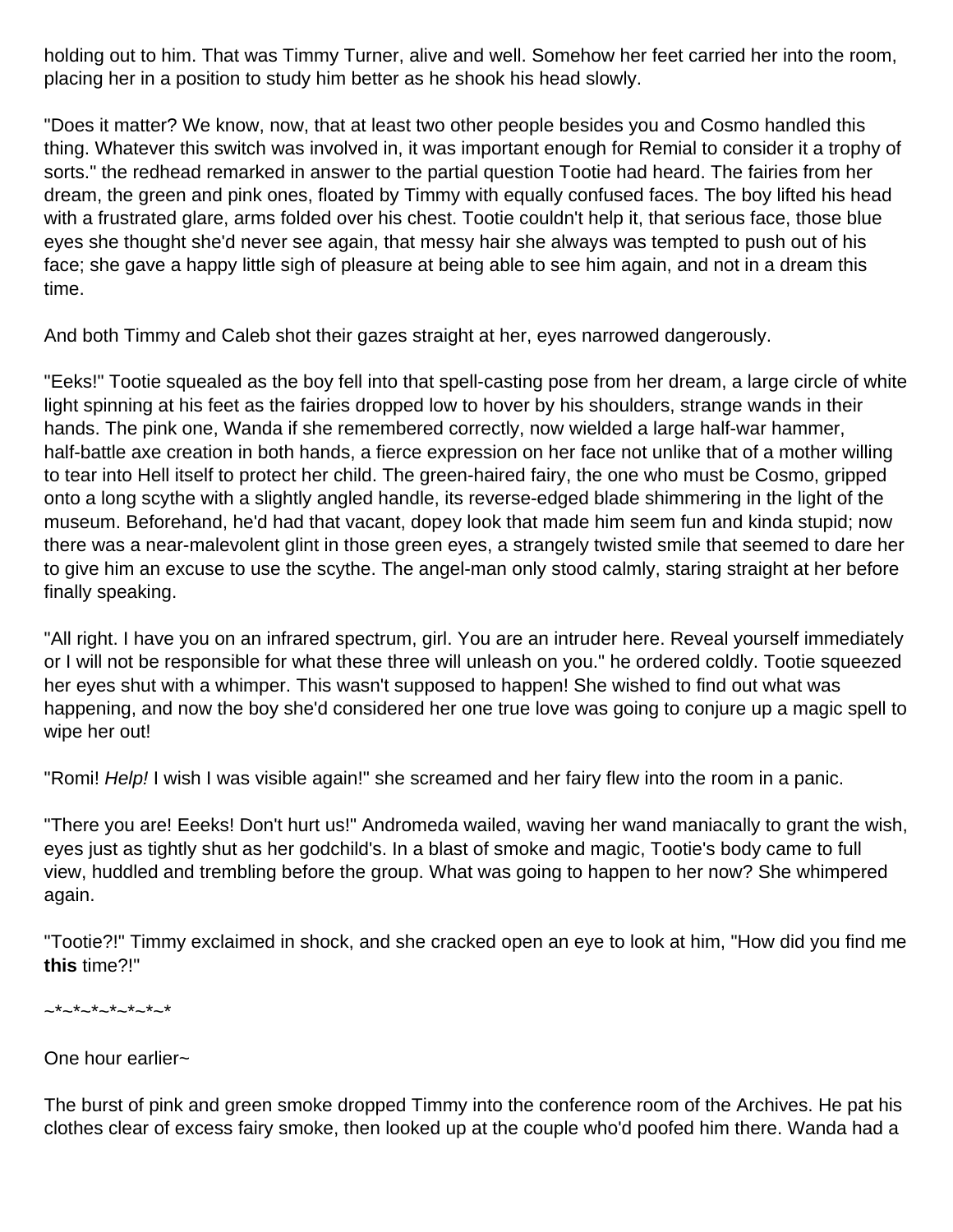relieved look on her face, Cosmo was cheerful as always, grinning as he folded his arms over his chest.

"Have fun?" he asked, "Smashing traps is fun, isn't it?" Timmy managed a smile for them, unsure exactly what to say. Between learning Tootie was hanging out with his old friends, seeing Remy ham it up as practically King of Oberon, and watching Trixie sway back and forth between loyalty to Remy and panicky need to protect others, the thought of answering that question made him physically ill. Either that, or he'd come down with a bug somewhere and it wasn't happy with his skipping lunch just to find a nullifier and smash a trap.

"I need to sit." he managed to mumble and headed off to his room in the building to do just that. The fairies looked at each other worriedly, then shot after him.

"What's wrong, Timmy? Something happen in school?" Wanda pressed, clutching her wand tightly as she searched his face for clues. The boy shook his head slightly, quietly walking down the hall to a door not far from the conference room.

"Not really. Not anything that involved a fight or stuff." he replied and pushed the door open, stepping into his 'home-away-from-home'. It was a perfect replica of his bedroom back in Dimmsdale, right down to the empty fishbowl by the bed. This particular bowl was actually used to house the fairies. Timmy flopped back onto the bed, sighing as his mind continued spinning with questions. This wasn't going to work. With all that clutter and confusion, he'd be hard-pressed to focus on the true problem at hand; the destruction of the eight control towers for the anti-magic field.

"See? Everything's fine!" Cosmo cheered and zipped into the bowl in goldfish mode, swimming around happily. Wanda shot him a glare, then looked down at their godchild, unconvinced.

"You don't look well. Are you sure nothing happened? The field on the high school is gone, so you can always wish something away or fixed or...." she suggested, watching his face for a reaction. Timmy looked troubled, brow furrowing slightly in thought.

"I wish...." he began softly, then closed his eyes with a sigh, "No, never mind. It'll undo what I did today. Where's Caleb?" Wanda uttered her own little sigh of defeat and spun her wand in the air, tracing circles with it aimlessly.

"He's doing his final scans on the switch. He didn't look at all happy with it either." she began and mirrored her godchild's previous troubled expression, "According to his early scans, there are four sets of fingerprints on that switch; yours, Cosmo's, Remy's and one other. He hasn't been able to pinpoint exactly who the last set belongs to yet." Timmy sat up suddenly, startled as he looked up at her.

"Someone else had that switch before Remy had it?!" he cried and turned a faint shade of green, gloved hand rising quickly to cover his mouth, "Uugh-mph...." The pink-haired fairy now looked frightened.

"Timmy? What's wrong?! You look sick!" she exclaimed and began waving her arms in a panic, "I knew I shouldn't have let you out of bed so soon! You haven't recovered from that robot ninja army attack!" The boy shook his head and pulled his hand away.

"It's not that." he murmured confusedly, "This is something else.... I feel... weird...." He blinked, then shot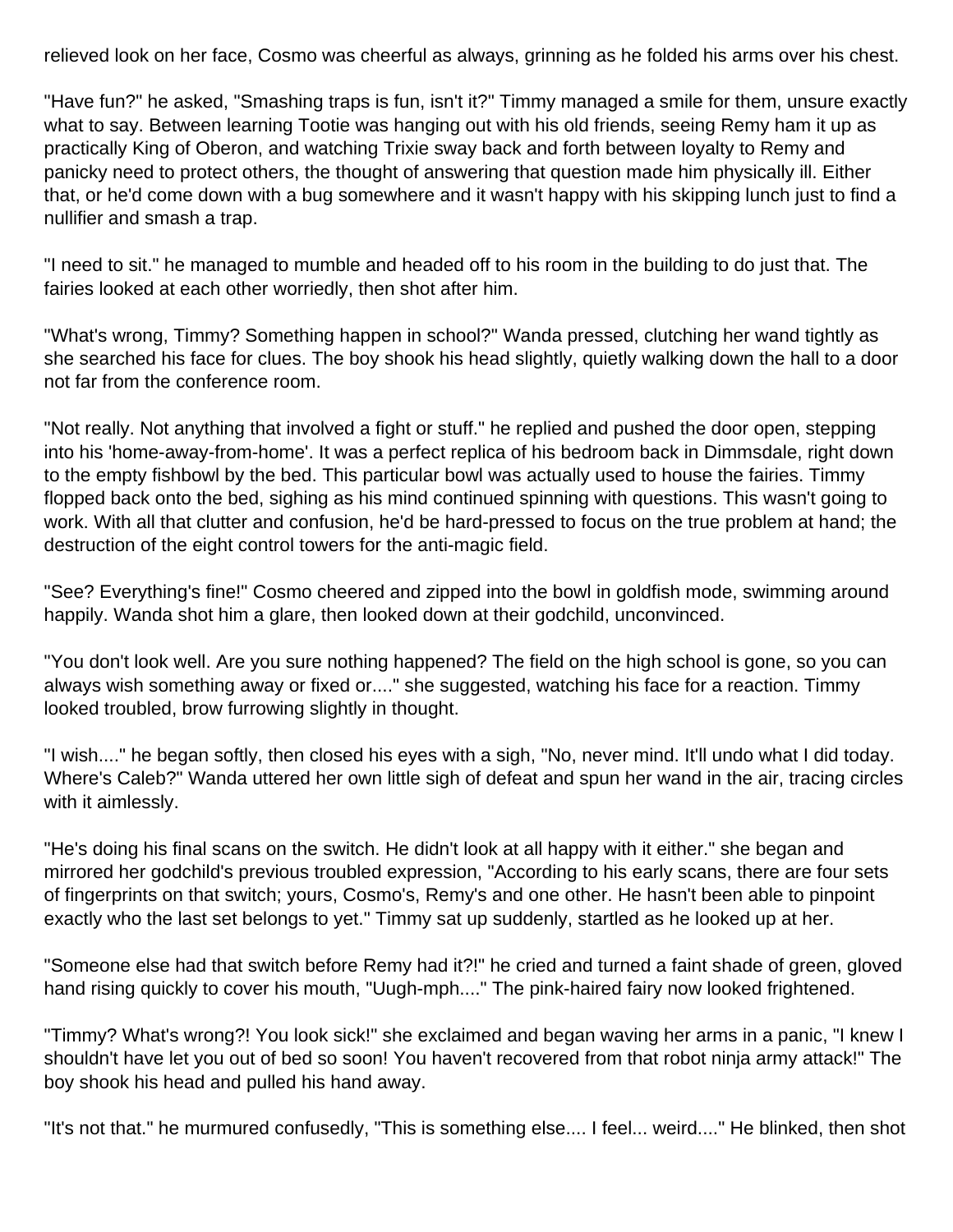out of bed for his bathroom door, slamming it shut behind him. Wanda and Cosmo blinked at the sealed room, then jumped as a knock came at the bedroom door. She waved her wand to partially open the door, flying over to look out at the redhead that stood there just outside.

"The tests are complete. Are you ready for the results?" Caleb asked and tilted his head, "Did Timothy arrive yet? He should hear this as well." Wanda tapped her fingertips to her teeth, eyes darting from the bathroom door to the android furtively.

"Erm, actually.... could you give us a few minutes? Timmy's feeling a bit out of sorts." she remarked vaguely as Cosmo pressed his ear to the bathroom door and mimicked what he heard.

"Bleh! What's 'Bleh'?" the green-haired fairy asked innocently, "Wanda! Is 'Bleh' the latest fad?! I don't wanna be uncool!" Wanda winced and glanced back at the now stern expression of the living android just beyond the doorway.

"I'll wait a little longer for you all, but I'm going to want to run a few tests on him as well." Caleb growled and walked away, muttering irritably to himself about having to play nurse yet again.

"Now, there's rain sounds. Is 'Bleh' out of fashion already?" Cosmo put in and Wanda merely sighed in a mix of exasperation and frustration as she shut the door. "What? I just want to be hip! These fads move too fast!" he added in annoyance. After a moment, he flew back from the door, a strangely serious frown on his face. "It's another step. We'll need to monitor him more closely from here on." he murmured coldly, then smiled brightly at Wanda, "When's dinner?"

The meeting with Caleb in the conference room a half hour later was with mixed feelings. The android stood before the computer with the switch in hand, looking up at a group of charts and graphs on the screen. Timmy walked into the room with the fairies floating by him, one concerned, the other blissfully oblivious to what was going on. He felt somewhat better, now that he'd changed from the often dark clothes of the Neogene persona into his usual pink shirt and hat. The shower helped as well, providing a refuge which was further enhanced by another meditative state, filing all the puzzling mysteries he'd picked up that day into corners of his mind for later contemplation.

Now he could focus on what the android had learned, calmed but still curious.

"Feeling better, I see." Caleb remarked without looking at him, "Are you ready for this? It's still an enigma to me, but this is what I've learned so far." Timmy nodded, hands shoved into his pockets.

"Wanda gave me a basic rundown. You found four sets of fingerprints on the switch. You also figured out where three sets came from, but that last one...." he began and the android finally turned to him.

"Belonged to an adult. The fingerprints that were Remy's are of a size consistent with that of a child." he finished seriously and the young immortal pulled his hands free in shock, stepping back from the redhead as his godparents took on puzzled expressions. "This switch... it was handled by Remy when he was younger, and before that, it was in the possession of an older person." Both of them looked down at the cheap bit of plastic and wire. "Also, I ran a background check on this brand. It's only sold in the Imperial county, and only a small supply of it sold before the company that manufactured it went belly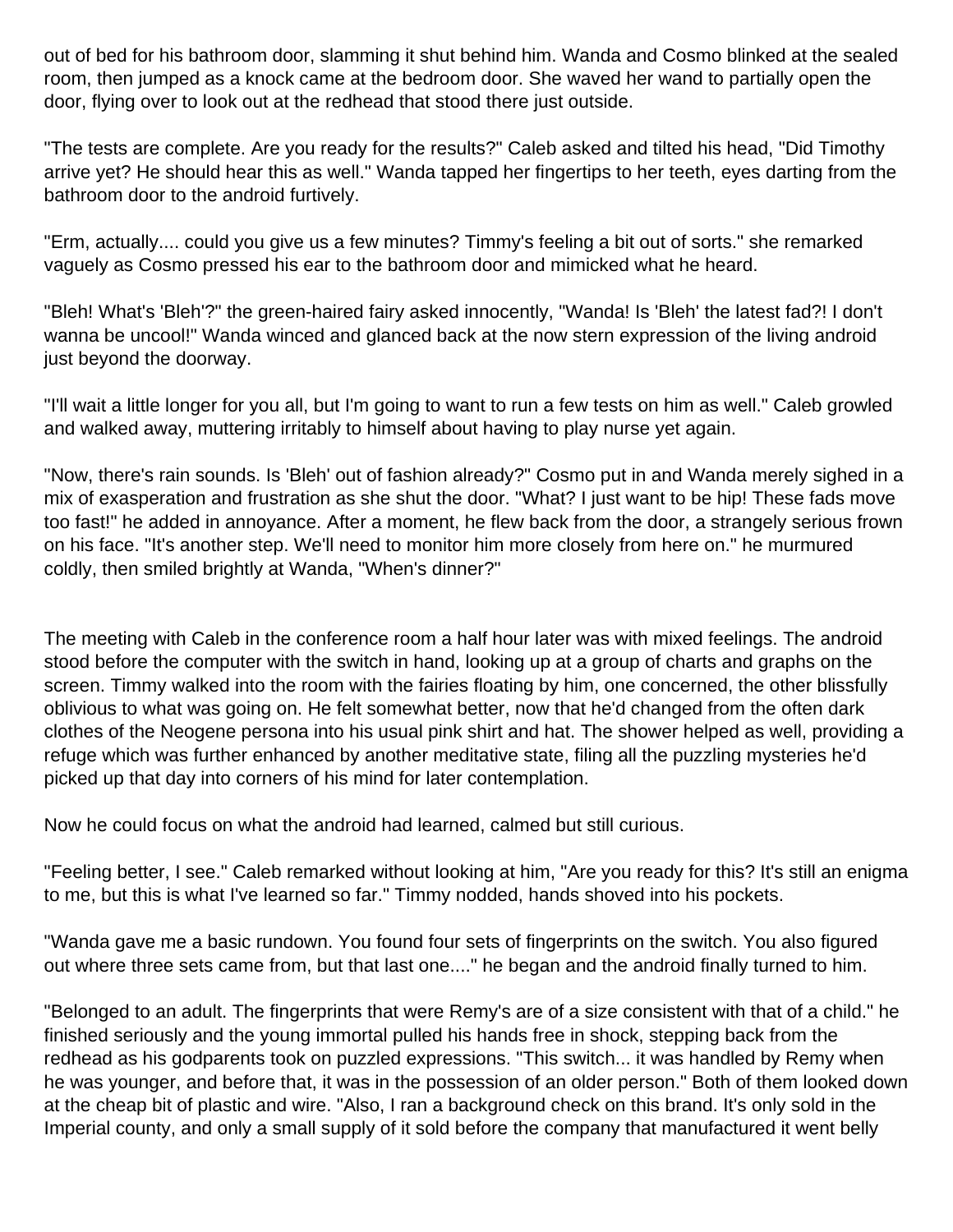up." the android went on, "I'm assuming this particular switch was bought in Dimmsdale during the time the company existed, and, from the prints I lifted, by the adult I haven't identified yet." Timmy blinked in confusion, then glared down at the switch.

"So you're saying that this thing was bought in Dimmsdale by some grown-up? And somehow it wound up in a rich kid's house?" he asked and shook his head, "That's strange, but it doesn't explain why Remy would have it if someone else had it first." Caleb shrugged slightly.

"Does it matter? We know, now, that at least two other people besides you and Cosmo handled this thing. Whatever this switch was involved in, it was important enough for Remial to consider it a trophy of sorts." he remarked. Timmy continued scowling at the switch, folding his arms over his chest. This was confusing and even more irritating; first a possible deal between Crocker and Remy involving magic zones and traps, now a mystery involving a cheap switch he got as a kid from some older guy....

#### Wait....

He lifted his head to speak, a sudden insight on the tip of his tongue, when a strangely wistful sigh came out of nowhere. No, not nowhere. He turned a sharp glare towards what appeared to be empty air not far from him, noticing out of the corner of his eye the android doing the same. Something was there. He couldn't see it, but Caleb could be searching through different spectrums of vision to find the source of that sigh. He heard a squeak of surprise and immediately dropped into his stance for spell-casting; without his staff he could only take up a crouched form, ready to dart aside once he finished the incantation.

In the meantime, Cosmo and Wanda caught onto the sudden shift in mood and swapped out their star-topped magic wands to the non-magical battle wands crafted for them by the living doll. They dropped to flank him at shoulder-level, a formation they often trained with on Derris-Kharlan in team practice. Wanda was the physically stronger of the fairy couple and, with the Heartache Hammer in her hands, she could obliterate traps in only a few slams using either the war hammer head or the honed edge of the battle axe blade. Cosmo was lighter, faster, and used the Windcutter Scythe with such lethal brutality at times it scared the young immortal. It was rare for the blade to actually touch anything; usually, Cosmo just whipped it before himself, generating multiple blades of air pressure to slice into his targets from a distance. Timmy hoped there wouldn't be a need to actually use it.

"All right. I have you on an infrared spectrum, girl. You are an intruder here. Reveal yourself immediately or I will not be responsible for what these three will unleash on you." Caleb remarked icily and Timmy looked at him in surprise. Girl?

"Romi! Help! I wish I was visible again!" the voice screamed in terror and he dropped the spell as the fairy from several nights ago flew into the room. Romi? Andromeda? Then that meant....

The fairy squealed something out but she waved her wand and Tootie suddenly appeared in normal view, half-curled in a defensive posture and shaking so hard it looked as though she were trying to generate her own personal earthquake. Caleb raised an eyebrow in surprise, then turned to look at Timmy, but the boy could have cared less at the moment. Just the fact that she was **there**, she'd followed him **again**, despite his wish to blur her memory of his identity, was enough to blow away any amount of calm and sense he'd managed to recover.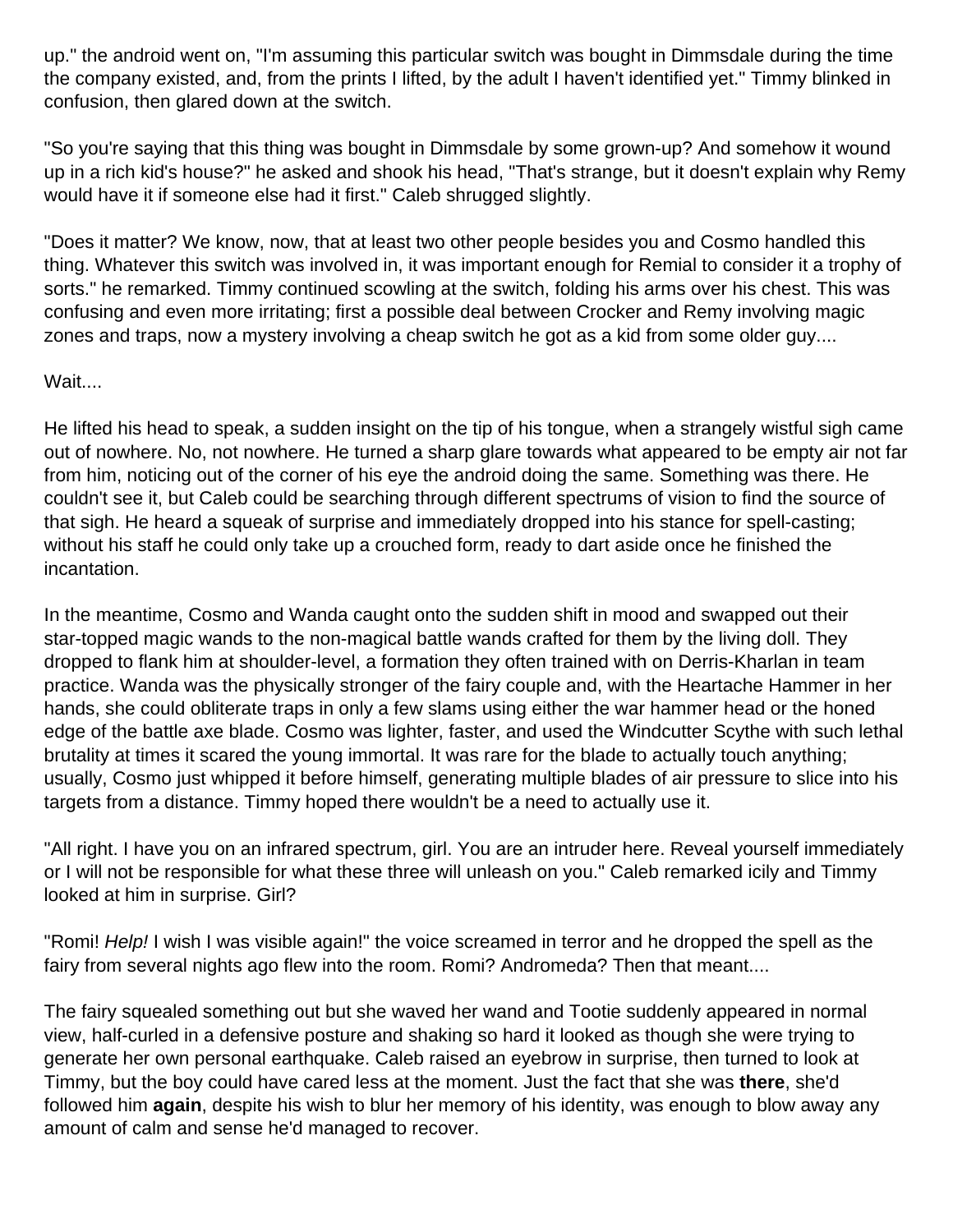"Tootie?!" he exclaimed in disbelief, watching her open one eye to peek at him from over her glasses, "How did you find me **this** time?!"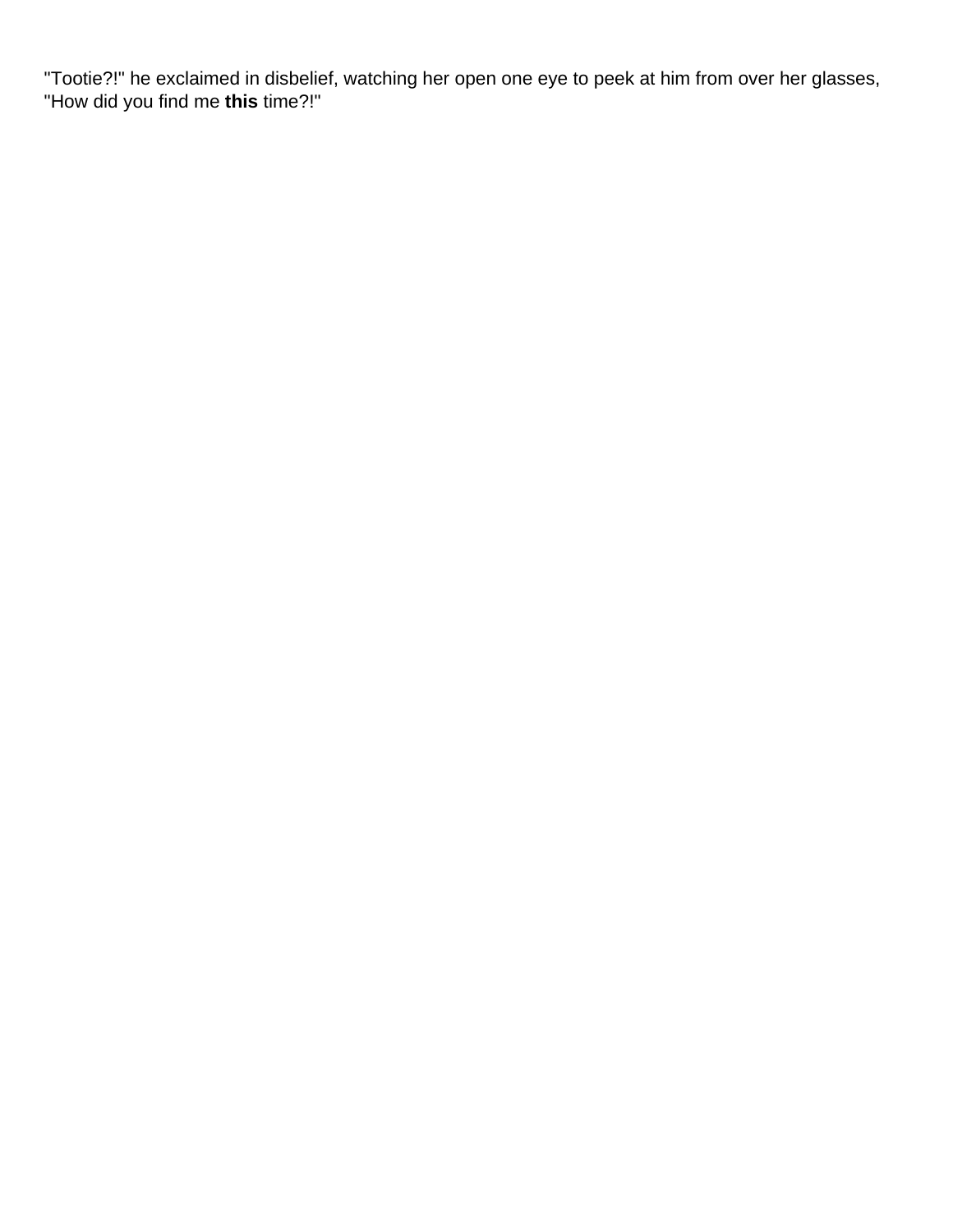## **14 - A New Team Member**

#### 14

She stared at them all, watching as the two other fairies relaxed and poofed their strange wands away, replacing them with the normal star-topped ones. That let her relax a little more. They were really scary-looking with the other wands; fairies weren't supposed to be scary, right? Or was it okay for them because they were banished from Fairy World?

"Caleb, it's okay. It's just Tootie." Timmy told the angel-man beside him. He was only standing there, watching her with a stern look. Well, now she had a name to the strange angel that was helping her childhood crush. He gave a little shrug and folded his arms over his chest, looking away at something else. She relaxed even more; it seemed like everything was okay now, so she hurried over to throw her arms around the pink-clad boy, letting her heart soar at the contact. He didn't disappear! He was real! This wasn't a dream; Timmy was really here in front of her!

"It's you! It's really you! I found you!" she laughed in joy and relief, pressing her cheek to the soft fabric of his shirt.

Romi busied herself with bowing repeatedly to Cosmo and Wanda, apologizing so quickly and so often, the words ended up ramming into each other on their way out of her mouth.

"I'm sorry! I'm sorry! Please forgive me! I didn't know he'd be here! She wished for someone to explain things for her and I brought her to Caleb because he was one degree away from Timothy, but I didn't know Timothy himself would be here!" she begged, "I'm sorry! I'm sorry!"

"It's all right, dear. We can't really blame you. She wished it, you dished it. Rules are rules." Wanda sighed in resignation.

"Hmph." Cosmo muttered irritably, folding his arms over his chest and glaring at the floor. He said nothing else about the situation.

"It's really you...." Tootie murmured, still hugging her long-lost love. So warm; someone who was supposed to be dead for four years shouldn't be so warm. He'd been gone for so long, and she'd been so heartbroken when he died. There was a brief movement and from the corner of one eye she could see the angel, Caleb, walk silently out of the room, granting her and the boy some privacy.

"Cosmo, Wanda." Timmy murmured and Tootie turned her face enough to watch the fairy couple nod once in response to their names and fly out the door. Vaguely, she wondered how much in tune he was with his fairy godparents, to say only their names and have a silent wish be granted.

"Romi?" she whispered, wondering if her own fairy would understand her desire to be left alone. Andromeda looked at her, puzzled, then with widened eyes as it seemed to dawn on her what she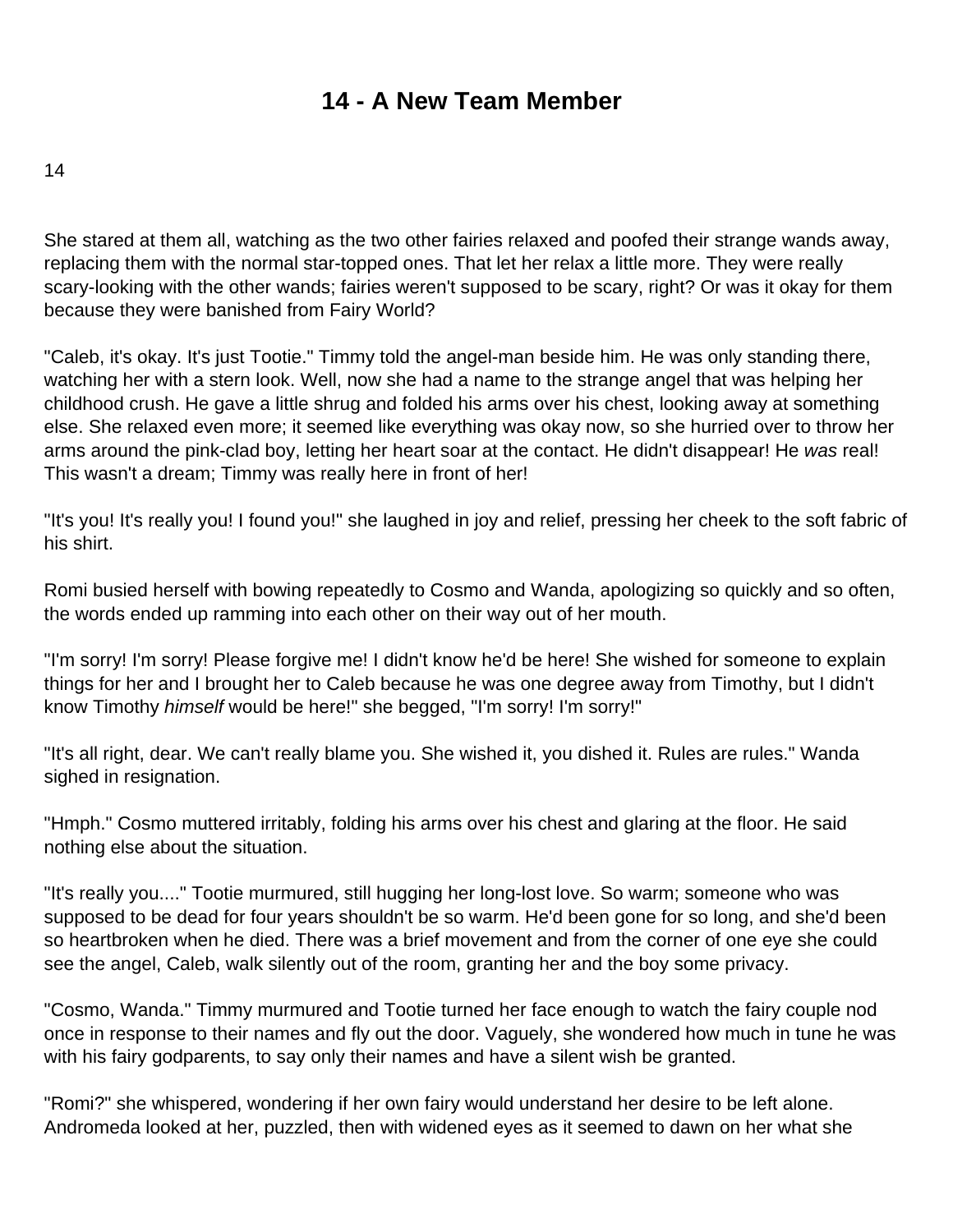wanted.

"Call me if you need anything. I can't be too far from you. Rules." she replied and followed the pink and green fairies. Tootie smiled briefly, then returned to burying her face in the pink shirt. Detergent, rain-scented, this shirt was freshly washed, and mixed with that was the scent of a living, breathing human being. Not just any human; this was Timmy Turner, the Heart of Dimmsdale.

The boy who crushed her dreams when he was pushed off the jungle gym at school, and refused to move from his prone position on the grass despite all her wails and pleas.

She sobbed as that memory dredged up still more, each driving buried pain to the surface. Endless days of loneliness and sorrow after the funeral, and with every day she went to school and found his seat forever empty, and then the grief turned to anger. She twisted the pink cloth in her white-knuckled fists, fury building at the memory of Remy's smug expression from the day of the funeral on, that look that spoke of some perverse pleasure in the knowledge that Timmy was gone, and this... this final straw!

He had been alive, all this time, and he had the **gall** to hide the truth from **her**! From Dimmsdale! From the people who lost hope because of him!

And then it all melted away again, drowned in confusion as she felt him return the hug. Not a word, not an attempt to escape her as he used to do as a kid, but just a silent acceptance of the embrace and even one of his own for her.

"Tootie, why are you crying?" he asked her softly. She managed a tremulous smile. What a stupid question... and yet he sounded as though he were trying to hold back his own tears when he asked. Maybe it was to cover up the fact that he was crying too?

"I missed you so much, Timmy. I thought you were dead. Everyone said you were dead." she mumbled and pulled back to look up at him. Her glasses were dotted with teardrops, and she managed a small laugh as she pulled them down to wipe the lenses. Slipping them back on, she pulled together her courage and looked right up at him again, her tear-stained face determined. "Why did you lie to us, Timmy? Why did you go away for so long?" she demanded, trying not to let her emotions overwhelm her again, "Four years, Timmy! You left us all for **four** years! Why?!"

He looked stunned, baffled even, like this was some bizarre joke she was playing and he was the victim. Then his expression changed, somber, sorrowful, regretful. He opened his mouth to speak, closed it, then looked away from her.

"Tootie, that wasn't... what I mean is...." he began and a hurt look flashed across his face, "That wasn't a lie. That day, when I fell... Tootie, I really am dead. I just... didn't stay dead...." The young Goth stared at him as he turned back to her. "I had to stay away from home, I didn't want to, but I had to. Dimmsdale had to forget about me, forget what I looked like, and I needed time to recover and learn what happened to me... when I was brought back." he went on haltingly, "And then I found out what was happening to Dimmsdale, and... I had to change, had to train and learn magic, to come back and help, and...."

"Liar!" Tootie shrieked at him in sudden rage. Did he honestly think she would buy this load of garbage?! Cute he may be, but that didn't excuse the hell he put everyone through for four years! Especially the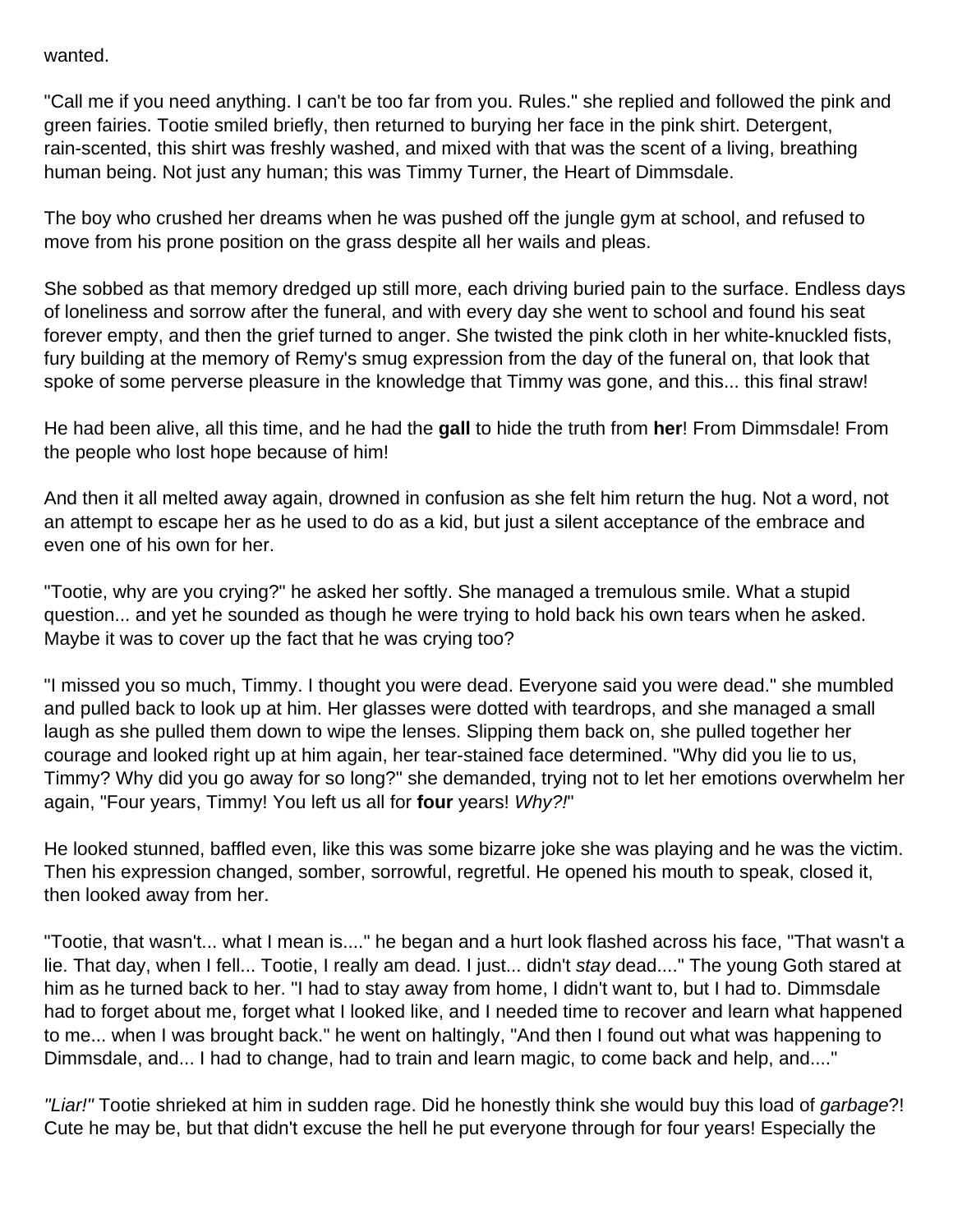hell **she** went through over him! "You're not dead! You're here, alive, talking to me!" He stepped back, startled, maybe even a little afraid. Good! He deserved it!

"No, that's not it! I really *did* die! Some friends of mine, friends that aren't really human themselves... they helped bring me back to life!" the boy stammered. Tootie flipped her hand at that, snorting in disdain.

"Yeah, yeah! The angel Caleb and that Danny Phantom guy. Romi told me all about it." she declared, "I'm twelve, Timmy Turner, not **stupid**!" She shook her fist at him, the fury returning. He just left the city without a single explanation; he didn't even leave **her** a good-bye note! Weren't they supposed to have been childhood sweethearts?! "You standing there is **not** something a real dead guy would do!"

### "But...!"

"No!" Tootie snapped at him and started pounding on the boy with her fists, venting the hurt and frustration and pent up sorrows, "Liar, liar! You're not dead! Do you hear me?! You're **not** dead!" She only barely registered that Timmy was just blocking her blows, deflecting a few here and placing his palms out to take several there, silent the entire time. "You were just a stupid coward in a stupid pink hat who staged a stupid plot to run away from home with your lousy fairy godparents and because of you...!" She jerked away from him, shaking violently from the hurricane of emotions, one fist still raised for another futile attempt to inflict some kind of physical pain to the boy who stood before her. "Because of you...!" Tootie choked out, dropping her fist to point accusingly at him, "Because of you... everyone in Dimmsdale lost their hopes, their dreams! They're all **suffering** because of **you**!"

He flinched at the verbal dagger she plunged into him and she managed a vicious smile of victory. Finally! A response! Now she was getting somewhere! Drill it into this boy's thick head and drag him home, announce it to the city, to the world. Timmy Turner still lived; the Heart of Dimmsdale still beats!

"What do I have to do?" he finally asked softly. She stared at him, uncomprehending, and he took on an aggravated expression. "Tell me, Tootie! What do I have to **do** to prove I'm dead?!" he snapped at her and she shrank back, eyes wide. This was new. This wasn't how Timmy reacted to yelling; he hid behind things, panicked, fled to avoid confrontation.

This wasn't the Timmy she remembered.

"Never mind. I think I know." the brunet muttered and closed his eyes. Tootie watched him take in a sharp little gasp of air, then exhale slowly. For a minute, he was still, calm and perfectly relaxed. Then, "Tootie. Come here. Do me a favor, okay?" he murmured and opened his eyes, holding out his hand to her. She looked at him warily, unsure. What else was he going to do, this boy who had Timmy's name and appearance but not his personality?

"Why?" she shot back and yelped when he grabbed her arm and pulled her back into a hug.

"Just shut up for once and listen. What do you hear?" he growled. Tootie blushed despite wanting to stay angry with him. How could she, when a warm feeling was flaring up in her cheeks and her ear was pressed against his shirt so closely?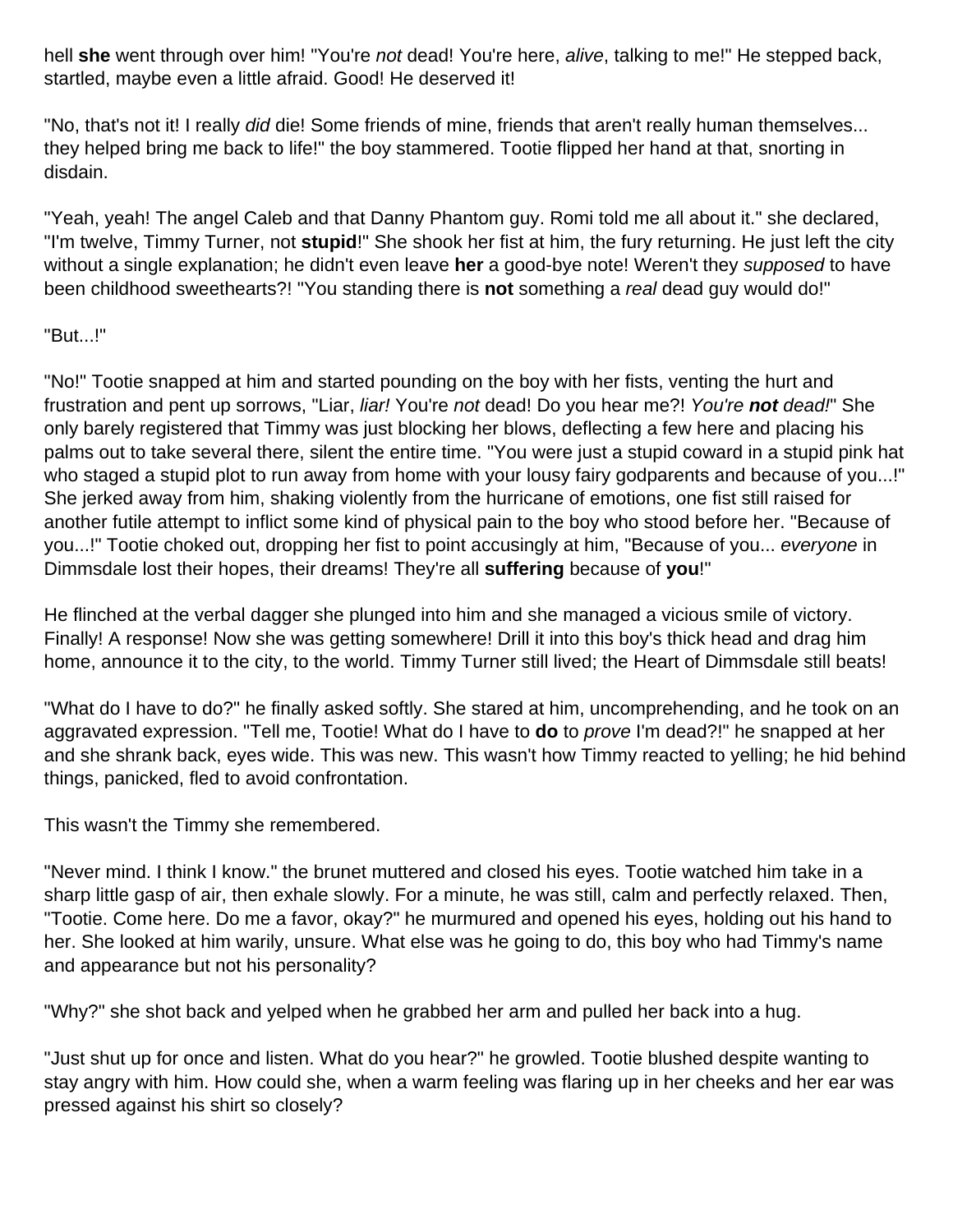"I don't hear anything." she managed to stammer out after a moment, "What am I listening for anyway?"

"A heartbeat."

"Oh, well, in that case...." Tootie smiled and pressed her ear closer. Maybe this was just an excuse to get close to him, riling him up enough to want to prove... he... was....

Something was wrong.

She halted her train of thought, brought a rein on her emotions for a moment. Something wasn't right.

Timmy said to listen for his heartbeat.

She was listening, but she wasn't hearing it.

There wasn't a heartbeat to listen to.

Timmy didn't have a heartbeat!

"Aaaiiee! What's **wrong** with you?!" Tootie screamed in alarm and horror, shoving herself away from him, "Your heart! It's...!"

"Not beating. I know." he sighed, leaning back against the computer and its many charts and graphs still running on the screen, "I don't have a pulse. I can force a heartbeat if I need one by doing a self-electrocution with a Lightning spell, but if I relax my body completely, the current fades and my heart stops." He looked straight at her, locking eyes with the young Goth to be sure his words, their meaning, truly got through to her. "My **real** heartbeat ended four years ago, the day I fell from the bars at school."

She looked down at her boots, taking it in. That was proof enough. How could anyone just stop their heart like that and continue to live, if they weren't already dead? Simple. Romi and Timmy were both telling the truth; Timmy Turner had died, but through the actions of others was brought back to the world as an immortal, doomed to live a life with a potential for endless pain.

Like that night, when he ran almost two whole city blocks with her while pouring half his blood all over Dimmsdale's streets. And only minutes later was completely torn into by golden ninja robots, left for dead on the asphalt. This was the new reality of Timmy's life, and she wasn't helping ease his future pain by whaling on him like this.

"Tell me." she murmured, lifting her gaze at last, "Tell me everything. I want to know why this happened to you, why Dimmsdale is losing touch with magic, everything." The boy looked surprised, then relieved. He waved a hand towards a nearby table and they sat together.

She listened to the story, the whole thing as far as Timmy himself could remember. How he was brought back to life; what the fairies did to cover up his death and his godparents' interference with the laws of nature; the judgment and sentence; his having to remain in New York to hide from the world; his training to use healing arts to keep himself whole if ever he were injured; then, finally, why he returned to Dimmsdale. She took that in, pushing her glasses up and letting them fall several times as she absorbed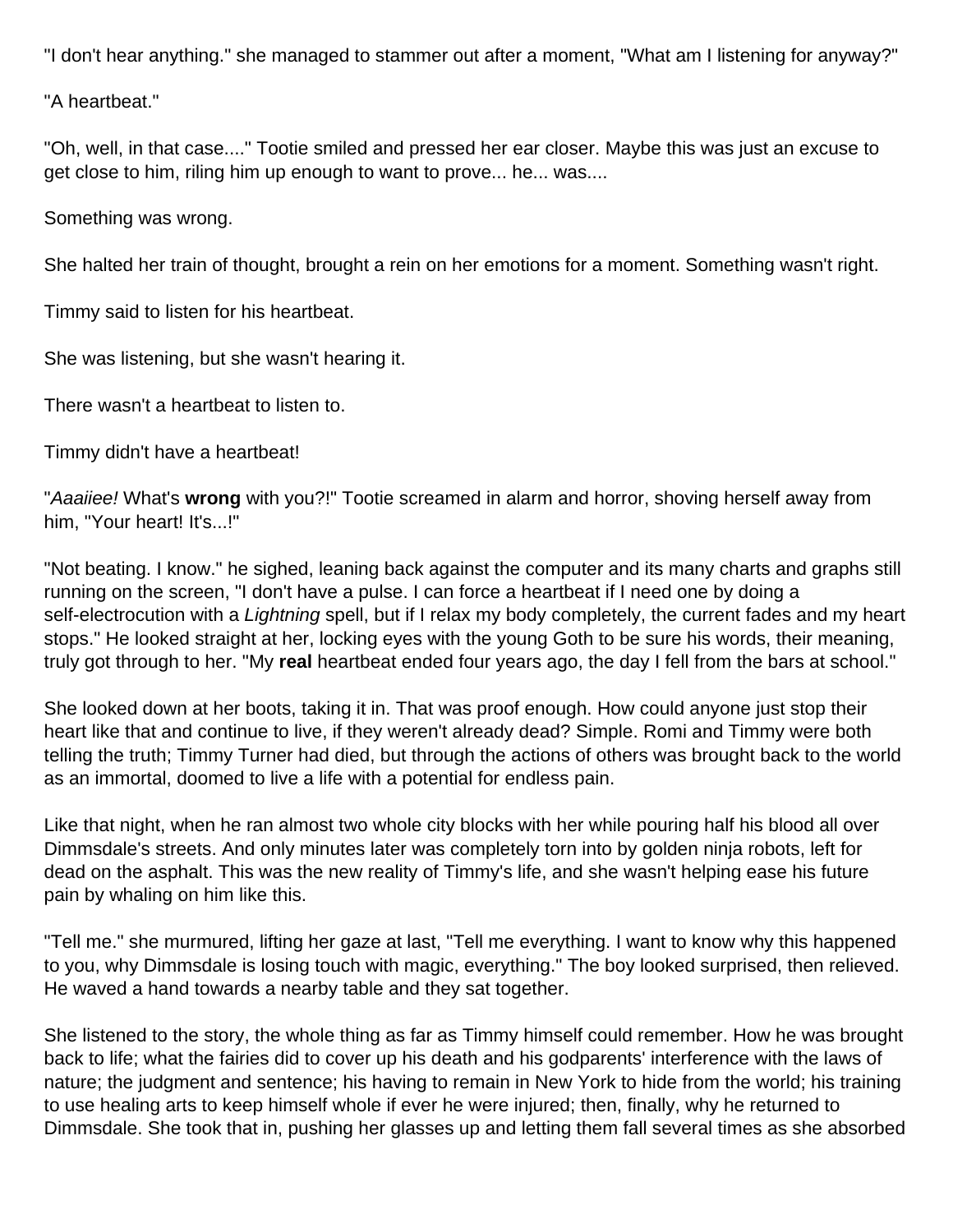the story. She watched his face alternate between emotions as he explained his new life, mostly a deep sadness and a vengeful anger. And when he was done, one hand threaded through his hair as he propped himself up tiredly on the table, Tootie moved around to his side and gave him another hug.

"It doesn't matter anymore. You're here, you're alive, and you're helping us all." she told him, blushing as he made no move to escape her. She especially liked that new aspect of his personality; made it easier for her to resume the chase. "So what if you're the boy who can't die? You're still my hero and my favorite cutie!" she added cheerfully. She laughed as Timmy groaned at her words.

"How embarrassing." he muttered and lifted himself up, giving her a serious look, "This is important, Tootie. You can't tell anyone about me! No one must know that I'm alive again." She nodded and pulled away, pushing her glasses up one more time as a smile grew on her face.

"Okay! Promise! We'll tell everyone after we bring down the anti-magic barrier!" she agreed. Timmy stiffened, eyes narrowing.

"'We'? Excuse me, but there **is** no 'we'!" he pointed out incredulously, "**I'm** trained to fight and use magic; you're not. And we're not telling anyone about me **ever**!" She only stared at him, puzzled, and he waved his arms excitedly at her. "Don't you get it?! If people found out I escaped Death and became this un-killable, immortal being, what's to stop secret organizations from grabbing me to do weirdo experiments and tests on me forever?!"

"They wouldn't do that! You're a hero!" Tootie replied confidently, "Besides, if they tried, you could just escape with your fairies' help!"

"And **expose** them? No!" he shot back, "Cosmo and Wanda can't be taken from me, but if they get revealed or anyone finds out I'm existing beyond Death's reach, then all of Fairy World is exposed! And all other active fairies will be instantly recalled, not to mention that other people tied to me now will also be exposed!" Tootie repeated her earlier look; what again? He sighed and pulled his hand down over his face. "That means you lose your fairy. And so will everyone else in the world who has one." he told her slowly. Tootie gave a small gasp, eyes wide. Romi! If anything like that happened to Timmy, she'd lose Romi forever?!

"I can't let that happen! I finally have you back and I'm not losing you again!" she yelled determinedly, "No way! If you're going to fight, then so am I! We can't let Remy get away with being the only guy who can make wishes! And we can't let Crocker seal away Dimmsdale's magic and make every kid there miserable forever just so he can prove fairies exist and take them from us!" She sighed and shook her head, looking exasperated with him. "Oh, Timmy, how did you get yourself into this mess? It's because you didn't listen to your girlfriend long ago, that's why!" she scolded gently, then smiled, "But don't worry, 'cause I'm going to be right there with you from now on!"

"Why do I feel like everything I told you just flew through your ears without hitting anything?" Timmy grumbled as the three fairies poked their heads into the room to see if it was safe to intrude on them. Tootie motioned to her fairy with a smile.

"Romi! Guess what?! We're gonna help Timmy fight back against Remy and Crocker!" she exclaimed, "Isn't that gonna be so cool?! And romantic!" she threw her arms around the boy again and squealed.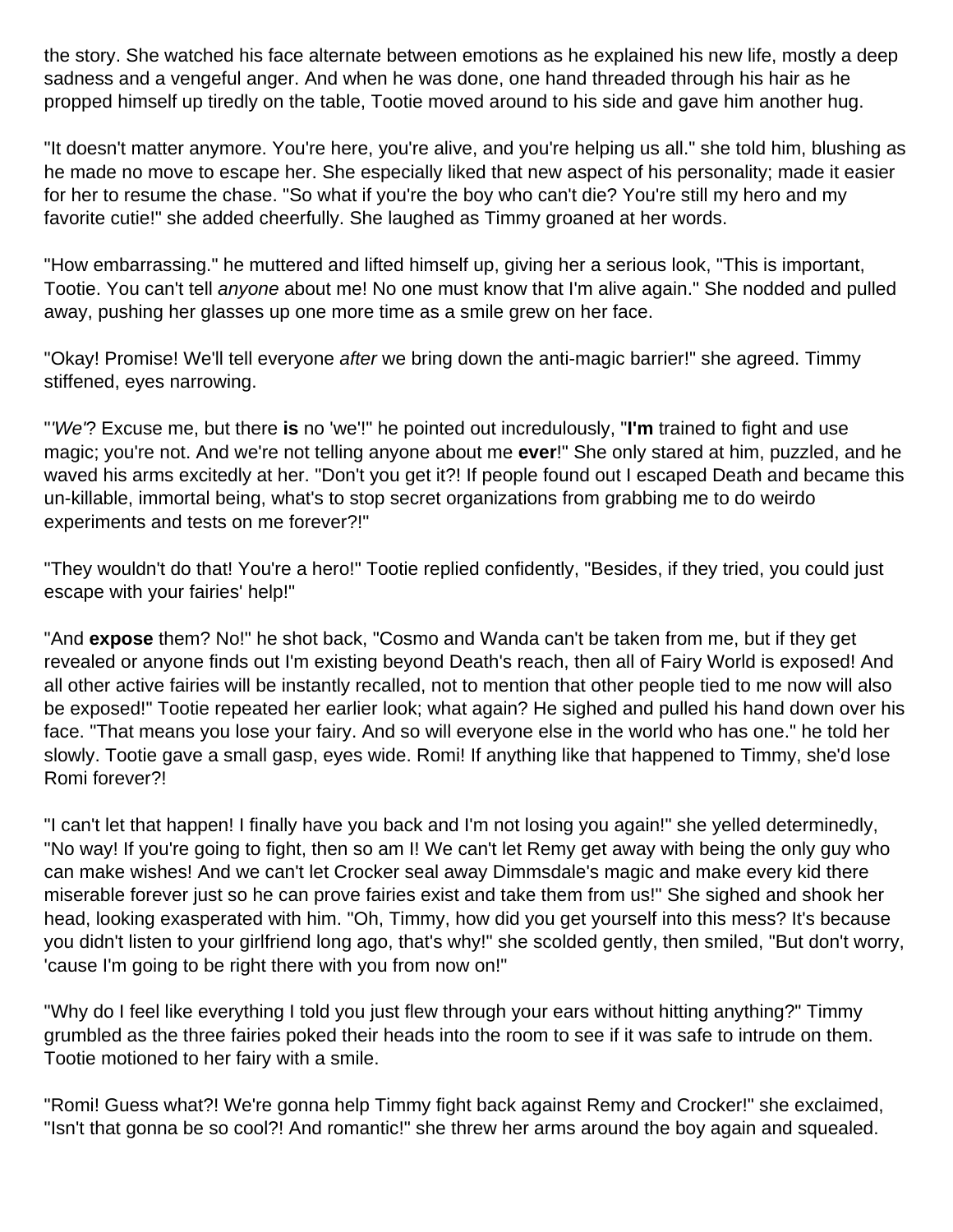"The two love-struck heroes, defending magic and freeing the town, together, forever!"

"God, I wish I could die right now." Timmy muttered and twisted his face in frustration as Wanda opened her mouth, "I know, guys! You can't grant it! Geez!" He glared down at the little Goth hugging him tightly. "And you're not getting involved! It's too dangerous! I can't die, but you **can**!"

"Remember that night on the street? When you said you'd do me a favor, anything I wanted, if I listened to you then?" Tootie murmured coyly, tracing a small heart on his shirt, "I'm calling it in. Let me help you!"

"I thought you'd forgotten that, but I guess I should have been a **lot** more specific with my wish." Timmy groaned in defeat, "All right, fine. You can help. But try not to get in my way too much and at least wait until I learn a spell to keep you safe!"

"That clinches it! Romi! We're teaming up with Timmy, Cosmo and Wanda!" Tootie whooped, thrusting a fist into the air in triumph.

"We're going to fight Remy and Crocker?! With the Outcast Ones?!" Romi squeaked and fainted, flopping back onto the floor in a dark blue and silver heap. Tootie giggled as she returned to nuzzling the brunet in her arms.

"That's right!" she laughed, "We're gonna save the city with Timmy!"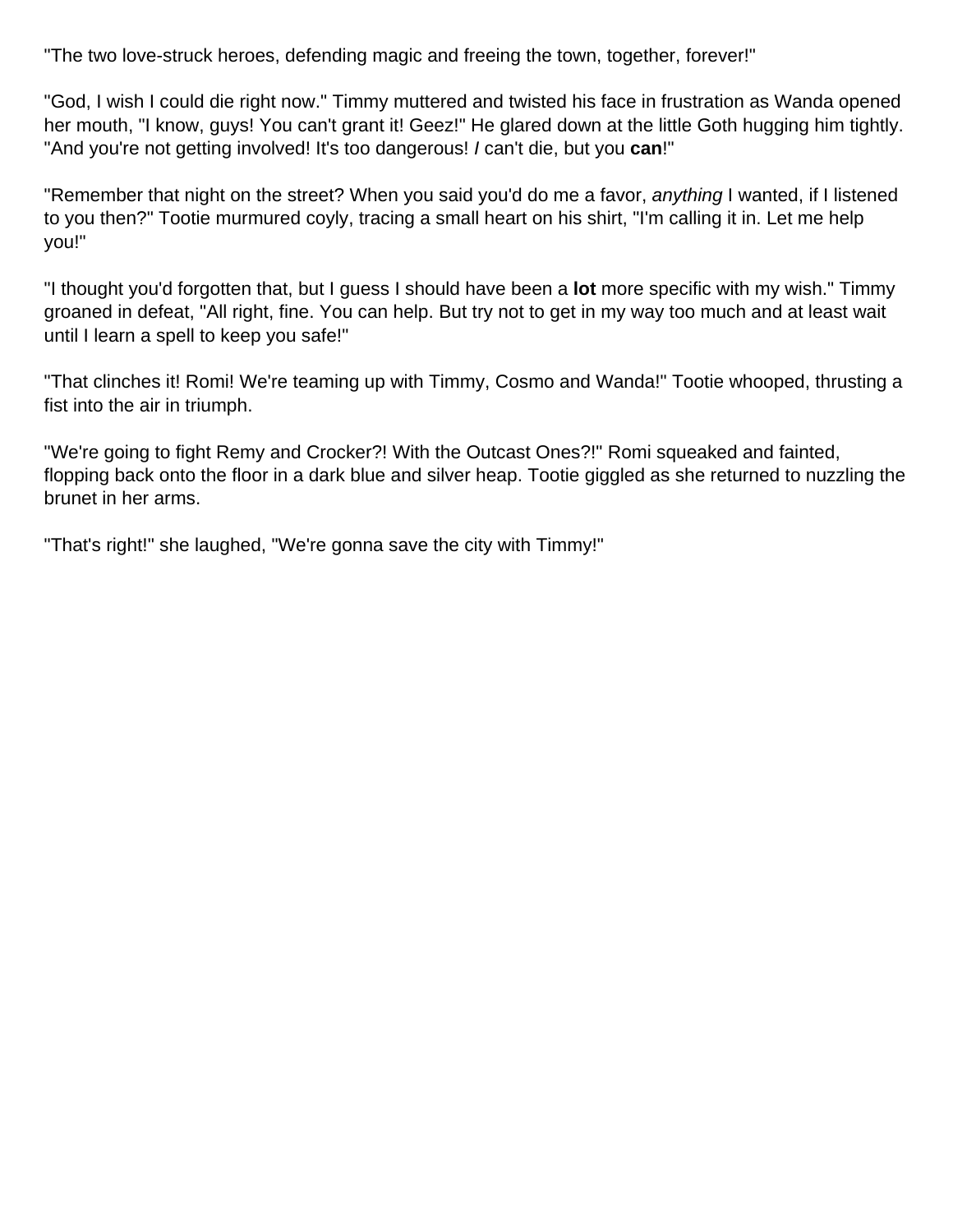## **15 - Trixie's Secret**

#### 15

Timmy found himself doing more fast-talking than he liked when it came to convincing Caleb that Tootie and Romi would be helping him bring down the barrier. The argument was strange in itself; sometimes he wasn't exactly sure what the android was thinking when he talked.

"She's got her own fairy and she can wish for stuff, too! She could back me up once the nullifiers are destroyed!" Timmy had pointed out.

"I agree. She'd make an excellent alternate target for the destroyer units. Have you decided which lawyers to hire when you get sued for her death?" Caleb replied casually. Tootie sat at the table, watching them both with a catty smile on her face. It wasn't helping his mindset in the least.

"She's not gonna get killed!" Timmy protested, "Just teach me that Revive spell you said could prevent death and we'll be fine!"

"So now you're a high-level cleric? When did this happen? I would have recorded it for posterity."

"Caleb! Quit mocking me! I do better at healing spells anyway! We both know that! Or how about making me another Reverse Doll for her, like you did for Cosmo?"

"It's a fifty-fifty chance it'll actually work when she gets struck down. Did you want to place your bets before you take her into the target zones? You can't cash in afterwards if you don't, you know."

Timmy wanted to yank on the android's ponytail hard enough to pop his head off, the sheer frustration of trying to reason with the man was getting to him and fast. What the heck was he trying to do, drive him insane enough to tell Tootie that she couldn't help? Fat load of good that was gonna do him now; she called in the favor, made a 'wish' so to speak, and Timmy was dead-set on granting that wish. If only to get her to keep quiet about his continued life.

"I made a promise to her. I told her I'd do her a favor if she didn't get involved the night we found the tower. She called it in. I **have** to do this for her." he explained, slowly, through clenched teeth.

"Oh, I see! Now you're a fairy!" Caleb remarked brightly with a clap of his hands and smiled at Cosmo and Wanda, "Your godchild has evolved from immortal to fairy! What a delightful turn of events!" Wanda gave a vague smile and shrug, Cosmo only glared at him, absently twisting the head off of a small doll he'd conjured up to busy himself with.

"Will you take me seriously on this?!" Timmy shrieked, "She wants to help! I say let her help!"

"Why?"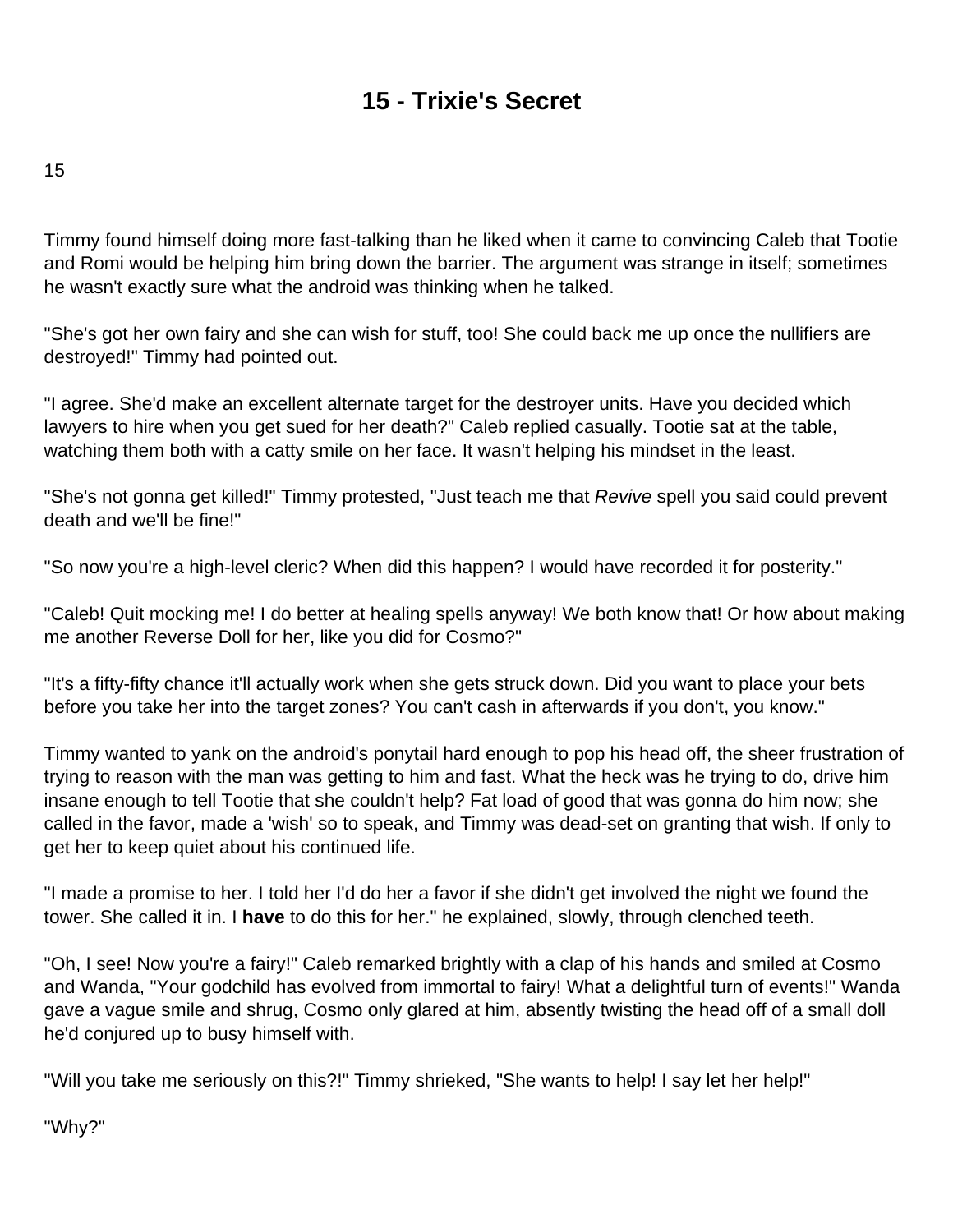#### "Because I need help!"

"Why?"

"Because I can't **do** this by myself! I told you that already! I'm too weak to do anything!" He blinked and shut his mouth, face turning red as he felt the stares of his godparents, Tootie and her fairy all focus on him. Caleb frowned and shook his head.

"Not the response I was hoping for, but fine. She'll be made a part of the team. Do you want her to have some magical ability to back her up on her own or is she going to be relying on Andromeda completely?" he sighed.

"I wanna do what Timmy does!" Tootie declared and Timmy just flopped down into a chair, too tired to continue the argument. "How did Timmy learn magic anyway?"

"I let him train with a pair of aionis bracelets so he could get the hang of tapping into the stream of mana. You're going to be using similar bracelets." the android told her and tilted his head, "I think, for the sake of safety on everyone's part, you will only be taught to access mana for the purpose of healing. In case Mr. Immortality here is unable to do it himself, you will cover for him in the curative department." He nodded. "Yes, that will work very nicely. In the meantime, there are other matters I wish to address. Primarily, the black tower we couldn't face that night."

Tootie blinked and leaned forward, listening as Timmy, Cosmo and Wanda all went on alert. The android leaned back against the computer console, a grim expression on his face as he slowly shook his head. Just from that, the brunet knew he wasn't going to be getting good news.

"The scans couldn't penetrate the tower. There's too much electrical interference surrounding it, and the anti-magic field is too powerful to let magic break through for another search." Caleb reported, "I have no idea how to destroy it."

A defeated sigh escaped him before he could hold it back and Timmy slumped back in his chair. Well, that was it then. The verdict was in; he would spend eternity picking at a tumor whose cancer was already spreading out from the city. That sick feeling in his stomach returned and he kicked the backpack containing the nullifier away from him.

"I guess that means the little present I got you was for nothing." he sighed and grunted as Tootie gave him a small punch to the gut. He sat up, rubbing his stomach irritably as he shot her a glare, then watched the doll open the backpack and pull out the nullifier, his eyebrows shooting up in surprise. Wanda jumped up with an alarmed cry as Cosmo dropped his doll in shock.

"You were carrying this around the whole time?" Caleb asked him, a strange look on his face. Timmy gave a vague gesture, still depressed over the lack of good news. The android looked at the fairies. "Did you know he had this with him?" he asked.

"Timmy! Why didn't you tell us you were carrying around a nullifier device?!" Wanda scolded her godchild, "Don't you know how dangerous that is for us all?! We could have gotten sick from the barrier!"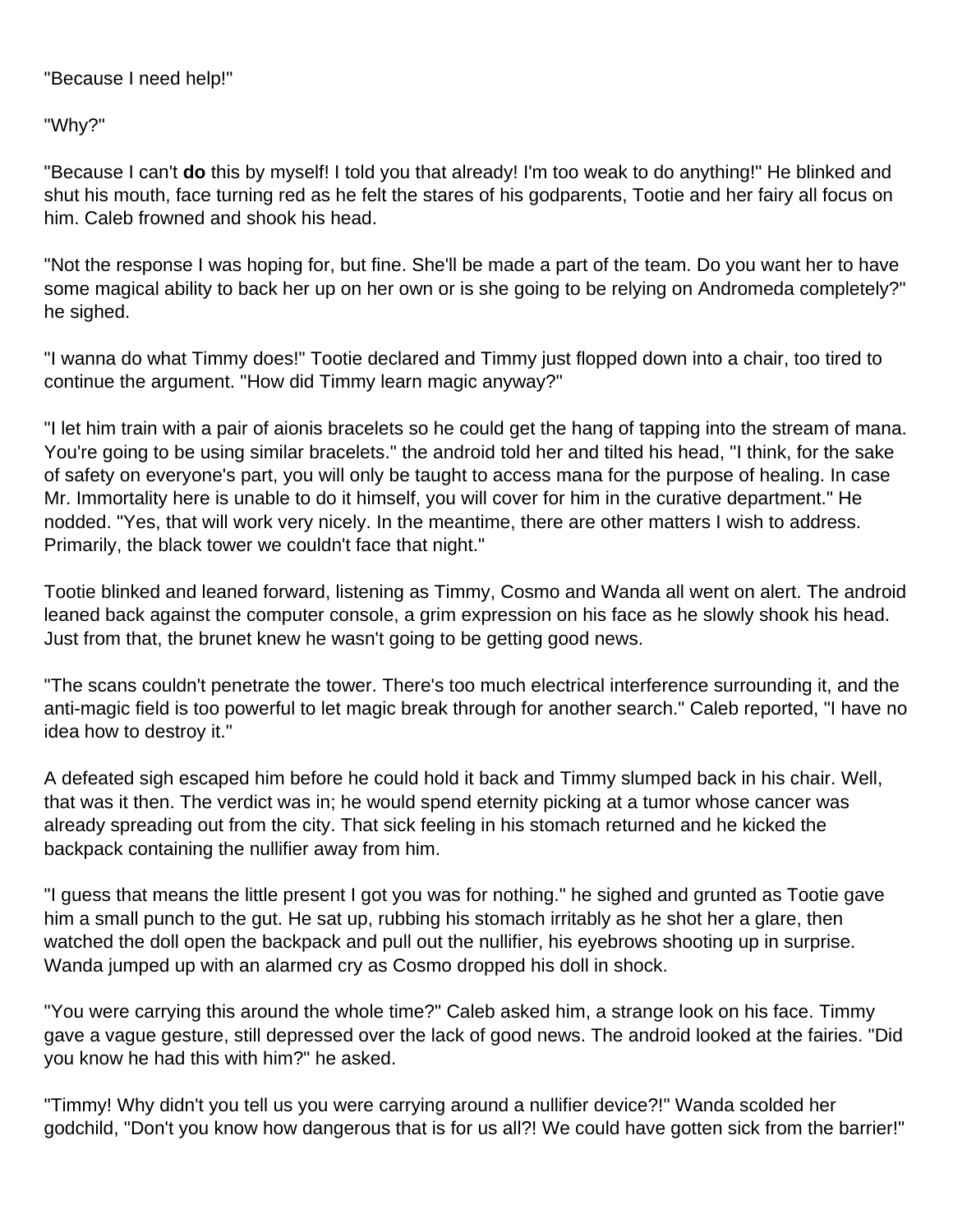"Hey, I snapped off the dishes! It shouldn't even know there were magic-users around!" he argued weakly and gave Tootie a warning glare as she lifted her fist again, "Don't start with me...."

"But you didn't turn it off. It's still emitting a low-level pulse. I can feel it." Caleb remarked, holding the device in his hands, "It's fairly weak, and its range doesn't extend very far, but close proximity to it would be detrimental to a fairy's health."

"See? You could have gotten **us** sick!" Wanda pressed, "Warn us the next time you decide to bring home a trap to play with! Or don't do it at all!" Timmy stuck out his tongue, watching the doll set the trap aside.

"All the same, thank you for the device. I'll reverse engineer it later and see how it can help us. In the meantime, even though I haven't been able to analyze the tower, you may have a way of finding out about it yourself." Caleb pointed out, "Wanda, you said that Timmy had gone to the high school to locate Remy and gain some information from him, correct?"

"That was a bust. I got taken in as an A-List student, which means I'm going to need a bigger bank account to keep my cover, plus the teachers think I'm a regular student, so I'm going to need to have enrollment data set up so they don't think otherwise." the brunet counted off on his fingers, "Also, I think Remy's been doing some major usurping of power now that he's got a safe-zone that covers the whole upper-class district and lets him use Juandissimo's magic all he wants. The Populars are completely freaked out." He frowned. "Somehow, I think I'm forgetting something important." he muttered and shrugged, "I guess it'll come back to me later." The doll sighed and shook his head.

"This is getting complicated. All right; I'll wire additional funds to your account in Dimmsdale, hack the school server to add your name to their student list, get to work on improving your hunting equipment and prepare a training session for both you and Tootie to take over the weekend." he declared and gave the brunet a frustrated look, "Timothy! You're giving me way too much to do! I'm just one man!"

"Angel."

"Whatever! I'm going to have to call in a staff to do all this so soon!"

"Do it by tomorrow morning. I'm going back to school." Timmy remarked and smiled as the group collectively protested that decision. Even if he was doomed to fight a losing battle, at least he was going to have some fun annoying Remy while he was at it.

### $x^*x^*x^*x^*x^*x^*x^*$

His first true day at Oberon High School was met with some resistance, primarily from Wanda and, to some extent, Cosmo. Wanda kept coming up with reasons and excuses for him to not go and her husband spilled everything he could get his hands on all over himself in efforts to keep Timmy at home to clean him up. In the end, he grabbed both fairies by the collars of their shirts, threw them into their room and ran out the door before they could reorient themselves enough to try again.

Ultimately, Cosmo and Wanda won the 'argument' and Timmy found himself still able to go to school, but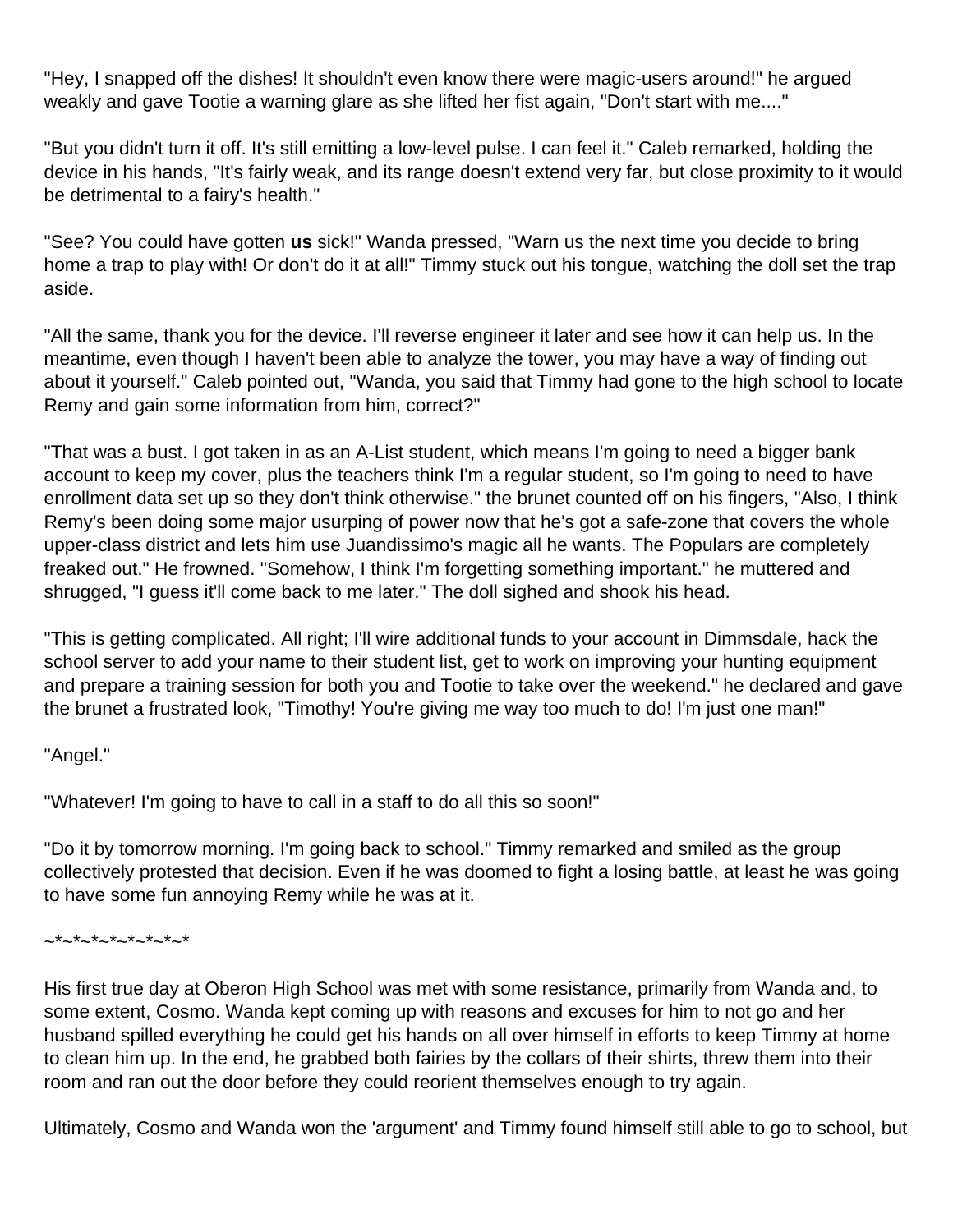followed by the pink and green squirrels he came to depend on as a source of comfort in any public yard. In this case, they were still a comfort, just knowing the squirrel pair was darting from tree to tree, bush to bush, chattering like animals while keeping an eye on him, helped him relax and forget for a moment that he didn't really belong in Dimmsdale anymore. This was a normal day of school. On the other hand, most of the chatter was about how sick he had been the previous day.

"Cosmo, for the last time, it's **not** a fad. I threw up in the bathroom. It wasn't fun, it wasn't cool, it was actually very gross." the brunet sighed in exasperation, "Now quiet! We're here." Timmy looked up at the brick building that dominated the campus, then down at the radar in his hand. One new fairy-hunting device; unfortunately, the detector was not updated, so it was still a game of hit and miss in tracking and identifying the devices. He'd called Caleb about it earlier that morning and was met with a yell of frustration and a demand to be left alone for at least the rest of the week.

Considering it was Tuesday, that was going to be a long week.

"Are we ready? Do we know the plan?" Wanda asked softly, hiding the movements of her mouth behind an acorn.

"Just go through it normally, try to find Remy and take that stupid trap from him, and maybe see if he drops any clues as to what he's doing with the other Populars, or what his deal with Crocker is." Timmy replied and adjusted the shoulder straps of his backpack. As comfortable and confidence-boosting as his normal clothes were, he was still better off in the Neogene wardrobe while in public. Never mind Tootie said he looked like a rich Goth punk....

He looked down at himself, eyebrow raised as he held his arms away for a self-examination. Let's see, dark blue jeans that were partially ripped because he wore them on his first fairy-trap hunting mission, rust-colored turtleneck with long sleeves, black hightops meant to let him run on rough terrain, and the same blue-black gloves he wore the previous day to prevent leaving fingerprints on anything....

"I do **not** look like a Goth punk!" Timmy finally declared and marched for the school doors, "Stupid Tootie and her stupid ideas...."

Classes wouldn't have been so bad if Timmy didn't know that at least two of them were scheduled in as punishment from Caleb. He hated algebra -why the heck would letters even be involved in math to begin with?- and he could just feel Wanda's large eyes boring into the back of his skull all throughout chemistry. He knew exactly what she was thinking too. 'Do it! Do it! Do it! Do it! But don't get hurt, Sweetie!'

And there was the matter of Trixie Tang, who sat by him in at least three classes, watching him, studying him, those slanted Asian eyes recording every movement he made. Why was she *doing* that? It was creeping him out! The fairies sat on the windowsill of the classroom and he was sitting right by them. All he had to do was mouth out his wish, with the barest hint of his voice to satisfy Da Rules' regulations, and Trixie would have something else to look at.

But this was the first time her attention was riveted on him and no one else. How could he pass **that** up? So he tried to keep calm, raised a slight mana shield to promote a semi-meditative state, and made sure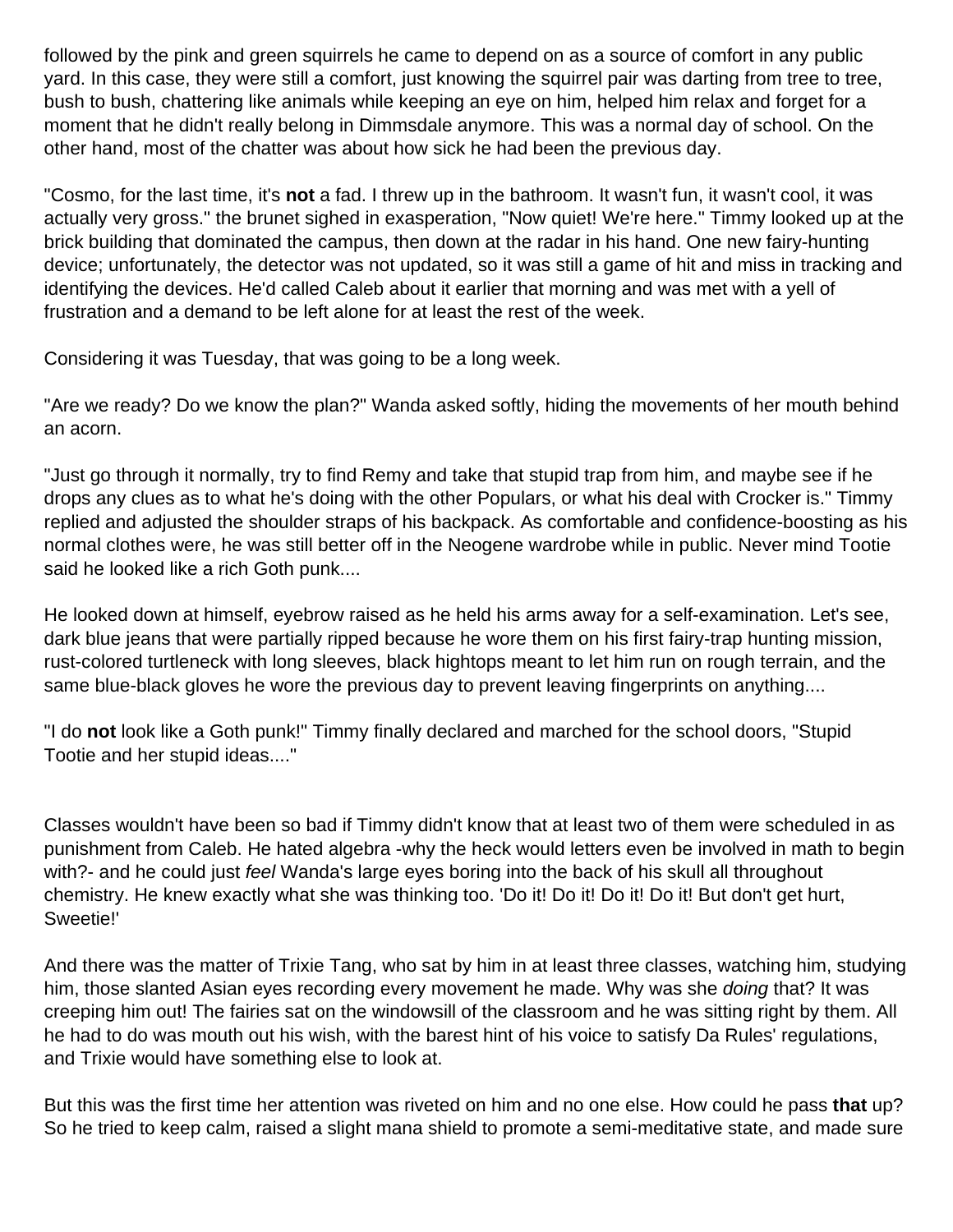he didn't look as if he was absolutely loving every moment, which he was. Just that it also felt weird.

The armband Wanda and Cosmo had given him was hidden under the sleeve of his shirt, updating itself almost constantly. He checked earlier to see if it would let him access a record of his new account, and nearly passed out at the amount that Caleb dumped into it. Why didn't anyone tell him that many zeros could be shoved behind a number?! Was the android insane?! That couldn't be right! He called his cousin's private number to question him about it all, and got his answering machine instead.

"I'm sorry. Danny Phantom is currently saving the city from another ghost attack. Please leave your name and number, and he'll get back to you if he survives. Thank you, and have a pleasant day!"

Just **how** personalized did those things get?!

"Mr. Neogene, are you listening?" the professor questioned irritably. Timmy returned his focus to the current class, scanned the blackboard's contents, then turned a puzzled look on the teacher.

"What? You want me to actually answer that?" he asked incredulously, "Can't I just hire some nerd to do it for me?" He grinned, careful not to reveal his teeth, the darn things were still recognizable. "Better yet, how about I pay **you** to finish it for me?" Tad and Chad laughed at that, gave him thumb's-ups and whooped it up as the teacher turned red and moved on to another student. Trixie just kept watching him.

"That squirrel wants to talk to you." she finally whispered to him, leaning out of her seat a little to appear as though she searched for a book beneath her desk. Timmy shot her a wary look, but glanced towards the window anyway. Sure enough, Wanda was frowning at him, wagging one finger in disapproval as Cosmo shoved acorn after acorn into his mouth, then spat them out to start again.

"Squirrels don't talk. They just sit there and look stupid." Timmy snapped back at the girl. An acorn hit the glass and he made mental note to buy Wanda a chocolate bar and get Cosmo a cookie. Otherwise, he was going to get it back home for that remark.

He was thankful for the lunch bell. It meant escape, relief, a chance to get to what he was there to do. Slipping by the majority of the Populars as they headed outside, Timmy made it into the secluded halls of the rich teens' personal travel network and pulled the detector free again, plugging the Fenton Phone into one ear.

"Cosmo, Wanda, I'm in the halls. I'll start looking for...." he began and jumped as he felt a hand press against his shoulder.

"Those must be the names of your fairies, huh?" Trixie asked softly as he spun to stare at her, "I didn't think you'd have two of them. You must be really miserable if it takes **two** fairy godparents to cheer you up."

"What are you talking about? I don't know anything about any fairies." Timmy managed to reply evenly, "That's stupid. Wake up and smell the C-notes; this is the 21st century. There are no such things as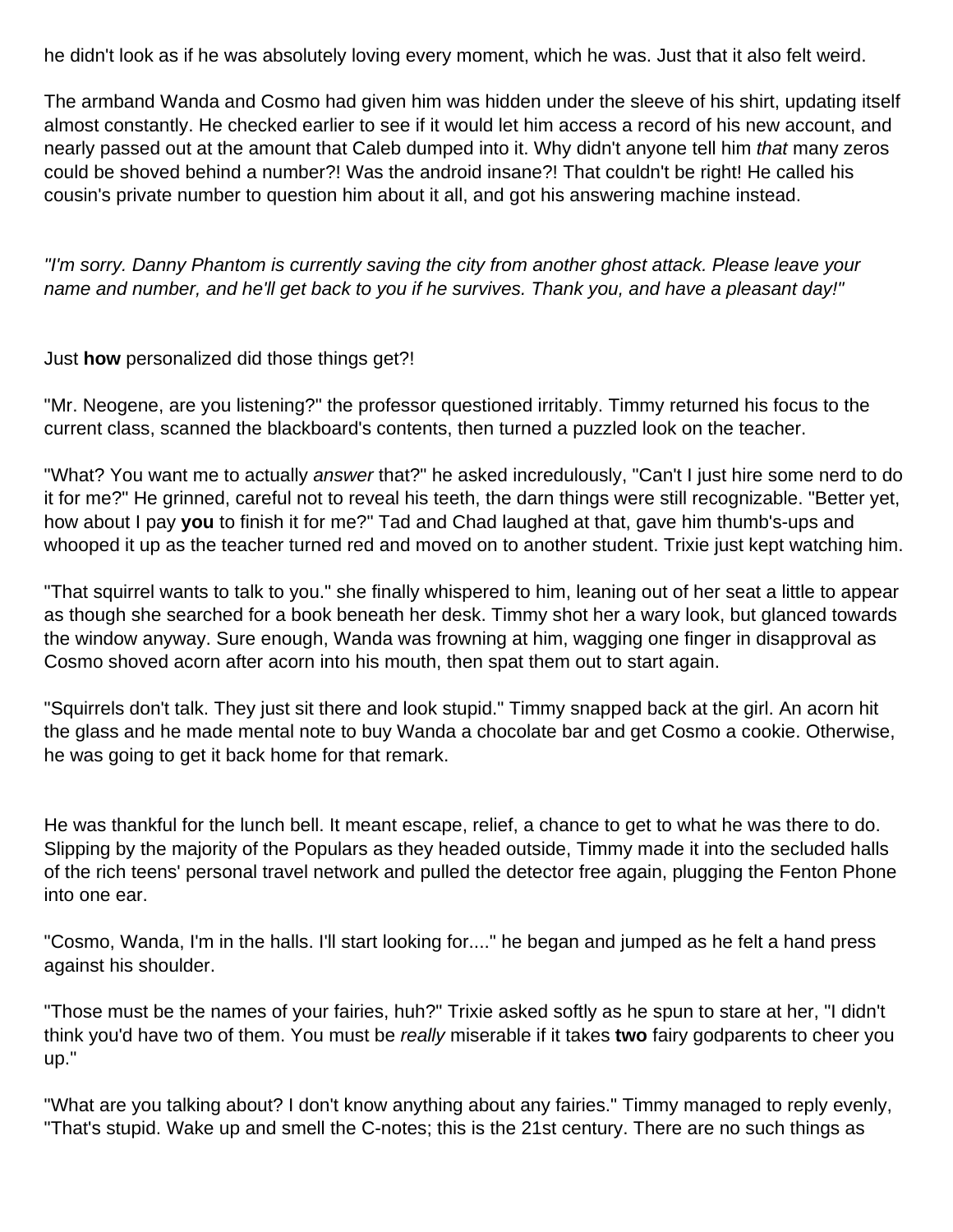fairies." Thank heavens Wanda wasn't screaming in his ear in outrage; he'd left the microphone on so she could at least hear what was going on.

"I know you have fairies. How else could you have vanished like that from school yesterday?" Trixie pressed on, stepping closer to him. He backed away hurriedly, face paling as his mind raced to that moment in time. Hadn't he checked to be sure the coast was clear before he made that wish? No, he hadn't; he'd been too busy wallowing in his own misery to check for witnesses. He'd been clumsy, neglected a duty that he'd been so careful to maintain for years, and now he was paying for it.

More proof that he was a failure.

"You must have been seeing things. Are you sure you're not on drugs or something? They say kids in counseling get put on drugs that make them see things that aren't real." he tried another approach. Maybe there was still a way out of this. If he could just make her doubt herself, her memory....

"No. I saw you disappear with magic smoke." Trixie murmured and shook her head, "You don't have to worry about anyone from Fairy World taking your fairies away. It's okay for me to know." She gave him a shy smile as he blinked at her in confusion. "You see, I have a fairy godparent, too." she confessed, "And I need your help."

"You?! Why would you need a fairy...?!" Timmy blurted out in shock.

"It's because of what happened here." Trixie interrupted, putting a hand out to cover his mouth, "You're new here, so you don't know how this city works. We had a little boy who lived here long ago. His name was Timmy Turner and for the longest time, before anyone really knew it, he was the source of our town's fun and joy and hopes. He was also a really sweet kid who kinda had a crush on me." She smiled helplessly, "I didn't mean to, but sometimes I strung him along. Deep down, though, I thought of him as a really good friend. He surprised me sometimes, with how honest and sweet and nice he could be to me. Out of all my popular friends, he was the only one who looked past all the surface stuff and liked me for me, for liking Skull Squisher and Kissy Kissy Goo-Goo. He was the truest friend I had and he never even knew it."

"He didn't have a chance at your heart, then." the brunet muttered in a low voice, pushing her hand away and folding his arms over his chest, "You only saw him as a friend, nothing more?"

"Well, it might have been more, but he died when he was young. Just four years ago. I saw him fall and...." she stopped abruptly, tears rising in her eyes. She shook her head and wiped them away. "Anyway, when he died, Dimmsdale lost all of its hopes in having a bright future. The city just seemed to turn stale and drab, as though its pulse was gone. That's why we call Timmy the Heart of Dimmsdale. He was the one who made our town seem so alive."

"Such a pretty sob story. Wah, wah." Timmy mocked, "My heart's breaking here. You haven't told me what this has to do with me or you needing help." He snapped his fingers a few times. "I'm on a schedule; I ain't got time to cry you a river! Give me the info fast, or just leave me alone!"

"All right! You don't have to be so cold-hearted!" Trixie cried and hugged herself, "I got my fairy godfather, Apollo, sometime after Timmy's funeral. He helped me get through the tough days, brought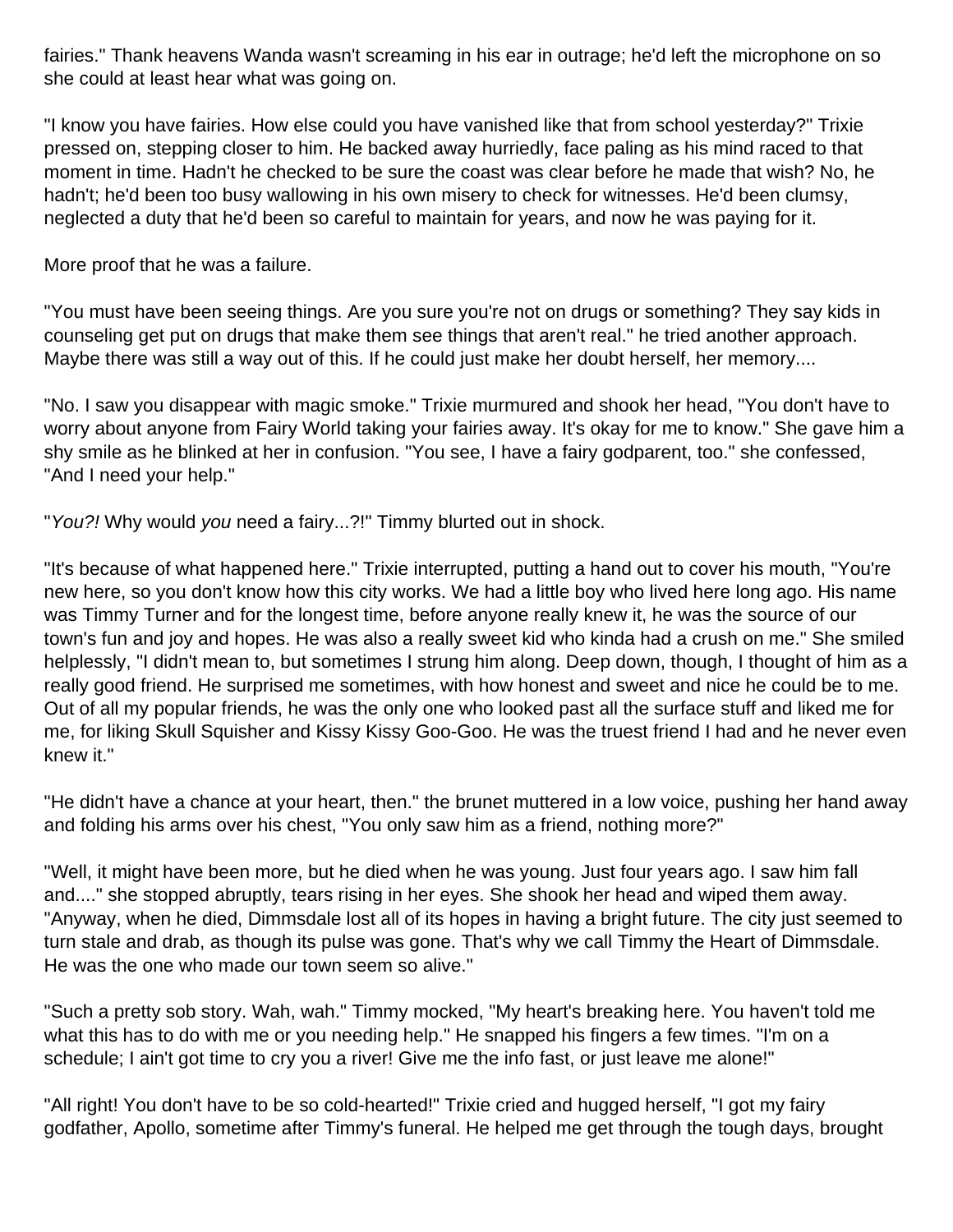back some hope that, maybe one day, things will get better." She shifted on her feet, scuffing the tips of her white boots against the plush carpet. "But one day, here in school, I made a wish with Apollo. He couldn't grant it, but it set something off. The next thing I knew, Remy was in the hall with some strange machine that just reached out and snatched Apollo in a butterfly net and sealed him away." Timmy stared at her, dumbfounded, as she raised a fist and shook it in restrained anger. "He stole my fairy from me! I told him to let Apollo go, that it was against Da Rules for him to just take Apollo, but he started bragging about how he had all the power. Da Rules didn't apply to him anymore because no one from Fairy World could enter Dimmsdale to stop him!" She dropped her fist and sighed. "He threatened to give Apollo to Mr. Crocker if I didn't do what he said, so I had no choice but to give in. As long as I behave like Remy's girlfriend, Apollo would be safe and he won't be taken from me by Fairy World for being exposed to someone other than another godchild."

Timmy watched her wilt with hopelessness, then turned his attention to the Fenton Phone. Wanda was pressuring quietly to just help her with whatever problem she had. It was the right thing to do, it was okay because she was also a godchild, they were still protected by Fairy World's ruling of banishment. He'd already decided to help her, long before he saw her just deflate from lack of hope. This was Trixie, she was in pain, she *hurt* when he died as Timmy Turner; how could he turn away someone he'd cared about and knew now cared for him too?

"You want me to rescue Apollo." he finally stated and she looked up at him with such shining hope and relief that he had to look away or he'd end up making a confession of his own.

"If you would, I'd be so grateful! I'll do anything to have Apollo brought back to me!" she exclaimed in a rush, "Just name whatever you want; I'll do anything!" This time he did look at her, but just to give her a glare of warning. That was a vague promise, and there were few things he hated in the world more than vague remarks. They invited trouble and disaster.

"To tell you the truth, I was the one who broke into his house several days ago. I was trying to get some information, but I wasn't fully prepared for what he had in his arsenal." Timmy told her slowly, "But you're close to Remy, right? Can you get your hands on the data I need?" Trixie blinked at him, looked slightly disappointed, then shrugged.

"He tells me things now and then, kind of to show off and brag about his power. What are you looking for?" she asked and gasped as Timmy brought up the armband and tapped at the keys, showing her the map of Dimmsdale.

"I'm here on a special assignment." he reported, "This city is under the influence of an anti-magic field designed to prevent the use of any kind of magic, as well as being filled with devices built to capture fairies or destroy them if they prove too strong for capture." Trixie's face paled further, hands clasping together in prayer as her eyes remained glued to the patches of gold, gray and black. "My fairies and I have been passing through anti-magic zones and destroying the traps to free sections of the city for magic, but these black zones here are where we discovered a new threat. Tall black towers are making hundreds more traps, more than we can destroy to free Dimmsdale. I want to destroy the towers, but I don't know how." Timmy explained, "I think Remy has something to do with them, but I can't prove it and I can't do anything until I have an idea of what makes those towers so strong. If you can get something from Remy that will help me...."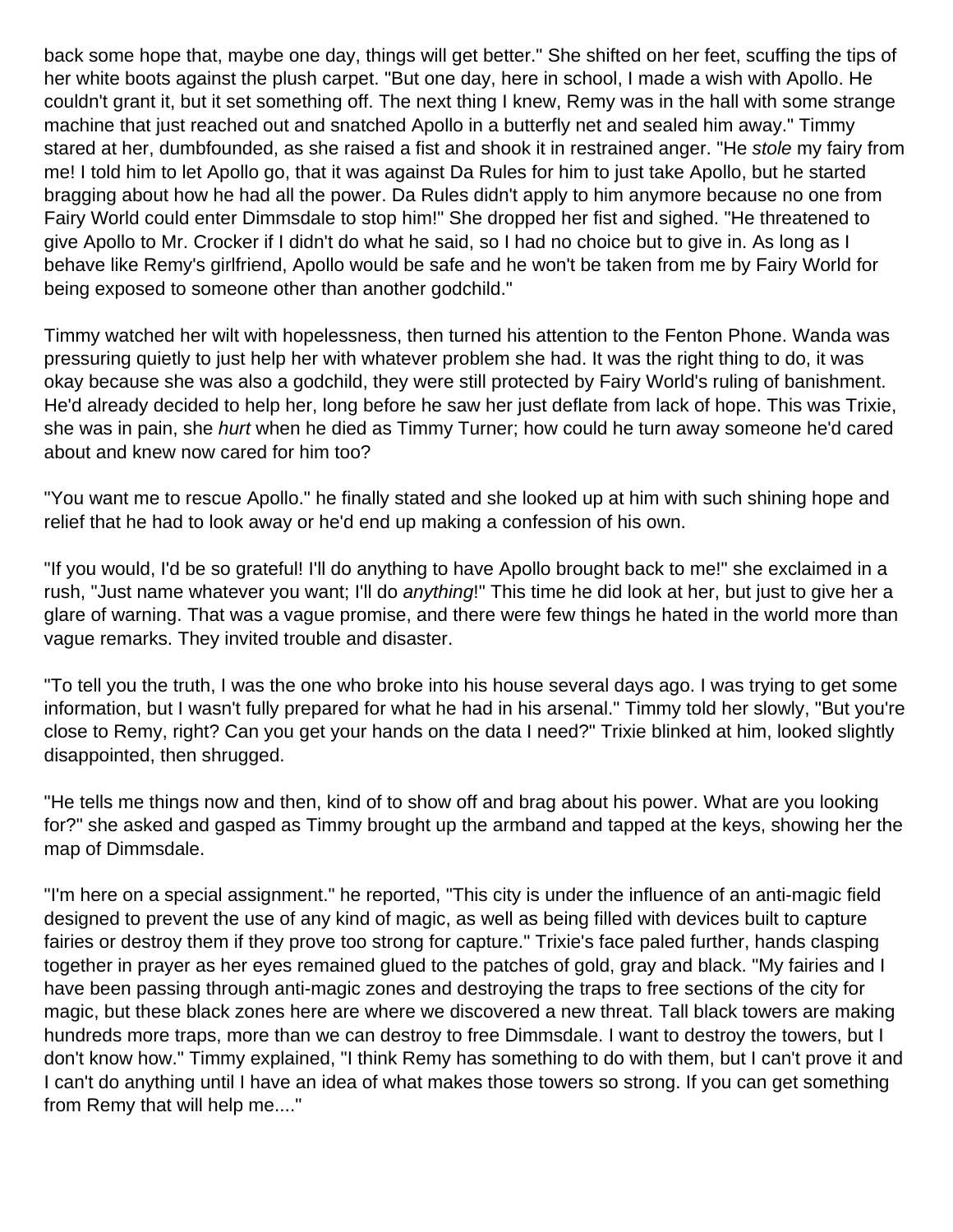"The Dark Spires." Trixie whispered and caught the boy's gaze, "He told me about them. Those are the Dark Spires. He said someone had designed them to create a giant blanket of darkness to stop magic, and only he would be immune to its effects." She touched her fingertips delicately to her lips, brow furrowing lightly in thought. "I think I saw something about it somewhere. If I got that for you, would you rescue Apollo?" she whispered, searching his face for a response. Timmy smiled at her.

"Trixie, if you get that info for me, I'll do more than save your fairy. I'll destroy the towers and save Dimmsdale. I can't bring back the Heart of the city, but I can at least give you back your hopes and dreams." he told the raven-haired girl. She cheered and threw her arms around him in a hug.

"Thank you, Timothy! Thank you!" she exclaimed, "But you really should have gone bigger with your request. If you had just asked me to be your girlfriend instead, I would *totally* have dated you!" Timmy only sighed and hoped his face really wasn't as red as it felt as he hugged her back. Well, this was great. He finally had the girl of his dreams falling all over him and it was for the wrong Timothy.

Didn't Cousin Danny have this problem once?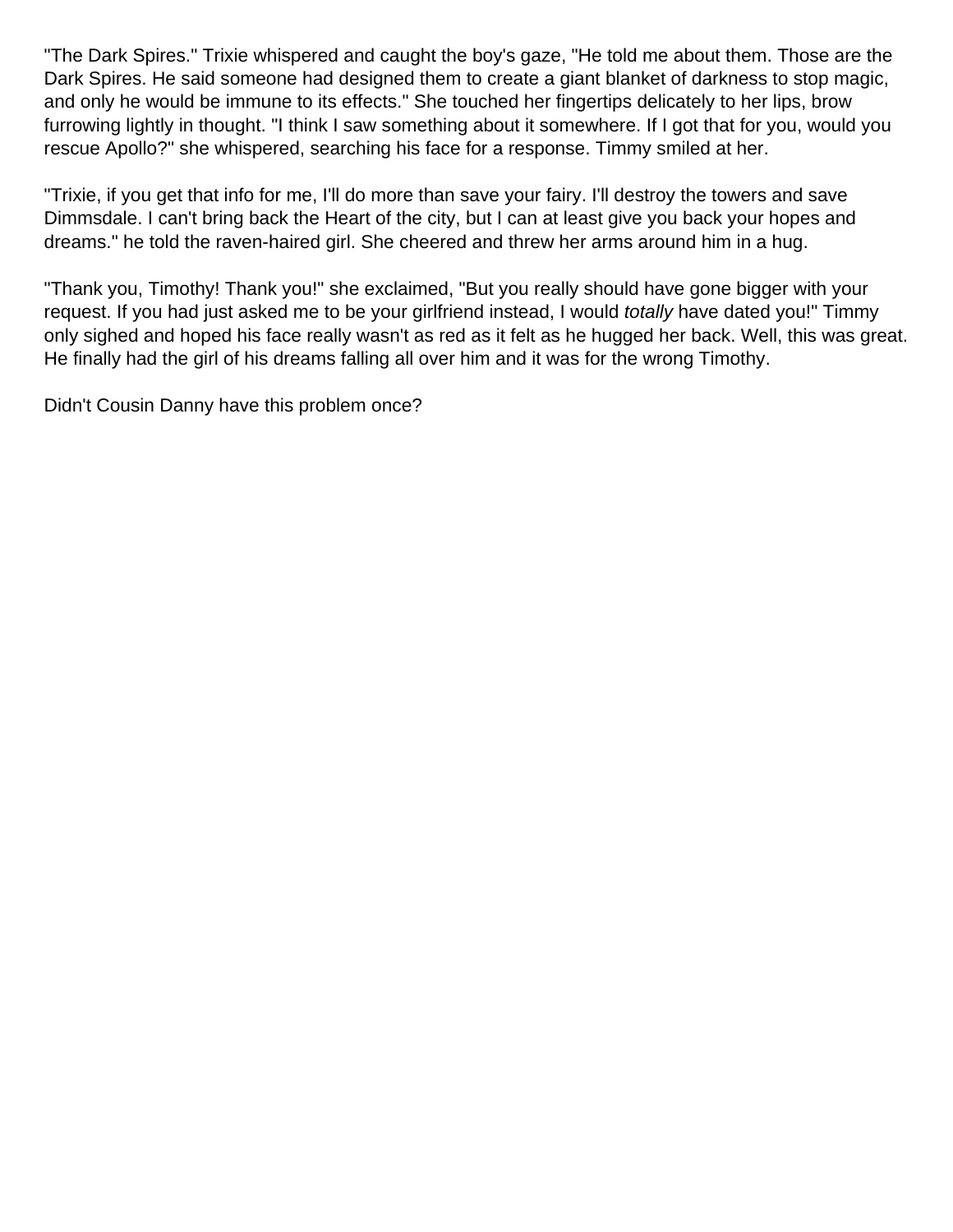# **16 - Truths?**

Tootie ran for the bench to have lunch with her friends, heart soaring as she knew that today would be the day Timmy would be at school. Maybe he would be there with Chester and A.J. and the others! They'd all get together and it'd be just like old times! Elmer wouldn't be so nervous now; Timmy would get the hat back and everything would be back to normal!

Or not.

She slowed to a stop, watching in confusion as Timmy walked to the popular kids' table with Trixie Tang smiling brightly beside him. Oh, that's right. Timothy Neogene was rich and popular; he'd never sit with the 'Others' like Timmy Turner was forced to do. And now he even had Trixie, that pretty and super popular girl, hanging onto his arm like a chimp on a limb.

She didn't stand a chance.

"Tootie? Are you okay?" Romi asked softly from her disguise as a crescent moon earring dangling from one ear. The young Goth watched her childhood crush sit at the regally decorated table and strike up a conversation with the Populars, blending in so perfectly she could have sworn that she wasn't looking at Timmy Turner.

"I'm fine." she sighed. Too young, maybe? Trixie was sixteen, she could have any boy she wanted. Heck, she could even drive to another part of the city and grab a guy from another district. But she went and snatched up Timmy, and of course he wouldn't have a reason not to go along. Not pretty enough? Tootie looked herself over quickly. So she might not be the first choice to be in the next Junior Miss Dimmsdale pageant, big deal. Romi told her that her real beauty was inside of her and that was what really mattered. Could inner beauty really compete with outer beauty?

"Hey, Toots!" Chester called out to her, waving as the other boys settled onto the bench and clustered around A.J.'s laptop in their usual routine. She smiled and waved back, running to join them. She'd talk to Timmy later, ask him what was going on. Maybe he was doing it to get close to Remy; maybe Trixie didn't mean anything to him anymore; maybe she had a chance at capturing him herself.

Maybe, maybe, maybe.

"So what's been going on since yesterday?" Tootie asked as she plunked herself down and pulled out her sandwich from her lunch bag. Chester pointed at the screen of the computer, chewing through his own sandwich. Both of them peered at the monitor, watching the program A.J. had written run yet another simulation.

"Well, I've added in five new variables based on the deterioration of the jungle gym's support bars, the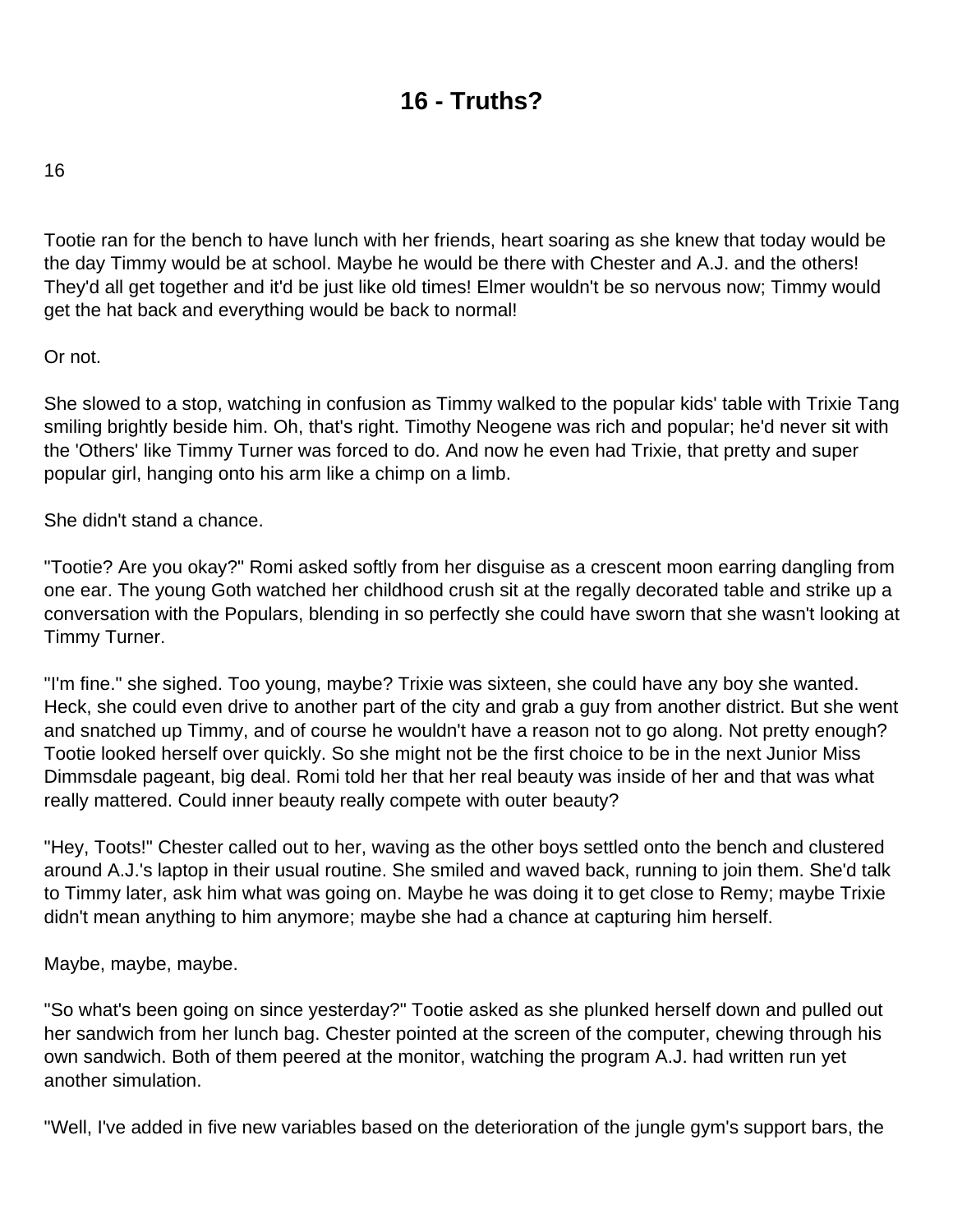speed of the wind, the direction of the wind and the amount of strength Francis used in that push." A.J. remarked scientifically, tapping at the keys as the tiny model representing Timmy Turner repeatedly fell from the top of the dome of bars. Each fall was followed by a series of test results marked by target points circled on the simulation itself, each being led off by a line to a short note on what the program calculated. "The worst case scenario I found so far is that Timmy would catch his arm on a joint in the dome and break the bone." he deduced and shook his head, "I still can't put together the right variables that would justify his death."

Tootie watched the tiny figure fall again and winced. Even though it was just a model, even though the only passing resemblance it had to the real Timmy was the color of the shirt and hat the figure wore, it still was a pain to see. It just brought up the memory of watching him hit the bar, then collapse into the grass; and that was the only vivid thing she could remember. Everything else was a blur of sorrow, grief, anger and fog.

"Maybe he came out of the Timmy Tuck somewhere? Maybe a little?" Sanjay asked in that slow, accented tone as he continued trying to be sure he was speaking proper English. A.J. lifted a finger and eyebrow simultaneously, then went to typing again. The simulation ran again and Tootie forced herself to swallow her peanut butter and jelly sandwich. Did Timmy unfold from that instinctive little ball he would roll into when taking a fall? Could that have been the true cause of his death?

"Doesn't look like it. Just another catch on the bar. What did that do?" Chester asked with a disappointed sigh.

"Broken leg. He'd have been back in school within the month." A.J. muttered and shook his head, "This is tough. If I just had some more clues and variables to work with, I could set this thing up to show me exactly what should have happened to make Timmy die from the fall." He waved a hand at the screen in frustration. "I'm a super-genius, for God's sake! I should have figured this out long ago! The simulation of the day four years ago, I ran it with the exact conditions that were present that day... Timmy should never have died from that fall!"

"I really hope we solve this soon. I can't keep wearing this hat. People are staring at me like they wanna lynch me!" Elmer complained miserably, hugging his knees as the pink hat drooped on his head. Chester jumped from the bench to stand behind him, pulling his mouth open to form a wide smile.

"Elmer! Dammit, you know we all made that promise to Timmy! If he can't continue his duties as Timmy Turner, and we all know a dead kid can't do that, then **you** have to wear the hat and be the new Timmy!" he yelled in exasperation, "Now smile, dammit! Smile! Be Timmy!"

"Buh Ah dun hwannah beh Thimmeh!" Elmer managed to slur out despite the disfiguring of his mouth and rubbed his cheeks once Chester released it with a disdainful pout, "He's the Heart of Dimmsdale! How do you expect me to fill those shoes?" Sanjay turned and poked at his nose accusingly.

"You are not feeling his shoes! You are wearing his hat! It is an honor! **Honor!** Do it for honor!" he declared, glasses flashing in the light of the noon time sun, "You made a promise! We all made a promise! We keep it until Shangri-la burns to ashes!"

"It's not even a real place!" Elmer whined, hanging his head in resignation.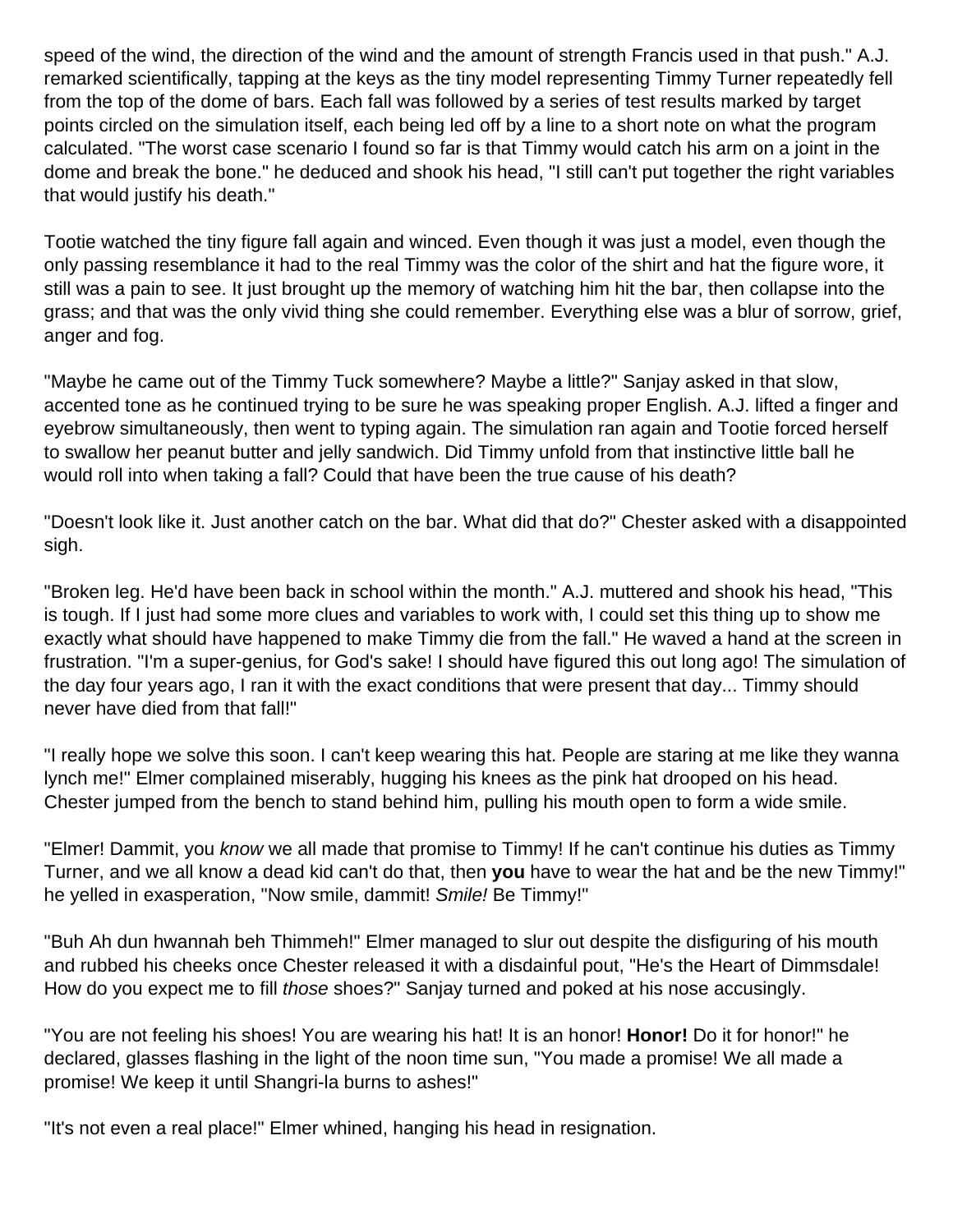"Timmy shouldn't have died. But he did." Tootie whispered to herself as she watched the model fall again and again, "He thinks it was an accident. He doesn't even remember Francis pushed him off." She pushed her glasses up and let them slide slowly down her nose. "If I told him that A.J. found out that he shouldn't have died that day, could he use that to find a loophole and wish himself alive again?"

"Something on your mind, Tootie?" A.J. asked, hearing her mumbling to herself. The Goth lifted her head and smiled at him.

"Nah. Just wondering what else we could put in to test out." she replied and thought back to Timmy, "Hey, you know what? I met a new friend yesterday. Maybe he can help us with this. He moved here recently to help other kids at the elementary school with their problems."

"We're high-schoolers, Toots, not babies." Chester remarked dryly, pulling Elmer's mouth open in another forced smile, "We don't need counseling. We're coping just fine." He shot a glare down at the boil-less kid as he struggled to free his face from the blonde's relentless grip. "Dammit, Elmer, I told you to smile! Now smile and be happy! Like Timmy!" Tootie stared at him, then looked back at the Populars' table.

Timmy had jerked back at the name and was looking towards them, but it was hard to see what expression he had on. A moment later, one of the other Populars grabbed his shoulder and shook him, and his attention was pulled away.

"You think he can help us solve the mystery of Timmy's death?" A.J. asked curiously, "He's not gonna tell us to leave it to the police, is he? 'Cause the cops gave up on it *looong* ago." Tootie shook her head, a secretive smile on her face and a slight blush coloring her cheeks.

"No, he'll help us. He has a special interest in finding out what happened to Timmy Turner. They used to be good friends." she added.

"**We're** his best friends, Toots. Wouldn't he have told us about this other friend of his?" Chester asked in confusion, stretching Elmer's mouth out to an even wider smile before releasing it to fold his arms on the back of the bench, "What, is he a pen pal or something?" Tootie shrugged.

"I guess. He doesn't talk about himself that much, but he...." she went on and yelped as the sounds of shouting and whooping stirred up the school yard.

"Fight! Fight! Fight!" the voices of hundreds of teens chanted the call as the group watched a mass of bodies form a large circle. Tootie instinctively sought out the popular kids' table, hoping to see Timmy safely sitting there. No, he wasn't. He was gone, and chances were good that he was in the center of that pit of bloodthirsty, hormone-ravaged teenagers.

"No!" she squeaked and raced for the mass, followed quickly by her friends as they gave chase to keep her safe and see what was happening themselves.

It was hard, pushing her way through the bodies, but she murmured wishes when she could to have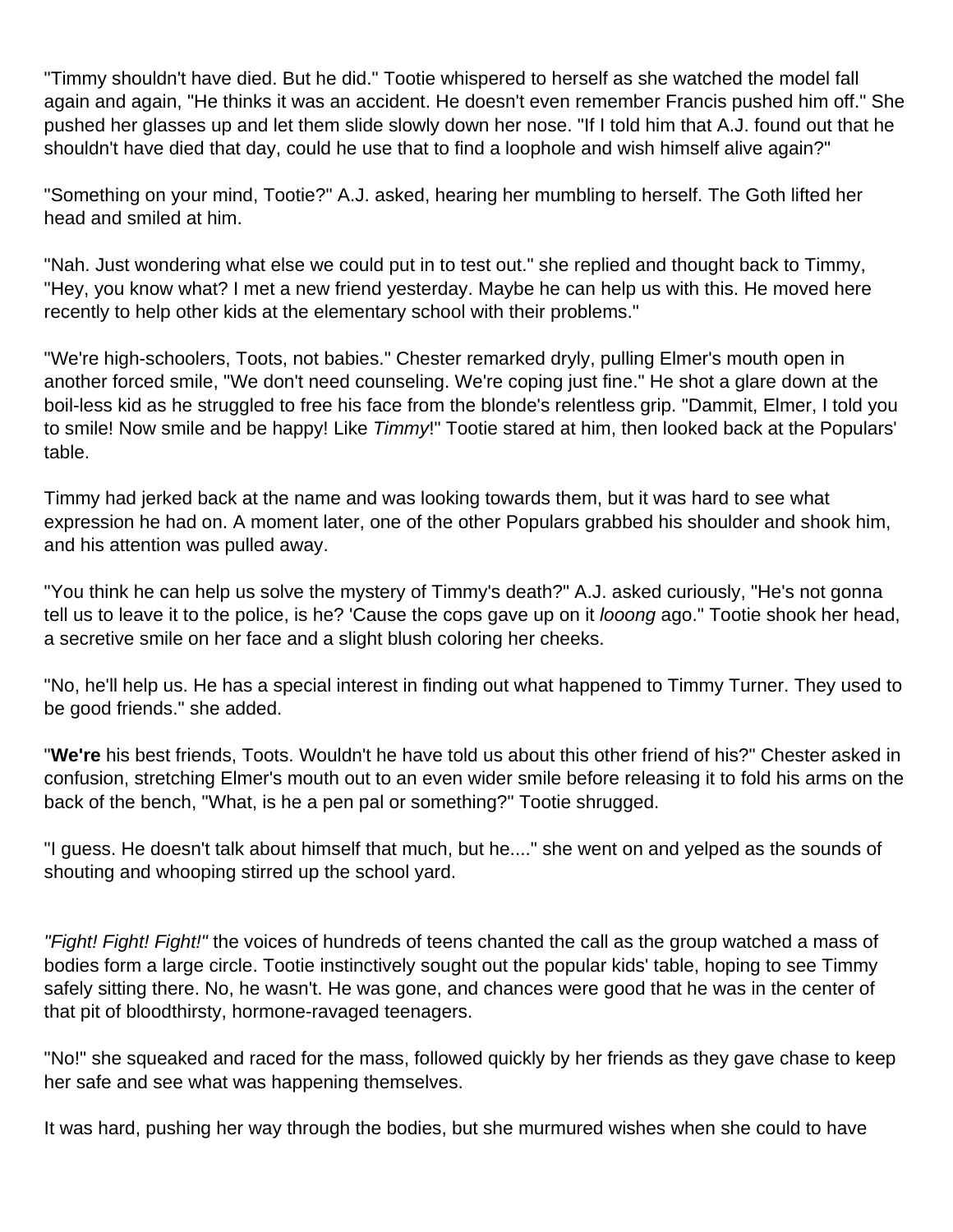people suddenly step aside for no reason but to obey a sudden impulse to do so. Chester managed to slip through with her as the other boys were scattered in the depths of the pit. Both of them stood in awe at the sight before them.

The kids had formed a sizable arena of open grass, surrounding Remy Buxaplenty in his spotless white suit and Timmy Turner in his darkly colored outfit with the necklace that shimmered in the light. Remy stood confidently, straightening his little bow tie with a smug smile as a strange ball of shining silver floated nearby him, a wickedly curved blade lining the top of the sphere. Timmy stood in a semi-crouched position, arms poised for some kind of attack or defense. Tootie recognized it as being kind of like the poses she saw on the cover of a martial arts book in one of the Goth shops. He was also glaring up at the ball more than he was glaring at Remy. Was the ball more important to him?

"Now, where was I? Oh yes. You were about to tell me who you really are, Neogene. I was quite thorough in my investigations. Until a few years ago, you didn't even exist." Remy remarked haughtily, "I doubt even Hounder knows who you really are!" Timmy didn't answer, just made an audible huff and shifted in preparation. "Oh, come now. I'm sure it's not that bad. What are you? An orphan? A ragamuffin? A lying piece of trailer trash?" the young millionaire sneered.

"I have no future, and I sacrificed my past. I am a virtual ghost to the present." Timmy replied coldly, "Who am I? Why should I tell you? Some days, I don't even know myself. Maybe when I finish what I came here to do, I'll know for sure. Till then, just call me the pain in your neck."

Tootie clasped her hands together, mind racing for a wish she could make in secret that could help Timmy without getting them all into more trouble. Chester gave a low whistle and she looked up at him in surprise.

"I don't know who that guy is, but he's got a lotta guts to stand up to Remy like that! Does he even know the kind of stuff he can do? I saw him snap his fingers once and a whole bunch of kids turned into mimes on the spot!" he remarked excitedly, "Wonder what the guy's gonna do to stay in one piece?" Tootie sighed and returned to watching the two boys, noticing with a touch of alarm that Trixie Tang stood on the opposite side of the circle, also watching them, her eyes locked on Timmy.

"Not fair! I saw him first! I know who he really is! Back off!" Tootie hissed jealously under her breath and bit a knuckle to keep from screaming in frustration.

"Fancy talk coming from someone who was right about not having a future." Remy remarked with an icy smile, "I'll definitely make sure you never will!" He threw out a hand, and the sphere raced right at Timmy! Tootie covered her eyes with a cry, unable to watch what was happening. The crowd roared in a mix of approval, disapproval and shock, and it was incentive enough to warrant a peek from the young Goth. Timmy had dodged the ball, clutching one arm in pain as it spun away into the air, gathering distance and speed for another pass. He was glaring up at it, but why wasn't he using his magic? Tootie looked around for his fairies. Where were they? Why weren't they helping?!

There! On the branch of a nearby tree, a pair of squirrels, pink and green, were perched together, tiny wands in their hands and aimed at the sphere. They stood back to back, arms outstretched as they traced the flight of the bladed silver ball. She looked back at Timmy, who was mouthing words out, keeping his head low so he wasn't easily seen. Was he giving orders to the fairies in the tree? No, it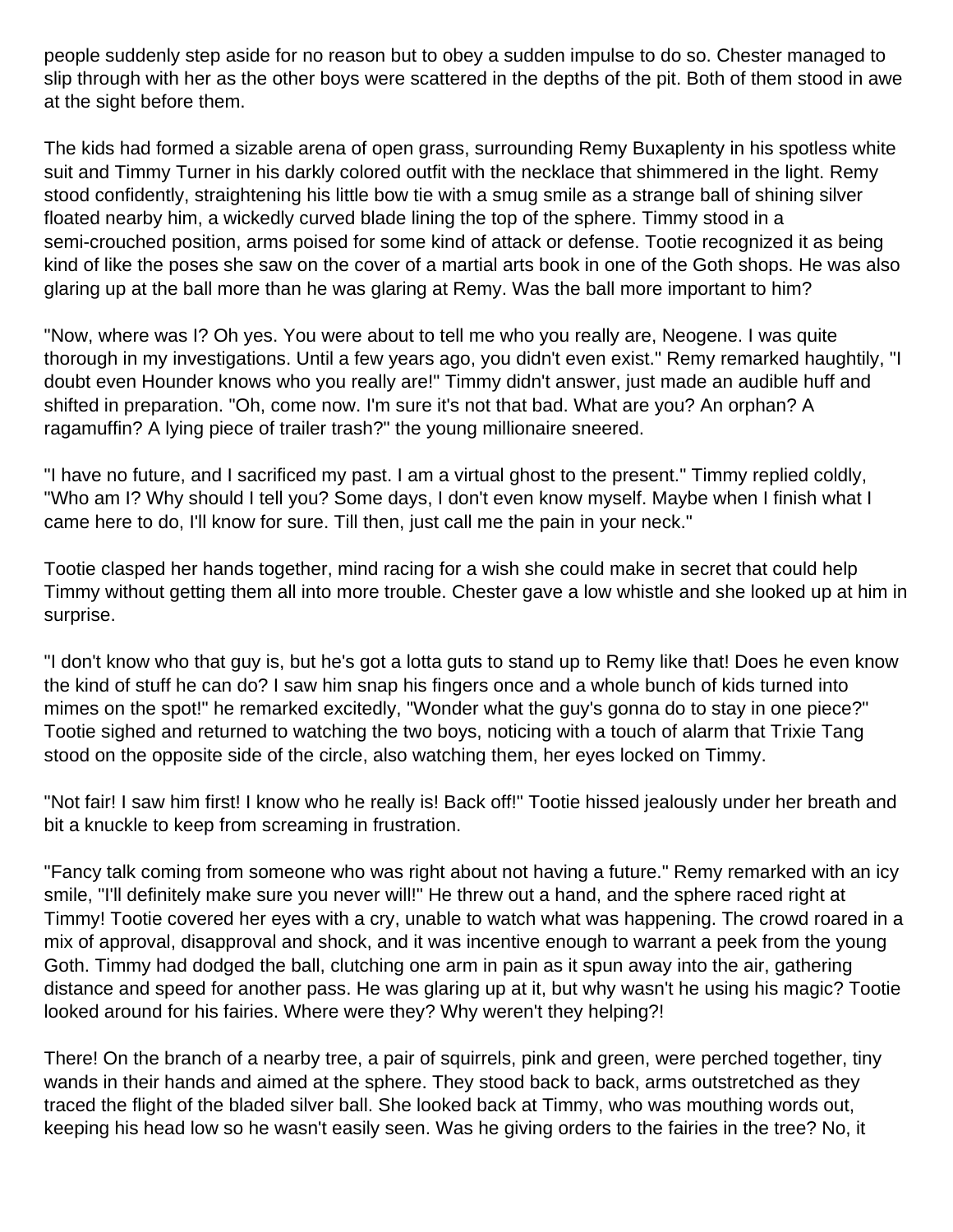looked like arguing, his face was twisting in frustration and anger, and the sphere came down again. The squirrels lowered their wands out of range, both looking distressed at their inaction. Did Timmy tell them not to do anything? Why?

She blinked as she thought back to his words from yesterday. If anything forced Cosmo and Wanda into being exposed, Fairy World would have no choice but to call back all the other fairy godparents simply because those two were bound to Timmy and could not be brought home as punishment. He was trying to protect the other godchildren, but it was costing him, and dearly too!

He dodged the sphere, lashing out with his leg to kick it into the air, but he yelled in pain as he fell back onto the grass, a long slice cut into the jeans. Tootie winced and felt the bitter taste of helplessness rise into her mouth. Oh, if only she could use magic like him too! Or at least could wish him to a safe place!

"I wish...." she murmured and her earring tinkled to signal that Romi was listening, waiting for the rest of her words, "I wish...!"

Remy sauntered up to the fallen brunet, smiling smugly all the while. He stood over him, bent just enough to grin at Timmy. He said something, Tootie couldn't hear what it was, but then he was reaching out to the young immortal and she panicked.

"I wish that stupid ball thing would just blow up!" she cried and the kids closest to her looked down at her in confusion. Romi tinkled, hidden safely by her godchild's ebony hair, and the whole crowd of students looked up to see the silver sphere suddenly explode into so many twisted bits of metal. Remy shot his gaze up in utter disbelief, giving Timmy the opportunity to roll aside and scramble to his feet, limping away quickly into the mob of panicking teens as they scattered to avoid being hit by debris. Tootie felt herself get picked up and carried off, yelling in alarm until she realized it was Chester.

"Whatever the heck happened, it sure saved that guy's bacon! Come on, Toots! Let's get outta here!" he exclaimed and they fled the school yard as the bells suddenly screamed in a frenzy, blasting their drills into what had once been a peaceful afternoon.

#### $\sim$ \* $\sim$ \* $\sim$ \* $\sim$ \* $\sim$ \* $\sim$ \*

"What a blast!" Chester remarked sometime later as Tootie walked with the boys to the cemetery. He insisted that they all visit 'Timmy' and let 'him' know about what had happened. "Weirdest school yard fight I ever saw, but man, that was awesome! Too bad we don't know who actually won."

"I'd say the Goth kid. Remy's mechanical aide was destroyed and since his opponent was using only his body for defense and offense, then it's quite obvious who won." A.J. remarked, carrying the laptop under his arm as he rubbed a soft cloth over his bald head. Tootie had asked him once why he did that. His explanation, 'Girls don't like shiny heads', still baffled her.

"I hope he's okay." she murmured worriedly as they passed through the wrought-iron gate and made their way up the path to the grave where Timmy was supposedly buried. She frowned slightly. That was a confusing thing. The day he was buried, she remembered seeing his little body dressed up in a black suit and sans hat inside the coffin, and it was closed up just before it was lowered into the grave. So if Timmy was alive and never got buried, who was it that was lying six feet under?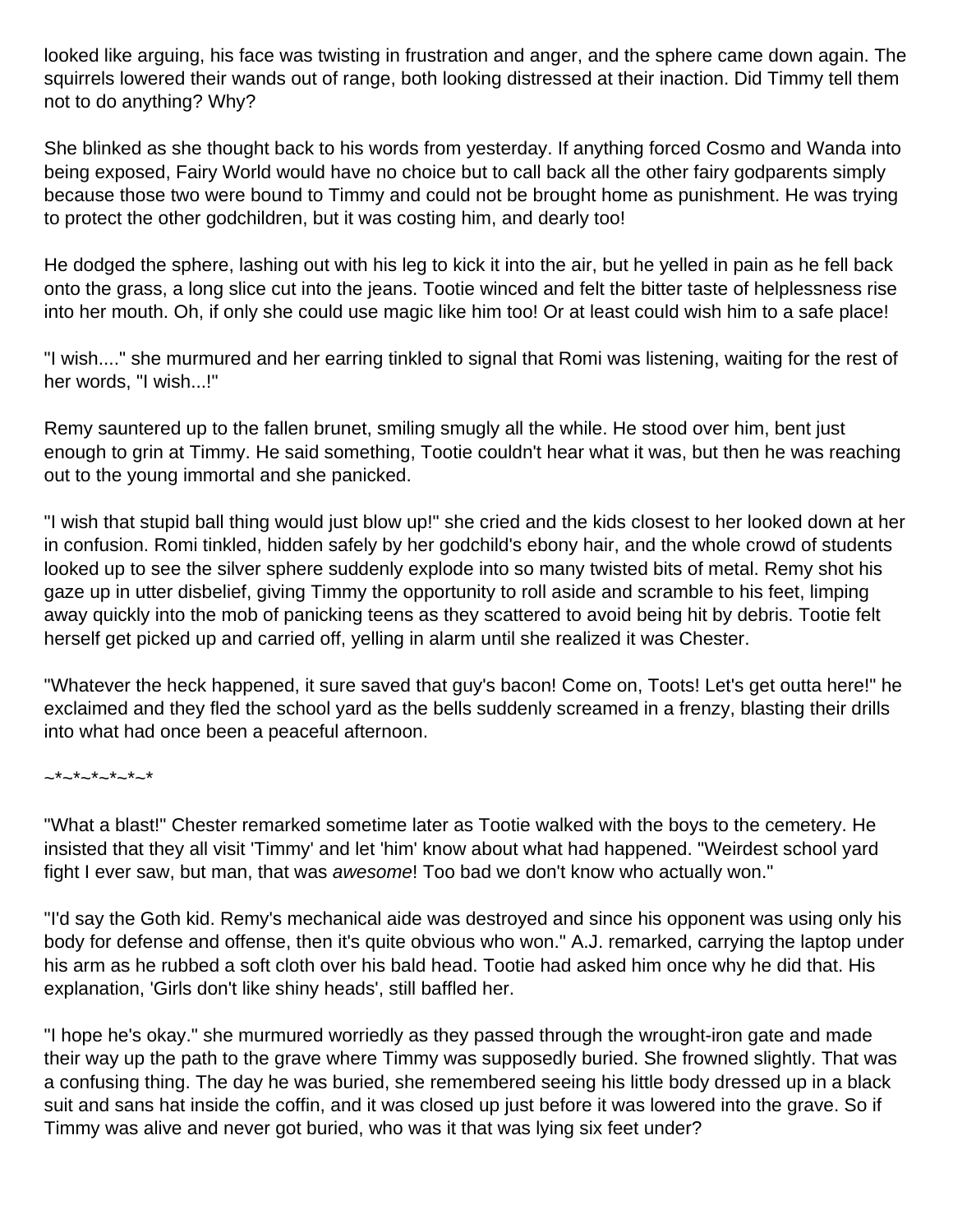"We can ask him if he's all right. Isn't that the guy right over there?" Elmer pointed out and the group followed his outstretched hand to see the teen from the school yard fight slumped against a bench not far from the grave. Tootie gave a little yelp and raced ahead of the group to meet with him, hoping that he was all right, that the cuts were healed with magic already.

"Hey, you!" Chester called out and Timmy turned his head to watch them in surprise. Tootie slid into the bench beside him and hugged him, only to yelp again when he shoved her aside and leaped from the bench.

"Who are you?!" he snapped at the group of boys, taking on a defensive stance as he clenched his fists tightly. Tootie looked up at him in confusion, taking in the sight of him favoring one leg, the slit in his sleeve still stained a dark color. She glanced around, spotted pink and green birds perched in a nearby oak, then looked back at the brunet. "Why are you here?!" he added angrily.

"Hey, Dude. We could ask you the same question." Chester grumbled, "We're here to visit our best friend. What's your excuse?"

"T-Timothy? Are you okay?" Tootie stammered out, nearly forgetting not to call him by his nickname. The group of boys stared at her and she blushed.

"You know this very rude person? Is he not one of the popular kids? Did you not see the chart?" Sanjay asked her in irritation, "We know popular people care nothing about us!"

"You should see a doctor about those cuts. They could get infected." A.J. pointed out as Timmy stepped back from them.

"I don't care." he muttered, pulling out of his stance and averting his eyes from the young Goth, "This is a public place, and it's quiet. I needed a place to go and remind myself of who I am." Tootie sighed, remembering his little speech from earlier. She supposed it could get confusing, going by one name among close friends and in private, and going by another in public. Maybe, sometimes, he got the two confused, or wondered which of the two was really him?

"Guys, this is Timothy Neogene, the friend I told you about. I didn't really think he was one of the popular teens." she explained to the boys, "But he's the one who would be interested in your program, A.J." Timmy looked at them warily. "Timothy, did you walk the whole way here? While you were hurt?" she asked worriedly. He shrugged uncaringly.

"The simulation? What makes you think he'd want to see that?"A.J. remarked in confusion, looking towards the twelve-year-old, "If he doesn't care enough to get himself to a doctor, why would he care about our research on Timmy's death?"

"What?!"

Tootie flinched at the explosion from the brunet standing before them. That was not good; an angry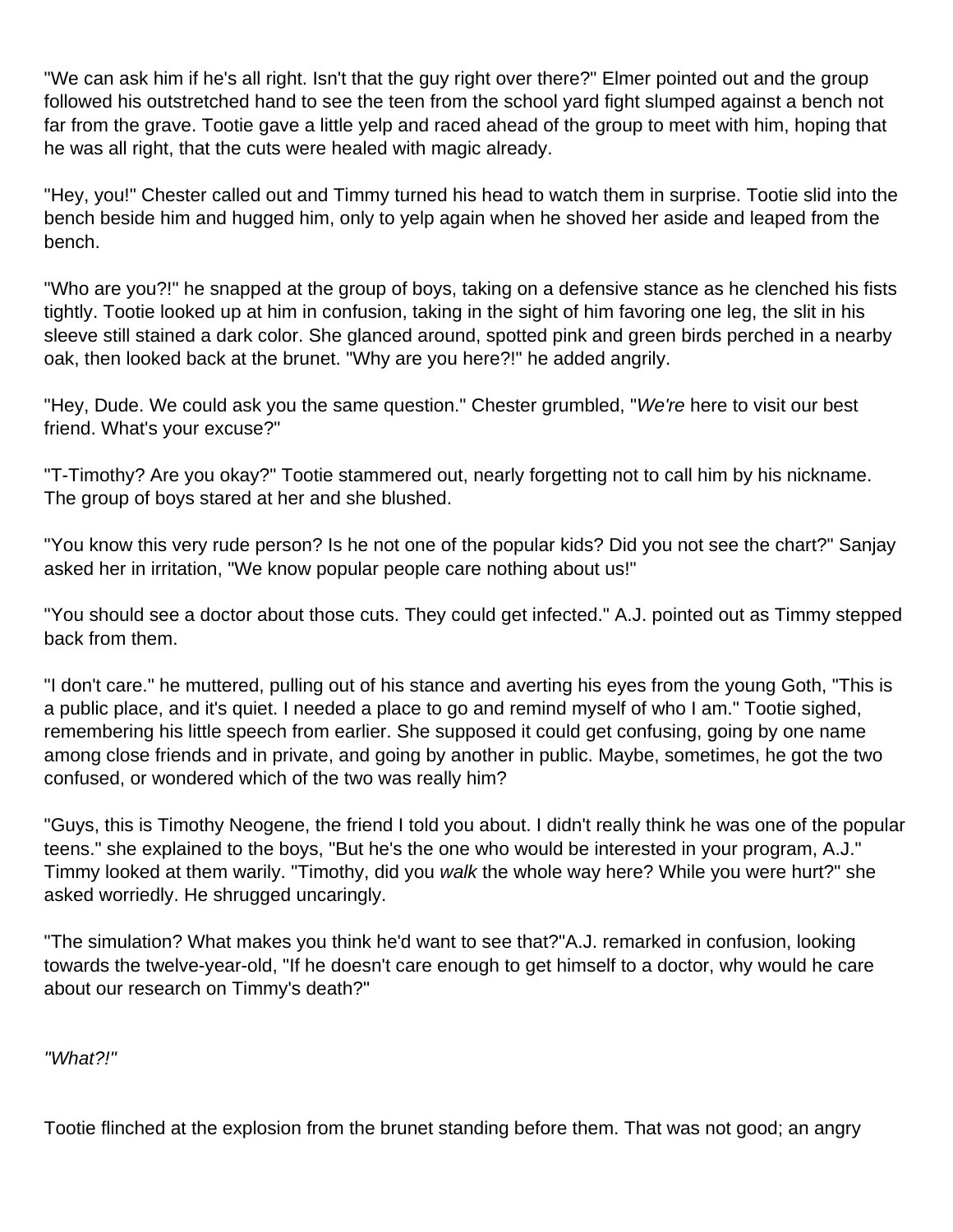Timmy could use magic to chase them out of the cemetery, or worse. The birds puffed themselves up, eyes burning into them with all the fury their tiny bodies could muster.

"What does it matter to you what we do? You are not from Dimmsdale!" Sanjay pointed out contempt, "We are searching for the reason why our friend Timmy died!"

"He fell from the jungle gym, broke his neck, and died. His stupidity cost him his life. There's nothing to search for." Timmy answered coldly, "Stop wasting your time on things that can't be changed." He pointed at the grave with its small mountain of gifts and flowers. "Go ahead and show him your little program. See if it makes him jump out of his coffin." The group of boys gave a collective snort of disdain at him and marched off to visit the grave, leaving Tootie behind to stare up at him and wonder why he said those things about himself. She reached out to him and he stepped back again. "Don't touch me, okay? I'm not feeling well." the boy rasped and continued moving until he collapsed against the tree, his godparents hopping excitedly around on the branches above him.

"Did you have to be so cold?" Tootie demanded softly and stepped closer to examine his injured arm, "Now let's see about this cut. Why didn't you heal them when you got away from school?" Her earring tinkled nervously.

"There is a dark presence here, and many more where we were walking. Anti-magic; I don't think he could have used magic." Romi whispered to her, "That's probably why Cosmo and Wanda haven't done anything to help him. They must have changed to birds at the school to follow him, but now they're trapped like that until they find a safe place." She tinkled again. "I'm not feeling so good either. We shouldn't stay for too long." Tootie blinked, then looked up at the fairy couple. They were still hopping about, but they took a lot of breaks between hops, wings drooping tiredly. And Timmy....

Timmy looked as though he were going to lose his lunch.

She took a handkerchief from her bag and began tying it around his arm, gently scolding him for letting himself get cut up so badly. He was supposed to be the hero, right? Heroes didn't let themselves get beat up over nothing. He gave a little huff and she smiled as she dug around for another handkerchief. Kneeling to tie that around the boy's leg, she continued berating him lightly, then went on to explain exactly what it was A.J. was doing with the laptop.

"And he's just trying to figure out what it was that caused your death. They want answers, Timmy, and since everyone else has given up on you, they're going to keep working at it until they know why you died." she remarked, "So why not give them a hand? If we can prove to Fairy World that you weren't meant to die, maybe they'll let you have a wish to fix it so you're alive, really alive, again."

"Doesn't matter. I fell, I died, I'm stuck beyond Death's reach." Timmy sighed, "Let them play with the program. Let them think they can make a difference. What are they hoping it will do? It was all an accident."

"Timmy, Francis pushed you off the jungle gym. You didn't just slip and fall." Tootie told him quietly, tying off the knot on the makeshift bandage around his lower leg.

"So? Arresting him won't fix me, won't fix the order of my life." He waved it off erratically. "I'm heading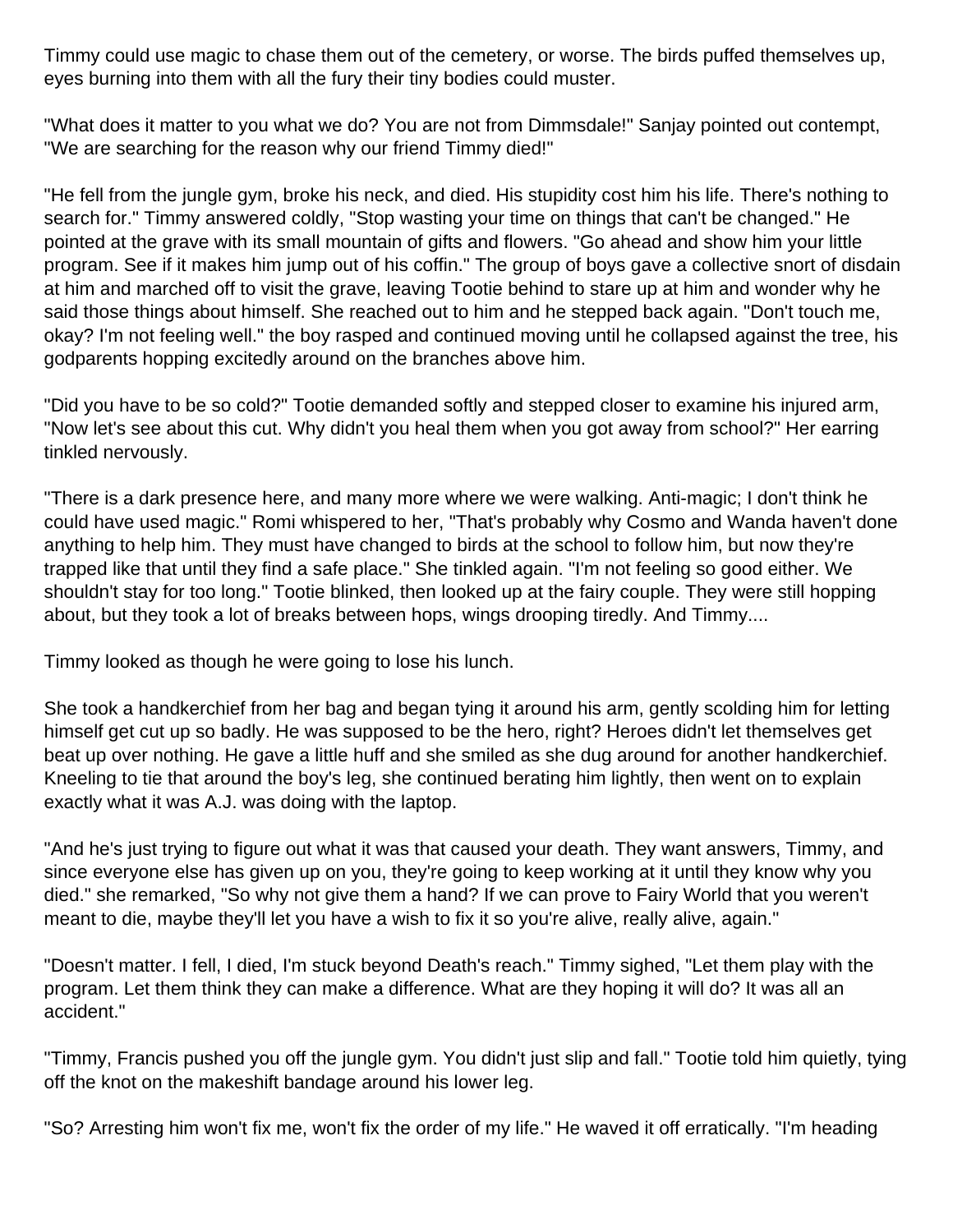home. I have a mission to go through later tonight and some sleep would be really nice about now." She watched him push away from the tree and begin a slow walk out of the cemetery, the pink and green birds fluttering down to perch on his shoulders.

"Can I come?" she called out to him and he paused, turning to look back at her in confusion.

"I don't have everything I need for you yet." he answered carefully, motioning to the group of boys at his grave with one hand, "Maybe next time." With that, he left and Tootie stood there with a sigh of disappointment. Next time. Next time, she would have magic on her side, and she'd be able to help him if he got in trouble.

Turning back to the rest of her friends, she made her way up the hill to sit at Timmy's grave and murmur a prayer for his safety.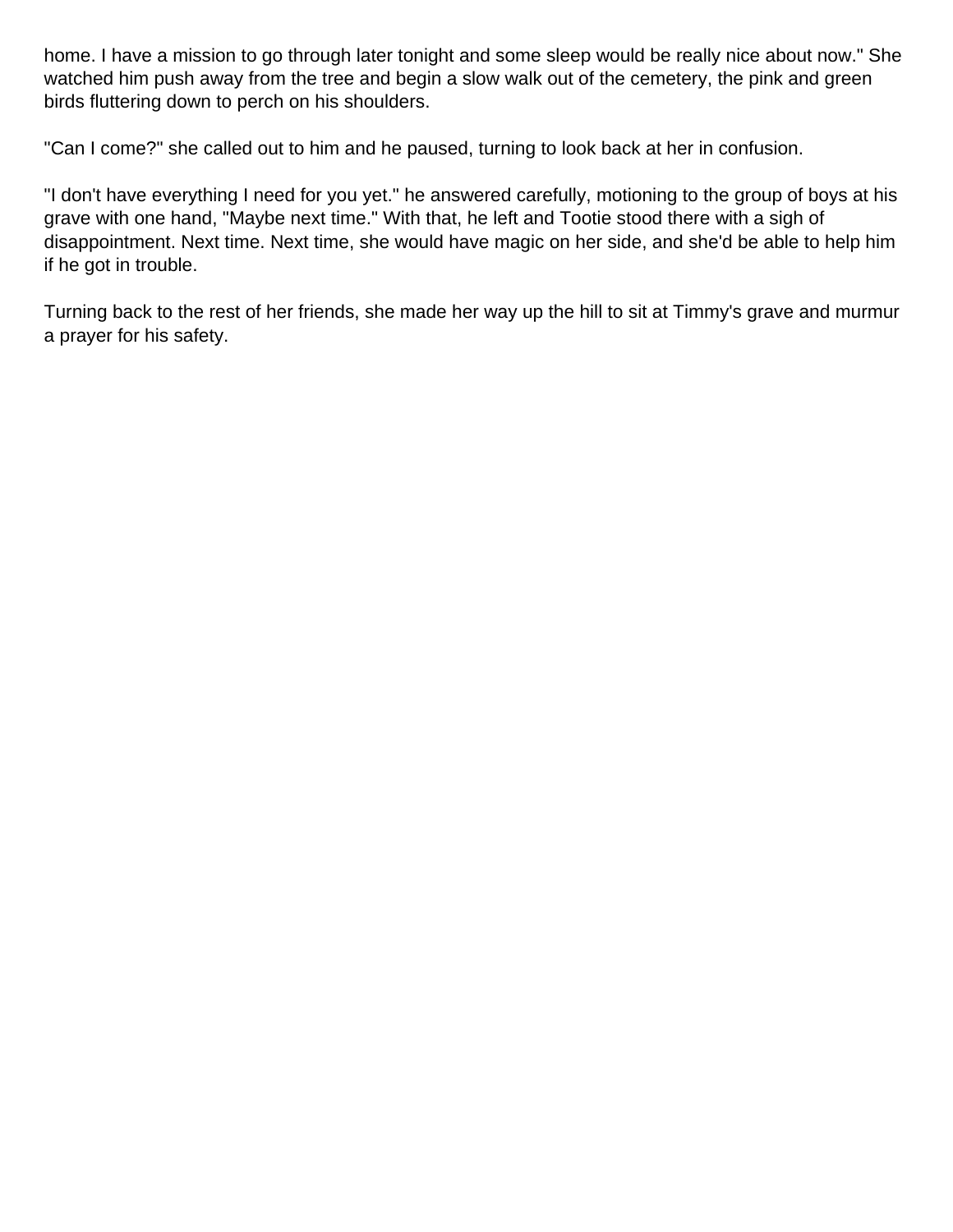## **17 - Apollo's Rescue**

#### 17

Sunset was coming. There wasn't that much time left to get things set up. The sooner Timmy had Apollo in his possession, the sooner he could get the data on the Dark Spires. Once he had cast Cure to heal himself up, he and the two fairies all collapsed together in a tired heap on the sofa, falling asleep on the spot and not waking until the clock chimed at seven p.m. By then they'd all recovered from overexposure to the anti-magic barrier and began making their preparations for the rescue mission.

It hadn't been the first time Timmy had seen Cosmo and Wanda get sick from overexposure to the blanket of magic oppression. It had happened twice before, and each time he raced from the zones back to a safe point to let them rest, begging them for forgiveness for making them stay too long in the field. Of course they held no ill will against him; they'd willingly gone in with him to help. He was their godchild after all, and if he was willing to march into a building and expose himself to the dangers of something blowing up in his face, then so were they.

This was, however, the first time Timmy himself fell ill to that same overexposure. He didn't like it, hoped he wouldn't have to go through it again, and wondered briefly why it took so long for it to even manifest itself in him. Probably because he was human.

But Caleb had specifically said that the field was bad for fairy health. Why should it bother him?

Well, it wasn't like Caleb had never been wrong before.

Timmy ransacked his closet for a fresh set of clothes. The cloak of anonymity was partially lifted from him when it came to Remy. He wouldn't bother trying to hide his face this time, but he still needed to sneak around the area to find the captive fairy. Where in that mansion could he be held? Probably somewhere where his parents couldn't find him, and behind a lot of security.

He picked out the black ensemble again and sighed. If he really wanted to screw with Remy's head and confuse the system in that mansion, all he'd have to do was wear his normal clothes. But that was inviting trouble he didn't have the strength to deal with, so Neogene was going in, not Turner.

Cosmo and Wanda were busy with their own preparations; he could hear the racket in the next room. Changing quickly, he made his way out and knocked on their door. What exactly were they doing that involved so much noise in the bedroom? The door opened and Wanda stuck her head out, blinking at him.

"Are you guys ready? What are you doing in there?" Timmy asked, puzzled. She smiled at him and waved her wand, poofing a bottled ball into the air so that it floated before him.

"Magical decoys! We're making a few for emergencies and Cosmo keeps uncorking them." she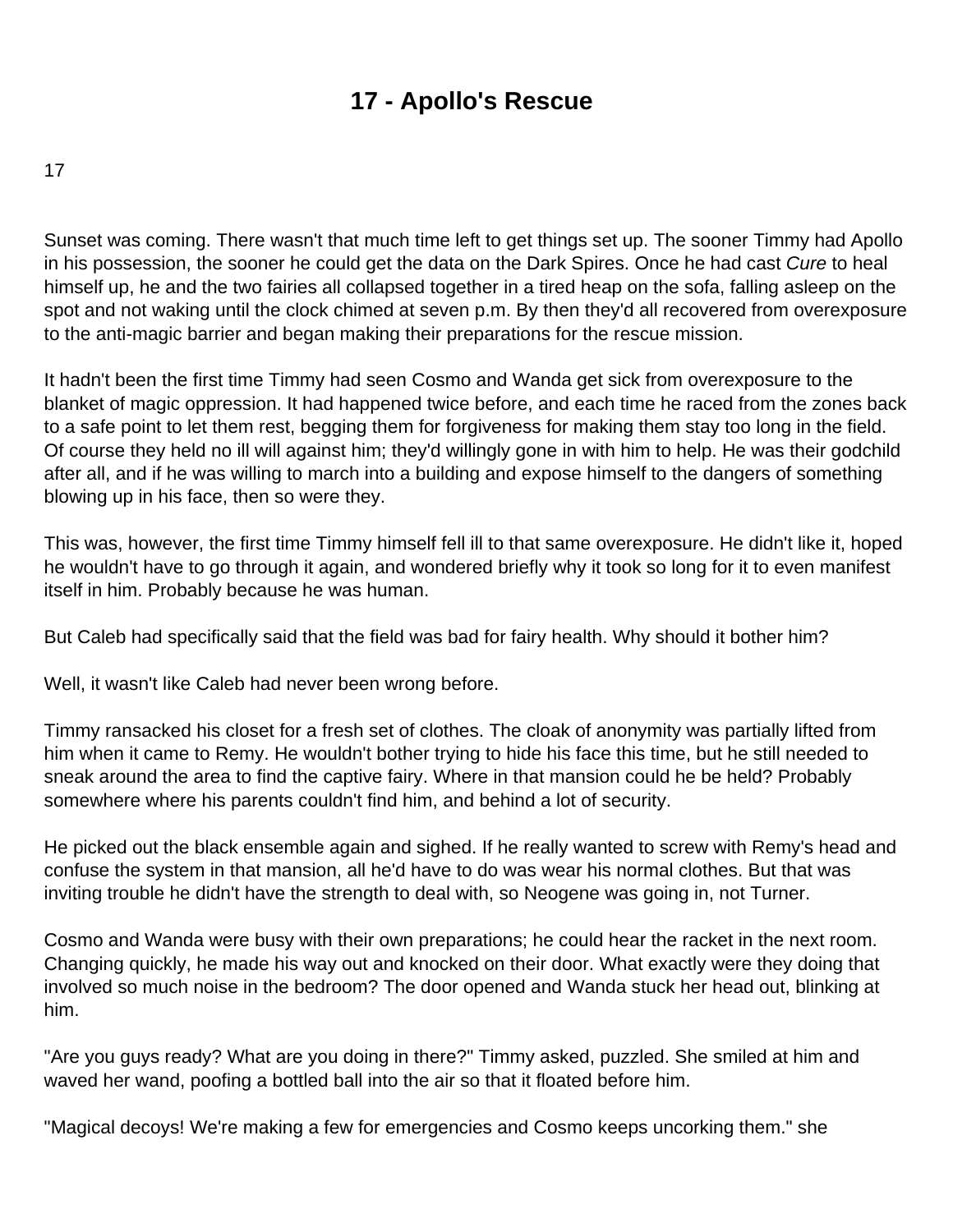remarked and vanished back into the room, the noise having continued on without end. Timmy picked the bottle out of the air and studied it. It seemed like a good idea. He knocked again and Wanda poked her head out once more. "We're almost done, Timmy, just a couple more...." she began but Timmy held the bottle out to her.

"Can you make a few of these, empty, for me? I want to try to put some mana-based magic decoys in them." he remarked and she stared at him, a few strands of her pink hair popping out of place.

"You... you want to make decoys?" she stammered, "You can't.... That's a fairy magic technique." Timmy blinked at her, then sighed.

"Oh, fine. Never mind then." he muttered and handed her the bottled ball. She disappeared into the room once more and he headed downstairs to search the kitchen for empty jars. Fairy technique, yeah, right. Magic was magic and if they could bottle up extras, then so could he!

He found a pair of mason jars and opened one up, peering into it with some confusion. So, how exactly was he going to put magic in a jar? He thought back to the little ball in the bottle and brightened. Maybe his Light orbs would do the trick? Timmy set the jar on the table, stepped back and held out his hand, focusing on the mana of Light. He gathered it together to form the shining sphere, then murmured an incantation to float it into the jar and hover in its center. He screwed on the lid and held it up with a smile.

"Ha! Got it! It's not so hard!" he laughed and promptly placed a second Light orb in the other jar. Racing back upstairs, he knocked on his godparents' door for a third time and both fairies poofed out, wearing backpacks of their own. Timmy held out the jars proudly, showing off the orbs within the glass. "Wanda! Look! I told you I could do it!" he laughed. Wanda blinked at the jars in surprise, then smiled vaguely.

"Magic is magic, I guess. All right, Sport. You proved your point. Let's go." she murmured and flew down the stairs. The brunet watched her leave, then looked up at Cosmo in confusion.

"Did I do something wrong?" he asked and the green-haired fairy only smiled vacantly, reaching out to pat his head.

"Nice pets!" he remarked and followed his wife. Puzzled even more, Timmy shoved the jars into his pack, slid the Battle Staff into its place against his back, then headed off to join them.

 $x^*x^*x^*x^*x^*x^*x^*$ 

The security around Remy's house had increased. The guard dogs roamed freely and hulking guards stomped around the area in white shirts and black pants. Timmy recognized the outfits; Crocker's anti-magic suits. He wouldn't be wishing these guys to the tropics anytime soon.

He darted among the bushes, froze as he nearly collided with one of the dogs and watched Wanda deal with the canine as it began sniffing around to pinpoint him. She waved her wand, conjured up a robotic cat, and set it loose in the yard with one of the bottled decoys on it. The dog chased after the cat until they vanished into the hedgerows nearby. There was the sound of shattering glass and a large puff of smoke exploded from that point. Timmy stared at his fairy godmother but she only smiled and put a finger to her lips in a signal for silence.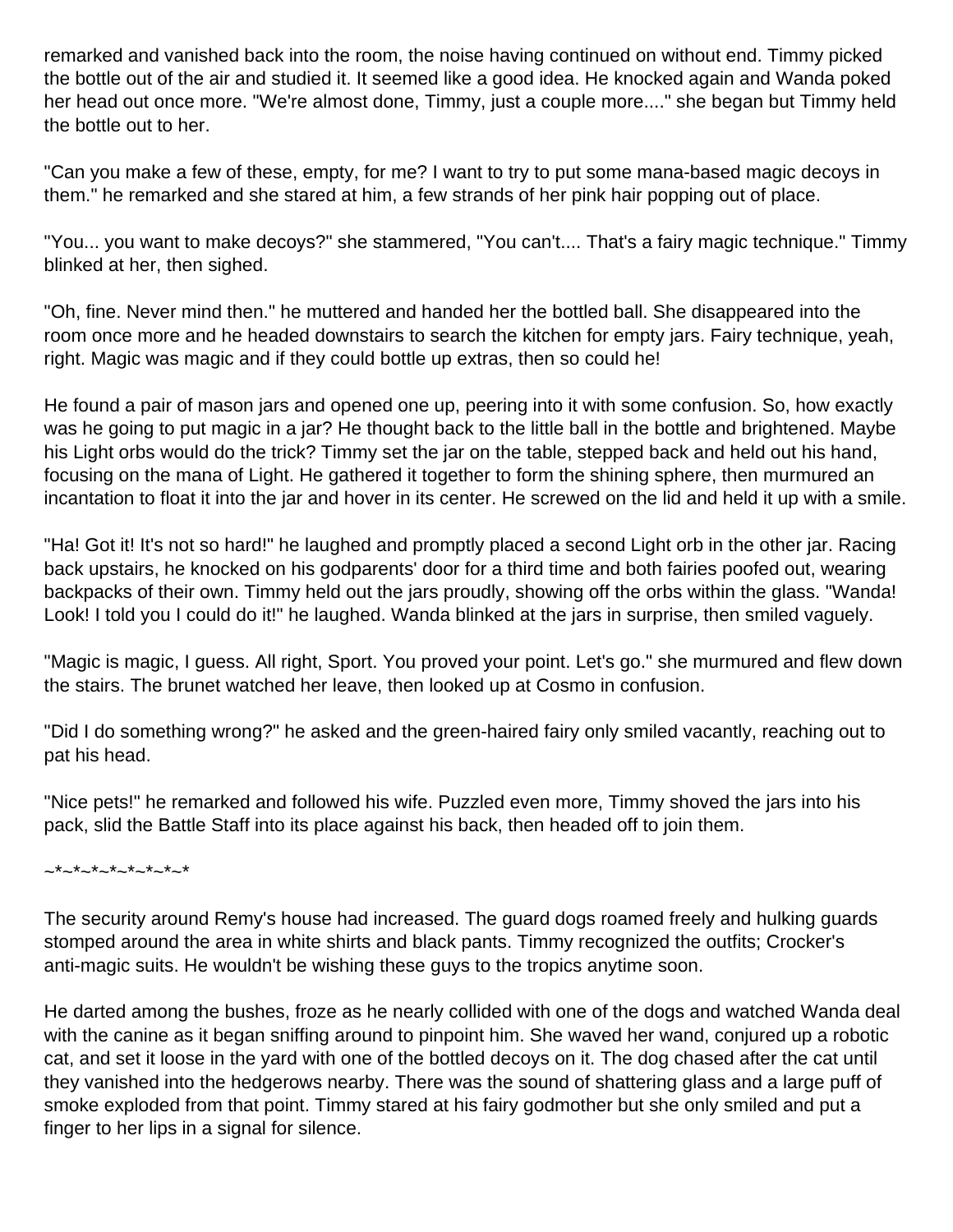"Somewhere better. I promise." she whispered and fluttered on ahead. The group picked their way through the yard, stopping only when they began to cross paths with the guards. Timmy kept low to the ground, watching with some amount of fear as the towering men swept the grass with flashlights and stony expressions. One beam of light passed so close to him, he had to curl his fingers into a fist to avoid them being spotted. He tried not to breathe, not to move, until one pair of guards walked on in their patrol. He trembled from the effort and that brought a new degree of stress for him.

"Got this one." Cosmo murmured, pulling another bottle free and swapping the star wand for his Windcutter. Timmy gave him a wide-eyed stare and shook his head quickly. Cosmo and the Windcutter; anytime the two were paired, something came away bloody. He couldn't take that risk; not here, not now! His hand shot out, grabbed the fairy's leg as he darted from the safety of the underbrush.

"No! Cosmo! Not the blade!" the brunet hissed, "Something else!" The green-haired fairy only poofed free and skimmed over the grass. He twisted in mid-flight, sweeping the air with the blade of the scythe as he aimed for one of the burly men about to intercept their path. Timmy shut his eyes, uttering a soft moan of despair. This was going to end badly.

But somehow it didn't, and when Wanda finally coaxed him into looking again, all that remained of the guard was the lingering smoke of magic and a few shreds of the anti-magic suit drifting on the wind. Cosmo stood on the lawn, scythe swept behind him in a mimicry of Timmy's own finishing stance, glaring at the empty space where the man had been. The brunet crawled along the ground to him and gazed at the empty space. Fairy magic could not be used to bring death to anyone; this was the most sacred of Da Rules. Cosmo wouldn't break it.

Never.

"Where did he go?" Timmy whispered to his godfather and Cosmo smiled up at him cheerfully.

"Singles bar. It's ladies' night!" he replied with a laugh and changed back to his normal wand, floating on to find another safe route for them to take.

Darkness helped them immensely, and the bright lights that now lined the walls of the mansion were determined to kill their best cover. Timmy sat against the trunk of a tree, gazing up at them in frustration. Now what? Wanda sat on his knee, looking up at them as well, a thoughtful expression on her face. Cosmo stood on his shoulder, leaning against the side of his head as he hummed a nonsensical tune.

"We can try killing the lights." Wanda finally murmured, "If we zap them all at the same time, we can do it. It's just three big ones." She floated up with her husband as Timmy got to his feet and pulled free the Battle Staff. "I'll take the one on the right. Cosmo, get the one on the left. Timmy, take center light." she planned, "On three. One...."

The young immortal summoned up the mana circle, whispering the spell for *Photon*. It was localized, pinpoint accurate and never missed its mark.

"Two...."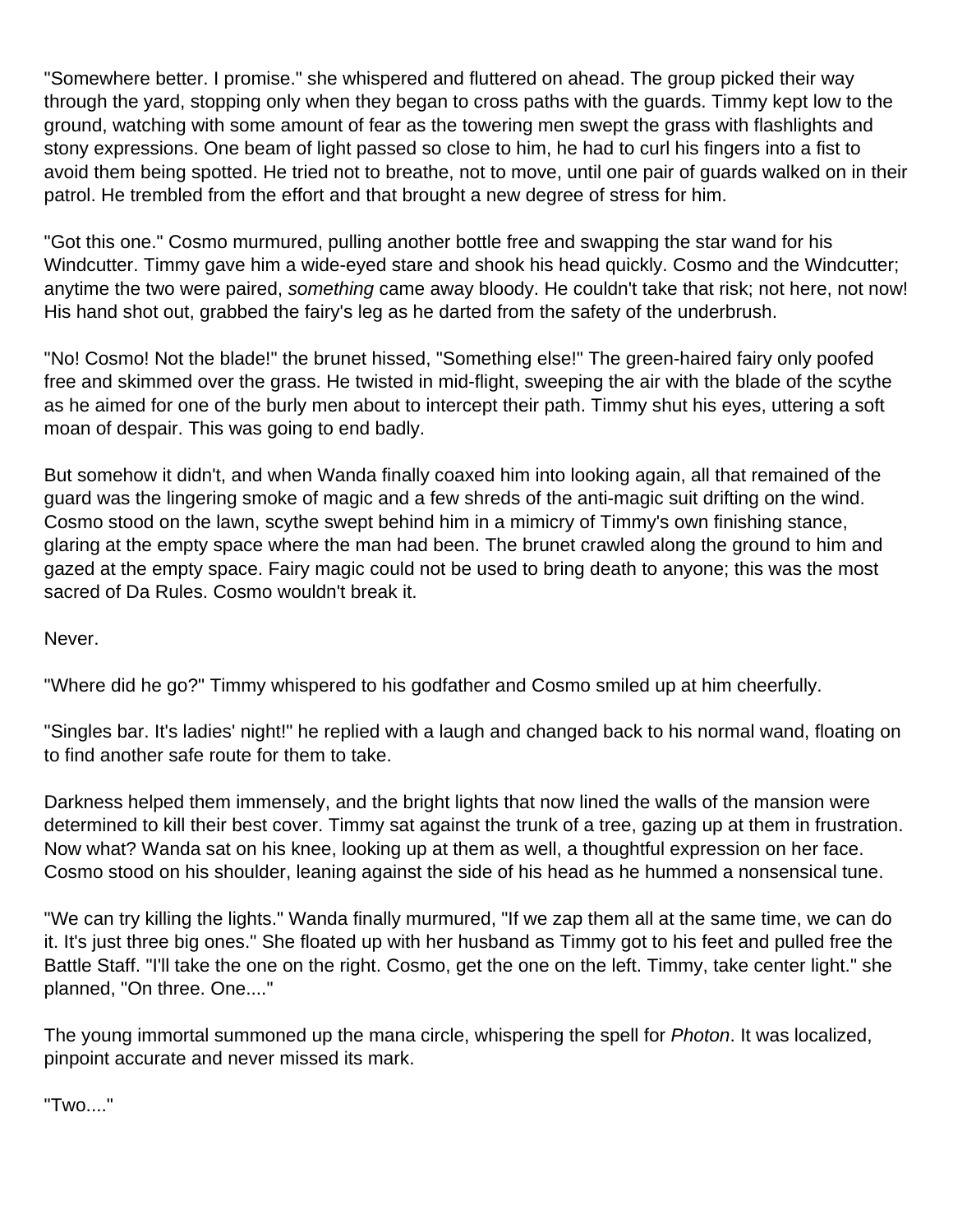Both fairies lifted their wands in concert, aiming for their assigned light sources. The couple claimed that Cosmo had the most horrible aim in the world; recent training exercises cured him of that fault. The oft brainless fairy now had an accuracy that could only be described as deadly.

"Three!"

Two bursts of magic and a blossom of light hit the three searchlights in synch, shorting them out with small explosions as the glass showered down from the roof. Timmy winced, expecting a horde of dogs and golem-like guards to converge on them, but when nothing happened he looked to his godparents for an explanation.

"You didn't expect us to not silence the sound too, did you, Sport?" Wanda asked with a smile. He rubbed her head gratefully, then made for the wall of the mansion, peering through windows to find a clear entry. "Why not wish for an entrance? We can make one for you on the spot!" Wanda whispered.

"Let me check for anti-magic traps first." the brunet murmured and dug out the radar, "Even though this is a safe zone, he might have a few to keep Apollo confined." He studied the screen and frowned. "It's reporting nothing, but I don't think I can trust this thing anymore. Remy's using newer models of those devices, and Caleb's gear doesn't sense it." he sighed and shoved the radar back into his pouch, "We'll have to risk it for the entry. Guys, I wish we had a door we could walk through to get in Remy's house!" The fairy couple waved their wands and a small door popped into the wall of the mansion. Timmy pushed it open and looked through, scanning the hall visually for signs of detection. Nothing. Dark, quiet, peaceful... all was calm.

It made him nervous.

They went in anyway and silently made their way down the halls and stairways, searching for a room or door that looked as though it was meant to hold a fairy prisoner. Timmy opened one of the jars and let the Light orb out to guide their way, murmuring commands to sweep the little sphere into various corners and niches. Cosmo and Wanda held their wands tightly, looking all around themselves in tense alertness. The moment it looked as though they were to be discovered, they had to hide in Timmy's pack. He couldn't afford to let Remy or Juandissimo Magnifico see them both.

"This place is huge! How are we supposed to find Apollo in this maze before sunrise?" Wanda murmured worriedly.

"Can't fairies sense other fairies, or something?" Timmy asked with a tired sigh, "You guys need to start carrying pagers or better yet, a GPS tracker!"

"We already do! Our wands!" Cosmo answered cheerfully, waving his at the brunet's face, "La-la-la! The wands are all tied to Fairy World's Fairy World Wide Web! We're networked!"

"It's no good to us if we can't go to Fairy World and access the network, you idiot!" Wanda shot back, "We're banished, remember? We can't even get our wands recharged!"

"Then why do you keep asking me to make wishes if your wands are running out of power?" Timmy sighed and blinked, lifting his right arm with a sudden thought, "Hey, you're right. You said your wands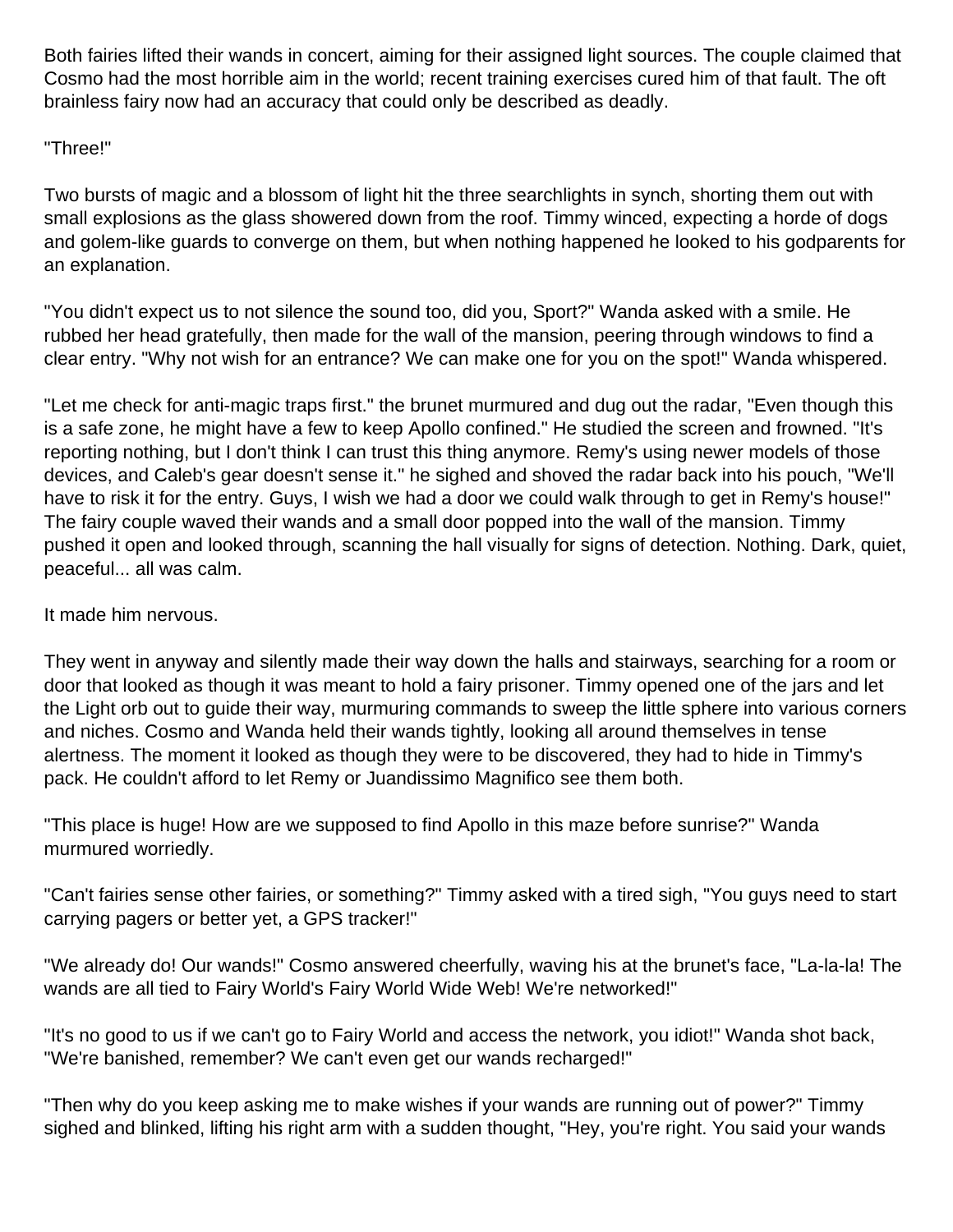are your homing signals. The map you guys gave me, it can access the Fairy World Wide Web and track your wands!" He pushed aside the sleeve and began tapping at the keys. "All I have to do is type in the name of the fairy I want to track, right? A-P-O-L-L-O. Hope it works." the young immortal muttered and pressed 'Enter'.

The virtual map bloomed into view, magnifying itself down with each passing moment. There was Earth, now North America, now the U.S., now California. It zoomed further down to the Imperial county, again to Dimmsdale, once more to the upper-class district. Timmy watched hopefully as the map continued narrowing down to Remy's mansion, and finally... a floor-plan of the building blossomed in place of the map, a three-dimensional holographic representation of the mansion with a tiny golden crown shining in place.

"Wow! Technology sure comes in handy!" Wanda remarked idly, blinking at the map. Timmy tapped at a few more keys and a second marker appeared in the hologram, a small pink spot that pulsed with light only two floors down from the crown that represented Apollo.

"Okay, here's where we are, and there's Apollo. Now we're getting somewhere!" he laughed and traced a path to the crown, "We'll take these stairs here, follow this hallway to the next staircase up, pass by this hall and he'll be in the room at the end of this one."

"Yay! A dollhouse!" Cosmo cheered and struggled in surprise as Timmy turned and grabbed him, clasping one hand over his mouth.

"Keep it down, Cosmo! You wanna wake up the whole house?!" he growled, "This is a rescue mission! We can't rescue Apollo if we all get captured, too!" He slowly released his godfather and glared at him until Cosmo nodded in silence, then turned and began walking down the hall towards the staircase on the map, the Light orb bobbing along to illuminate the path.

The house itself, the mansion, didn't have any guards within the walls. Timmy decided it was because of Remy's arrogance; who could make it past all that security outside to get inside? He smiled. The One Who Stands Beyond Death's Reach, that's who. He finished climbing the last set of stairs and sent the orb flitting towards the hallway where Apollo's room was located. Just as the group began walking towards it, the orb suddenly was snuffed, vanishing as though someone had puffed it out like a birthday candle. Timmy froze, throwing out his arms to stop his fairies from going any further.

"Nullifiers." he whispered, eyes wide, "He's filled that hall with nullifiers." Cosmo and Wanda fluttered close to him as he brought up the map again, staring at the corridor with the captive fairy's room. All along the walls leading to the final door were strange curves. No doors, no rooms, just a line of half-spheres embedded in the architecture in a staggered formation, filling the hall with a thick blanket of anti-magic energy.

"We can't get through that! We've barely recovered from the exposure earlier today; another heavy dose and we'll be out of commission for good!" Wanda cried softly, clutching her wand close to her body as though its presence would protect her. Timmy pulled the staff from his back once more, holding it steady in both hands, eyeing the wicked hook and its row of spikes.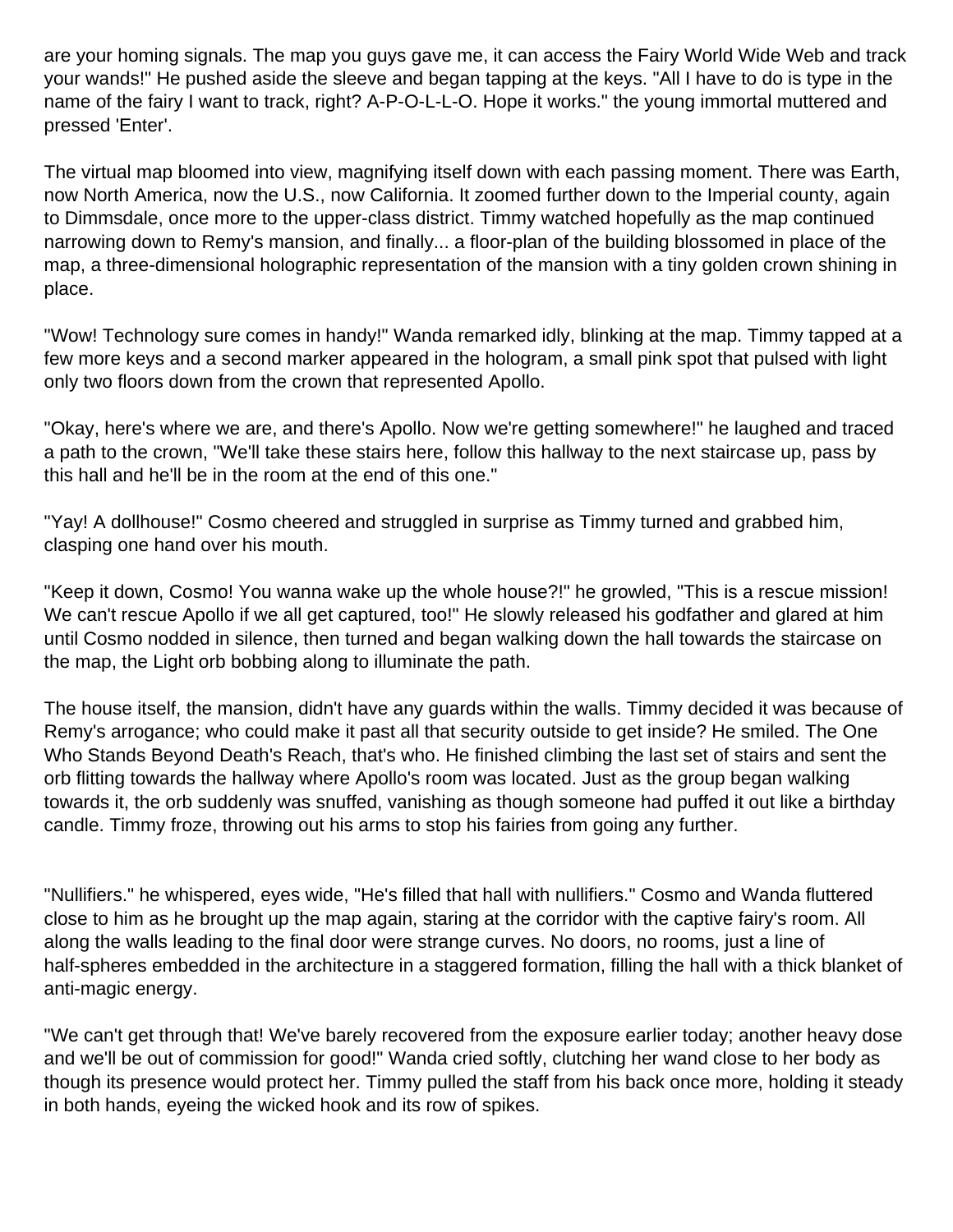"I can go in first, smash up the nullifiers and clear a path for you." he remarked and began to move on when Wanda grabbed his shoulder to stop him.

"You can't go in there, either! You're being affected by the nullifiers too!" she exclaimed. He looked back at her, puzzled.

"But Caleb said they only affect fairies. I'm human, remember?" he pointed out.

"Or are youuu?" Cosmo sang in that insinuating tone he so often used at the wrong times. Timmy gave him an exasperated glare.

"I'm human; I may be immortal, I may have magic of my own now, but I'm still human." he grumbled and shrugged, "For all we know, I could have just had a bug that made me sick at about the same time you guys got sick from the anti-magic field. It's just a coincidence."

"Caleb could be wrong." Wanda pointed out.

"About so many things in a short span of time? Hello-o! He's a super advanced robotic angel with more magic in his pinkie than I have in my whole body!" the brunet shot back in annoyance, "I'll be fine! Trust me!" He turned to start attacking, only to be held back by the fairies yet again. "What **now**?!" he hissed.

"You can't just smash them up. That will make a lot of noise and we can't use our magic to erase the sounds!" the pink-haired fairy added desperately, "There's no way a magical creature can get through that field safely, and no chance of you being able to destroy the field without giving us all away!" Timmy scowled at her words. This was getting annoying.

"Ugh! Fine! I'll just run down the hall really fast and get in the room, okay?!" he finally declared, throwing his hands up in defeat.

"What if it's locked?" Cosmo asked and Timmy shook his fists at him.

"Then find the key! I wish you would just find that key to that stupid room!" he snarled and the fairy pulled a red ribbon tied to a small brass key from his pants pocket.

"You mean this one? It was in the same box as the switch." Cosmo remarked and blinked as the brunet snatched it from his hand, "Hey! I was doing important fairy stuff with that!" He held his arms akimbo and put on an annoyed face, "Get your own ribbon key!"

Timmy shed the backpack and staff once again. He didn't need the extra weight slowing him down. If Apollo was in that room and couldn't get out, then there was a good reason for it. The only way to escape with him could be to run him through that gauntlet of nullifiers, and the faster he got them through, the less risk that Apollo would get sick from the field or, worse, turn to fairy dust.

He took a deep breath, strode to the maw of the nullifier gauntlet and stared down the hallway at the white door far at the end. Even standing here, not even a step into that corridor of fairy doom, he could feel a sick sensation curling in his stomach. He wanted to hurl again, find a bathroom, bury his head into the porcelain bowl and never pull it out again.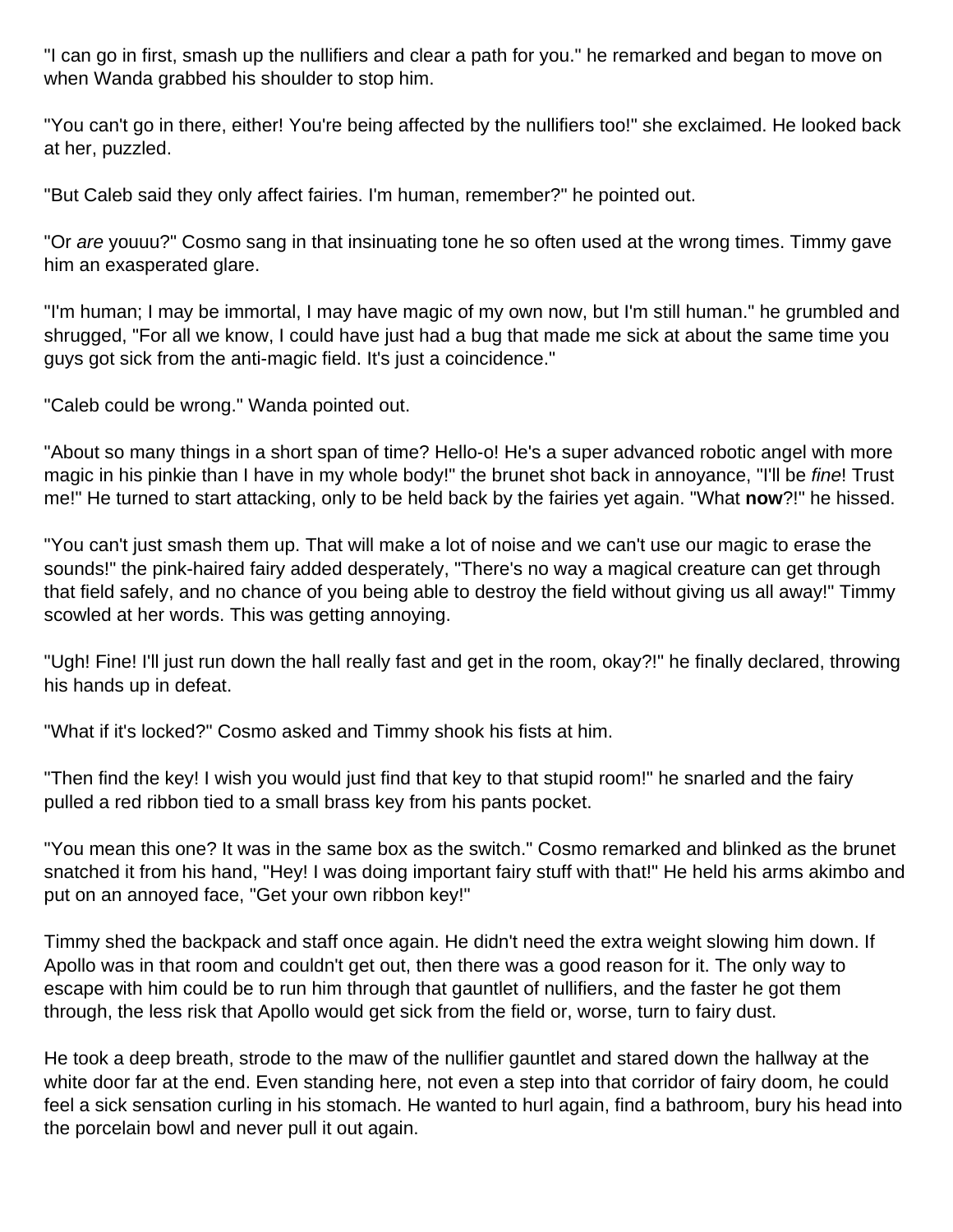He should have taken some kind of medicine for that stupid bug, chugged down a bottle of Pepto or something. This wasn't helping him at all.

"Make it fast." Cosmo murmured.

"Fly." Wanda whispered, eyes wide with worry and fear, "Don't just run, Timmy... fly!"

"I'm so gonna regret this in the morning." Timmy sighed and shot down the hall of nullifiers, key in hand.

The reaction was almost instantaneous. His stomach lurched only a few steps into the hall. He kept his mouth shut, focused on the door, moved forward as fast as he could. And yet it was like running through a pool of gelatin, everything physics could come up with working against him, desperate to make sure it would be eternity before he reached that door. The world tilted askew, his mouth went dry.

Maybe Caleb had been wrong. Anyone with magic in them could feel the nullifiers ripping through them.

And then he was there, the key in his hand moving of its own accord as it clicked into place and the door flowed open, streaks of paint and wood swirling before his eyes as the colors spun and mixed in a kaleidoscope of paint and matter. He fell into the mess and gasped, shutting his eyes as he lay there on the floor, thankful for the cool tile that pressed against the side of his head.

Once the world stopped spinning, he was going to go back to that android and kick him in the shin. Only affects fairies, yeah, right. Maybe it went chaotic on him, too, flying so close to the Dark Spire. Sure would explain all his crazy actions and speeches lately.

"Ugh." Timmy groaned and pushed himself up at last. He couldn't stay there for very long, no matter how good the floor felt. He looked around himself dazedly, then snapped back to alertness at the sight of a male fairy staring at him in confusion from within the confines of a butterfly net bolted to the top of a table. The fairy had a mop of red-gold hair that flopped over one of his eyes, the matching color orb locked on him. Dressed in fiery-patterned jacket, blue pants and black shoes, he did seem more impressive than most fairies Timmy had ever seen. Was this Apollo, Trixie's fairy godfather?

"Okay. So what's your deal?" the fairy asked at last and Timmy rolled his eyes in exasperation.

"I'm here to rescue you. Duh." he griped and braced himself until the world finally decided to just pick a spot and stay there. "I'm Timmy Turner. Trixie sent me to save you." The fairy froze in the middle of his wings fluttering, eyes growing wide and round as his face went from summer tan to winter pale.

"She knows who you are?!" he squeaked and the boy shook his head. "Then why did she ask you to help me?"

"She saw me wish myself away from Oberon High. My identity is still safe, but your godchild isn't." Timmy explained and began pulling at the net, snapping strands to create an opening, "She's stuck playing girlfriend to Remy to keep you safe from Crocker." Apollo flew out the hole and stretched in relief, twirling his wand in one hand before sliding it into a sheath at his side.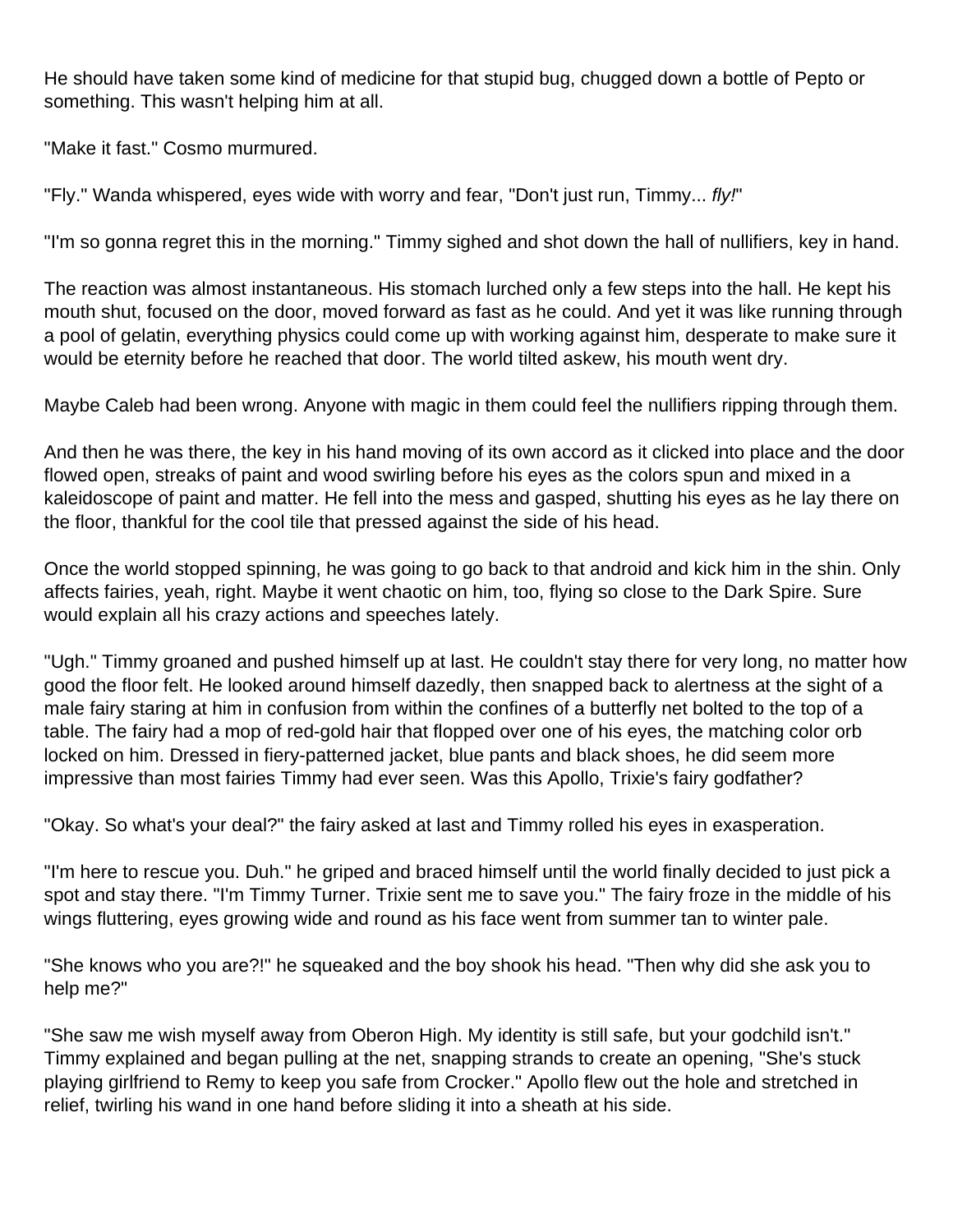"You've changed quite a bit since last anyone in Fairy World saw you, Timmy Turner. I didn't even recognize you!" he remarked with a slight grin, "You have no idea just how bummed that place got, knowing you can't go visit them." Timmy snorted at the words, shaking his head.

"Don't go telling me that I'm the Heart of Fairy World, too." he muttered.

"Nah. You're not *that* vital to us. Just that we don't fill our quota for crazy adventures quite so easily now." Apollo corrected with a laugh and floated down to hover before the brunet at face level, "So how do we get out of here? Remy's got the only hall out of here full of magic-blockers and there's some weird fairy trap in this room. If I so much as charge up my wand, it'll be all over me." Timmy searched the room visually, trying to spot the trap. Just like he thought, the radar hadn't picked up anything. It must have been one of the newer models like those nullifiers outside, a redesigned trap Crocker put out on the market after getting a buttload of cash from Remy.

Assuming there really was a connection between them.

"We're going to have to go through the hall. There's no other way out." he finally decided and looked up at Apollo's incredulous face, "I made it through okay. If I can keep up the speed, I can get us both out fine as well." He held out his arms to take in the fairy. "Trust me, Apollo. For Trixie." he added and the fiery fairy sighed in resignation, fluttering down to be held close. "Let me apologize ahead of time if I squeeze too hard. Those nullifiers have been making me feel wonky lately."

### "They hadn't before?"

Timmy didn't answer, just took another deep breath and dove through the open door into the hallway. The fairy uttered a moan of agony as the world decided it didn't like its spot and began spinning away in Timmy's vision to find someplace more comfortable to sit. The hall seemed to stretch endlessly long, the fairy in his clutches went into a fit of convulsions, and then he was through, falling, twisting in mid-air before someone caught him, held him close as he was dragged away from the field of anti-magic energy. A cooling hand pressed against his forehead and cheeks and he thought back to the comforting touch of his mother as a small boy. He loosened his arms around Apollo and sighed in relief.

"Mom...." he murmured, drifting in the dream of home, of being in his own room, in his own bed, and the not-very-bright woman that was his mother sitting by him during rare times of need she actually was there for.

"Timmy, Sweetie, you have to get up...."

"Dun wanna, Mom...."

"Heh, he thinks you're his mother." Apollo's weak voice chuckled, "Jorgen would have a fit. Fairy godparents aren't meant to replace a human's true parents."

"Oh, hush! I just took a human form to have the strength to catch him!" Wanda's voice snapped and Timmy cracked open an eye to see if the world had chosen its new spot, his dream quickly fading in the face of reality. Apollo was now leaning on Cosmo, whose wings fluttered maniacally to keep them both supported in the air. Wanda had indeed made herself taller, more human-like, her arms wrapped around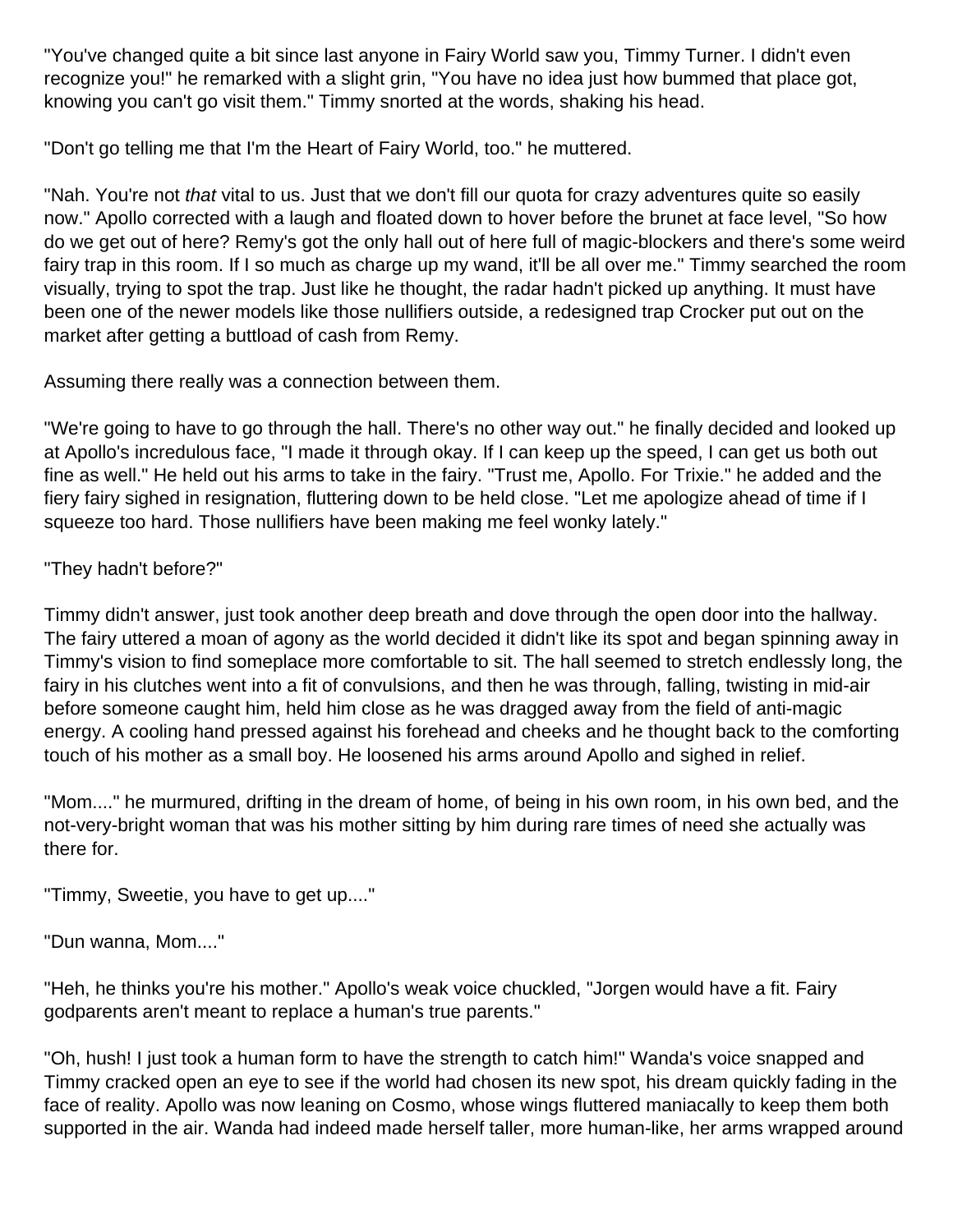him protectively as she knelt on the floor to support his weight. He smiled slightly. Lucky, he was so lucky to have them as his fairy godparents; who else would have a fairy so willing to get horribly sick for their godchild? His eyes picked out Apollo, sagging in the air as he tried to recover from the dash through the hall, and mentally sighed, reminding himself that all fairies would do that. They had to protect their godchild and do anything they could, within reason, for them. It was in Da Rules.

He blinked in surprise as Wanda nuzzled her cheek to the top of his head, murmuring softly in words he couldn't understand. Cosmo just grinned and Apollo... well, if he didn't look sick before, he did now.

"Okay, that's taking it too far, lady." he griped, "He's awake now; let him up!"

"Feeling okay, Timmy? How was it? Rough ride, huh?" Cosmo chirped out jokingly and Timmy sat up to rub his head, Wanda immediately poofing back to normal and floating by him, blushing furiously.

"How many nullifiers did that guy put there?!" he exclaimed in a low voice, "Geez! I thought I was gonna get pulled inside out!" He held out his arm, blinked at sudden dullness of the white metal armband, then shrugged and checked the map. "Well, we got you free. Let's get down to the first floor so these things don't affect us any more. From there, we'll use a magic warp to get to Trixie's place." He gave the group a cheerful smile despite still feeling dizzy from the experience of running past so many nullifiers. "We got lucky tonight! I didn't set off any alarms or anything!" he exclaimed and led the way back to the stairs.

Their exit from the mansion was a little stranger and somewhat less frightening than the break-in and the rescue itself. One floor to go before the group could reach the main foyer, they ran into Remy Buxaplenty himself, standing in his money-print pajamas and clutching a small sack of bills like a stuffed animal. He gave them a sleepy glare.

"Who the hell are you people and why are you in my house?" he demanded in a slurred tone. Cosmo brightened and flew up to him before Timmy could grab onto the fairy.

"Well, Mr. Sleepy-Head, we're **not** a group of your old rivals being led out of your mansion by Timmy Turner, who was brought back from the dead as an immortal, after rescuing Trixie Tang's fairy godparent in an attempt to find out more about these Dark Spire things so that we can destroy them and free Dimmsdale from its magic-oppressed doom!" he reported in a breathless and cheerful rush. Remy frowned and blinked slowly at him.

"Run that by me again? I don't think I quite heard you properly." he asked with a small yawn. Wanda joined the green-haired fairy, shoving him aside as she plastered on another smile.

"This is just a dream you're having, Remy. You were getting up to have some water and then this straaaange dream snuck up on you!" she told him, wiggling her fingers at the blonde. She waved her wand and a glass of water poofed into the boy's free hand. "But there's your water now, so you can go on back to bed and finish this crazy, wacked-out dream!" The blonde blinked again, then nodded slowly.

"Um, of course. Yes, that seems to make perfect sense." he agreed and shook his finger in a trance at Cosmo, "Because this idiot here made no sense whatsoever. You, you buffoon, are fired. Good night and cheerio." With that, Remy turned and shuffled back to his room. Timmy watched with one eyebrow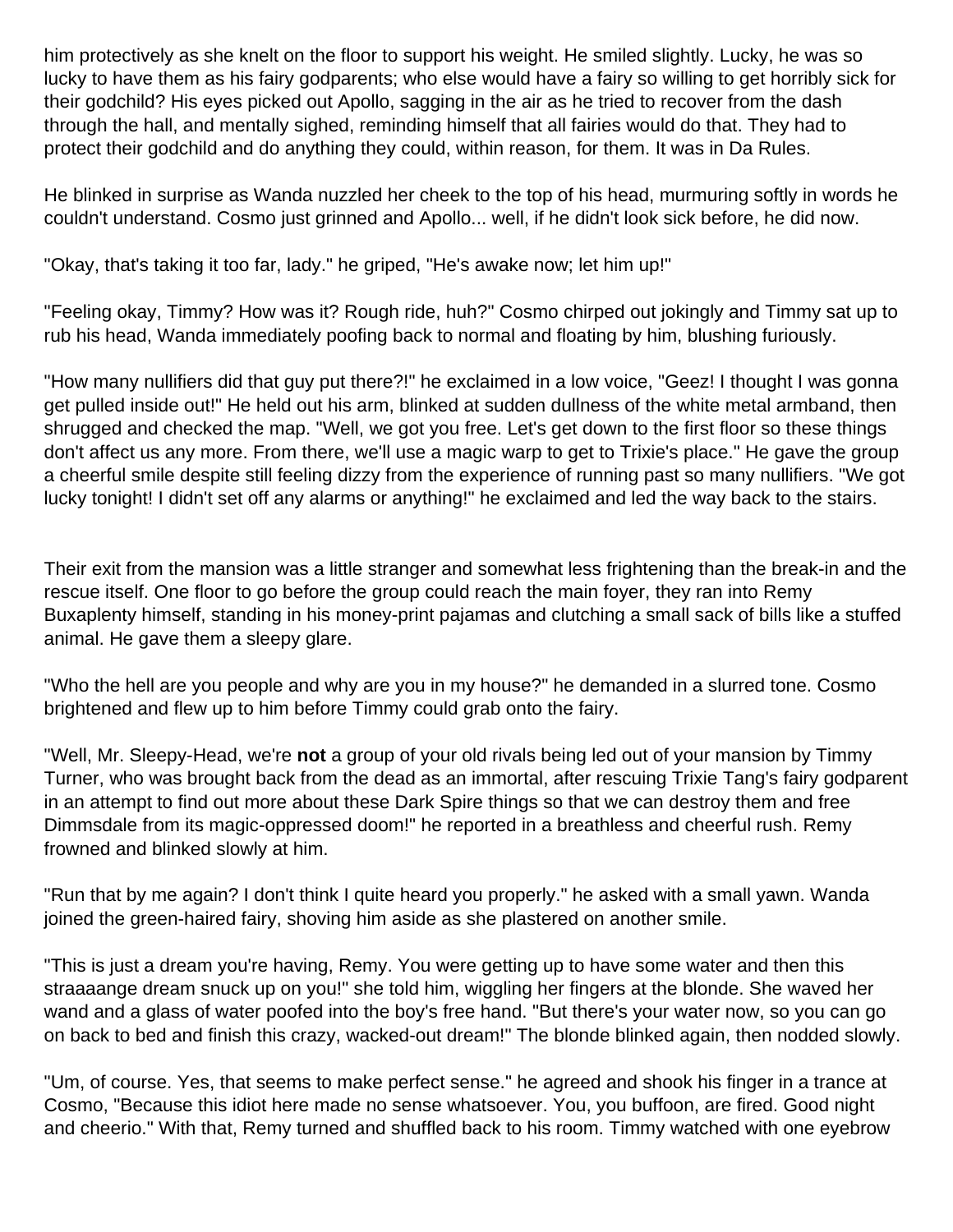raised, arms folded over his chest.

"I can't believe he actually bought that." he remarked and smiled at his godparents, "Way to go, Cosmo and Wanda!"

"You'd be surprised what sleepy teens believe when you tell them stuff in the right way and at the right time." Wanda remarked smartly as the group continued on.

"Really? I should remember that." Timmy mused, then blinked in sudden realization, "Hey, you haven't done that to me, have you?"

"You? Course not."

"Really?"

"Really."

"All right...."

"Hah! Works like a dream!" Cosmo laughed, inciting yet another confusing argument as the boy and the three fairies made their way out.

~\*~\*~\*~\*~\*~\*~\*~\*

The blast of smoke that cleared in Trixie's yard was a mix of pink, green and red. Timmy waved away the excess and looked up at the girl's balcony. Her light was on; was she up late doing homework? This late? It was two a.m.! He murmured a wish for stairs leading up to the girl's room and raised an eyebrow at the two floating planks of marble that appeared before him.

"Trust us. Just walk." Wanda pointed out to him, "We're conserving some magic right now." With a shrug, the boy stepped onto the planks, noting with a pleasant surprise that as long as he continued stepping into the air, the marble would shift to take its place and create another stair towards the balcony. He jumped off at the apex and landed softly before the glass doors leading to Trixie's room. Cosmo, Wanda and Apollo all floated around him, watching as he knocked on the glass.

From within, he could see some movement, and he swallowed as the Asian girl pushed aside one of the filmy white curtains that partially blocked the doors to see what had caused the knocking. A look of surprise passed over her face, followed by a joyful expression as she opened the glass doors and held out her arms to the red-haired fairy.

"Apollo! You're home!" she exclaimed and hugged the fairy as he flew into her embrace. Timmy shoved his hands into his pockets, looking down at his boots as he kept quiet. A reunion between a fairy and their godchild was something he couldn't intrude on, not even with the importance of the data he was hoping she had now. That, and Trixie's nightgown was playing havoc with his mind.

"I wish she was wearing something more covering." he mumbled absently and the fairy couple lifted their wands in response. Trixie blinked as her nightgown was wrapped in a plush violet robe, giving the brunet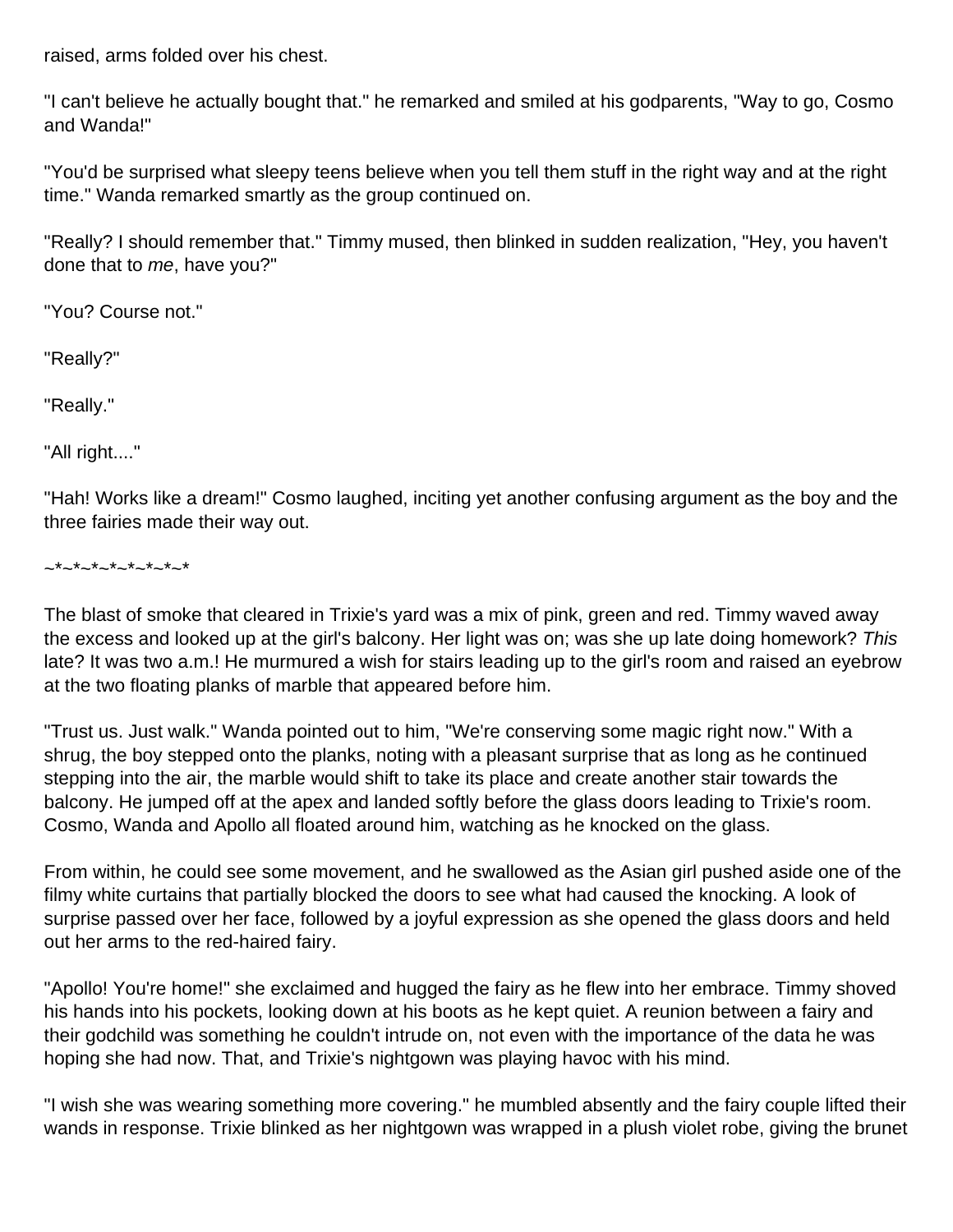some amount of relief.

"Huh? Oh, that's right. You're still here." Trixie remarked with a laugh, "Sorry, but I'm really grateful you rescued Apollo!" She hugged the robe and gave him a strange little smile. "So, you're a shy one. How cute!"

"Um, yeah. About the info on those spires?" Timmy changed the subject quickly, "And why were you up so late?" Trixie shrugged and headed for her dresser, opening one of the drawers and rummaging through its contents.

"I had a feeling something was going to happen tonight, so I thought I'd stay up and find out what it was." she replied and pulled out a small glass case with a mini-disc tucked inside. She held it up, tapping the glass as she walked back to him. "This was a pain to get, Timothy. I had to do a lot of sweet-talking and kissing-up to have Remy show me his files, then I had to do a lot more to get him to leave the room on some silly errand just so I could have the time to burn them onto this mini-DVD." the girl told him with a slightly exasperated huff.

"I'm sure it was." Timmy muttered, reaching out for the disc, blinking in confusion as she moved it out of his reach, shaking a finger at him.

"Not quite so fast. I had to really work at getting this for you." Trixie purred.

"Oh, and you think all I did was walk up to Remy's house, ring the doorbell and say to him, 'Hey, Trixie wants her fairy back now. Can you just dump him in my arms for me, pretty please?'" Timmy growled in frustration and tried to grab the disc, "Hand it over! We had a deal!"

"Apollo, I wish there was a glass wall between me and him." Trixie remarked and Timmy's hand smacked into an invisible wall conjured by the fairy he had just rescued. He pounded on it in frustration, then glared at the fairy.

"Traitor! After all I went through for you!" he yelled. Apollo shrugged.

"You're not my godchild. Hey, I'm grateful for the rescue and all, but she wishes it, I dish it." he replied and spread his hands out peaceably. "Business, man. Sorry."

"Two can play this game. I wish the wall was gone." Timmy growled and both Cosmo and Wanda waved their wands to grant it. The glass shimmered out of existence and Trixie watched it fall with disinterest, arms folded above her waist as she continued tapping the mini-disc against herself.

"I wish for a barrier his fairies can't get rid of." she retaliated softly and Apollo conjured a disk on the floor that erupted into a second wall that blocked the brunet's access to the data disc. "It really was a lot of work, Timothy. Just rescuing Apollo doesn't seem like a good enough exchange." the Asian girl remarked thoughtfully, "I'll just keep this barrier up until I think of something else you can do for me."

Timmy kicked at the disk experimentally, ignoring the words coming from Trixie. His fairies couldn't get rid of it, so making a wish to that effect would be pointless. He couldn't physically damage it, magic equipment had that kind of durability to withstand a thousand blows before the paint got scratched. That